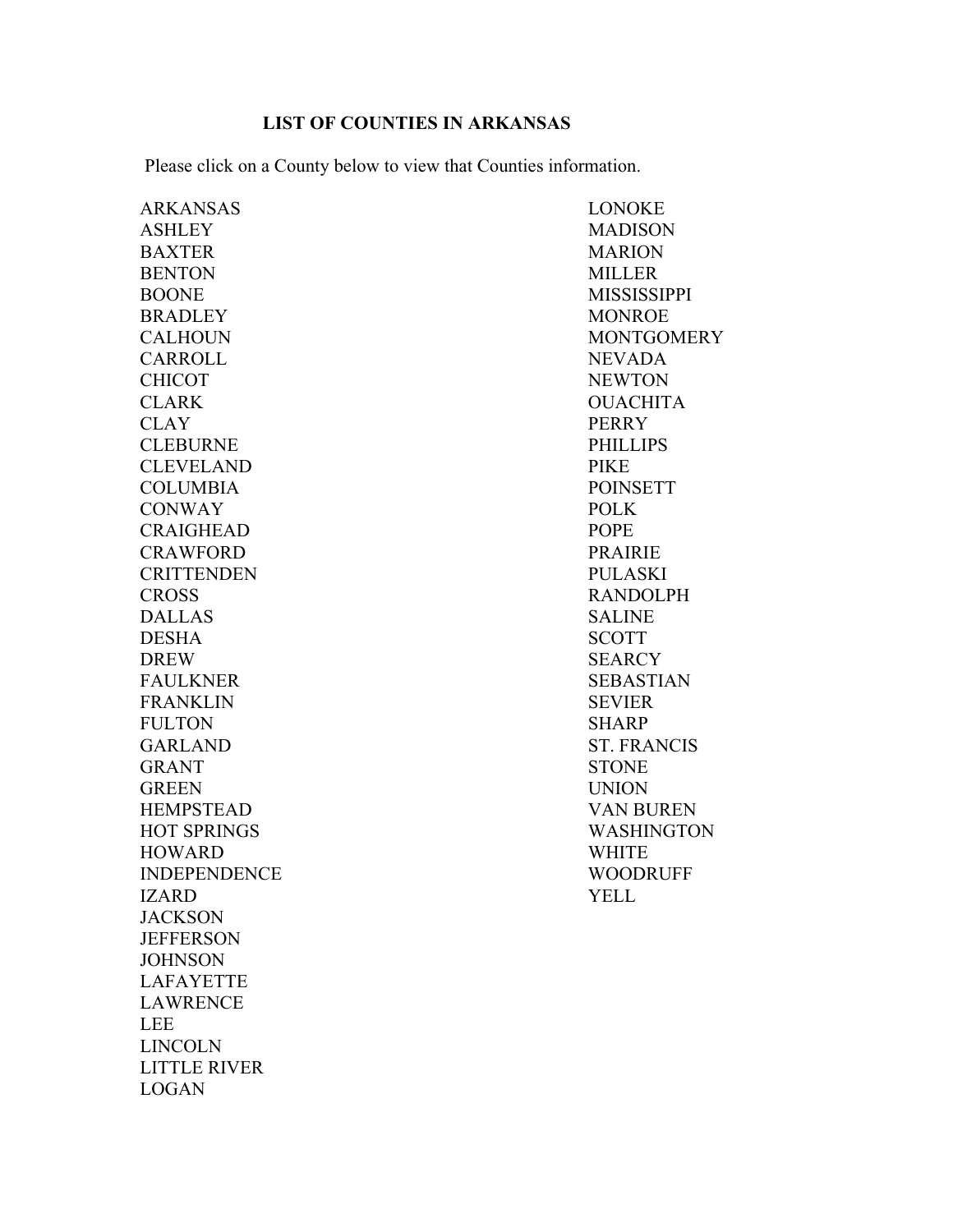### COUNTY NAME: ARKANSAS

<span id="page-1-0"></span>

| <b>DHS</b>                        | Stuttgart<br>DeWitt                                                                                            | 870-673-3597<br>870-946-4519                                 |
|-----------------------------------|----------------------------------------------------------------------------------------------------------------|--------------------------------------------------------------|
| Health Department                 | Stuttgart<br>DeWitt                                                                                            | 870-673-1609<br>870-946-2934                                 |
| Mental Health Counseling          | <b>Behavioral Health Care</b>                                                                                  | 870-673-1633                                                 |
| <b>Utility Assistance</b>         | Economic Opportunity Commission (EOC) 870-946-2051<br>ARK.CO.DCFS                                              | 870-673-3567                                                 |
| Housing                           | <b>Stuttgart Co. Housing Authority</b>                                                                         | 870-673-3701                                                 |
| <b>Emergency Shelters</b>         | <b>RESTORATION OF HOPE</b>                                                                                     | 870-672-4341                                                 |
| Food/Clothing Programs<br>I       | Inter Church Community Ministry<br>Economic Opportunity Commission<br>Allen Temple<br>Anonited House of Prayer | 870-673-3597<br>870-946-2051<br>870-673-9957<br>870-673-1125 |
| <b>Education (Adults) GED</b>     | Ark. Co. Adult Education Center                                                                                | 870-673-2822                                                 |
| Rehabilitation                    | <b>Arkansas Rehabilitation Services</b>                                                                        | 870-673-3597                                                 |
| Literacy Council                  | Literacy Council of Arkansas                                                                                   | 870-673-4551                                                 |
| Education (Children) Head Start   | <b>Stuttgart Child Development Center</b>                                                                      | 870-673-6860                                                 |
| Public School                     | <b>Special Education/Resource</b>                                                                              | 870-682-4225                                                 |
| 3-5 Early Childhood Education     | <b>Margaret Ford</b>                                                                                           | 870-534-0135                                                 |
| Child Care/Voucher                | Sharon Johnson                                                                                                 | 501-268-8696                                                 |
| Developmental Disability Services | Woodrow George                                                                                                 | 870-673-3597                                                 |
| Social Security                   | Pine Bluff                                                                                                     | 800-772-1213                                                 |
| Transportation                    | Area Agency of Southeast Arkansas                                                                              | 800-264-3260                                                 |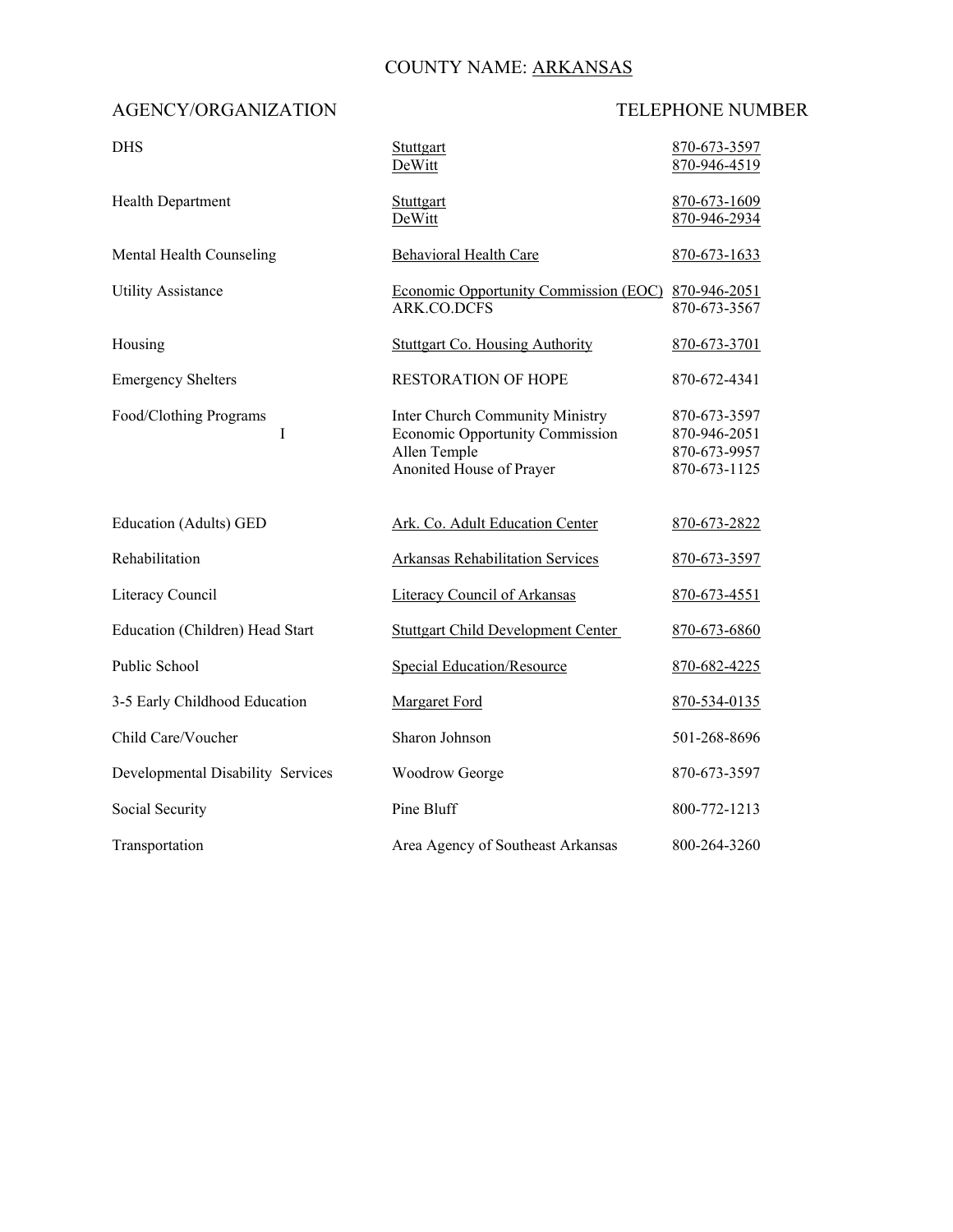### COUNTY NAME: ASHLEY

<span id="page-2-0"></span>

| <b>DHS</b>                        | Hamburg                                                                                                                            | 870-853-9816                                                                                   |
|-----------------------------------|------------------------------------------------------------------------------------------------------------------------------------|------------------------------------------------------------------------------------------------|
| Health Department                 | Hamburg<br>Crossett                                                                                                                | 870-853-5525<br>870-364-2115                                                                   |
| Mental Health Counseling          | <b>Delta Counseling Associates</b>                                                                                                 | 870-367-2461                                                                                   |
| <b>Utility Assistance</b>         | <b>SE Ark. Community Action</b><br><b>UCRC</b><br><b>DHS</b> Emergency Fund<br><b>Salvation Army</b>                               | 870-853-8606<br>870-364-9866<br>870-853-9816<br>870-364-4082                                   |
| Housing                           | <b>HUD</b><br><b>Crossett Housing</b><br>Deer Run Apartments                                                                       | 870-853-2587<br>870-364-5095<br>870-853-2263                                                   |
| <b>Emergency Shelters</b>         | $CASA$ , Inc. – Pine Bluff<br><b>Women's Crisis Center-Camden</b><br>Options - Monticello<br>Montrose Dev. Council                 | 870-535-0287 or 870-535-2955<br>870-836-0325<br>870-367-3488 or 1-800-332-4443<br>870-737-2845 |
| Food/Clothing Programs            | <b>Hamburg Helping Hands</b><br><b>Greater Crossett Area Food Pantry</b><br>Ashley Co. Sheltered Work Shop (clothing) 870-364-2535 | 870-853-8279<br>870-364-3568                                                                   |
| Education (Adults) GED            | Forest Echoes<br><b>Ashley Co. Adult Education</b>                                                                                 | 870-364-6414<br>870-853-8278                                                                   |
| Rehabilitation                    | Nolan L. Hollinshed                                                                                                                | 870-367-9669                                                                                   |
| Literacy Council                  | Ashley Co. Literacy Council                                                                                                        | 870-853-5118                                                                                   |
| Education (Children) Head Start   | Wilmot Headstart<br><b>Hamburg Headstart</b><br>Crossett Headstart                                                                 | 870-473-2819<br>870-853-2405<br>870-364-8640                                                   |
| Public School                     | Special Education/Resource                                                                                                         | 501-682-4225                                                                                   |
| 3-5 Early Childhood Education     | Renee Harper                                                                                                                       | 870-367-6848                                                                                   |
| Child Care/Voucher                | Randi Scott - Ashley Co. DHS                                                                                                       | 870-853-9816                                                                                   |
| Developmental Disability Services | Jeanna Poniewaz                                                                                                                    | 870-367-6835                                                                                   |
| Social Security                   | El Dorado                                                                                                                          | 1-800-772-1213<br>870-862-5788                                                                 |
| Transportation                    | Area Agency of Southeast Ark.<br>Joe Mason Transportation for TEA &<br>185% Group Clients                                          | 1-800-264-3260 or 870-543-6300<br>870-364-4835                                                 |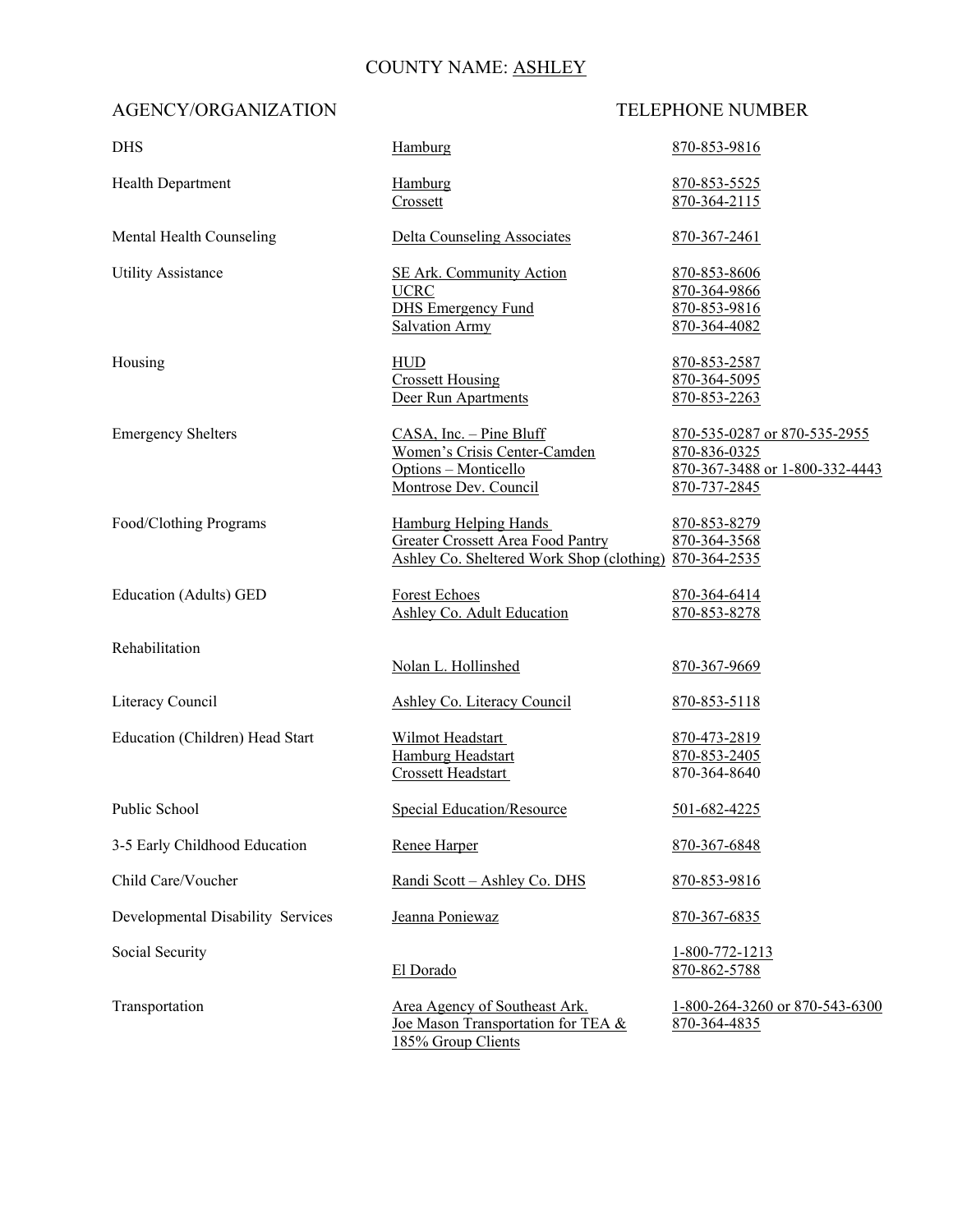### COUNTY NAME: BAXTER

<span id="page-3-0"></span>

| <b>DHS</b>                        | <b>Mountain Home</b>                                                                   | 870-425-6011                                 |
|-----------------------------------|----------------------------------------------------------------------------------------|----------------------------------------------|
| <b>Health Department</b>          | <b>Mountain Home</b><br>Mountain Home - In Home Service                                | 870-425-3072<br>870-424-6655                 |
| Mental Health Counseling          | <b>Ozark Counseling Services</b>                                                       | 870-425-6901                                 |
| <b>Utility Assistance</b>         | Project LOVE<br><b>Salvation Army</b>                                                  | 870-424-6080<br>870-424-5708                 |
| Housing                           | Northwest Ark. Regional Housing                                                        | 870-741-5522                                 |
| <b>Emergency Shelters</b>         | Serenity, Inc.<br>S.P.A.R.K.S.                                                         | 870-424-7576<br>870-425-2512                 |
| <b>Support Services</b>           | Parent Advisory Council - Sonia Treat                                                  | 870-297-4423                                 |
| Food/Clothing Programs            | Northcentral Ark. Food Bank<br>Mountain Home Food Basket<br><b>Ozark Opportunities</b> | 870-499-7565<br>870-425-6902<br>870-425-5118 |
| Education (Adults) GED            | Mountain Home Adult Education                                                          | 870-425-7974                                 |
| Rehabilitation                    | Jan Johnson                                                                            | 870-741-7153                                 |
| Literacy Council                  | <b>Twin Lakes Literacy Council</b>                                                     | 870-425-7974                                 |
| Public School                     | <b>Special Education/Resource</b>                                                      | 501-682-4225                                 |
| 3-5 Early Childhood Education     | Diana Cunningham                                                                       | 870-743-9100                                 |
| <b>WIA</b>                        | Al West                                                                                | 870-741-5404                                 |
| Child Care/Voucher                | Laura Maynard                                                                          | 870-269-4231                                 |
| Developmental Disability Services | Lisa Bush                                                                              | 870-741-6107                                 |
| Social Security                   | <b>Mountain Home</b>                                                                   | 1-800-772-1213<br>870-424-3113               |
| Other Local/Regional              | <b>Employment Security Office</b>                                                      | 870-425-2386                                 |
| Transportation                    | Medicaid - Community Resource Group                                                    | 1-800-392-4120 or 501-443-2700               |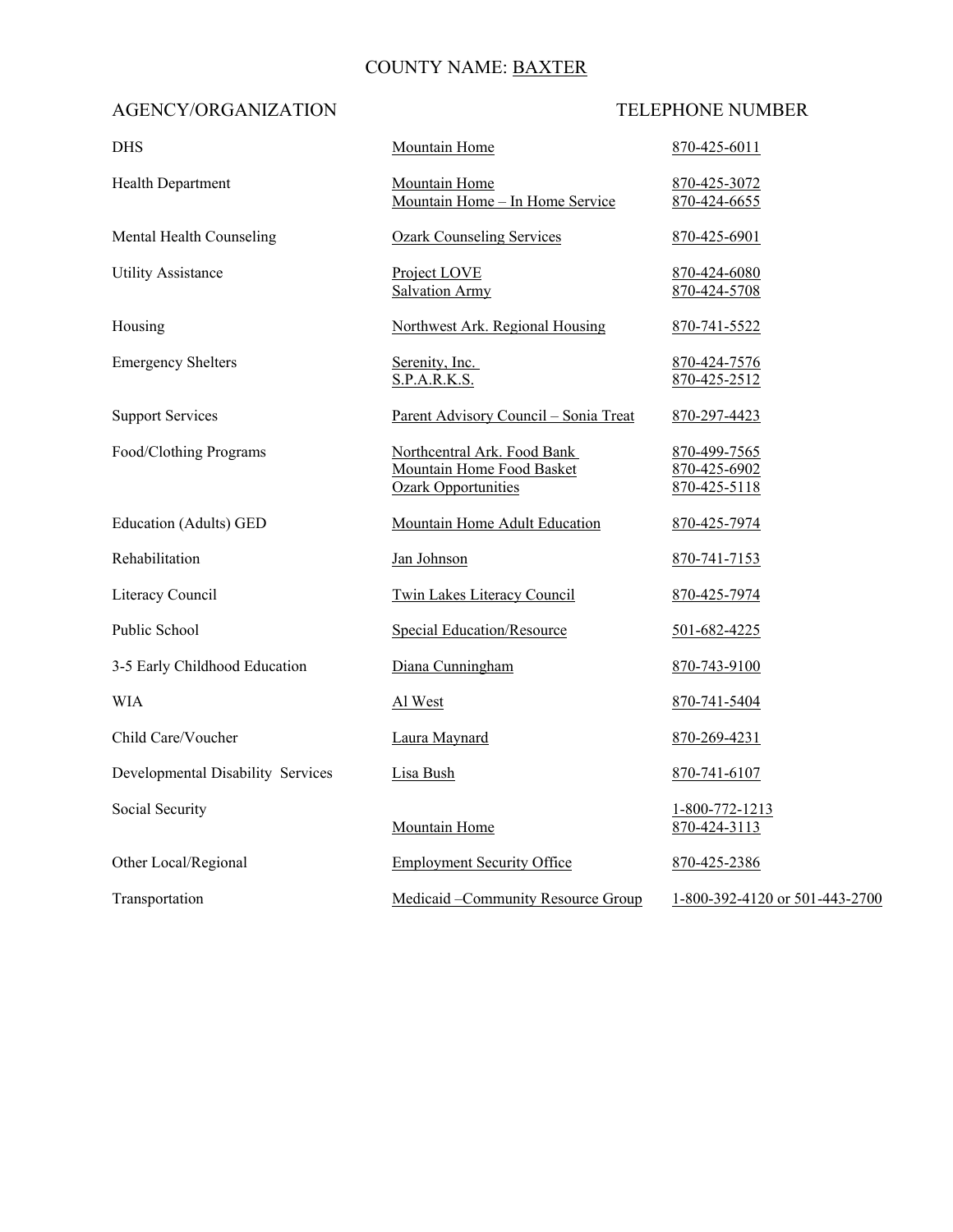### COUNTY NAME: BENTON

<span id="page-4-0"></span>

| <b>DHS</b>                        | Bentonville                                                                                                                                           | 501-273-9011                                                                                   |
|-----------------------------------|-------------------------------------------------------------------------------------------------------------------------------------------------------|------------------------------------------------------------------------------------------------|
| Health Department                 | Benton Co. Health Dept.                                                                                                                               | 501-271-1055                                                                                   |
| Mental Health Counseling          | <b>Ozark Guidance Center</b><br><b>Youth Bridge</b><br>Ark. Baptist Family & Child Care Serv.                                                         | 501-751-7052<br>501-521-1532<br>501-521-1295                                                   |
| <b>Utility Assistance</b>         | Office of Human Concern<br>First Call for Help-Bentonville<br>Helping Hands Inc                                                                       | 501-636-7301<br>501-273-1848/800-278-1848<br>501-273-2511                                      |
| Housing                           | Housing Authority – Bentonville<br>Housing Authority – Siloam Springs                                                                                 | 501-273-1215<br>501-524-8117                                                                   |
| <b>Emergency Shelters</b>         | <b>Souls Harbor of Rogers</b><br>Benton Co. Women's Shelter<br><b>Salvation Army Emergency Shelter</b>                                                | 501-631-7878<br>501-273-0730<br>501-271-9545                                                   |
| <b>Support Services</b>           | Parent Advisory Council - Darla Howard<br>Debbie Ethridge 501-876-2028                                                                                | 501-273-9011                                                                                   |
| Special Services Schools/Programs | Benton Co. Sunshine School<br>Rogers Even Start/Hippy/PAT                                                                                             | 501-271-2288<br>501-631-3696                                                                   |
| Food/Clothing Programs            | First Call for Help<br>First Call for Help-Bentonville.<br>Helping Hands, Inc.                                                                        | 1-800-278-1848<br>501-273-1848<br>501-273-2511                                                 |
| Education (Adults) GED            | <b>NW AR Community College - Adult</b><br><b>Education Services</b>                                                                                   | 501-936-5168                                                                                   |
| Rehabilitation                    | <b>AR Rehab Services - Fayetteville</b>                                                                                                               | 501-582-1286                                                                                   |
| Literacy Council                  | Beaver Lake Literacy Council                                                                                                                          | 501-273-3486                                                                                   |
| Education (Children) Head Start   | NW Ark. Head Start                                                                                                                                    | 501-636-7317                                                                                   |
| Public School                     | <b>Special Education/Resource</b>                                                                                                                     | 501-682-4225                                                                                   |
| 3-5 Early Childhood Education     | Mary Francis Edwards                                                                                                                                  | 501-927-2269                                                                                   |
| WIA                               | <b>NW AR Economic Development District</b>                                                                                                            | 501-636-3605                                                                                   |
| Child Care/Voucher                | <b>Betty Walker</b>                                                                                                                                   | 501-273-9011                                                                                   |
| Developmental Disability Services | <b>Sharon Sorrells</b>                                                                                                                                | 501-273-9011                                                                                   |
| Social Security                   | Bentonville Office                                                                                                                                    | $1 - 800 - 772 - 1213$<br>501-521-3435                                                         |
| Other Local/Regional              | <b>Arkansas Support Network</b><br>Poplar House Clinic<br><b>Ozark Legal Services</b><br>NW Ark. Crisis Intervention<br>Northwest Technical Institute | 501-273-0338<br>501-936-2991<br>501-442-0600<br>501-756-2337 or 1-888-274-7472<br>501-751-8824 |
| Transportation                    | <b>Ozark Regional Transit</b><br><b>Community Resource Group</b>                                                                                      | 501-756-9109 or 1-800-508-7433 ext 224<br>1-800-392-4120                                       |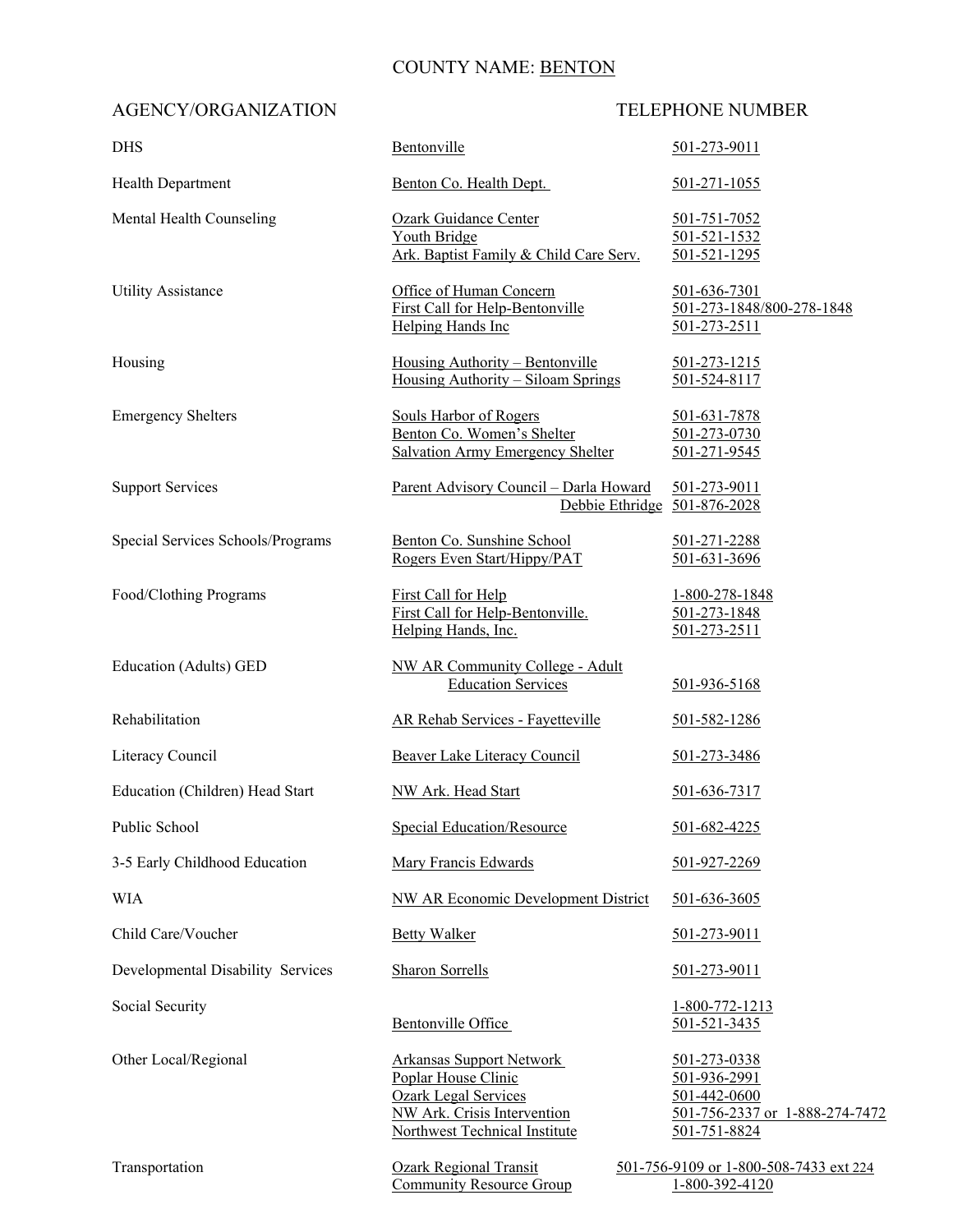### COUNTY NAME: BOONE

<span id="page-5-0"></span>

| <b>DHS</b>                        | Harrison                                                                  | 870-741-6107                   |
|-----------------------------------|---------------------------------------------------------------------------|--------------------------------|
| <b>Health Department</b>          | Harrison                                                                  | 870-743-5244                   |
| Mental Health Counseling          | <b>Ozark Counseling Services</b><br>Youth Bridge                          | 870-741-8216<br>870-741-8484   |
| <b>Utility Assistance</b>         | <b>Ozark Opportunities</b><br><b>Share and Care Program</b>               | 870-741-9406<br>870-741-3130   |
| Housing                           | <b>Harrison Housing Authority</b><br><b>NW Regional Housing Authority</b> | 870-741-8673<br>870-741-5522   |
| <b>Emergency Shelters</b>         | <b>Share and Care Program</b><br>Sanctuary (Women's Shelter)              | 870-741-3130<br>870-741-2121   |
| <b>Support Services</b>           | Parent Advisory Council-Irene Clark                                       | 501-253-6934                   |
| Special Services Schools/Programs | Boone Co. Special Services<br>Ozark Unlimited Ed. Co-op. (OUR)            | 870-741-3709<br>870-743-9100   |
| Food/Clothing Programs            | NW Ark. Economic Development<br><b>Share and Care Program</b>             | 870-741-5404<br>870-741-3130   |
| <b>Education (Adults) GED</b>     | NAC/Technical College                                                     | 870-743-3000                   |
| Rehabilitation                    | Ark. Rehabilitation Services - Warren Wright                              | 870-741-7153                   |
| Literacy Council                  | NAC/Technical College                                                     | 870-743-3000                   |
| Education (Children) Head Start   | <b>Ozark Opportunities</b>                                                | 870-741-9406                   |
| Public School                     | <b>Special Education/Resource</b>                                         | 501-682-4225                   |
| 3-5 Early Childhood Education     | Diana Cunningham                                                          | 870-743-9100                   |
| WIA                               | NW AR Economic Dev. District                                              | 870-741-9434 or 1-800-364-5627 |
| Child Care/Voucher                | <b>Lynn Heath</b>                                                         | 870-741-6107                   |
| Developmental Disability Services | Lisa Busch                                                                | 870-741-6107                   |
| Social Security                   | Harrison                                                                  | 1-800-772-1213<br>870-741-7677 |
| Other Local/Regional              | <b>Ozark Legal Services</b><br><b>Arkansas Support Network</b>            | 870-741-2454<br>501-273-0338   |
| Transportation                    | <b>Community Resource Group</b>                                           | 1-800-392-4120 Ext 244         |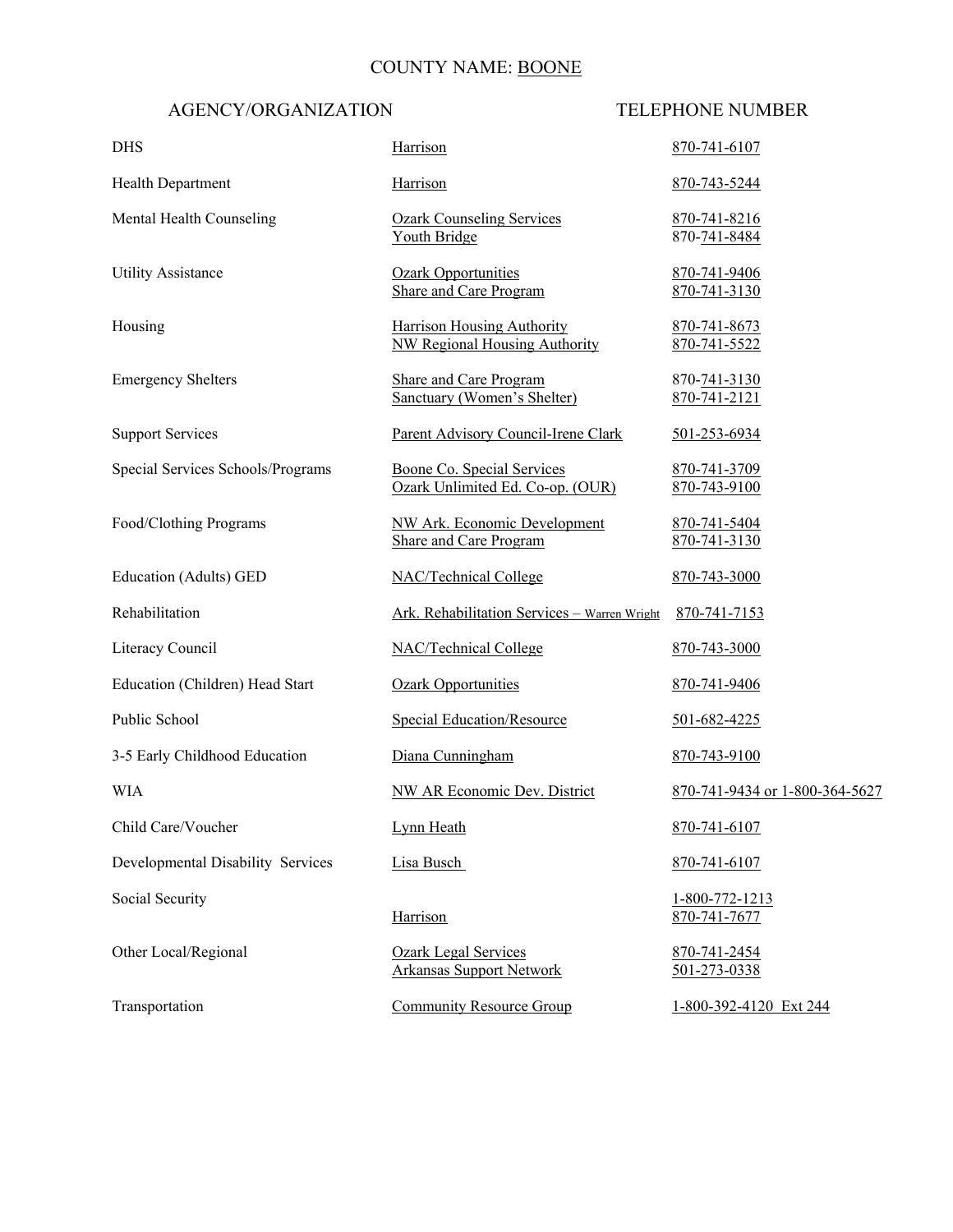### COUNTY NAME: BRADLEY

<span id="page-6-0"></span>

| <b>DHS</b>                        | Warren                                                                                          | 870-226-5878                                               |
|-----------------------------------|-------------------------------------------------------------------------------------------------|------------------------------------------------------------|
| <b>Health Department</b>          | <b>Warren</b>                                                                                   | 870-226-8440                                               |
| Mental Health Counseling          | <b>Delta Counseling Associates</b>                                                              | 870-226-5856                                               |
| <b>Utility Assistance</b>         | Bradley Co. Ministerial Alliance<br>Red Cross<br>Ark. Human Development Corp.                   | 870-226-2601<br>870-226-2621<br>870-382-2050               |
| Housing                           | <b>Housing Authority</b>                                                                        | 870-226-2600                                               |
| <b>Emergency Shelters</b>         | Homeless Shelter<br>CASA - Pine Bluff<br>Options-Monticello                                     | 870-226-7592<br>870-535-0287<br>870-367-3488               |
| <b>Support Services</b>           | Parent Advisory Council-Debbie Ethridge                                                         | 870-687-2436                                               |
| Special Services Schools/Programs | <b>Kids First</b><br><b>Easter Seals</b>                                                        | 870-226-7844<br>870-663-8331                               |
| Food/Clothing Programs            | Bradley Co. Helping Hands<br><b>AR Human Development Corp.</b>                                  | 870-226-5512<br>870-382-2050                               |
| Education (Adults) GED            |                                                                                                 |                                                            |
| Rehabilitation                    | Will Banks                                                                                      | 870-367-9669                                               |
| Literacy Council                  | Bradley Co. Literacy Council                                                                    | 870-226-2410                                               |
| Education (Children) Head Start   | Southeast Ark. Community Action<br>Hermitage Head start                                         | 870-226-2668<br>870-463-8504                               |
| Public School                     | Special Education/Resource                                                                      | 501-682-4225                                               |
| 3-5 Early Childhood Education     | Renee Harper                                                                                    | 870-367-6848                                               |
| <b>WIA</b>                        |                                                                                                 | 870-226-5329                                               |
| Child Care/Voucher                | Randi Scott                                                                                     | 870-853-9816                                               |
| Developmental Disability Services | Jeanna Poniewaz                                                                                 | 870-367-6835                                               |
| Social Security                   | Local                                                                                           | 1-800-772-1213<br>870-367-9717                             |
| Other Local/Regional              | <b>Employment Security Office</b><br>Legal Services of Ark.<br><b>Child Support Enforcement</b> | 870-367-2476<br>1-800-666-3441 or 367-3441<br>870-226-5879 |
| Transportation                    | Area Agency of Southeast Ark.                                                                   | 1-800-264-3260 or 870-543-6300                             |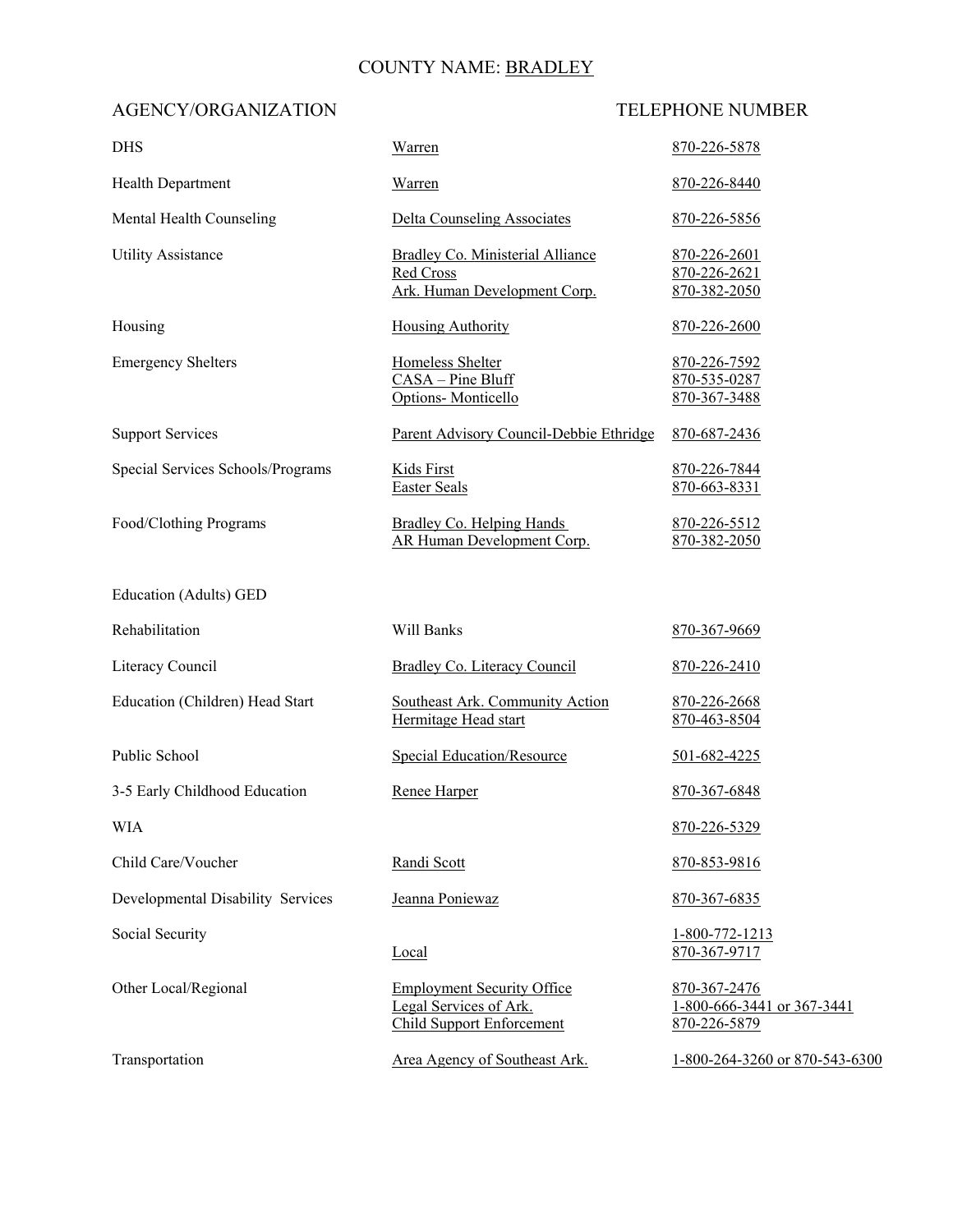### COUNTY NAME: CALHOUN

<span id="page-7-0"></span>

| <b>DHS</b>                           | Hampton                                                                  | 870-798-4201                                 |
|--------------------------------------|--------------------------------------------------------------------------|----------------------------------------------|
| <b>Health Department</b>             | Hampton                                                                  | 870-798-2808                                 |
| Mental Health Counseling             | South AR Regional Health Center                                          | 1-800-825-1554 or 862-7921                   |
| <b>Utility Deposits for Homeless</b> | Calhoun Co. UCRC                                                         | 870-798-3490                                 |
| Housing                              | <b>Rental Assistance</b><br>Rural Economic Community Dev.                | 870-798-2852<br>870-836-2089                 |
| <b>Emergency Shelters</b>            | <b>Women's Crisis Center</b>                                             | 870-836-0325                                 |
| <b>Support Services</b>              | Parent Advisory Council-Debbie Ethridge                                  | 870-687-2436                                 |
| Food/Clothing Programs               | Ministerial Alliance<br>Presbyterian Church                              | 870-798-3616<br>870-798-4299 or 798-2730     |
| Rehabilitation                       | <b>Butch Barnes</b>                                                      | 870-862-5451                                 |
| Education (Children) Head Start      | Debbie Summerlin                                                         | 870-862-4545                                 |
| Public School                        | <b>Special Education/Resource</b>                                        | 501-682-4225                                 |
| 3-5 Early Childhood Education        | Pat Reese                                                                | 870-836-2213                                 |
| <b>WIA</b>                           | Southwest Ark. Planning Dev.                                             | 870-863-0218                                 |
| Child Care/Voucher                   | Wanda Taylor                                                             | 870-836-8166                                 |
| Developmental Disability Services    | <b>Brenda Blevins</b>                                                    | 870-246-9886                                 |
| Social Security                      | El Dorado                                                                | 1-800-772-1213<br>870-862-5788               |
| Other Local/Regional                 | Calhoun Rural Health Service<br>Central Ark. Dev. Council<br>Lion's Club | 870-798-4299<br>870-725-3993<br>870-798-2265 |
| Transportation                       | Central Ark. Development Council<br>Henry Ferguson                       | 870-798-2457                                 |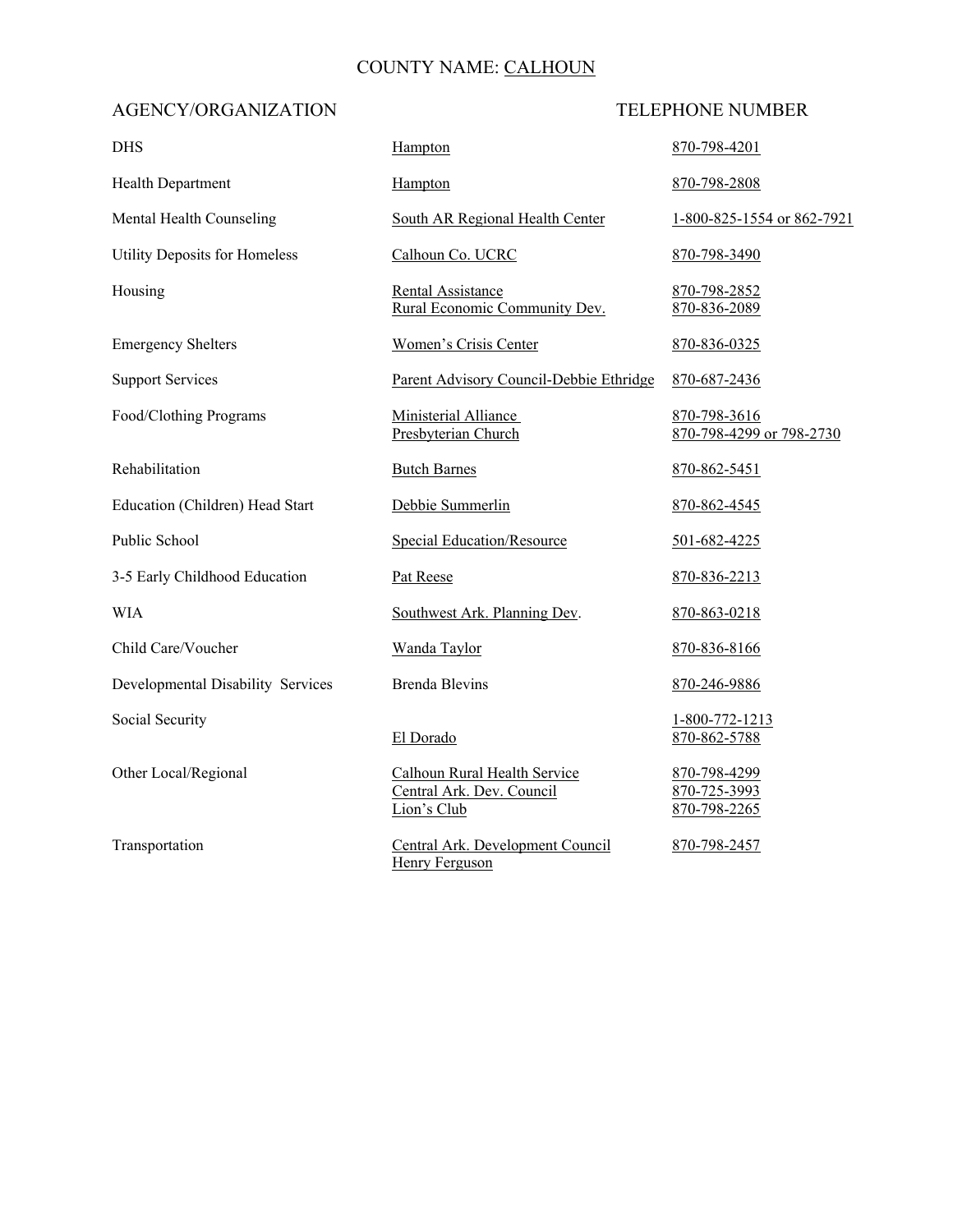### COUNTY NAME: CARROLL

<span id="page-8-0"></span>

| <b>DHS</b>                        | Berryville                                                                              | 870-423-3351                                 |
|-----------------------------------|-----------------------------------------------------------------------------------------|----------------------------------------------|
| <b>Health Department</b>          | Berryville                                                                              | 870-423-2923                                 |
| Mental Health Counseling          | Ozark Guidance Center<br>Youth Bridge                                                   | 870-423-2758<br>870-741-8484                 |
| <b>Utility Assistance</b>         | Home Energy Asst. (OHC)<br><b>Ozark Opportunities</b><br><b>Wild Flowers Ministries</b> | 501-636-7301<br>870-741-5230<br>870-253-5108 |
| Housing                           | NW Regional Housing Auth.<br>Locust Heights Apts.<br>Carroll House Apts.                | 870-741-5405<br>870-423-6910<br>870-423-3835 |
| <b>Emergency Shelters</b>         | <b>Sanctuary (Women's Shelter)</b>                                                      | 870-741-2121                                 |
| <b>Support Services</b>           | Parent Advisory Council-Irene Clark                                                     | 501-253-6934                                 |
| Special Services Schools/Programs | <b>Carroll County Learning Center</b><br>OUR Co-op                                      | 870-423-3000<br>870-743-9100                 |
| Food/Clothing Programs            | <b>Loaves and Fishes Food Bank</b><br>St. Vincent DePaul Thrift Store                   | 870-423-4246<br>870-423-3572                 |
| <b>Education (Adults) GED</b>     | NAC/Technical College<br>Berryville Adult Ed. Center                                    | 870-743-3000<br>870-423-4455                 |
| Rehabilitation                    | Ark. Rehab Services                                                                     | 501-582-1286                                 |
| Literacy Council                  | Carroll Co. Literacy Council                                                            | 870-423-4500                                 |
| Education (Children) Head start   | <b>NW Ark. Head Start</b><br>-Berryville<br>-Green Forest                               | 501-636-7317<br>870-423-3366<br>870-438-6770 |
| Public School                     | Special Education/Resource                                                              | 501-682-4225                                 |
| 3-5 Early Childhood Education     | Diana Cunningham                                                                        | 870-743-9100                                 |
| <b>WIA</b>                        | NW Ark. Economic Dev. District                                                          | 870-741-9435 or 1-800-364-5627               |
| Child Care/Voucher                | Lynn Heath                                                                              | 870-741-6107                                 |
| Developmental Disability Services | <b>Sharon Sorrells</b>                                                                  | 501-273-9011                                 |
| Social Security                   | Harrison                                                                                | 1-800-772-1213<br>870-741-7677               |
| Other Local/Regional              | <b>Arkansas Support Network</b>                                                         | 501-273-0338                                 |
| Transportation                    | <b>Community Resource Group</b>                                                         | 1-800-392-4120 Ext 244                       |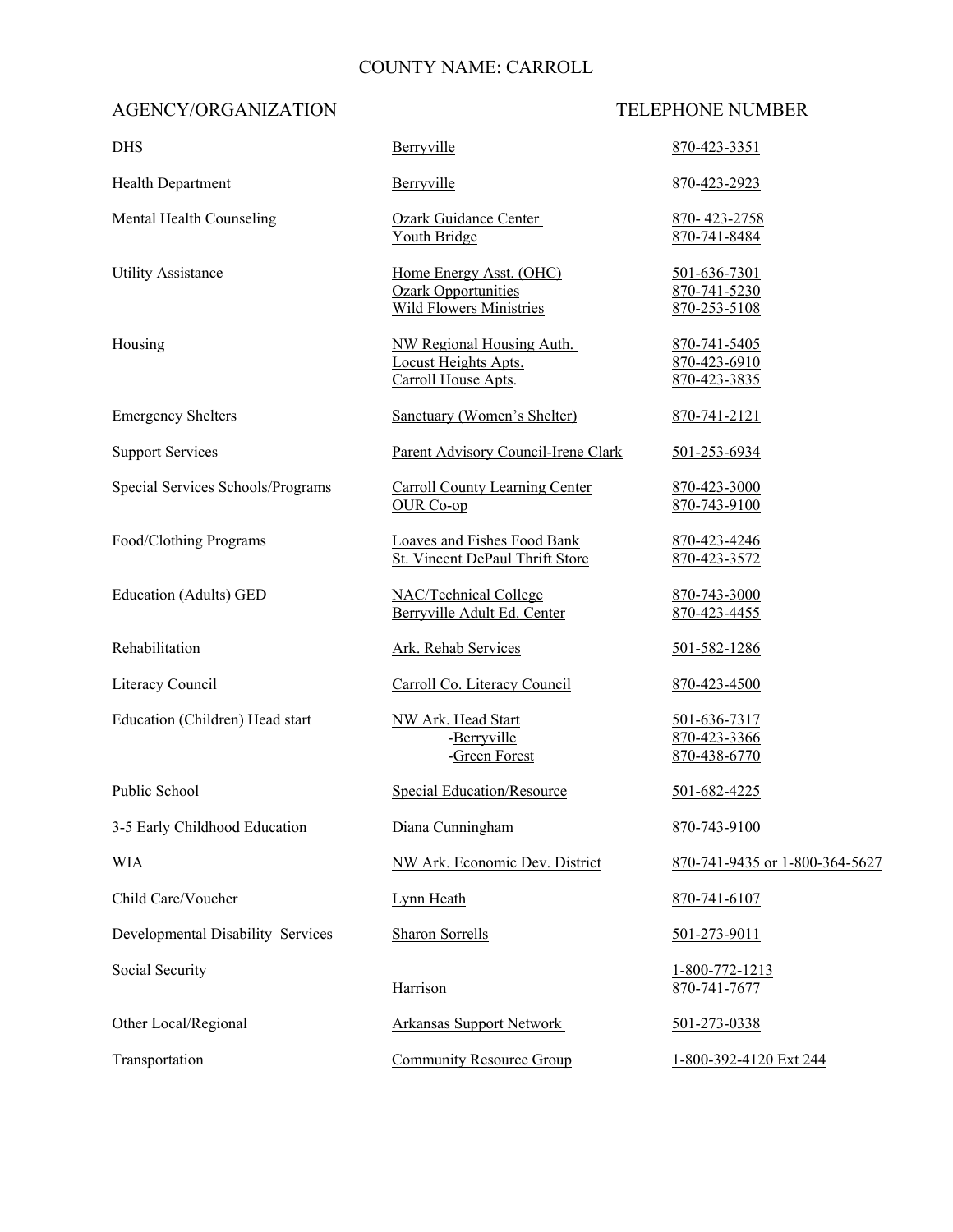### COUNTY NAME: CHICOT

<span id="page-9-0"></span>

| <b>DHS</b>                        | Lake Village                                                                | 870-265-3821                                 |
|-----------------------------------|-----------------------------------------------------------------------------|----------------------------------------------|
| <b>Health Department</b>          | Lake Village<br>Eudora<br>Dermott                                           | 870-265-2236<br>870-355-2278<br>870-538-3336 |
| Mental Health Counseling          | <b>Delta Counseling Associates</b>                                          | 870-265-3808 or 870-265-3212                 |
| <b>Utility Assistance</b>         | Southeast Ark. Community Action                                             | 870-265-3379                                 |
| Housing                           | <b>Housing Authority</b>                                                    | 870-265-3851                                 |
| Food/Clothing Programs            | Food Pantry - Christian Coop. Effort<br>Dermott Comm. Food Pantry -Pathways | 870-265-5535<br>870-538-5236                 |
| <b>Education (Adults) GED</b>     | Lake Village Adult Education                                                | 870-265-5958                                 |
| Rehabilitation                    | Will Banks                                                                  | 870-367-9669                                 |
| Education (Children) Head Start   | Lake Village Head start                                                     | 870-265-3700                                 |
| Public School                     | <b>Special Education/Resource</b>                                           | 501-682-4225                                 |
| 3-5 Early Childhood Education     | <b>Renee Harper</b>                                                         | 870-367-6848                                 |
| <b>WIA</b>                        | Paul Cashion                                                                | 870-265-3390                                 |
| Child Care/Voucher                | Randi Scott                                                                 | 870-853-9816                                 |
| Developmental Disability Services | Jeanna Poriewaz                                                             | 870-367-6835                                 |
| Social Security                   |                                                                             | 1-800-772-1213                               |
| Transportation                    | Area Agency of Southeast Ark.                                               | 1-800-264-3260 or 870-543-6300               |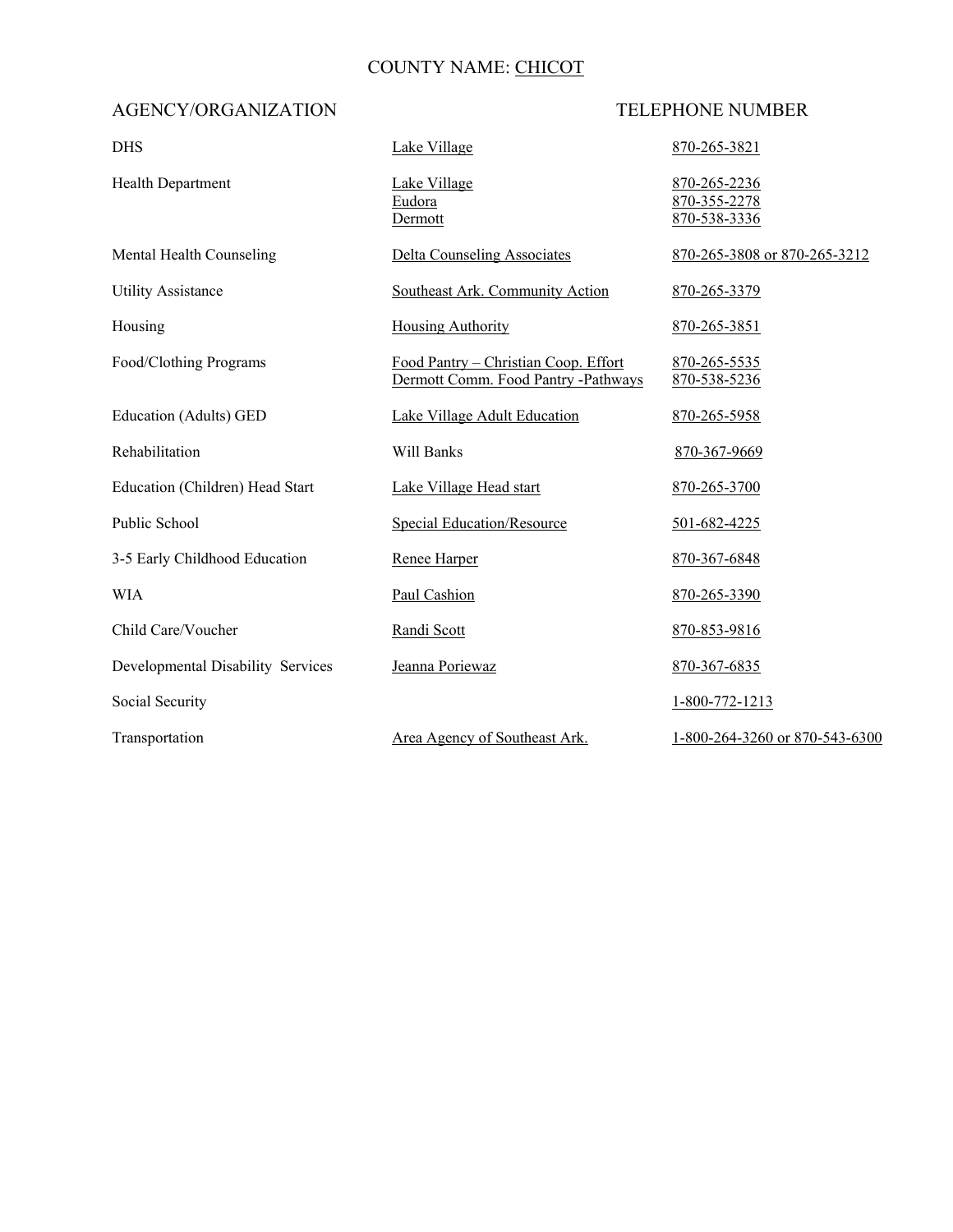## COUNTY NAME: CLARK

<span id="page-10-0"></span>

| <b>DHS</b>                        | Arkadelphia                             | 870-246-9886                   |
|-----------------------------------|-----------------------------------------|--------------------------------|
| <b>Health Department</b>          | Arkadelphia                             | 870-246-4471                   |
| Mental Health Counseling          | <b>Community Counseling</b>             | 870-246-4123                   |
| <b>Utility Assistance</b>         | Central Ark. Development Council        | 870-246-9871                   |
| Housing                           | <b>Clark County Housing</b>             | 870-246-4632                   |
| <b>Emergency Shelters</b>         | Courage House                           | 870-246-3122                   |
| Food/Clothing Programs            | Food Bank                               | 870-246-8244                   |
| Education (Adults) GED            | <b>Adult Education</b>                  | 870-246-1104                   |
| Rehabilitation                    | Ark. Dept. of Rehab.                    | 501-623-4479                   |
| Education (Children) Head Start   |                                         | 870-246-8931                   |
| Public School                     | <b>Special Education/Resource</b>       | 501-682-4225                   |
| Child Care/Voucher                | Linda Blakney                           |                                |
| Developmental Disability Services | Mary Ellen De Laughton<br>Mary Jo Brown | 870-246-9886<br>870-887-6812   |
| Social Security                   | <b>Hot Springs</b>                      | 1-800-772-1213<br>501-624-0430 |
| Transportation                    | CADC/SCAT                               | 1-800-385-9992 or 501-315-1121 |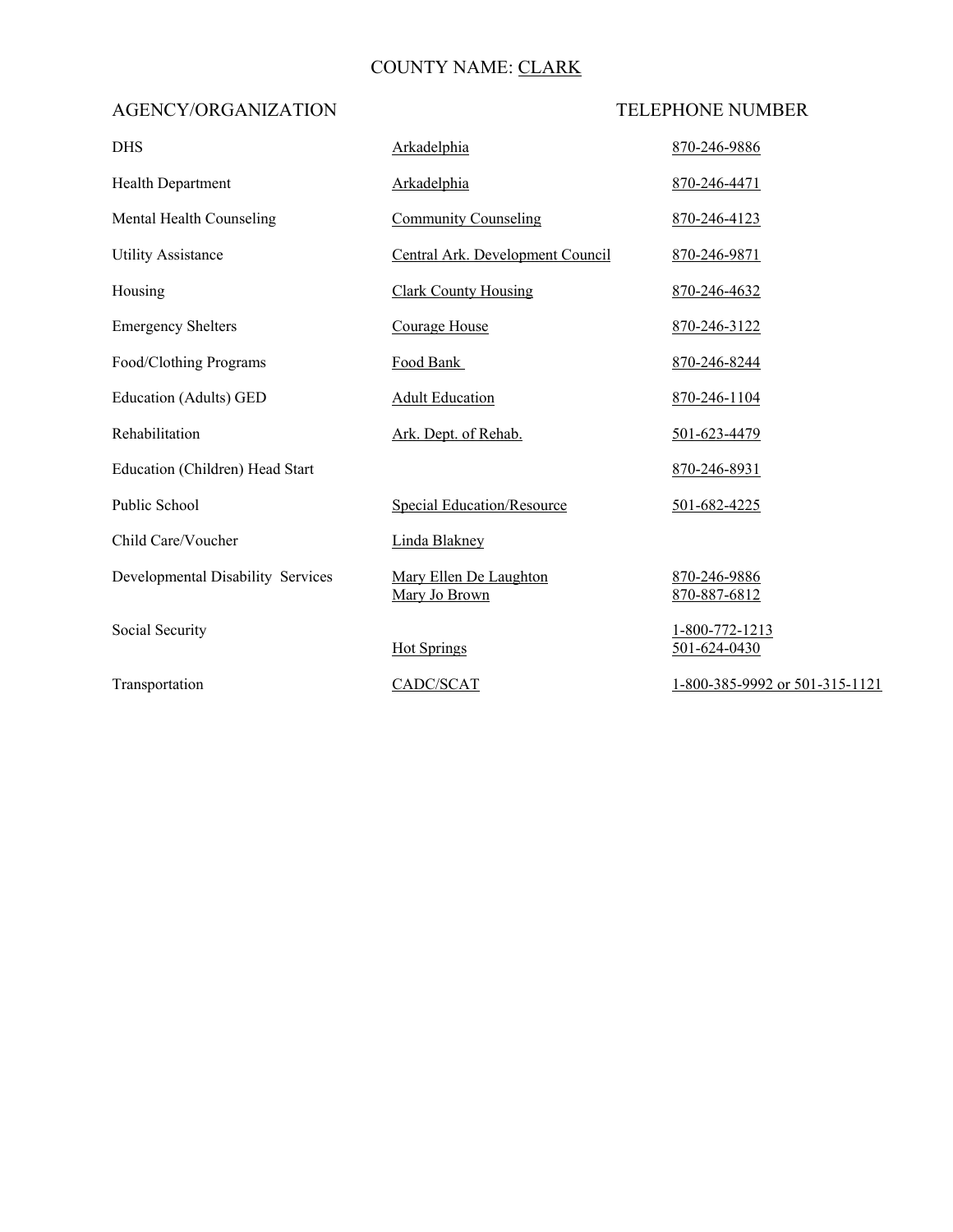### COUNTY NAME: CLAY

<span id="page-11-0"></span>

| <b>DHS</b>                          | Piggott<br>Corning                                                                                                                               | 870-598-2282<br>870-857-6544                                                 |
|-------------------------------------|--------------------------------------------------------------------------------------------------------------------------------------------------|------------------------------------------------------------------------------|
| <b>Health Department</b>            | Piggott<br>Corning                                                                                                                               | 870-598-3390<br>870-857-6281                                                 |
| Mental Health Counseling            | Mid-South Health Systems<br>Families Inc                                                                                                         | 870-972-4000<br>870-933-6886/877-595-8869                                    |
| <b>Utility Assistance</b>           | <b>B.R.A.D.</b>                                                                                                                                  | 870-857-8054                                                                 |
| Housing                             | Clay Co. Housing<br>Rural Development                                                                                                            | 870-598-2631<br>870-972-4720                                                 |
| <b>Support Services</b>             | Parent Advisory Council-Susan Pollard                                                                                                            | 870-259-3600                                                                 |
| Special Services Schools/Programs   | Tri-Rivers Special Ed Co-op                                                                                                                      | 870-892-1387 (Pochontas)                                                     |
| Food/Clothing Programs              | <b>Faith Outreach Mission</b><br><b>General Baptist Church</b><br>S. Thorton St. Church of Christ<br>B.R.A.D.<br><b>Corning United Methodist</b> | 870-598-2453<br>870-857-3687<br>870-598-3250<br>870-568-3672<br>870-857-6813 |
| Rehabilitation                      | <b>Bob Rubenstein</b>                                                                                                                            | 870-598-2282 or 870-972-0025                                                 |
| Literacy Council                    | Clay Co. Literacy Council                                                                                                                        | 870-598-5984                                                                 |
| Education (Children) Head start     | Corning Headstart                                                                                                                                | 870-595-3811 or 870-892-1387                                                 |
| Public School                       | <b>Special Education/Resource</b>                                                                                                                | 501-682-4225                                                                 |
| 3-5 Early Childhood Education       | Piggott ABC/EC Program<br><b>Brenda Grew</b>                                                                                                     | 870-598-2546<br>870-887-6457                                                 |
| <b>Employment and Training</b>      | <b>Work Force One Stop</b>                                                                                                                       | 870-910-8129                                                                 |
| Child Care/Voucher                  | Donnie Morrison                                                                                                                                  | 870-236-8723                                                                 |
| Developmental Disability Disability | Patsy Gadberry                                                                                                                                   | 870-972-1732                                                                 |
| Social Security                     | Jonesboro                                                                                                                                        | 1-800-772-1213<br>870-972-4620                                               |
| Transportation                      | East Ark. Area Agency on Aging                                                                                                                   | 1-800-290-5818 or 870-930-2202                                               |
| Other                               | Office for the Deaf and Hearing Impaired<br><b>Spinal Cord Commission</b><br>Services for the Blind                                              | 870-972-0025<br>870-268-0425<br>800-960-9270                                 |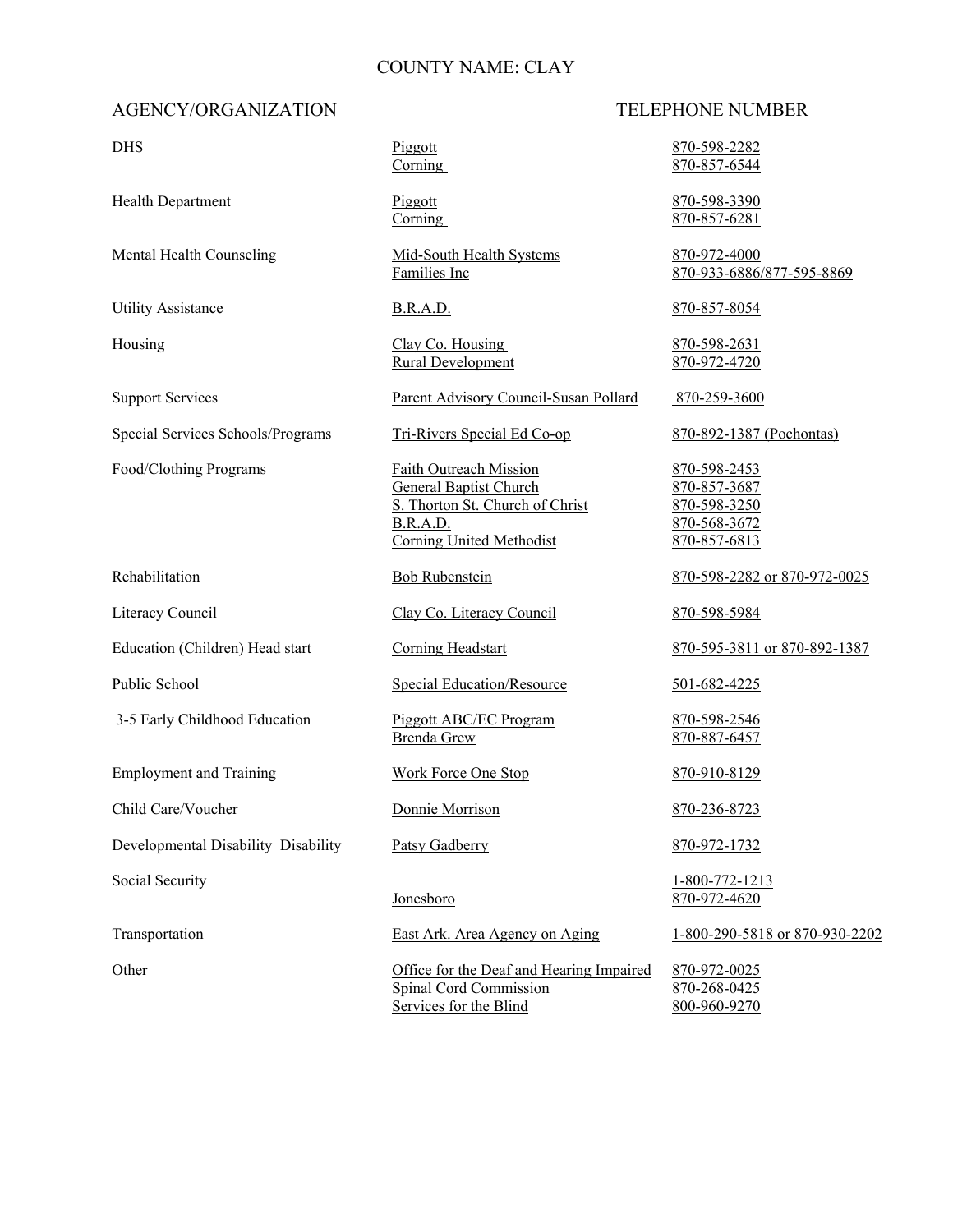### COUNTY NAME: CLEBURNE

<span id="page-12-0"></span>

| <b>DHS</b>                               | <b>Heber Springs</b>                                                                                    | 501-362-3298                                   |
|------------------------------------------|---------------------------------------------------------------------------------------------------------|------------------------------------------------|
| Health Department                        | <b>Heber Springs</b><br>In Home Service - Heber Springs                                                 | 501-362-7581<br>501-362-4602                   |
| Mental Health Counseling                 | North Ark. Human Services                                                                               | 501-362-7595                                   |
| <b>Utility Assistance</b>                | <b>CAPCA</b><br><b>Cleburne County Cares</b>                                                            | 501-362-8231<br>501-362-8486                   |
| Housing                                  | White River Housing Authority                                                                           | 501-745-6555 or 362-5925                       |
| <b>Emergency Shelters</b>                | <b>Cleburne County Cares</b><br>Haven House (Shelter for Battered Women) 501-362-6757<br>Janice Shearer | 501-362-8486                                   |
| <b>Support Services</b>                  | Parent Advisory Council - Jan Townsley                                                                  | 501-269-3567                                   |
| Food/Clothing Programs                   | <b>Cleburne County Cares</b>                                                                            | 501-362-8486                                   |
| Education (Adults) GED                   | Central Ark. Adult Education                                                                            | 501-362-8517                                   |
| Rehabilitation                           | <b>Jim Bradley</b>                                                                                      | 501-793-4153                                   |
| Literacy Council                         | Little Red River Literacy Council                                                                       | 501-362-6759                                   |
| Education (Children) Head Start          | <b>Heber Springs</b><br>Quitman                                                                         | 501-362-6912<br>501-589-2913                   |
| Public School                            | <b>Special Education/Resource</b>                                                                       | 501-682-4225                                   |
| 3-5 Early Childhood Education            |                                                                                                         | 1-800-482-8437                                 |
| WIA                                      | Alesia Harsson                                                                                          | 501-362-2632                                   |
| Child Care/Voucher                       | Alana Walls                                                                                             | 501-268-8696                                   |
| <b>Developmental Disability Services</b> | Vic Rowell                                                                                              | 501-730-9916                                   |
| Social Security                          | <b>Searcy SS Office</b><br>DHS $(3^{rd}$ . Wed.)                                                        | 1-800-772-1213<br>501-268-5305<br>501-362-3298 |
| Transportation                           | <b>Medicaid Transportation DHS</b>                                                                      | 1-800-987-1200                                 |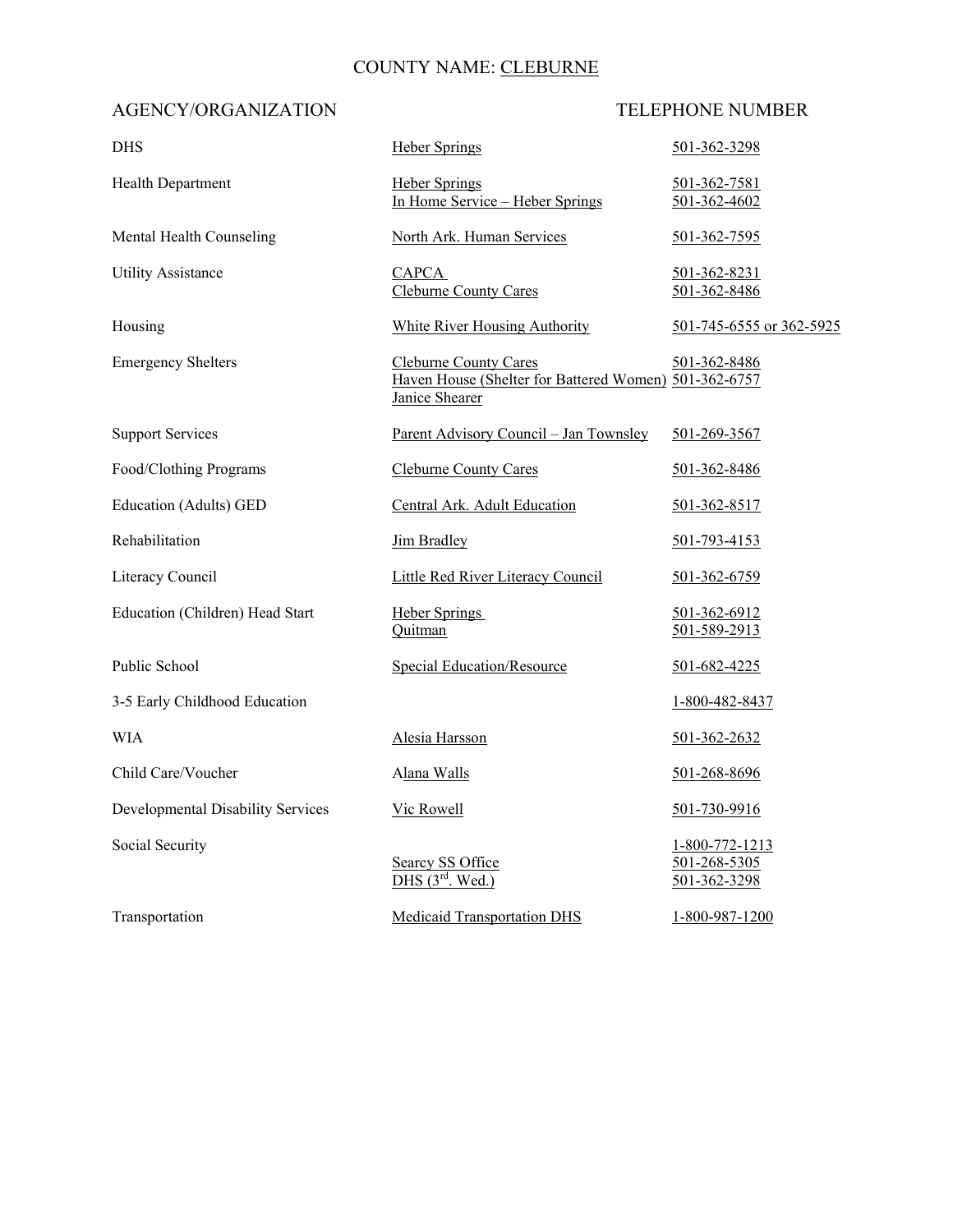# COUNTY NAME: CLEVELAND

<span id="page-13-0"></span>

| <b>DHS</b>                        | Rison                                                                                     | 870-325-6218                                 |
|-----------------------------------|-------------------------------------------------------------------------------------------|----------------------------------------------|
| <b>Health Department</b>          | Rison                                                                                     | 870-325-6311                                 |
| Mental Health Counseling          | Southeast Ark Behavioral Health Care                                                      | 800-272-2008                                 |
| <b>Utility Assistance</b>         | <b>Rison Ministerial Alliance</b><br>Economic Opportunity Commission<br>Cleveland Co DCFS | 870-325-6358<br>870-325-7362<br>870-325-6218 |
| Housing                           | <b>Rison Housing Authority</b><br>Rison Villa                                             | 870-325-7420                                 |
| <b>Emergency Shelters</b>         | None Available                                                                            | 870-325-7470                                 |
| <b>Support Services</b>           | Cleveland Co DCFS                                                                         | 870-325-6218                                 |
| Food/Clothing Programs            | <b>Trinity Faith</b>                                                                      | 870-325-7505                                 |
| Rehabilitation                    | DHS(Food Bank)<br><b>Ark. Rehabilitation Services</b>                                     | 870-352-6218<br>870-534-2404                 |
| Education (Children) Headstart    | <b>Cleveland County Headstart</b>                                                         | 870-325-6324                                 |
| Public School                     | <b>Special Education/Resource</b>                                                         | 501-682-4225                                 |
| 3-5 Early Childhood Education     | Renee Cruz                                                                                | 870-367-6848                                 |
| Cleveland County One Stop         | <b>Janet Hartwick</b>                                                                     | 870-325-7575                                 |
| Child Care/Voucher                | <b>Charles White</b>                                                                      | 870-673-3597                                 |
| Developmental Disability Services | Jeanna Poniewaz                                                                           | 870-367-6835                                 |
| Social Security                   | Pine Bluff                                                                                | 800-772-1213                                 |
| Transportation                    | Area Agency of Southeast Arkansas                                                         | 800-264-3260                                 |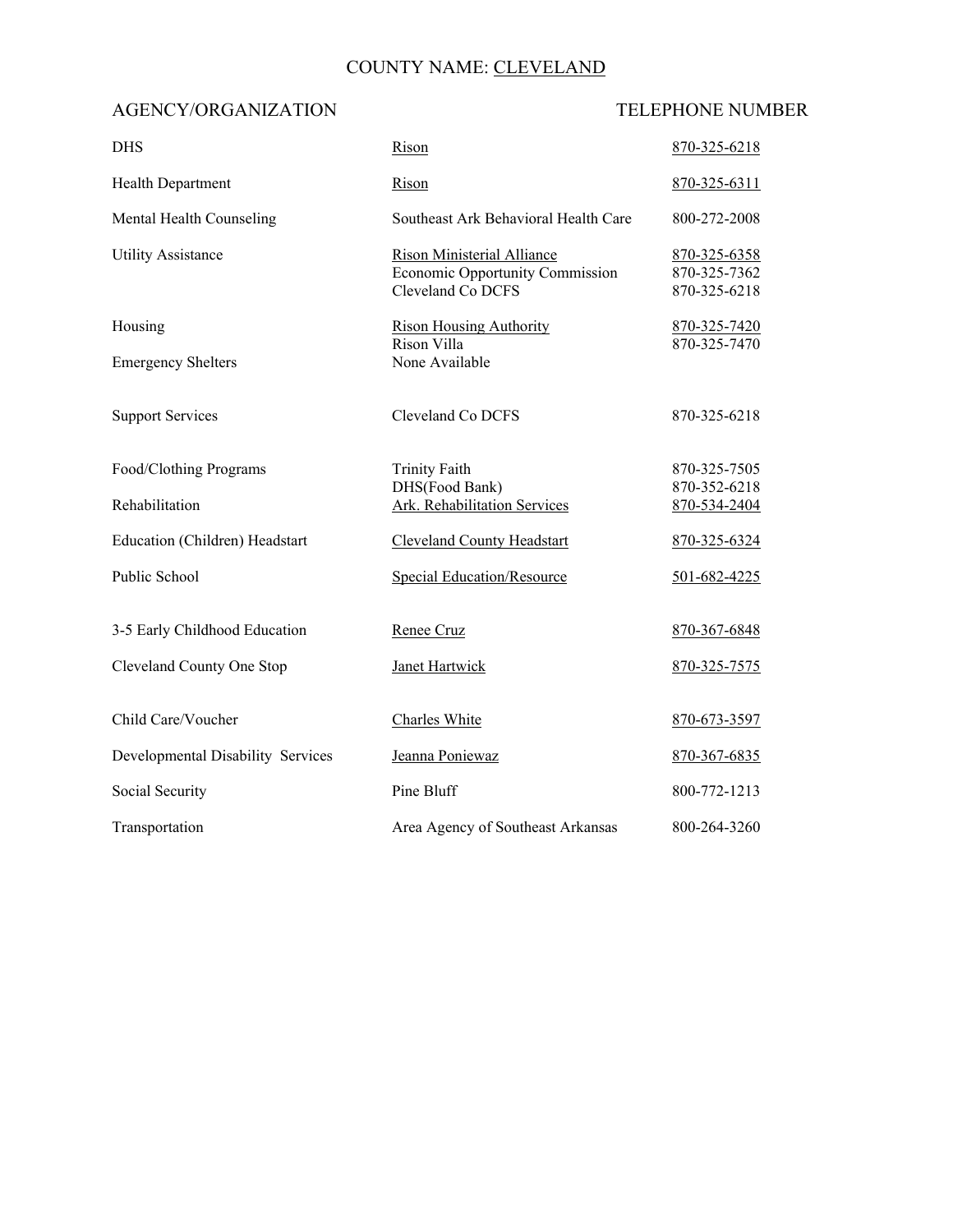### COUNTY NAME: COLUMBIA

<span id="page-14-0"></span>

| <b>DHS</b>                        | Magnolia                                                      | 870-234-4190                   |
|-----------------------------------|---------------------------------------------------------------|--------------------------------|
| Health Department                 | Magnolia                                                      | 870-235-3798                   |
| Mental Health Counseling          | South Ark. Regional Health Center                             | 870-234-7500                   |
| <b>Utility Assistance</b>         | CADC<br><b>Yvette Wyrick</b>                                  | 870-234-6444                   |
| Housing                           | Area Agency on Aging<br><b>Magnolia Housing Authority</b>     | 870-234-7410<br>870-234-5540   |
| <b>Emergency Shelters</b>         | <b>South Arkansas Youth Services</b><br><b>Battered Women</b> | 870-234-6065<br>870-836-7111   |
| <b>Support Services</b>           | Parent Advisory Council - Robin Gunter                        | 870-777-8116                   |
| Special Services Schools/Programs | <b>Kids Express</b><br><b>Kids First</b>                      | 870-234-8979<br>870-234-1597   |
| Food/Clothing Programs            | <b>American Red Cross</b>                                     | 870-234-2160                   |
| Education (Adults) GED            | Diane Carey                                                   | 870-234-6064                   |
| Rehabilitation                    | Daryl Kuykendall                                              | 870-862-5451                   |
| Literacy Council                  | Literacy Council of Union                                     | 870-864-0101                   |
| Public School                     | <b>Special Education/Resource</b>                             | 501-682-4225                   |
| 3-5 Early Childhood Education     | <b>Ruby Doss</b>                                              | 870-234-9097                   |
| <b>JTPA</b>                       | Dana Smith                                                    | 870-234-4030                   |
| Child Care/Voucher                | Wanda Taylor                                                  | 870-836-8166                   |
| Developmental Disability Services | <b>Karyn Barentine</b>                                        | 870-234-4190                   |
| Social Security                   |                                                               | 1-800-772-1213                 |
| Transportation                    | Central Ark. Development Council                              | 1-800-385-9992 or 501-315-1121 |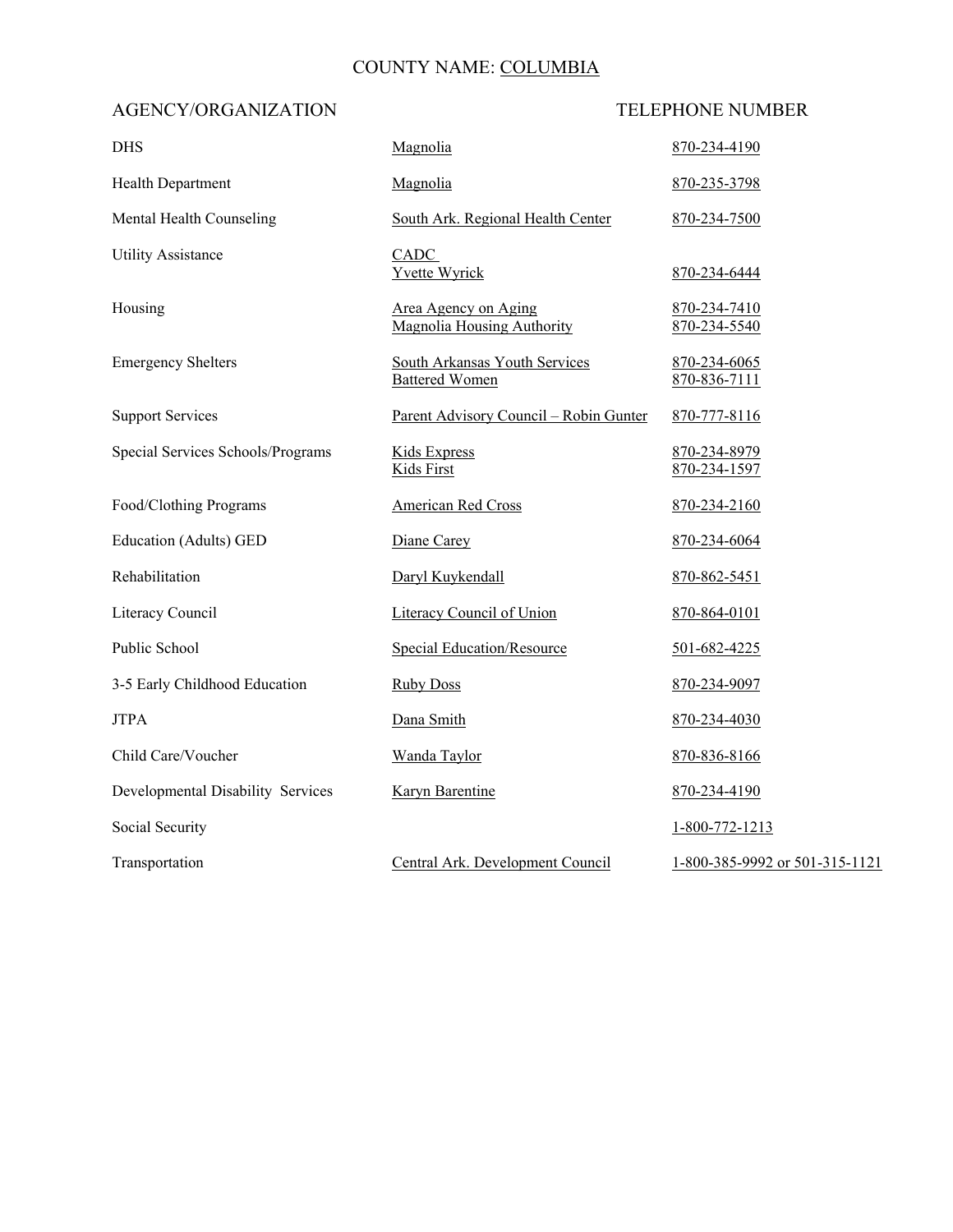### COUNTY NAME: CONWAY

<span id="page-15-0"></span>

| <b>DHS</b>                        | Morrilton                                                | 501-354-2418                   |
|-----------------------------------|----------------------------------------------------------|--------------------------------|
| Health Department                 | Morrilton                                                | 501-354-4652                   |
| Mental Health Counseling          | <b>Counseling Associates</b><br>Community Services, Inc. | 501-354-1561<br>501-354-4589   |
| <b>Utility Assistance</b>         | Conway Co. Care Center<br><b>ARVAC</b>                   | 501-354-2418<br>501-354-5344   |
| Housing                           | <b>Morrilton Housing Authority</b>                       | 501-354-2330                   |
| <b>Emergency Shelters</b>         | Safe Place                                               | 501-354-1884                   |
| <b>Support Services</b>           | Parent Advisory Council-Terry Halcrombe 501-329-5824     |                                |
| Food/Clothing Programs            | Conway Co. Care Center                                   | 501-354-1454                   |
| <b>Education (Adults) GED</b>     | Petit Jean Adult Ed. Center                              | 501-354-0756                   |
| Rehabilitation                    | J.V. McClelland                                          | 501-354-9793                   |
| Literacy Council                  | <b>Betty Rowell</b>                                      | 501-354-8123                   |
| Education (Children) Head Start   | Morrilton Child Development                              | 501-354-5221                   |
| Public School                     | <b>Special Education/Resource</b>                        | 501-682-4225                   |
| 3-5 Early Childhood Education     | <b>Becky Mitchell</b>                                    | 501-354-9423                   |
| <b>WIA</b>                        | Martha Boyer                                             | 501-354-9793                   |
| Child Care/Voucher                | George Onochie                                           | 501-968-5596 or 501-354-8525   |
| Developmental Disability Services | <b>Bettye Starkey</b><br><b>Teresa Bailey</b>            | 501-730-9978<br>501-730-9917   |
| Social Security                   | Russellville                                             | 1-800-772-1213<br>501-968-2762 |
| Transportation                    | Medicaid - Area Agency on Aging                          | 1-888-783-6632 or 870-930-2202 |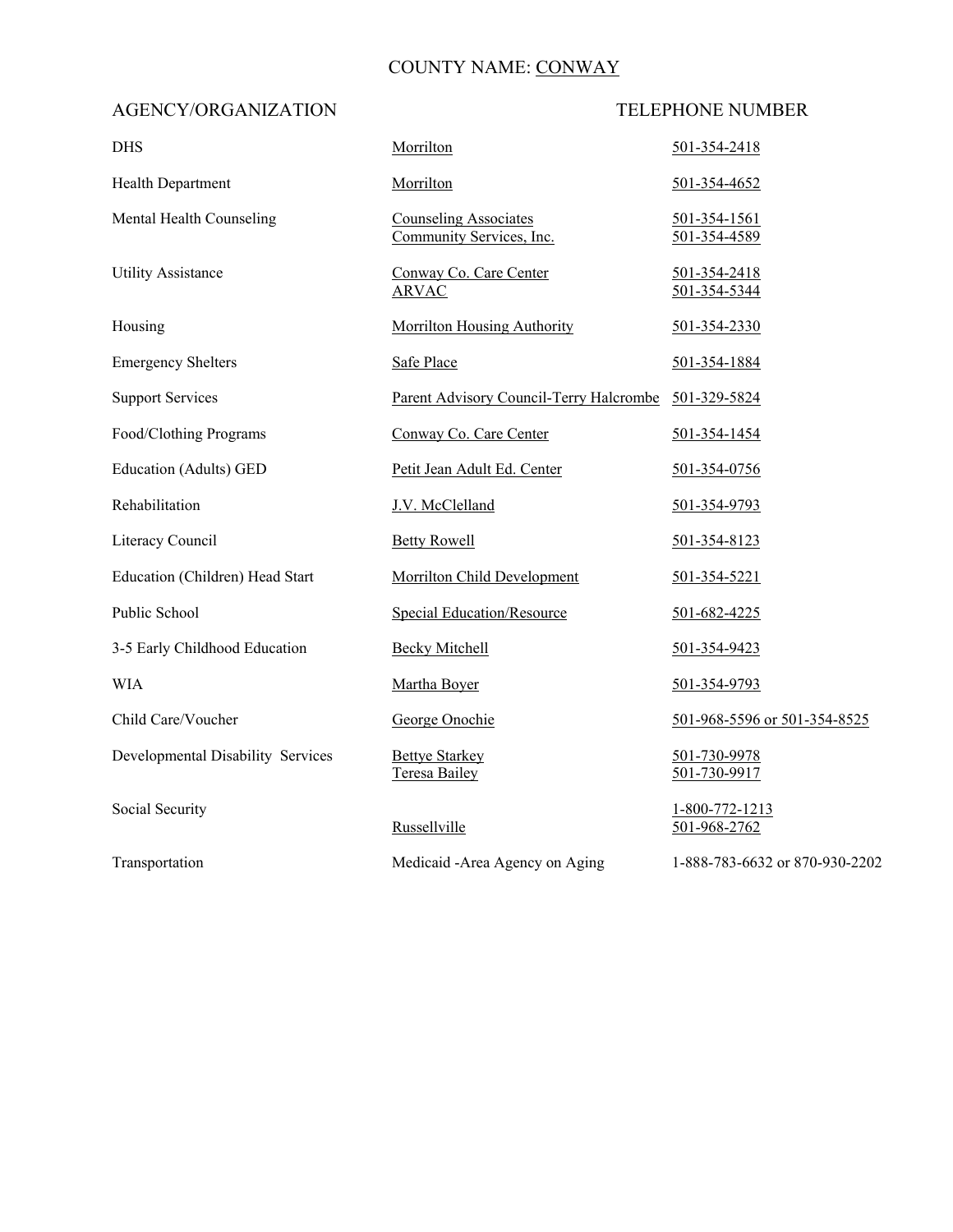# **Crawford County Resource Guide**

<span id="page-16-0"></span>

| <b>AGENCY/ORGANIZATION</b><br><b>DHS</b> | Van Buren                                                          | <b>TELEPHONE NUMBER</b><br>479-474-7595 |
|------------------------------------------|--------------------------------------------------------------------|-----------------------------------------|
| Health Department                        | Van Buren                                                          | 479-474-6391                            |
| Mental Health Counseling                 | Western Ark. Counseling & Guidance Ctr.                            | 479-474-8084                            |
| <b>Utility Assistance</b>                | <b>Salvation Army</b>                                              | 479-783-6145                            |
|                                          | Clearinghouse                                                      | 479-782-5074                            |
| Housing                                  | Housing Authority - Alma                                           | 479-632-2043                            |
|                                          | Housing Authority - Ft. Smith                                      | 479-782-4991                            |
|                                          | Housing Authority - Van Buren                                      | 479-474-6901                            |
|                                          | HUD - Crawford County<br>Crawford-Sebastian Community Dev Council  | 479-474-0512<br>479-785-2303            |
| <b>Emergency Shelters</b>                | Comm. Rescue Mission - Ft. Smith                                   | 479-782-1443                            |
|                                          | Salvation Army - Ft. Smith                                         | 479-783-6145                            |
|                                          | Gospel Rescue Mission-Van Buren                                    | 479-474-4163                            |
| <b>Support Services</b>                  | Parent Advisory Council - Annie Sallee                             | 479-471-8584                            |
| Special Services Schools/Programs        | Bost Human Development Serv.-Ft.Smith<br>Stepping Stone-Alma       | 479-452-9461                            |
|                                          |                                                                    | 479-632-3813                            |
| Food/Clothing Programs                   | Comp. Ministries - Van Buren                                       | 479-474-7702                            |
|                                          | Gospel Rescue Mission - Van Buren                                  | 479-474-4163                            |
|                                          | Clothes Closet - Ft. Smith                                         | 479-783-8150                            |
|                                          | Comm. Rescue Mission - Ft. Smith<br>Clearinghouse - Ft. Smith      | 479-782-4991<br>479-782-5074            |
|                                          | Crawford/Sebastian Comm. Dev Council                               | 479-785-2303                            |
|                                          | Salvation Army - Ft. Smith                                         | 479-783-6145                            |
| Education (Adults) GED                   | Crawford Co. Continuing Education                                  | 479-471-0019                            |
|                                          | Crawford Co. Volunteers for Literacy                               | 479-474-4594                            |
| Rehabilitation                           | Ark. Rehab. Services                                               | 479-452-7131                            |
| Literacy Council                         | Crawford Co. Volunteers for Literacy                               | 479-471-0019                            |
| Education (Children) Head Start          | Head Start Child & Family Services                                 | 479-474-9378                            |
| Public School                            | Special Education/Resource                                         | 501-682-4225                            |
| 3-5 Early Childhood Education            | Deann Denison                                                      | 479-635-6201                            |
| <b>WIA</b>                               | Western Ark. Employment Dev Agency                                 | 479-474-7061                            |
| Child Care/Voucher                       | Donna Reamy                                                        | 479-474-7595                            |
| Developmental Disability Services        | Jody Beerman                                                       | 479-754-1347                            |
| Social Security                          | Fort Smith                                                         | 1-800-772-1213<br>479-646-7154          |
| Local/Regional                           | Western Ark. Legal Services                                        | 479-785-5211                            |
|                                          |                                                                    |                                         |
| Transportation                           | Area Agency of Aging of Western Ark.                               | 1-888-783-6632 or 479-930-2202          |
| Other                                    | Spinal Cord Commission                                             | 479-452-7131                            |
|                                          | Office for the Deaf and Hearing Impaired<br>Services for the Blind | 479-452-7131<br>479-782-4555            |
|                                          | Child Support Enforcement                                          | 479-471-8855/1-800-219-0134             |
|                                          | United Way                                                         | 479-782-1311                            |
|                                          | <b>Easter Seals</b>                                                | 501-227-3678                            |
|                                          | I-Can                                                              | 800-828-2799                            |
|                                          | American Diabetes Association                                      | 501-221-7444                            |
|                                          | Arkansas Amputee Foundation<br>Project Compassion                  | 501-666-2523<br>479-783-2273            |
|                                          |                                                                    |                                         |
| <b>Parenting Classes</b>                 | Comprehensive Juvenile Services<br><b>SCANN</b>                    | 479-474-5031<br>479-785-4046            |
|                                          | Mentoring Program                                                  | 479-410-3000                            |
|                                          |                                                                    |                                         |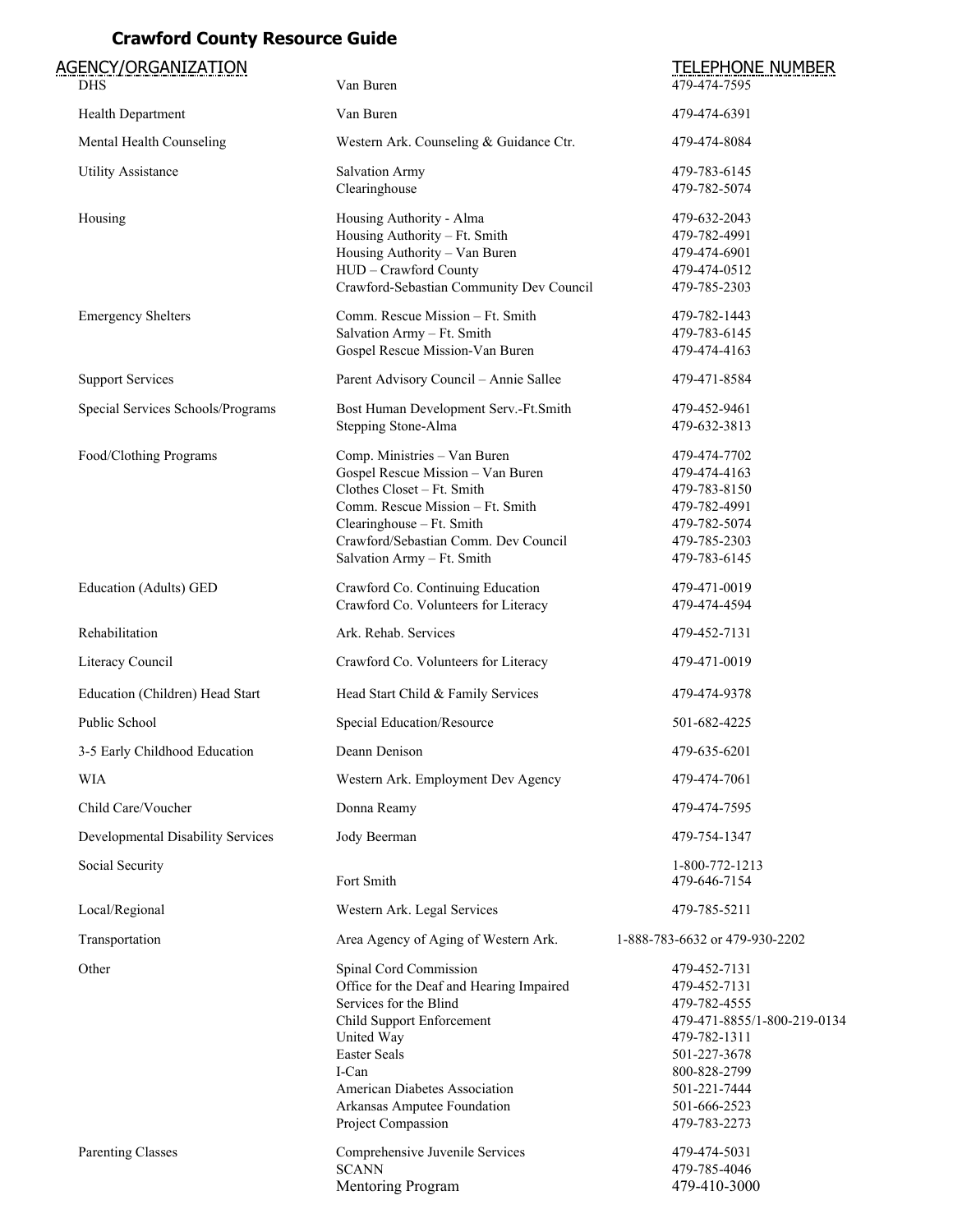### COUNTY NAME: CRAIGHEAD

<span id="page-17-0"></span>

| <b>DHS</b>                        | Jonesboro                                                                                                                                                                                                    | 870-972-1732                                                                                                      |
|-----------------------------------|--------------------------------------------------------------------------------------------------------------------------------------------------------------------------------------------------------------|-------------------------------------------------------------------------------------------------------------------|
| Health Department                 | Jonesboro                                                                                                                                                                                                    | 870-933-4585                                                                                                      |
| Mental Health Counseling          | Mid-South Health Systems<br>St. Bernard's Behavioral Health<br>Families Inc                                                                                                                                  | 870-972-4000<br>870-932-2800<br>870-933-6886/877-595-8869                                                         |
| <b>Utility Assistance</b>         | Crowley's Ridge Dev. Council                                                                                                                                                                                 | 870-935-3079                                                                                                      |
| Housing                           | Urban Renewal & Housing Authority                                                                                                                                                                            | 870-935-9800                                                                                                      |
| <b>Emergency Shelters</b>         | <b>Consolidated Youth Service</b><br><b>NEAR Council on Family Violence</b><br><b>Salvation Army</b>                                                                                                         | 870-972-1110<br>870-933-9449<br>870-932-3785                                                                      |
| <b>Support Services</b>           | Parent Advisory Council - Vacant                                                                                                                                                                             |                                                                                                                   |
| Special Services Schools/Programs | The Learning Center                                                                                                                                                                                          | 870-932-4245                                                                                                      |
| Food/Clothing Programs            | <b>Mission Outreach</b><br>Neighborhood Service Center<br><b>Salvation Army</b><br>Crowley's Ridge Dev. Council<br>Food Bank of Arkansas                                                                     | 870-932-4357<br>870-935-8610<br>870-932-3785<br>870-935-3079<br>972-5232                                          |
| Education (Adults) GED            | Work Force One Stop                                                                                                                                                                                          | 870-910-8129                                                                                                      |
| Rehabilitation                    | <b>Susan Mallory, Cindy Frazier</b>                                                                                                                                                                          | 870-972-0025                                                                                                      |
| Literacy Council                  | Literacy Council of Craighead Co.                                                                                                                                                                            | 870-910-6511                                                                                                      |
| Education (Children) Head Start   | Charlie Granberry<br><b>HIPPY</b>                                                                                                                                                                            | 870-931-1172<br>870-935-4927                                                                                      |
| Public School                     | <b>Special Education/Resource</b>                                                                                                                                                                            | 501-682-4225                                                                                                      |
| 3-5 Early Childhood Education     | Crowley's Ridge ED Co-Op                                                                                                                                                                                     | 870-578-5549                                                                                                      |
| Employment & Training Program     | <b>Work Force One Stop</b>                                                                                                                                                                                   | 870-910-8129                                                                                                      |
| Child Care/Voucher                | Donnie Morrison                                                                                                                                                                                              | 870-236-8723                                                                                                      |
| Developmental Disability Services | Patsy Gadberry                                                                                                                                                                                               | 870-268-2240                                                                                                      |
| Social Security                   | Jonesboro                                                                                                                                                                                                    | 1-800-772-1213<br>870-972-4620                                                                                    |
| Other                             | The Learning Center<br>Church Health Center<br>Spinal Cord Commission<br>Services for the Blind<br>Office of the Deaf and Hearing Impaired<br><b>UCP</b> of NE Arkansas<br><b>Helping Hands of Jonesboro</b> | 870-932-4245<br>870-972-4777<br>870-268-0425<br>870-268-2230/800-960-9270<br>972-0025<br>870-972-6711<br>973-6886 |
| Advocacy                          | Focus Inc                                                                                                                                                                                                    | 870-935-2750/888-247-3843                                                                                         |
| Child Care Referral/R.E.A.C.H.    | <b>CRDC</b>                                                                                                                                                                                                  | 931-6331                                                                                                          |
| Transportation                    | East Ark. Area Agency on Aging                                                                                                                                                                               | 1-888-290-5818 or 870-930-2202                                                                                    |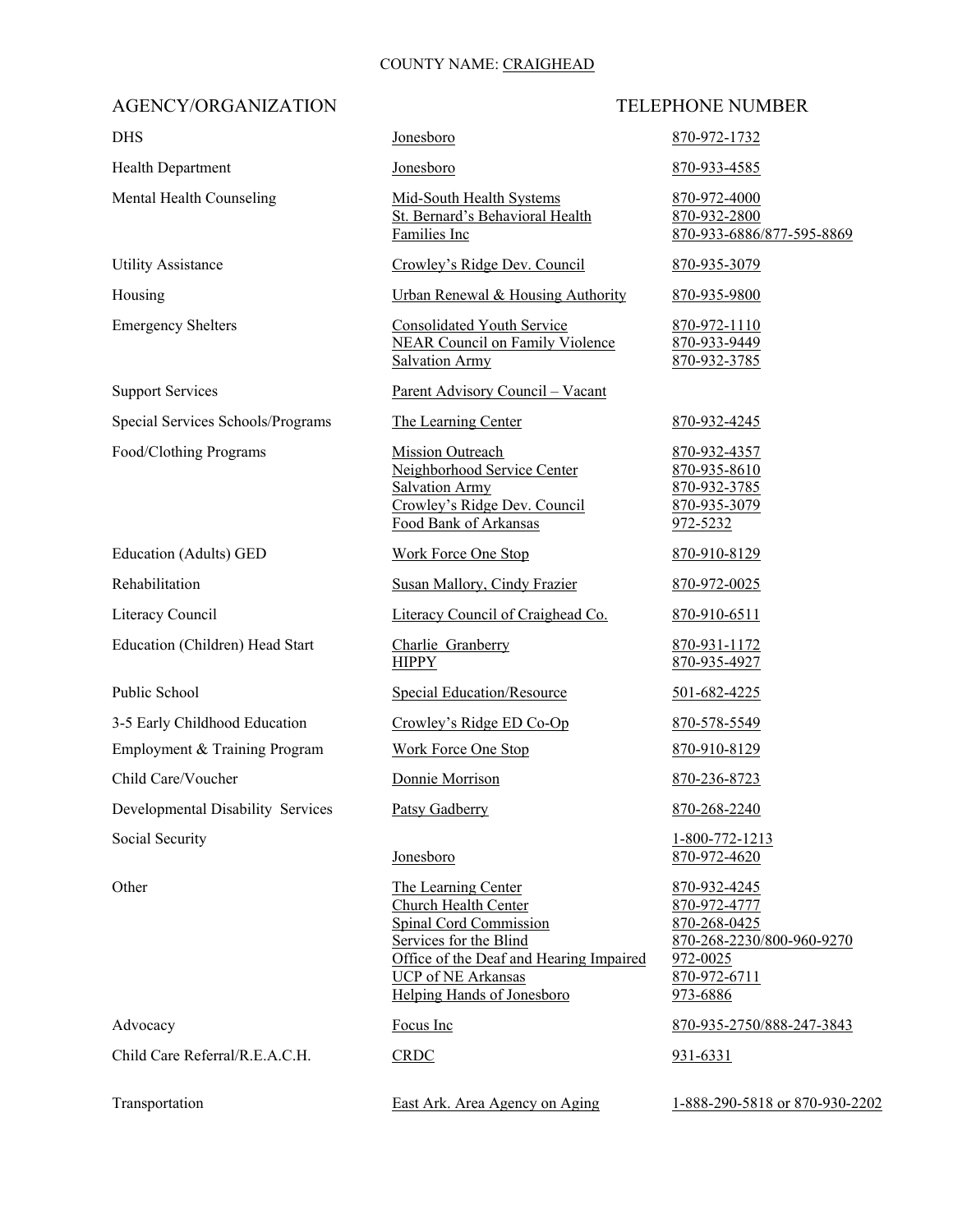### COUNTY NAME: CRITTENDEN

<span id="page-18-0"></span>

| <b>DHS</b>                        | W. Memphis<br>West Memphis                                      | 870-732-5170<br>870-732-2552   |
|-----------------------------------|-----------------------------------------------------------------|--------------------------------|
| <b>Health Department</b>          | <b>West Memphis</b>                                             | 870-735-4334                   |
| Mental Health Counseling          | Counseling Services of E. Arkansas                              | 870-735-5118                   |
| <b>Utility Assistance</b>         | <b>Good Neighbor Love Center</b>                                | 870-735-0870                   |
| Housing                           | <b>West Memphis Housing Authority</b><br>Section 8              | 870-735-3520<br>870-735-1765   |
| <b>Emergency Shelters</b>         | <b>Families in Transition</b><br><b>Salvation Army</b>          | 870-732-7551<br>901-526-1066   |
| <b>Support Services</b>           | Parent Advisory Council-Vicki Knych<br>Pediatric Specialty Care | 870-739-4648<br>870-733-1200   |
| Special Services Schools/Programs | <b>Steudlein Learning Center</b><br>Med-U-Care                  | 870-735-8592<br>870-733-1200   |
| Food/Clothing Programs            | <b>Good Neighbor Love Center</b>                                | 870-735-0870                   |
| Education (Adults) GED            | Mid-South Community College                                     | 870-733-6722                   |
| Rehabilitation                    |                                                                 | 870-735-4725                   |
| Literacy Council                  |                                                                 | 870-735-6960                   |
| Education (Children) Head Start   | E.C.A.R.E.C. Development Corp.<br><b>West Memphis HS Center</b> | <u>870-735-5851</u>            |
| Public School                     | Special Education/Resource                                      | 870-735-1915                   |
| 3-5 Early Childhood Education     | Crowley's Ridge Ed. Co-op<br>Great River Ed. Co-op              | 870-378-5549<br>870-732-8562   |
| Employment & Training             | East AR. Private Industry Council                               | 870-735-6730                   |
| Child Care/Voucher                | Connie Suggs                                                    | 870-633-1242                   |
| Developmental Disability Services | Stephanie Davis                                                 | 870-633-1242                   |
| Social Security                   | West Memphis                                                    | 1-800-772-1213<br>870-735-7772 |
| Transportation                    | Area Agency on Aging                                            | 1-888-240-2264                 |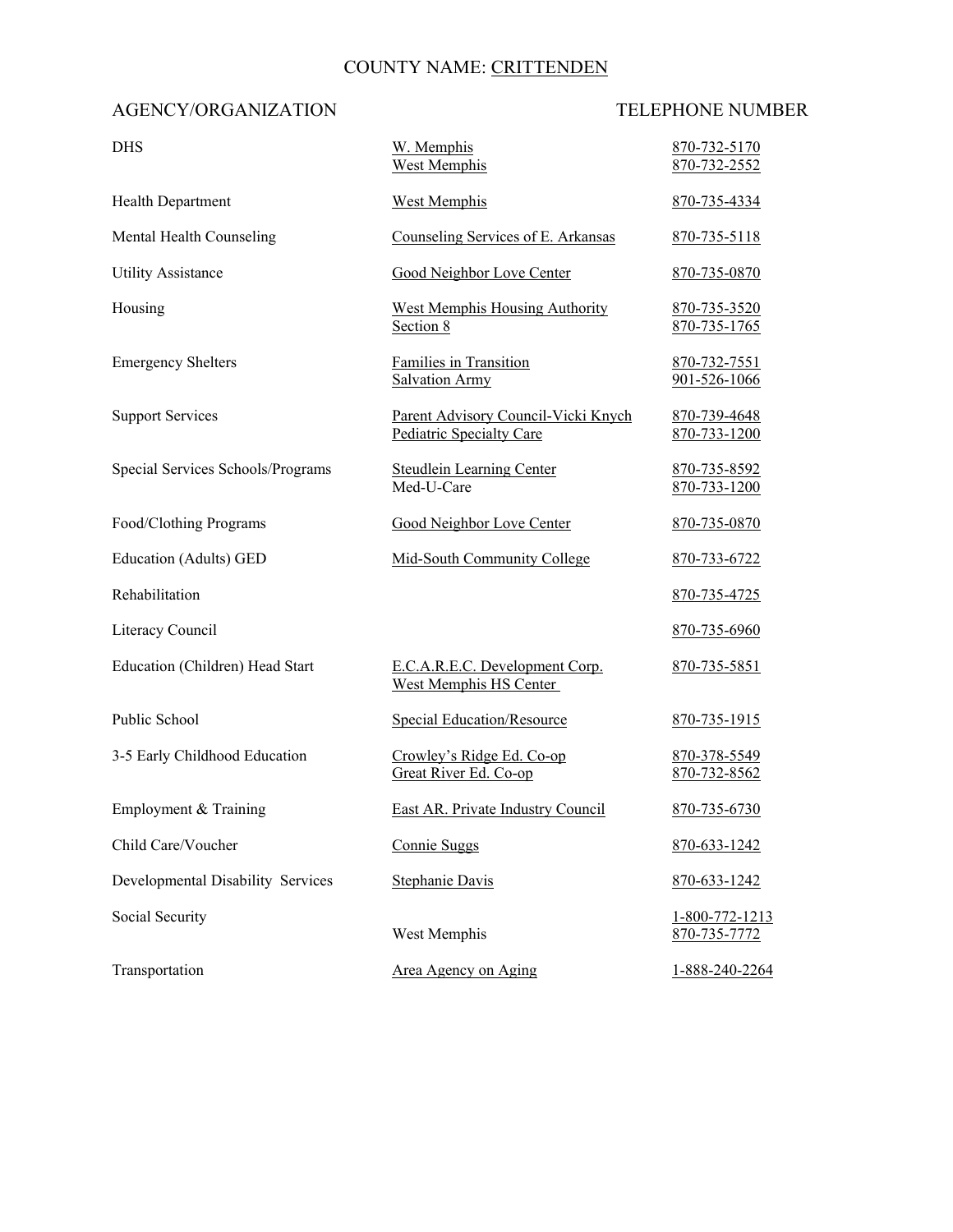### COUNTY NAME: CROSS

<span id="page-19-0"></span>

| <b>DHS</b>                               | Wynne                                                                      | 870-238-8553                   |
|------------------------------------------|----------------------------------------------------------------------------|--------------------------------|
| <b>Health Department</b>                 | Wynne                                                                      | 870-238-2101                   |
| Mental Health Counseling                 | <b>Behavioral Health</b><br><b>Counseling Services of Eastern Arkansas</b> | 870-238-8197<br>870-238-1138   |
| <b>Utility Assistance</b>                | Concepts of Truth                                                          | 870-238-4329                   |
| Housing                                  | <b>Parkin Public Housing</b><br>Wynne Public Housing                       | 870-755-5646<br>870-238-7671   |
| <b>Emergency Shelters</b>                | <b>Ministerial Alliance</b>                                                | 870-238-3265                   |
| Special Services Schools/Programs        | Miss Polly's Learning Center                                               | 870-238-2368                   |
| Food/Clothing Programs                   | Good Shephard Center<br>Neighborhood Service Center                        | 870-238-8322<br>870-238-8524   |
| <b>Education (Adults) GED</b>            | E.A.C.C.<br>Crowley's Ridge Tech. Inst.                                    | 870-633-4480<br>870-633-5411   |
| Rehabilitation                           | Vacant                                                                     | 870-735-4725                   |
| Literacy Council                         | <b>Cross County Literacy Council</b>                                       | 870-238-5400                   |
| Education (Children) Head Start          |                                                                            | 870-578-5426                   |
| <b>Public School</b>                     | <b>Special Education/Resource</b>                                          | 501-682-4225                   |
| 3-5 Early Childhood Education            | Crowley's Ridge ED Co-op                                                   | 870-578-5426                   |
| Employment & Training Services           | <b>East AR Private Industry Council</b>                                    | 870-238-3117                   |
| Child Care/Voucher                       | Connie Suggs                                                               | 870-238-8553                   |
| <b>Developmental Disability Services</b> | <b>Elvira Stepps</b>                                                       | 870-633-1242                   |
| Social Security                          | Local                                                                      | 1-800-234-5772<br>870-633-3018 |
| Transportation                           | Area Agency on Aging                                                       | 1-888-240-2264                 |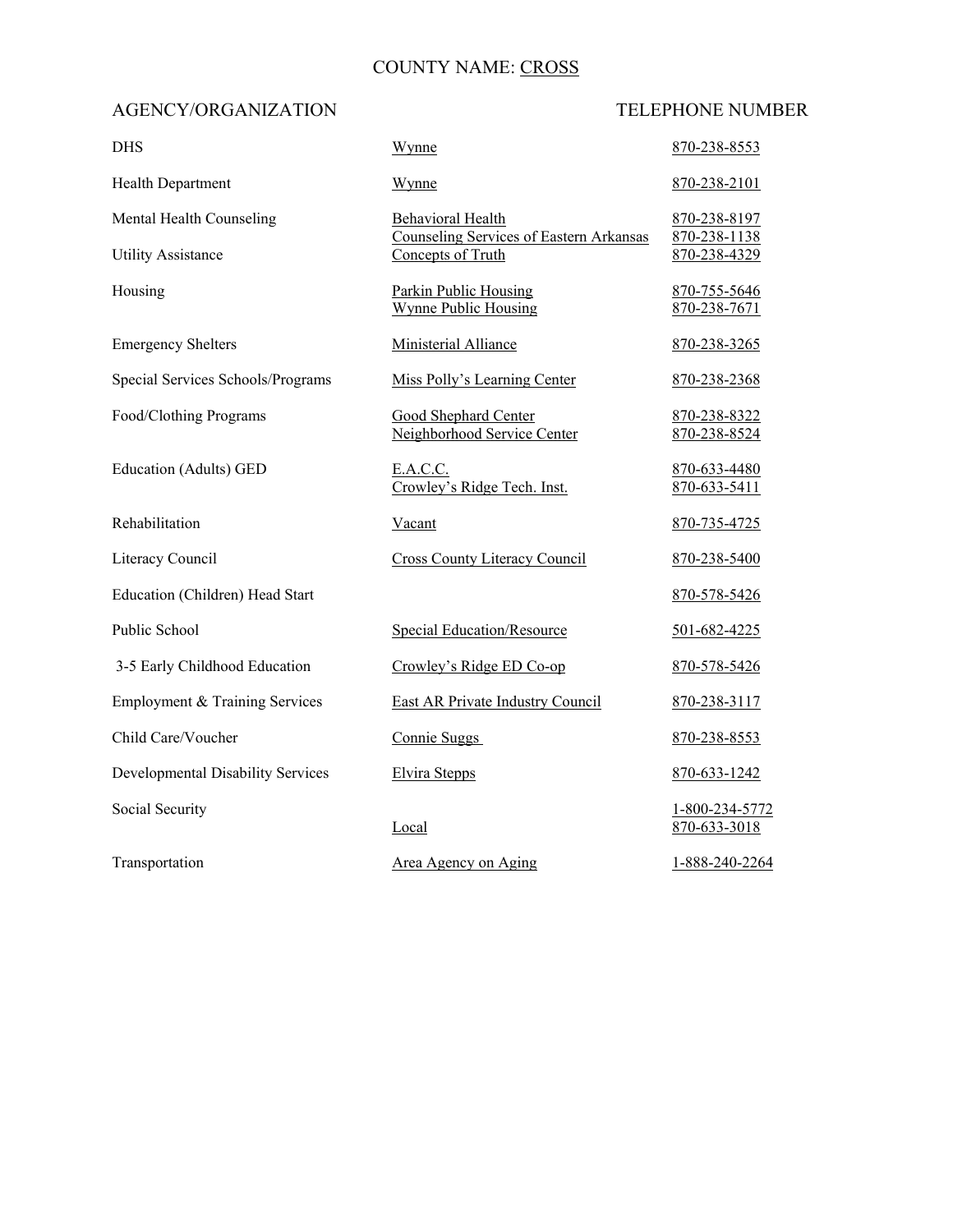## COUNTY NAME: DALLAS

<span id="page-20-0"></span>

| <b>DHS</b>                               | Fordyce                                                                         | 870-352-5115                                 |
|------------------------------------------|---------------------------------------------------------------------------------|----------------------------------------------|
| <b>Health Department</b>                 | Fordyce                                                                         | 870-352-7197                                 |
| Mental Health Counseling                 | South Ark Regional Center                                                       | 870-836-5743                                 |
| <b>Utility Assistance</b>                | <b>Community Action</b>                                                         | 870-862-9448                                 |
| Housing                                  | HUD - El Dorado                                                                 | 870-863-8562                                 |
| <b>Emergency Shelters</b>                | Oasis Homeless Shelter-Warren<br>Abused Women & Children, Inc.<br>Courage House | 870-226-7592<br>870-246-2587<br>870-246-2587 |
| <b>Support Services</b>                  | Parent Advisory Council-Debbie Ethridge                                         | 870-687-2436                                 |
| <b>Special Services Schools/Programs</b> | <b>First Step</b>                                                               | 870-352-7975                                 |
| <b>Food/Clothing Programs</b>            | Good Samaritan Center<br><b>Salvation Army</b><br>Cayce's Castaways             | 870-352-2991<br>870-352-2615<br>870-352-3104 |
| <b>Education (Adults) GED</b>            | <b>Adult Education Center</b>                                                   | 870-352-5061                                 |
| Rehabilitation                           | Ark. Rehab. Services                                                            | 870-862-5451                                 |
| Literacy Council                         | Dallas Co. Literacy Council                                                     | 870-352-8880                                 |
| Education (Children) Head Start          | Headstart                                                                       | 870-352-3333                                 |
| Public School                            | Special Education/Resource                                                      | 501-682-4225                                 |
| 3-5 Early Childhood Education            | Delores Overton                                                                 | 870-352-7975                                 |
| Child Care/Voucher                       | Wanda Taylor                                                                    | 870-836-8166                                 |
| <b>Developmental Disability Services</b> | Phyllis Powell                                                                  | 870-246-9886                                 |
| <b>Social Security</b>                   | El Dorado                                                                       | 800-772-1213                                 |
|                                          |                                                                                 |                                              |

| Local/Regional | Fordyce Riding Club              | 870-352-8529                   |
|----------------|----------------------------------|--------------------------------|
| Transportation | Central Ark. Development Council | 1-800-385-9992 or 501-315-1121 |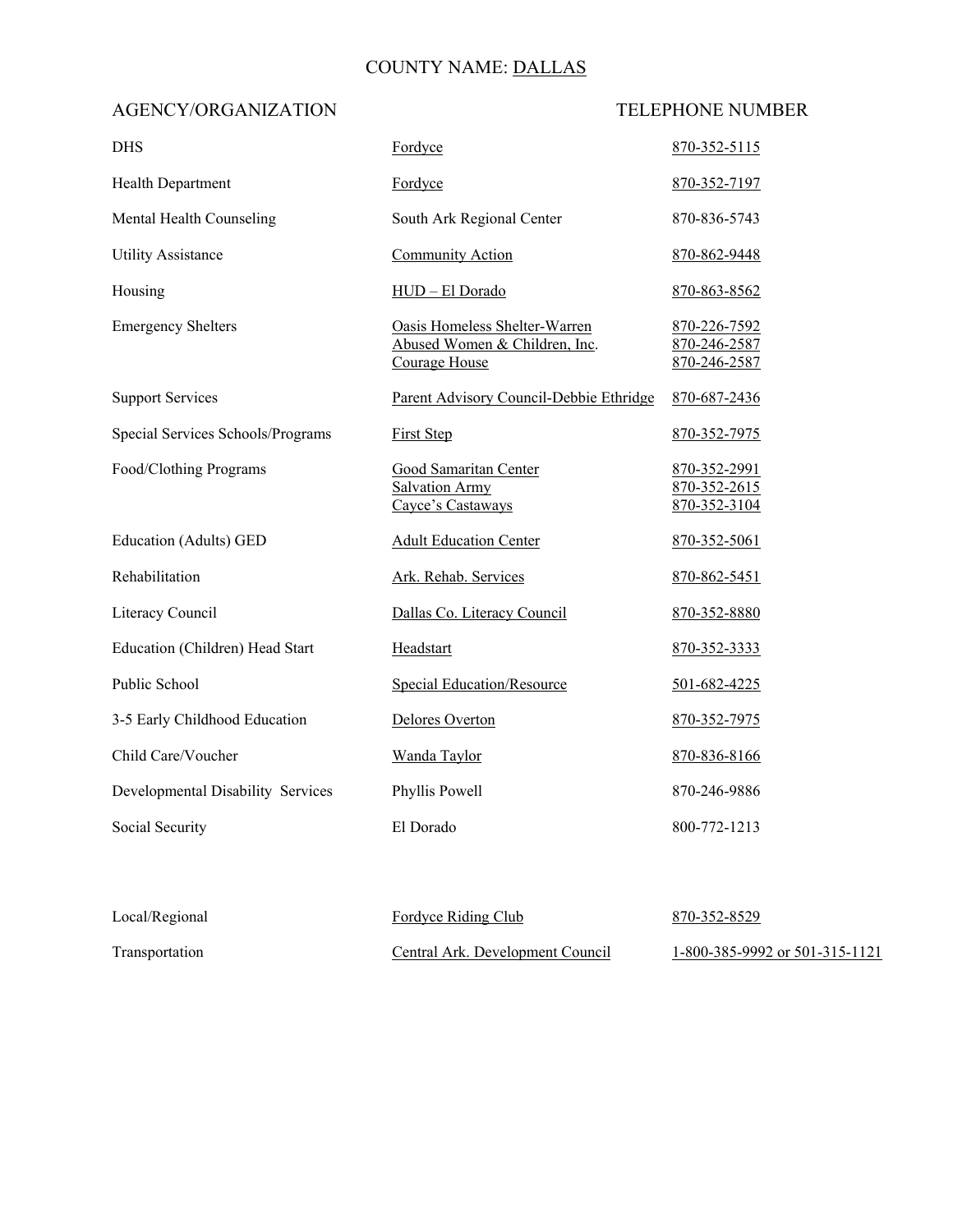### COUNTY NAME: DESHA

<span id="page-21-0"></span>

| <b>DHS</b>                               | McGhee                                                               | 870-222-4144                                   |
|------------------------------------------|----------------------------------------------------------------------|------------------------------------------------|
| Health Department                        | McGehee<br>Dumas                                                     | 870-222-3910<br>870-382-2377                   |
| Mental Health Counseling                 | Desha Counseling                                                     | 870-222-3107                                   |
| <b>Utility Assistance</b>                | Community Action (CAPS)                                              | 870-382-2105                                   |
| Housing                                  | Housing and Urban Development                                        | 870-222-3732                                   |
| <b>Emergency Shelters</b>                | <b>CASA Women's Shelter</b><br>Oasis Resources, Inc.<br>Options Inc. | 870-535-0287<br>870-226-7592<br>1-800-332-4443 |
| Special Services Schools/Programs        | C. B. King Memorial School                                           | 870-222-6211                                   |
| Food/Clothing Programs                   | <b>Community Food Pantry</b><br><b>First United Methodist Church</b> | 870-222-6216<br>870-222-4577                   |
| Education (Adults) GED                   | Ark. Dept. of Education                                              | 501-682-1505                                   |
| Rehabilitation                           | Nolan Hollinshed                                                     | 870-367-9669                                   |
| Literacy Council                         | <b>Great Rivers</b><br>Flora Simon                                   | 870-222-5360<br>870-382-2157                   |
| Education (Children) Head Start          | SE Ark. Community Action Headstart                                   | 870-382-5976                                   |
| Public School                            | <b>Special Education/Resource</b>                                    | 501-682-4225                                   |
| 3-5 Early Childhood Education            | Renee Harper                                                         | 870-367-6848                                   |
| <b>WIA</b>                               | Central Ark. Planning & Development                                  | 870-367-7163                                   |
| Child Care/Voucher                       | Jessica Evans                                                        | 870-637-3597                                   |
| <b>Developmental Disability Services</b> | <b>Woodrow George</b>                                                | 870-673-3597                                   |
| Social Security                          |                                                                      | 1-800-772-1213                                 |
| Transportation                           | Area Agency of Southeast Ark.                                        | 1-800-264-3260 or 870-543-6300                 |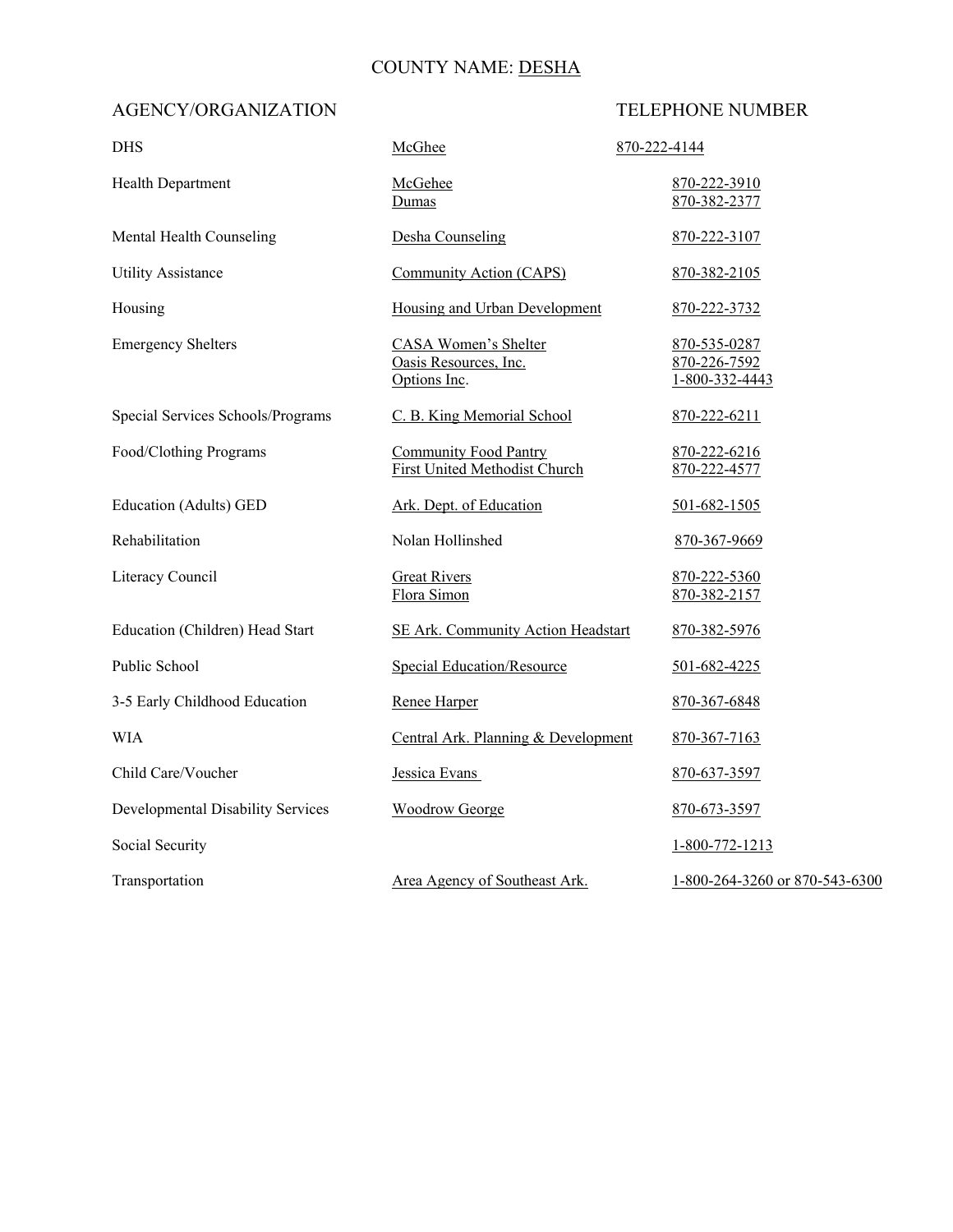### COUNTY NAME: DREW

<span id="page-22-0"></span>

| <b>DHS</b>                               | Monticello                                                   | 870-367-6835                   |
|------------------------------------------|--------------------------------------------------------------|--------------------------------|
| Health Department                        | Monticello                                                   | 870-367-6234                   |
| Mental Health Counseling                 | <b>Delta Counseling</b>                                      | 870-367-2461                   |
| <b>Utility Assistance</b>                | Community Action<br>Project Deserve                          | 870-460-0842<br>870-226-2668   |
| Housing                                  | Drew Co. Housing Authority                                   | 870-367-3973                   |
| <b>Emergency Shelters</b>                | Options - Brenda Noble<br>Vera Lloyd Presb. Home-Joe Wilkins | 870-367-3488<br>870-367-9035   |
| Special Services Schools/Programs        | School Social Work-Catherine West                            | 870-367-6835                   |
| Food/Clothing Programs                   | The Other Way<br><b>Second Baptist</b>                       | 870-367-8475<br>870-367-2459   |
| Education (Adults) GED                   | Monticello Adult Ed.                                         | 870-367-4070                   |
| Rehabilitation                           | Tommy Free                                                   | 870-367-9669                   |
| Literacy Council                         | <b>Margaret Jarrett</b>                                      | 870-367-7007                   |
| Education (Children) Head start          | Monticello Head Start                                        | 870-367-7135                   |
| Public School                            | <b>Special Education/Resource</b>                            | 501-682-4225                   |
| 3-5 Early Childhood Education            | Renee Harper                                                 | 870-367-6848                   |
| WFIB                                     | <b>Becky Bolin</b>                                           | 870-367-2005                   |
| Child Care/Voucher                       | Randie Scott                                                 | 870-853-9816                   |
| <b>Developmental Disability Services</b> | Sallie McVay                                                 | 870-534-4200                   |
| Social Security                          | Monticello                                                   | 1-800-772-1213<br>870-367-9717 |
| Local/Regional                           | <b>Legal Services</b>                                        | 1-800-666-3441                 |
| Transportation                           | Area Agency of Southeast Ark.                                | 1-800-264-3260 or 870-543-6300 |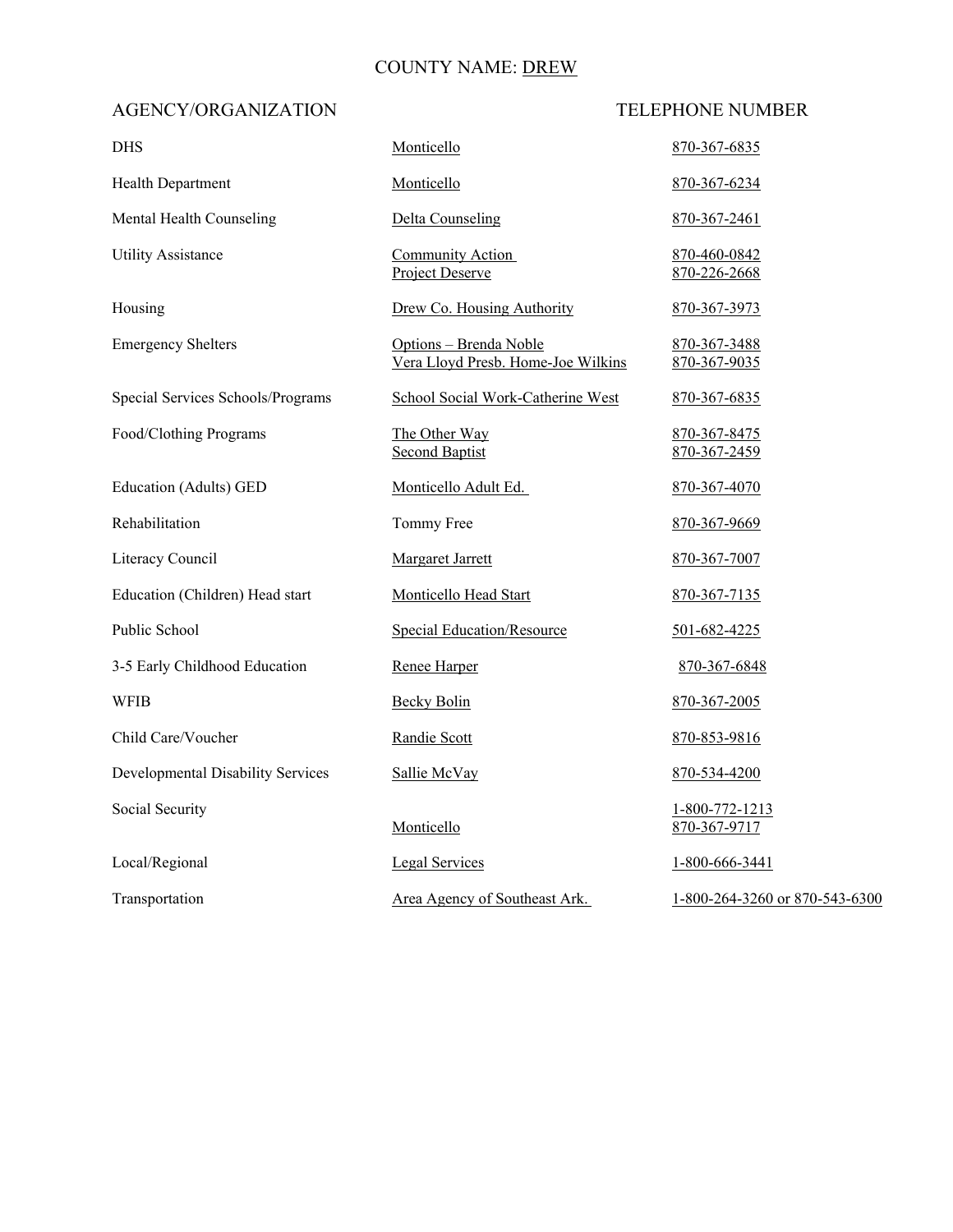### COUNTY NAME: FAULKNER

<span id="page-23-0"></span>

| <b>DHS</b>                        | Conway                                                                                                                                          | 501-730-9900                                                                 |
|-----------------------------------|-------------------------------------------------------------------------------------------------------------------------------------------------|------------------------------------------------------------------------------|
| Health Department                 | Conway                                                                                                                                          | 501-450-4941                                                                 |
| Mental Health Counseling          | Community Services Inc.<br>Counseling Assoc.<br><b>Transitional Call Center</b>                                                                 | 501-327-9788<br>501-327-7706<br>501-450-2395                                 |
| <b>Utility Assistance</b>         | <b>American Red Cross</b><br><b>CAPCA-Home Energy Assist. Program</b>                                                                           | 501-329-3571<br>501-329-3891 or 501-329-3892                                 |
| Housing                           | <b>Autumn Manor</b><br>Conway Housing Authority<br>HUD - Willow Street Apt.<br>Independent Living Services, Inc.<br>Mt. Drive Apt. (Greenbrier) | 501-327-9242<br>501-327-0156<br>501-329-1302<br>501-327-5234<br>501-679-2432 |
| <b>Emergency Shelters</b>         | <b>Salvation Army</b><br>The Women's Shelter of Central Ark.<br>Haven                                                                           | 501-329-1712<br>501-329-7405<br>501-327-1701                                 |
| <b>Support Services</b>           | Parent Advisory Council-Terry Halcrombe 501-329-5824                                                                                            |                                                                              |
| Food/Clothing Programs            | <b>CAPCA-Food Bank</b><br><b>WIC</b>                                                                                                            | 501-329-3891<br>501-450-4941                                                 |
| <b>Education (Adults) GED</b>     | Conway Adult Ed.                                                                                                                                | 501-450-4810                                                                 |
| Rehabilitation                    | Ark. Rehab Services                                                                                                                             | 501-730-9725                                                                 |
| Literacy Council                  | Conway Adult Ed. Ctr.                                                                                                                           | 501-450-4810                                                                 |
| Education (Children) Head Start   |                                                                                                                                                 | 501-329-0977                                                                 |
| Public School                     | <b>Special Education/Resource</b>                                                                                                               | 501-682-4225                                                                 |
| 3-5 Early Childhood Education     | Judy Clay                                                                                                                                       | 501-354-2269                                                                 |
| <b>WIA</b>                        | Debbie Roofener                                                                                                                                 | 501-329-6874                                                                 |
| Developmental Disability Services | Teresa Bailey<br><b>Betty Starkey</b>                                                                                                           | 501-730-9917<br>501-730-9978                                                 |
| Social Security                   | Conway                                                                                                                                          | 1-800-772-1213<br>501-327-5761                                               |
| Transportation                    | Unity Adult Care Center                                                                                                                         | 501-327-2461                                                                 |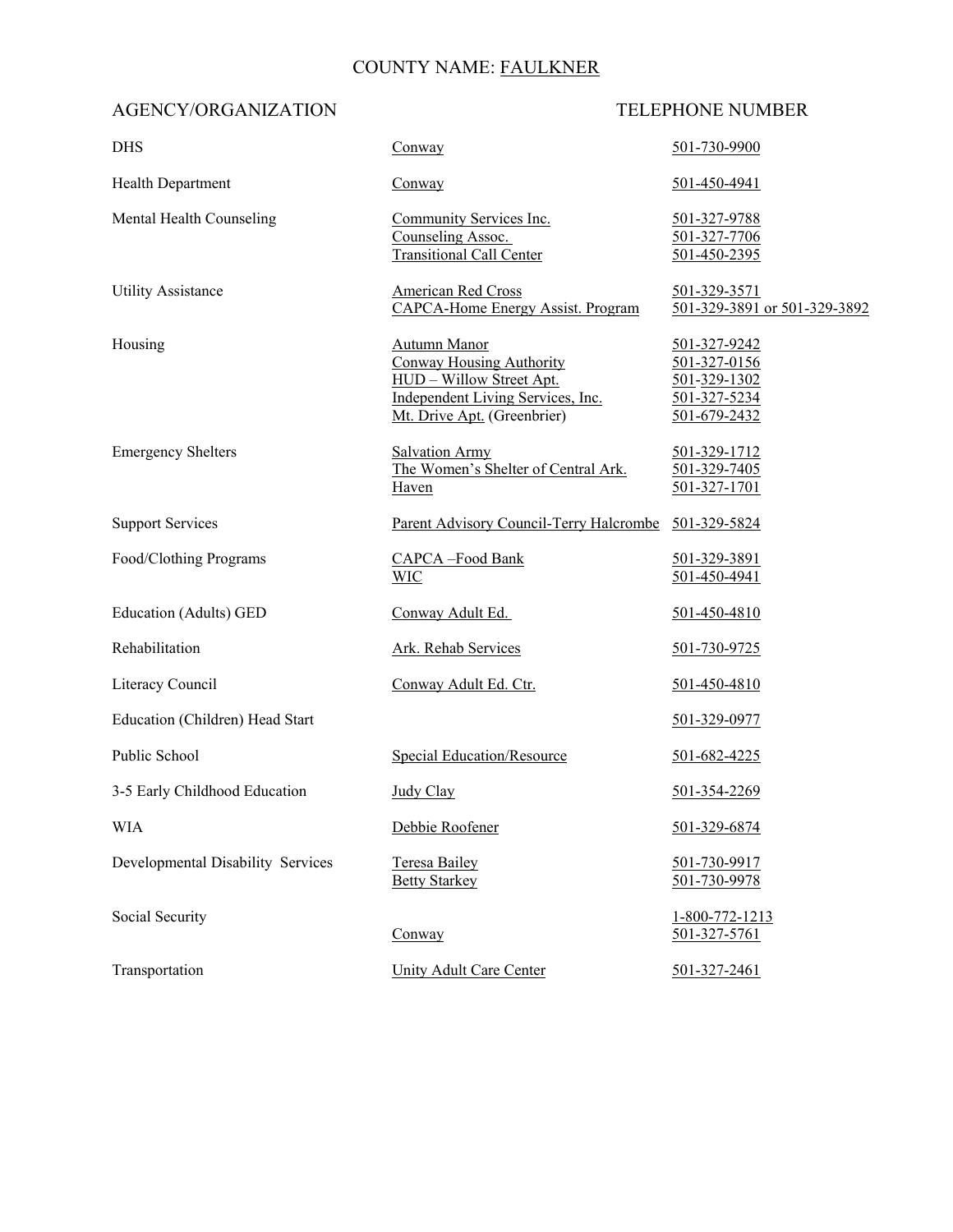### COUNTY NAME: FRANKLIN

<span id="page-24-0"></span>

| <b>DHS</b>                        | Ozark                                                                                         | 501-667-2379                                                |
|-----------------------------------|-----------------------------------------------------------------------------------------------|-------------------------------------------------------------|
| Health Department                 | Ozark                                                                                         | 501-667-2555                                                |
| Mental Health Counseling          | Western AR Counseling & Guidance Center 501-667-2497                                          |                                                             |
| <b>Utility Assistance</b>         | <b>ARVAC</b>                                                                                  | 501-667-2791 or 501-229-4861                                |
| Housing                           | Universal Housing<br><b>Ozark Housing</b>                                                     | 501-667-4705<br>501-667-3632                                |
| <b>Emergency Shelters</b>         | Western AR Youth Shelter<br><b>Community Rescue Mission</b><br><b>Crisis Center for Women</b> | 501-667-2946<br>$501 - 782 - 1443 - 24$ hrs<br>501-782-4956 |
| <b>Support Services</b>           | Parent Advisory Council - Annie Willson                                                       | 501-471-8584                                                |
| Special Services Schools/Programs | <b>Franklin County Learning Center</b>                                                        | 501-667-3552                                                |
| Education (Adults) GED            | <b>AR Valley Vo-Tech</b>                                                                      | 501-667-2117                                                |
| Rehabilitation                    | Monte Lumkin                                                                                  | 501-675-3835                                                |
| Literacy Council                  | Aux. ARC                                                                                      | 501-667-2868                                                |
| Education (Children) Head Start   | Child Development Center                                                                      | 501-667-2080                                                |
| Public School                     | <b>Special Education/Resource</b>                                                             | 501-682-4225                                                |
| 3-5 Early Childhood Education     | Deann Denison                                                                                 | 501-635-5201                                                |
| <b>WIA</b>                        | <b>WAEDA</b>                                                                                  | 501-474-7061                                                |
| Child Care/Voucher                | <b>Yvonne Case</b>                                                                            | 501-667-2379                                                |
| Developmental Disability Services | <b>Jody Beerman</b>                                                                           | 501-754-2355                                                |
| Social Security                   | Outreach - Fort Smith<br>$\sqrt{2^{nd}$ Tuesday – Ozark)                                      | 1-800-234-5772                                              |
| Other Local/Regional              | Western Ark. Legal Services                                                                   | 501-968-3993                                                |
| Transportation                    | Western Ark. Area of Aging                                                                    | 870-930-2022 or 1-888-783-6632                              |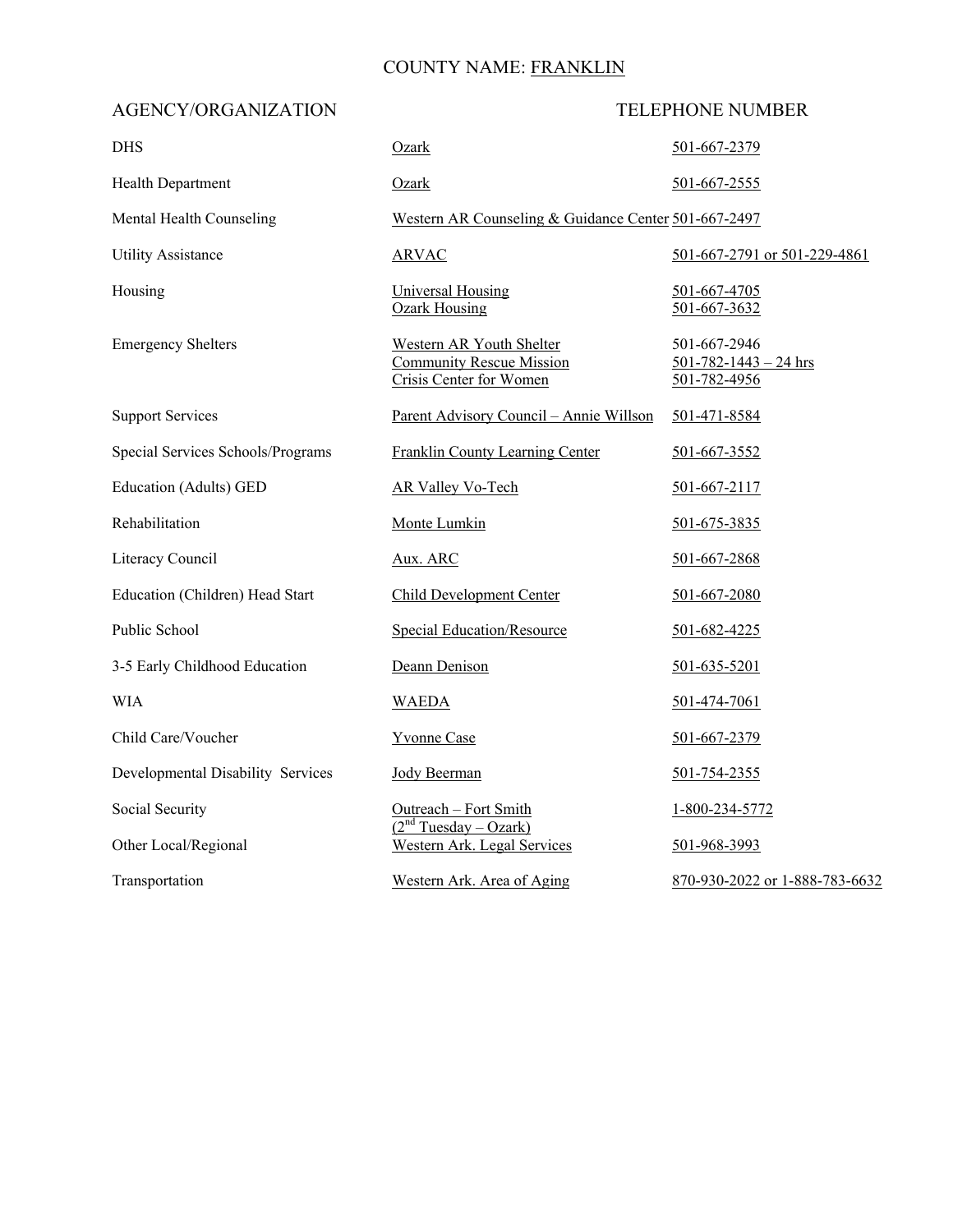### COUNTY NAME: FULTON

<span id="page-25-0"></span>

| <b>DHS</b>                        | Salem                                                                                                                        | 870-895-3309                                                 |
|-----------------------------------|------------------------------------------------------------------------------------------------------------------------------|--------------------------------------------------------------|
| <b>Health Department</b>          | Salem                                                                                                                        | 870-895-3300                                                 |
| Mental Health Counseling          | North Ark. Human Services System                                                                                             | 870-895-3170 or 1-800-592-9503                               |
| <b>Utility Assistance</b>         | <u>N.A.D.C., Inc.</u><br><b>Salvation Army</b>                                                                               | 870-895-3628<br>870-424-5708                                 |
| Housing                           | Mammoth Springs Housing Authority<br><b>Salem Housing Authority</b><br><b>Meadows Apartments</b><br>White River Reg. Housing | 870-625-3911<br>870-895-3098<br>870-895-2094<br>870-368-5200 |
| <b>Emergency Shelters</b>         | <b>Family Violence</b><br>Prevention, Inc.                                                                                   | 870-793-4011<br>870-793-8111 or 1-800-894-8821               |
| <b>Support Services</b>           | Parent Advisory Council - Sonia Treat                                                                                        | 870-297-4423                                                 |
| Food/Clothing Programs            | <b>AGAPE</b><br>Fulton Co. Food Room<br>Salvation Army - Mtn. Home                                                           | 870-895-2455<br>870-895-2968<br>870-424-5708                 |
| Education (Adults) GED            | Ozarka                                                                                                                       | 1-800-821-4335                                               |
| Rehabilitation                    |                                                                                                                              | 870-793-4153                                                 |
| Literacy Council                  | Sharp Co. Literacy Council                                                                                                   | 870-856-3038                                                 |
| Education (Children) Head Start   | N.A.D.C.                                                                                                                     | 870-895-3434                                                 |
| Public School                     | <b>Special Education/Resource</b>                                                                                            | 501-682-4225                                                 |
| 3-5 Early Childhood Education     | Pam Pounders                                                                                                                 | 870-368-4921                                                 |
| <b>WIA</b>                        | <u>N.A.D.C.</u>                                                                                                              | 870-895-3628                                                 |
| Child Care/Voucher                | Laura Maynard                                                                                                                | 870-269-4231                                                 |
| Developmental Disability Services | Darline Tucker                                                                                                               | 870-793-6876                                                 |
| Social Security                   | Batesville                                                                                                                   | 1-800-772-1213<br>870-793-3488                               |
| Other Local/Regional              | <b>ESO</b><br><u>VA</u>                                                                                                      | 870-793-4156<br>870-895-3900                                 |
| Transportation                    | Medicaid-Transportation Adm. Mgt.                                                                                            | 1-888-422-6196 or 501-305-4400                               |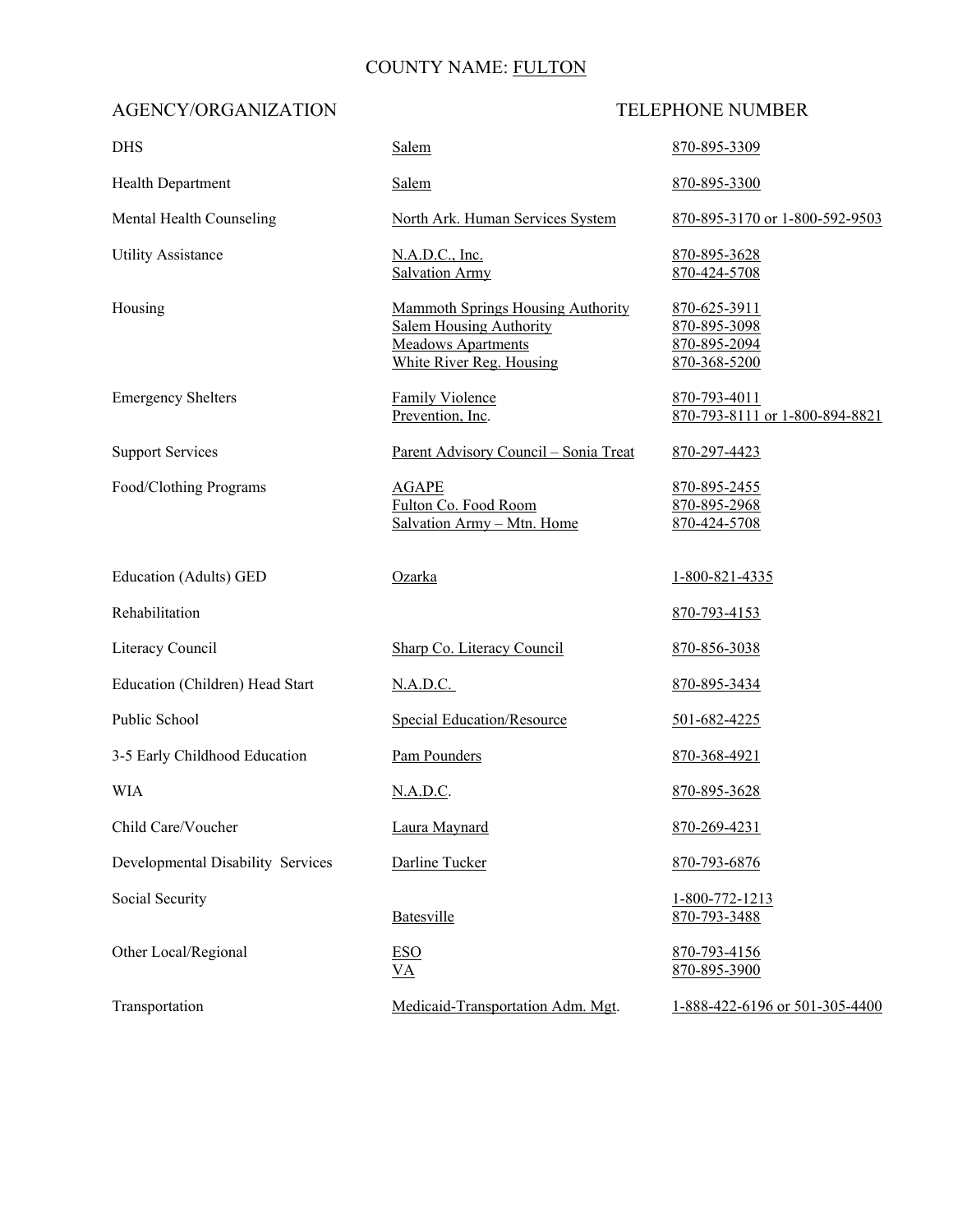### COUNTY NAME: GARLAND

### <span id="page-26-0"></span>AGENCY/ORGANIZATION TELEPHONE NUMBER

DHS Hot Springs 501-321-2583 DCFS Hot Springs 501-321-0966 Health Department Hot Springs 501-624-3394

Special Services Schools/Programs First Step School 501-624-6468

Education (Adults) GED Cuapaw Adult Ed. 501-767-4456

Literacy Council **Pat McClaran** Pat McClaran 501-624-7323

3-5 Early Childhood Education Sandra Deaton 870-246-3077 JTPA SW AR Planning & Dev 501-525-1631

**Other** 

Levi Life Center 501-623-8419 or 1-800-264-5384 Stepping Stone 501-321-1779

Utility Assistance Community Service Organization 501-624-5724

Housing Housing Authority 501-624-4404

Emergency Shelters Salvation Army 501-623-1628 Potter's Clay – Battered Women 501-623-9321 Harbor House 501-624-4404 Support Services Parenting Class 501-321-2744

Food/Clothing Programs Community Service Organization 501-624-5724 Jackson House 501-623-4048 or 501-623-6641 Salvation Army 501-623-1628

Public School Special Education/Resource 501-682-4225

Developmental Disability Services Mary Ellen DeLaughter (3 yrs and older) 501-321-2583 or 870-246-9886 Brenda Blevins (0-3 yrs)

Local/Regional Spinal Cord Commission 501-623-4479 Office for Hearing Impaired 501-623-4479 Legal Services 501-624-2591 Services for Blind 501-321-2583

Mental Health Counseling Community Counseling Services 501-624-7111 or 1-800-264-2410 Rehabilitation Cornelius Hollinshed 501-623-4479 or 624-4411 Education (Children) Head Start CSO – Leon Massey 501-624-5724 or 501-623-3545 WIA Stacey Cook 501-321-2583/800-322-8176 Child Care/Voucher Randi Adey 501-321-2583 / 1-800-322-1631 Social Security 1-800-772-1213 Local 501-624-0430

Transportation Central Ark. Development Council 1-800-385-9992 or 501-315-1121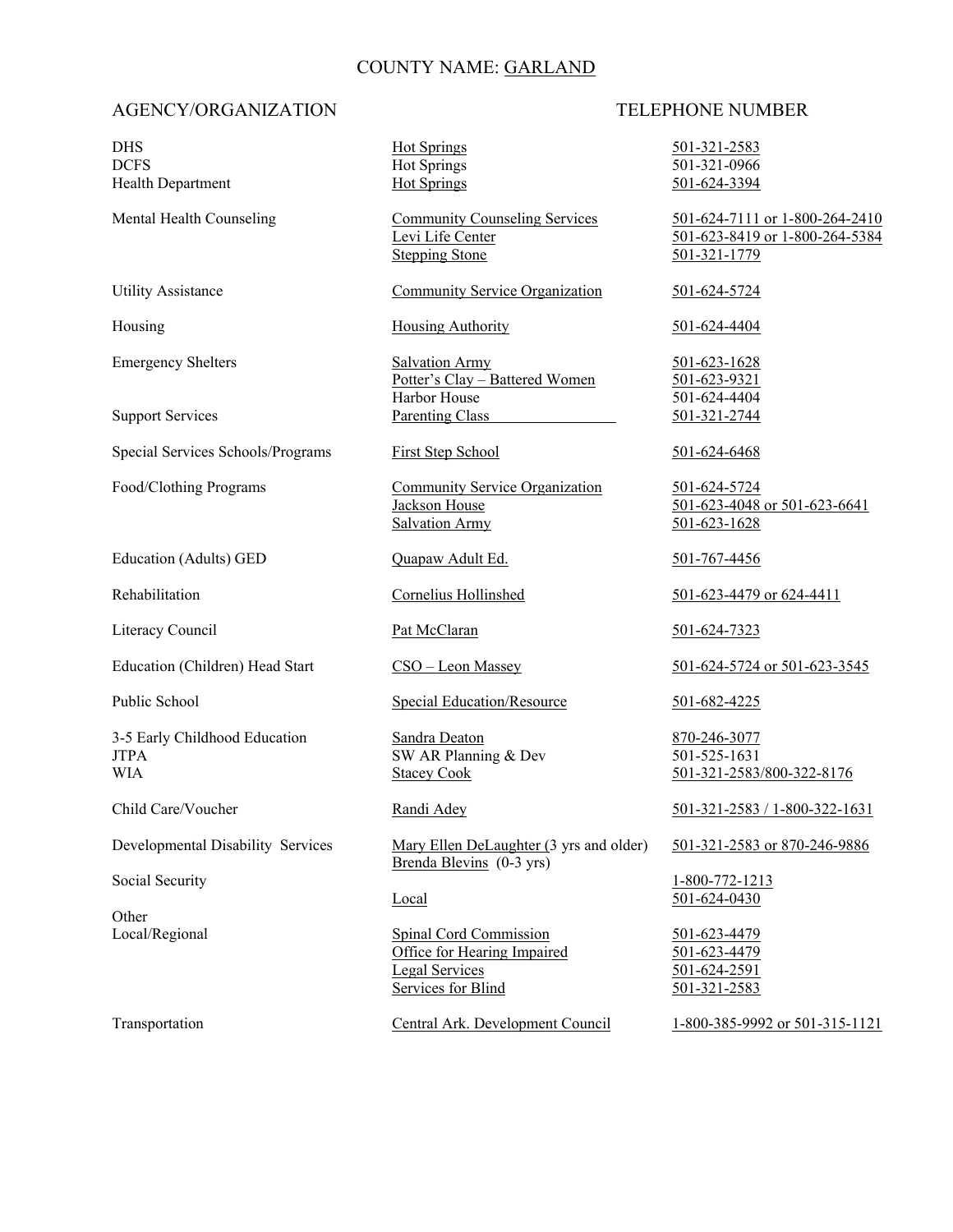### COUNTY NAME: GRANT

<span id="page-27-0"></span>

| <b>DHS</b>                        | Sheridan                                                                                                                          | 870-942-5151                                                 |
|-----------------------------------|-----------------------------------------------------------------------------------------------------------------------------------|--------------------------------------------------------------|
| <b>Health Department</b>          | Sheridan                                                                                                                          | 870-942-3157                                                 |
| Mental Health Counseling          | <b>Behavioral Health Center</b>                                                                                                   | 870-942-5101                                                 |
| <b>Utility Assistance</b>         | <b>Community Action Program</b><br><b>OEC</b><br><b>Family Resource Center</b>                                                    | 870-942-3570<br>870-942-3570<br>870-942-7373                 |
| Housing                           | Rural Economic Comm. Dev. Center<br><b>Mentoring Center</b>                                                                       | 870-534-1845<br>870-942-7373                                 |
| <b>Emergency Shelters</b>         | CASA (for battered women)<br><b>Family Resource Center</b>                                                                        | 870-535-0287<br>870-942-5151                                 |
| <b>Support Services</b>           | Parent Advisory Council-Debbie Ethridge<br><b>DCFS</b>                                                                            | 870-687-2436<br>870-942-5151                                 |
| Special Services Schools/Programs | Jenkins Memorial Children's Center                                                                                                | 870-534-2035                                                 |
| <b>Food/Clothing Programs</b>     | <b>Spirit of Sharing</b>                                                                                                          | 870-942-7611                                                 |
| <b>Education (Adults) GED</b>     | <b>Sharon Capell</b><br><b>Career Development</b>                                                                                 | 870-942-4402<br>870-9424402                                  |
| Rehabilitation                    | <b>Herbert Pierce</b><br><b>Arkansas Rehabilitation Services</b>                                                                  | <u>870-942-8335</u><br>870-534-2402                          |
| Literacy Council                  | <b>Literacy Council of Grant County</b>                                                                                           | 870-942-5711                                                 |
| Public School                     | <b>Special Education/Resource</b>                                                                                                 | 501-682-4225                                                 |
| 3-5 Early Childhood Education     | <b>Ann Butcher</b>                                                                                                                | 870-942-3135                                                 |
| WIA                               | <b>Tea Coalition</b>                                                                                                              | 870-972-5151                                                 |
| Child Care/Voucher                | <b>Stacey Cook</b>                                                                                                                | 870-676-5643                                                 |
| Developmental Disability Services | Jena Poniewas                                                                                                                     | 870-367-6835                                                 |
| Social Security                   | Local                                                                                                                             | 1-800-772-1213<br>870-534-0183                               |
| Other Local/Regional              | <b>Communities and Schools</b><br>Mentoring Center<br>Child Abuse & Neglect Prevention<br><b>Citizens Against Substance Abuse</b> | 870-942-7271<br>870-942-7373<br>870-942-5808<br>870-942-4043 |
| Transportation                    | <b>SEAT</b>                                                                                                                       | 1-800-264-3260                                               |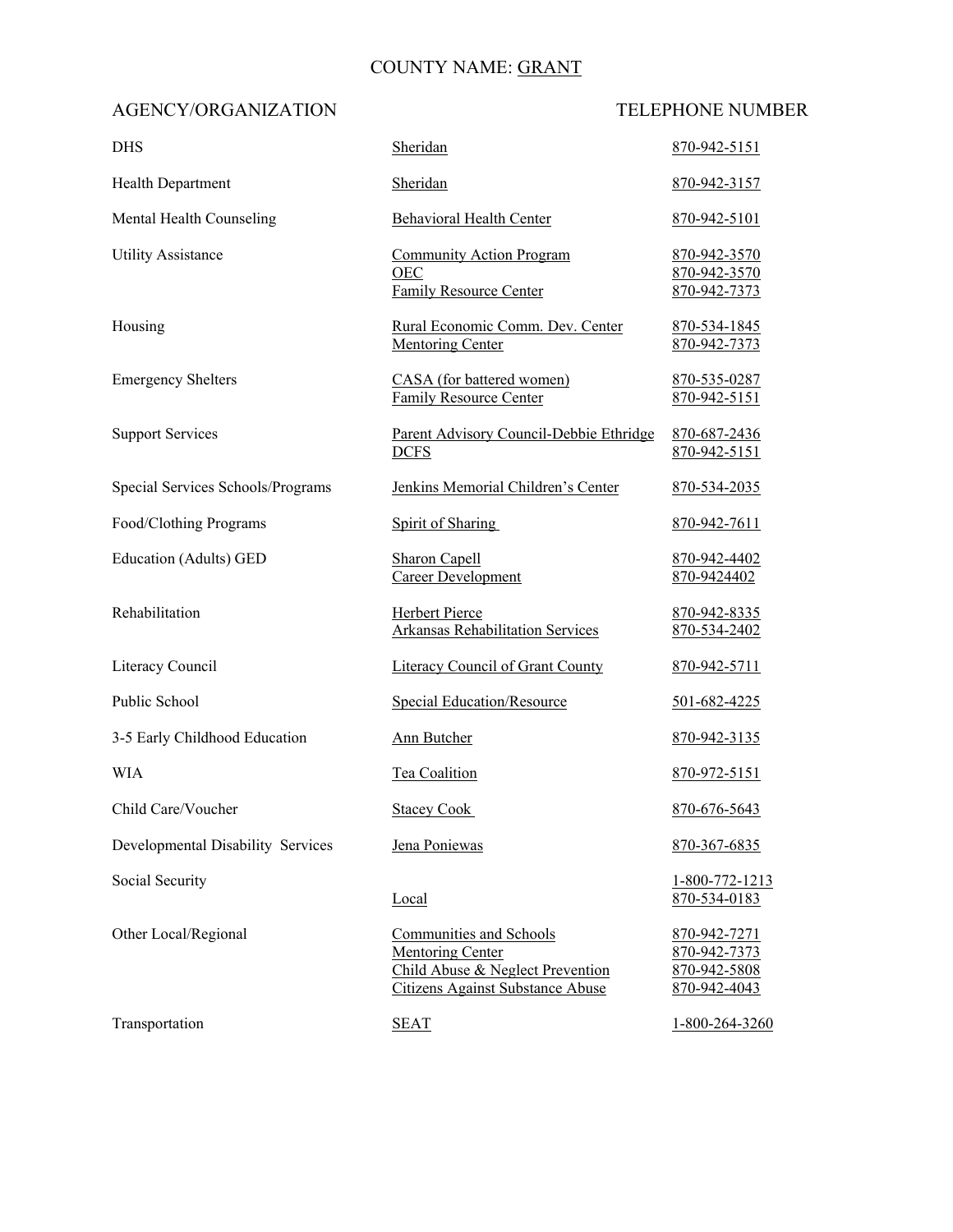### COUNTY NAME: GREENE

<span id="page-28-0"></span>

| <b>DHS</b>                        | Paragould                                                                                                    | 870-236-8723                                              |
|-----------------------------------|--------------------------------------------------------------------------------------------------------------|-----------------------------------------------------------|
| <b>Health Department</b>          | Paragould                                                                                                    | 870-236-7782                                              |
| Mental Health Counseling          | Mid-South Health Systems, Inc.<br>Families Inc                                                               | 870-239-2244 or 870-972-4000<br>870-933-6886/877-595-8869 |
| <b>Utility Assistance</b>         | <b>Paragould Mission Outreach</b><br>$7th$ & Mueller Church of Christ<br>Crowley's Ridge Development Council | 870-236-8080<br>870-239-9442<br>870-935-8610              |
| Housing                           | <b>Paragould Housing Authority</b><br>Marmaduke Housing Authority                                            | 870-239-8084<br>870-597-4352                              |
| <b>Emergency Shelters</b>         | NE Ark. Council on Family Violence<br><b>Paragould Mission Outreach</b>                                      | 870-933-9449 or 1-800-332-4443<br>870-236-8080            |
| <b>Support Services</b>           | Parent Advisory Council - Susan Pollard                                                                      | 870-259-3600                                              |
| Special Services Schools/Programs | The Learning Center<br>School of the $21^{th}$ Century (HIPPY Program 870-236-8064                           | 870-932-4245                                              |
| Food/Clothing Programs            | Paragould Outreach Mission<br>$7th$ & Mueller Church of Christ                                               | 870-236-8080<br>870-239-9442                              |
| Education (Adults) GED            | Cotton Boll Tech Inst.<br><b>Black River Tech. Inst.</b>                                                     | 870-763-1486<br>870-892-4565                              |
| Rehabilitation                    | <b>Christy Barttelt</b>                                                                                      | 870-972-0025                                              |
| Literacy Council                  | <b>Greene County Literacy Council</b>                                                                        | 870-239-5800                                              |
| Education (Children) Head Start   | <b>Greene County Headstart</b><br><b>Greene County Tech Head Start</b>                                       | 870-239-5991<br>870-236-6916                              |
| Public School                     | <b>Special Education/Resource</b>                                                                            | 501-682-4225                                              |
| 3-5 Early Childhood Education     | NE Ark. Education Co-op                                                                                      | 870-886-7717                                              |
| Employment & Training Program     | Work Force One Stop                                                                                          | 870-239-4373                                              |
| Child Care/Voucher                | Donnie Morrison                                                                                              | 870-236-8723                                              |
| Developmental Disability Services | Debbie Black                                                                                                 | 870-268-2240                                              |
| Social Security                   |                                                                                                              | $1 - 800 - 772 - 1213$                                    |
| Transportation                    | East Ark. Area Agency on Aging                                                                               | 1-888-290-5818 or 870-930-2202                            |
| Other                             | Services for the Blind<br>Spinal Cord Commission<br>Office for the Deaf and Hearing Impaired                 | 870-268-2230/800-960-9270<br>870-268-0425<br>870-972-0025 |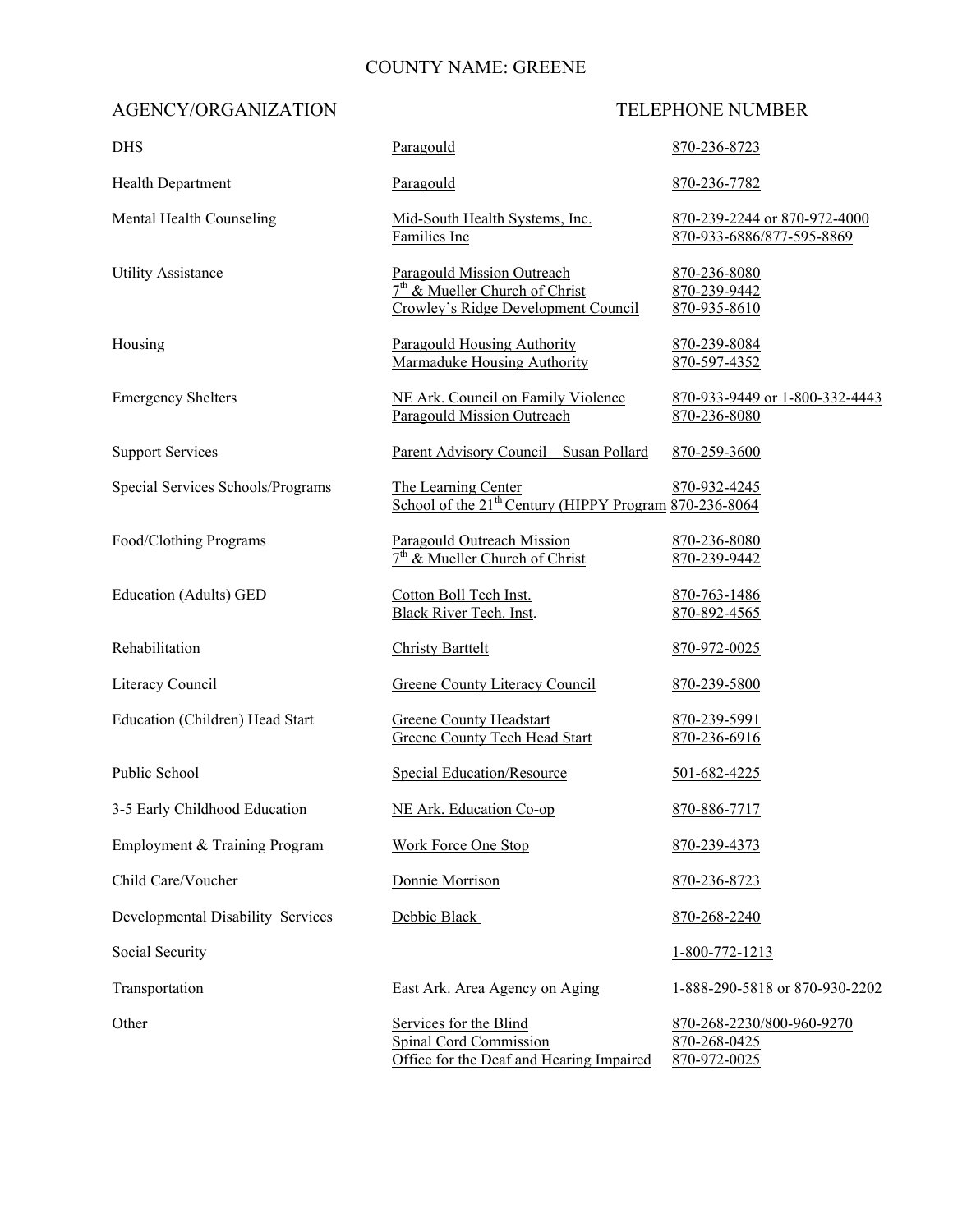### COUNTY NAME: HEMPSTEAD

<span id="page-29-0"></span>

| <b>DHS</b>                        | <b>Bill Harris</b>                                                                                                               | 870-777-8656                                                 |
|-----------------------------------|----------------------------------------------------------------------------------------------------------------------------------|--------------------------------------------------------------|
| <b>Health Department</b>          | Hope                                                                                                                             | 870-777-2191                                                 |
| Mental Health Counseling          | SW Ark. Counseling & Mental Health                                                                                               | 870-777-9051                                                 |
| <b>Utility Assistance</b>         | SW Ark. Dev. Council (SWADC)                                                                                                     | 870-777-2380                                                 |
| Housing                           | <b>Housing Authority (HUD)</b><br>Charlene Hale                                                                                  | 870-777-5742                                                 |
| <b>Emergency Shelters</b>         | Hope-in-Action                                                                                                                   | 870-777-8227 (24 hrs)                                        |
| <b>Support Services</b>           | Parent Advisory Council – Robin Gunter                                                                                           | 870-777-8116                                                 |
| Special Services Schools/Programs | School of Hope/Rainbow of Challenges                                                                                             | 870-777-4501                                                 |
| Food/Clothing Programs            | Hope-in-Action<br>Rainbow Sheltered Workshop                                                                                     | 870-777-8227<br>870-777-4671                                 |
| <b>Education (Adults) GED</b>     | <b>Hope Adult Education</b>                                                                                                      | 870-722-2744                                                 |
| Rehabilitation                    | Freddie Smith                                                                                                                    | 870-777-8656 or 870-773-2807                                 |
| Literacy Council                  | <b>SWADC-Diane Wilson</b>                                                                                                        | 870-777-2380                                                 |
| Education (Children) Head Start   | <b>SWADC</b> - Marian Haynie                                                                                                     | 870-777-3454                                                 |
| Public School                     | <b>Special Education/Resource</b>                                                                                                | 501-682-4225                                                 |
| 3-5 Early Childhood Education     | <b>Karen Massey</b>                                                                                                              | 870-777-3076                                                 |
| <b>WIA</b>                        | SW Ark. Planning & Development                                                                                                   | 870-777-3421                                                 |
| Child Care/Voucher                | <b>Eligibility Specialist</b>                                                                                                    | 870-777-8656 or 870-779-1141                                 |
| Developmental Disability Services | John Bland                                                                                                                       | 870-777-8656 or 501-321-2583                                 |
| Social Security                   |                                                                                                                                  | 1-800-772-1213                                               |
| Other Local/Regional              | <b>Migrant Health Center</b><br><b>Spinal Cord Commission</b><br>Services for Visually Impaired<br>Services for Hearing Impaired | 870-777-8420<br>870-234-6219<br>870-773-0563<br>870-773-2807 |
| Transportation                    | <b>SWADC</b>                                                                                                                     | 1-800-772-5773 or 870-773-5505                               |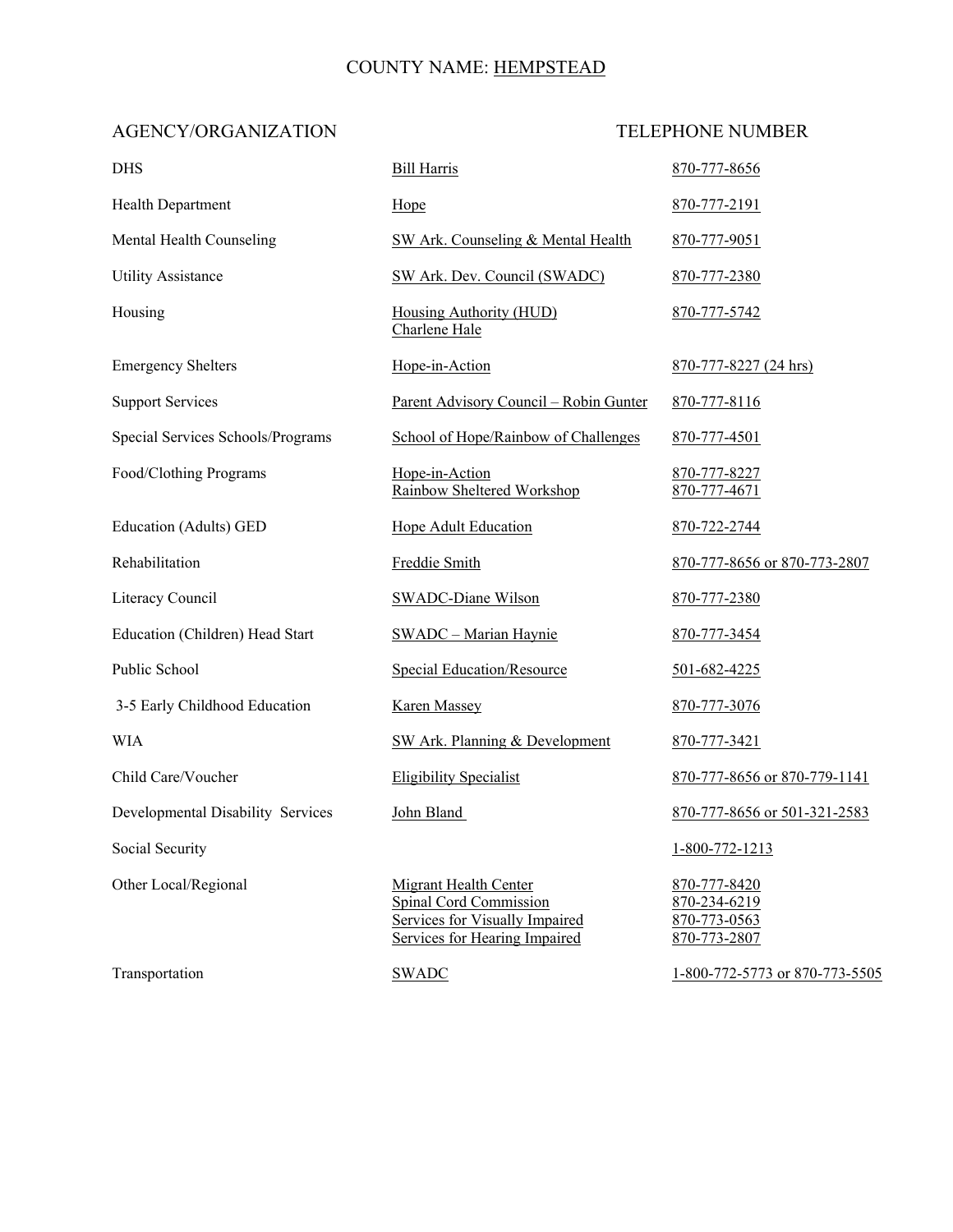### COUNTY NAME: HOT SPRING

<span id="page-30-0"></span>

| <b>DHS</b>                        | Malvern                                                                                                                                                            | 501-332-2718                                                                                     |
|-----------------------------------|--------------------------------------------------------------------------------------------------------------------------------------------------------------------|--------------------------------------------------------------------------------------------------|
| Health Department                 | Malvern                                                                                                                                                            | 501-332-6972                                                                                     |
| Mental Health Counseling          | <b>Community Counseling Services</b><br>Psych-Health Center<br><b>SAILS</b>                                                                                        | 501-332-5236<br>501-332-7360<br>501-624-7710                                                     |
| Utility Assistance (LIHEAP)       | Central AR Dev. Council                                                                                                                                            | 501-332-5426                                                                                     |
| Housing                           | <b>Housing Authority</b>                                                                                                                                           | 501-332-3652                                                                                     |
| Overnight Lodging                 | <b>Salvation Army</b><br>Ministerial Alliance<br>R.O.S.E.                                                                                                          | 501-337-0136<br>501-332-6416 or 501-332-1776<br>501-337-0136                                     |
| Special Services Schools/Programs | <b>Raymond Petty Developmental Center</b>                                                                                                                          | 501-337-7622                                                                                     |
| Food/Clothing Programs            | R.O.S.E.                                                                                                                                                           | 501-337-0136                                                                                     |
| Education (Adults) GED            | <b>Ouachita Vocational College</b>                                                                                                                                 | 501-332-5002                                                                                     |
| Rehabilitation                    | <b>Wayne Harper</b>                                                                                                                                                | 501-623-4479 or 501-332-2718                                                                     |
| Literacy Council                  | Jane Goodwin                                                                                                                                                       | 501-332-4039                                                                                     |
| Education (Children) Head Start   | CADC - Edna Clark                                                                                                                                                  | 501-332-5426 or 501-332-6906                                                                     |
| Public School                     | <b>Special Education/Resource</b>                                                                                                                                  | 501-682-4225                                                                                     |
| 3-5 Early Childhood Education     | Sandra Deaton                                                                                                                                                      | 870-246-3077                                                                                     |
| <b>WAGE</b>                       | <b>Employment Preparation</b>                                                                                                                                      | 501-332-5002                                                                                     |
| Child Care/Voucher                | Randi Adey                                                                                                                                                         | 501-331-2583                                                                                     |
| Developmental Disability Services | John Bland                                                                                                                                                         | 501-321-2583 or 501-682-8678                                                                     |
| Social Security                   |                                                                                                                                                                    | 1-800-772-1213 or 501-624-0430                                                                   |
| Other Local/Regional              | <b>Spinal Cord Commission</b><br><b>Services for Hearing Impaired</b><br><b>Legal Services</b><br>Services for Visually Impaired<br><b>County Extension Office</b> | 870-234-6219<br>501-623-4479<br>501-332-5426 or 1-800-950-5817<br>1-800-960-9270<br>501-332-5267 |
| Transportation                    | <b>SCAT</b>                                                                                                                                                        | 1-501-332-6215                                                                                   |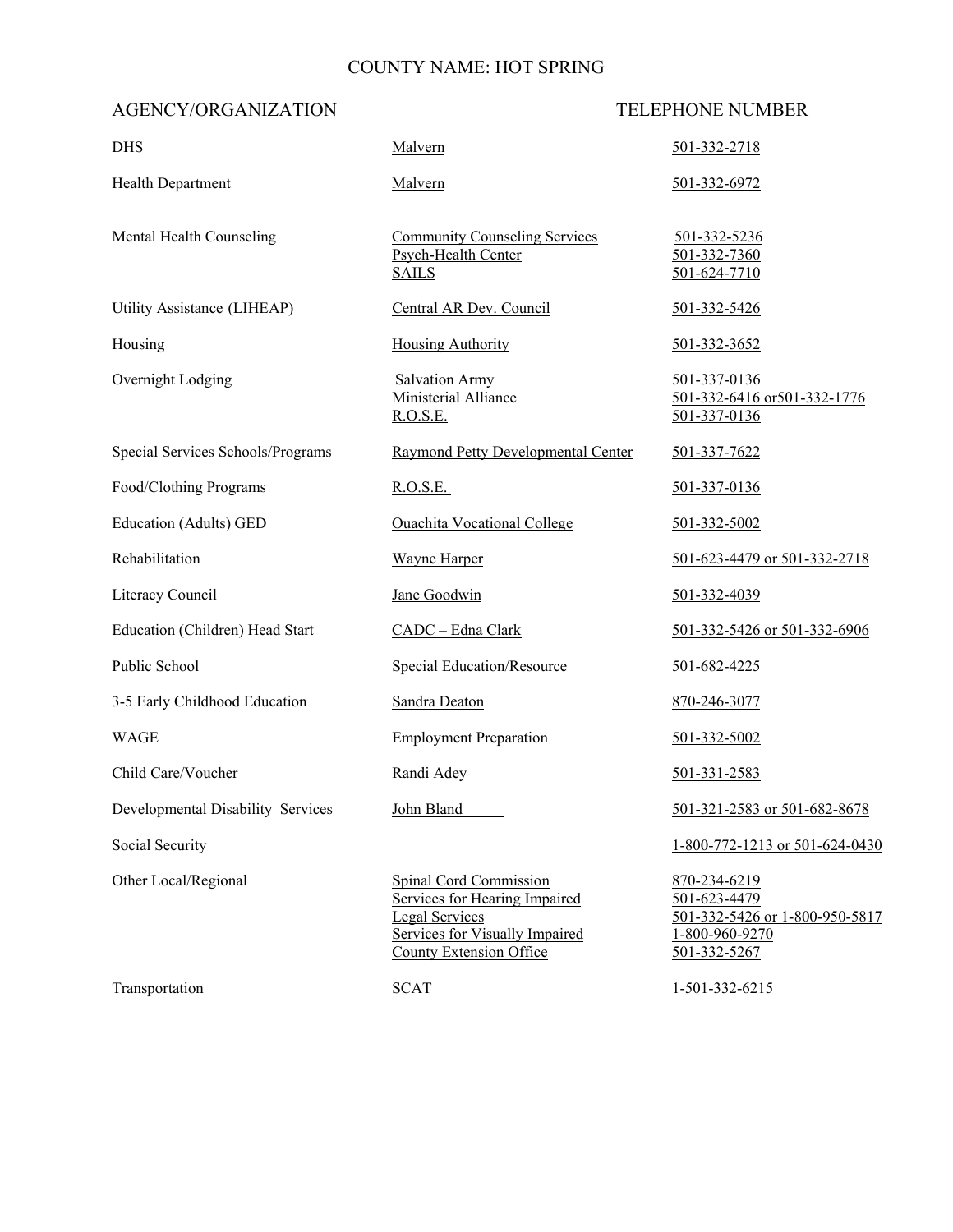### COUNTY NAME: HOWARD

<span id="page-31-0"></span>

| <b>DHS</b>                        | Nashville - Carolyn Harrod                                                                    | 870-845-4334                                                 |
|-----------------------------------|-----------------------------------------------------------------------------------------------|--------------------------------------------------------------|
| <b>Health Department</b>          | Nashville - Darlen Cannon                                                                     | 870-845-2208                                                 |
| Mental Health Counseling          | SW AR Counseling & Mental Health Ctr.                                                         | 870-845-3110 or 1-800-652-9166                               |
| <b>Utility Assistance</b>         | SW Ark. Planning & Development                                                                | 870-845-3586                                                 |
| Housing                           | Housing Authority – Betty Nicks                                                               | 870-845-1080 or 903-794-4000                                 |
| <b>Emergency Shelters</b>         | Hope-in-Action<br><b>Battered Women's Shelter</b>                                             | 870-777-8227 (24 hrs)                                        |
| <b>Support Services</b>           | Parent Advisory Council-Kennith Hooper                                                        | 501-394-4443                                                 |
| Special Services Schools/Programs | Howard County Children's Center-<br>Liz Bell                                                  | 870-845-1211                                                 |
| Food/Clothing Programs            | Food Bank -call DHS Friends, Inc<br>(Clothing/Food)<br><b>Nashville Ministries Fellowship</b> | 870-845-4334<br>870-845-1505<br>870-845-3030 or 870-845-1094 |
| Education (Adults) GED            | <b>Cossatot Technical College</b>                                                             | 501-845-2278 or 501-845-2454                                 |
| Rehabilitation                    | Lisa Williams                                                                                 | 870-845-4334 or 870-773-2807                                 |
| Literacy Council                  | <b>Becky Rockenbach</b>                                                                       | 870-845-4930                                                 |
| Education (Children) Head Start   | <b>SWADC</b> - Marion Haynie                                                                  | 870-845-1887                                                 |
| Public School                     | <b>Special Education/Resource</b>                                                             | 501-682-4225                                                 |
| 3-5 Early Childhood Education     | Diane Hicks                                                                                   | 870-845-2577 or 386-2251                                     |
| WIA                               | SW Ark. Planning and Development                                                              | 870-845-2278                                                 |
| Child Care/Voucher                | <b>Marge King</b>                                                                             | 870-845-4334 or 479-394-3100                                 |
| Developmental Disability Services | John Bland                                                                                    | 870-845-4334 or 870-321-2583                                 |
| Social Security                   |                                                                                               | 1-800-772-1213                                               |
| Other Local/Regional              | <b>Services For Visually Impaired</b><br>Friends, Inc.<br>Lion's Club                         | 870-845-4334 or 870-779-1141<br>870-845-1505<br>870-845-2722 |
| Transportation                    | <b>SWADC</b> - Andrea Rhodes                                                                  | 1-888-772-5773 or 870-773-5505                               |
| Legal Services                    | Patrick Pargons                                                                               | 1-800-999-3106                                               |
| Deaf - Hearing Impaired           | <b>Carol Rogers</b>                                                                           | 870-772-2601                                                 |
| Services for the Blind            | Helen Cunningham                                                                              | 870-773-0563                                                 |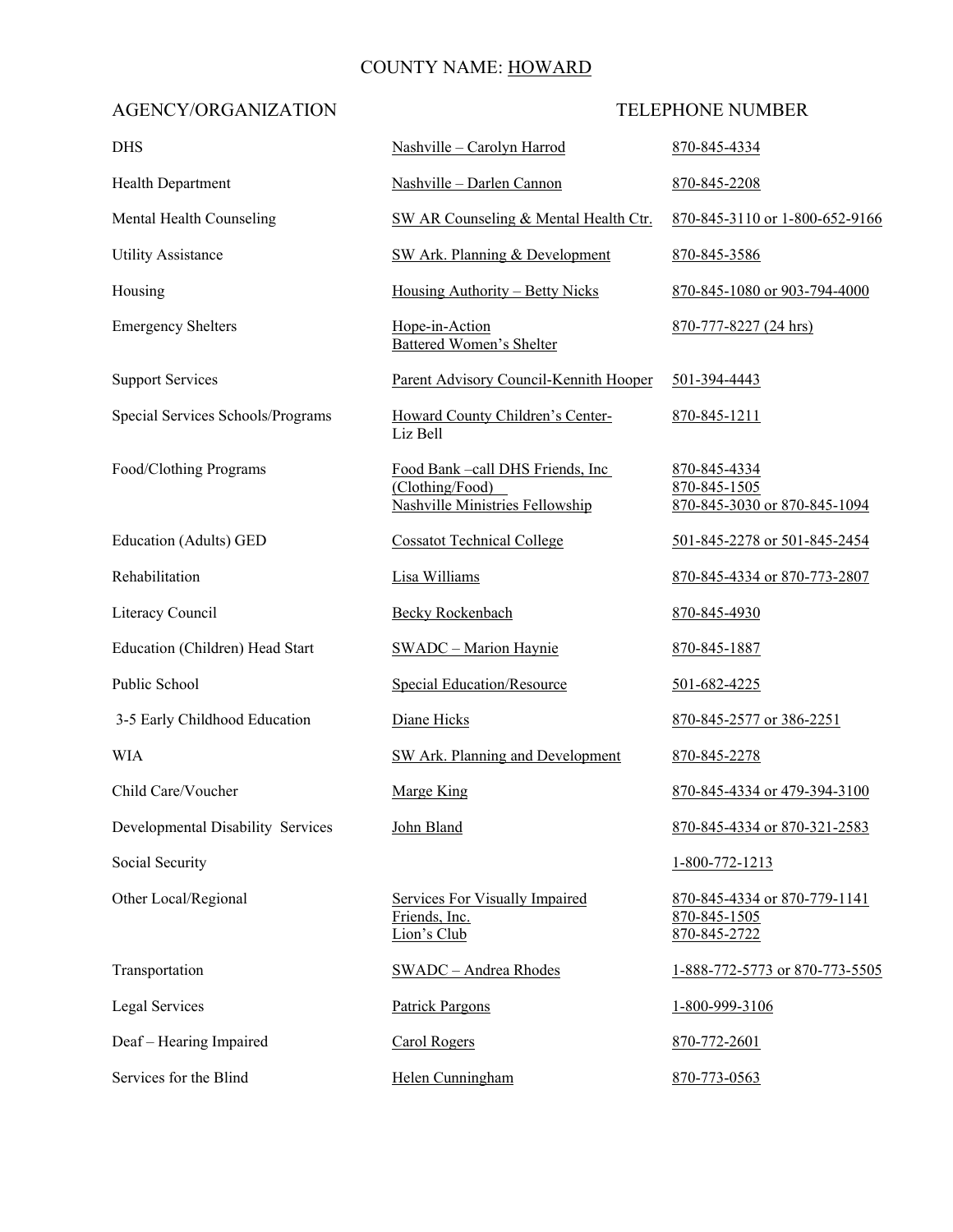### COUNTY NAME: INDEPENDENCE

<span id="page-32-0"></span>

| <b>DHS</b>                        | Batesville                                                                                          | 870-698-1876 or 870-793-6876                      |
|-----------------------------------|-----------------------------------------------------------------------------------------------------|---------------------------------------------------|
| Health Department                 | <b>Batesville</b><br>In-Home Services                                                               | 870-793-8847<br>870-793-8852                      |
| Mental Health Counseling          | North Ark. Human Services System<br>Child and Youth Development Center                              | 870-793-8900<br>870-793-3122                      |
| <b>Utility Assistance</b>         | North Central Ark. Development Council                                                              | 870-793-5765                                      |
| Housing                           | White River Regional Housing Authority<br><b>Rural Development</b>                                  | 870-793-3314<br>870-972-4720                      |
| <b>Emergency Shelters</b>         | Family Violence Prevention                                                                          | 870-793-4011                                      |
| <b>Support Services</b>           | Parent Advisory Council - Sonia Treat                                                               | 297-4423                                          |
| Special Services Schools/Programs | <b>Batesville Community School</b>                                                                  | 870-698-1529                                      |
| Food/Clothing Programs            | N.A.D.C.<br>Help and Hope                                                                           | 870-793-5765<br>870-793-9181                      |
| Education (Adults) GED            | University of Ark. Community College                                                                | 870-793-7581                                      |
| Rehabilitation                    | White River Specialized Industries<br>Arkansas Rehab. Services                                      | 870-793-6943<br>870-793-4153                      |
| Literacy Council                  | <b>White River Literacy Council</b>                                                                 | 870-793-2439                                      |
| Education (Children) Head Start   | North Central AR Develop. Council, Inc.                                                             | 870-793-5765                                      |
| Public School                     | <b>Special Education/Resource</b>                                                                   | 501-682-4225                                      |
| 3-5 Early Childhood Education     | North Central Ark. Education Co-op                                                                  | 870-368-4921                                      |
| Early Intervention                | <b>Network of Community Options</b>                                                                 | 870-793-3942                                      |
| WIA                               | <u>N.A.D.C.</u><br>North Central Area Private Industry Council 870-793-7539                         | 870-793-5765                                      |
| Child Care/Voucher                | Teresa Gray                                                                                         | 501-745-4192                                      |
| Developmental Disability Services |                                                                                                     | 870-793-6876                                      |
| Social Security                   | Batesville                                                                                          | 1-800-772-1213<br>870-793-5702                    |
| Transportation                    | Romes (Medicaid)<br><b>TAM</b> Incorporation                                                        | 1-888-9787-1200<br>1-888-422-6196 or 870-305-4400 |
| Other                             | <b>Spinal Cord Commission</b><br>Office for the Deaf and Hearing Impaired<br>Services for the Blind | 870-698-1876<br>870-793-4153<br>870-698-1876      |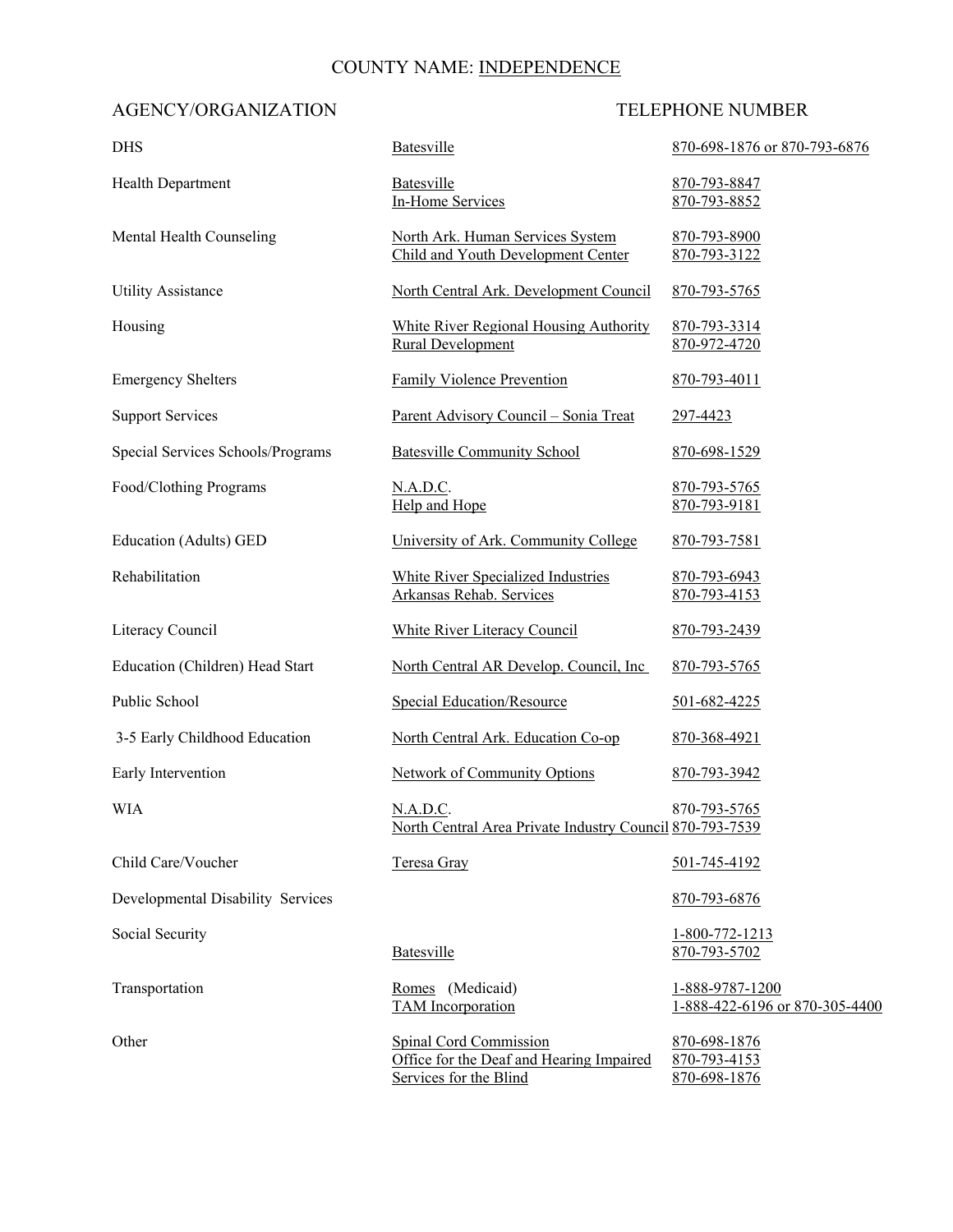### COUNTY NAME: IZARD

<span id="page-33-0"></span>

| <b>DHS</b>                        | Melbourne                                                       | 870-368-4318                                 |
|-----------------------------------|-----------------------------------------------------------------|----------------------------------------------|
| Health Department                 | Melbourne                                                       | 870-368-7790                                 |
| Mental Health Counseling          | N. Ark. Human Services                                          | 870-368-4397                                 |
| <b>Utility Assistance</b>         | <b>NADC</b><br>Red Cross-Batesville<br>Salvation Army-Mtn. Home | 870-368-4329<br>870-793-5323<br>870-424-5708 |
| Housing                           | White River Regional Housing Authority                          | 870-368-5200                                 |
| <b>Emergency Shelters</b>         | <b>Battered Women's Shelter</b>                                 | 870-793-8111                                 |
| <b>Support Services</b>           | Parent Advisory Council - Sonia Treat                           | 870-297-4423                                 |
| Food/Clothing Programs            | Manna House<br>Calico Rock Food Room                            | 870-368-7233<br>870-297-3951                 |
| <b>Education (Adults) GED</b>     | Ozarka Technical College                                        | 870-368-7371                                 |
| Rehabilitation                    | <b>Batesville Office</b>                                        | 870-793-4153                                 |
| Literacy Council                  | Ozarka Technical College                                        | 870-368-7371                                 |
| Education (Children) Head Start   | <b>NADC</b>                                                     | 870-368-7371                                 |
| Public School                     | <b>Special Education/Resource</b>                               | 501-682-4225                                 |
| 3-5 Early Childhood Education     | Pam Pounders                                                    | 870-368-4921                                 |
| <b>WIA</b>                        | <b>NADC</b>                                                     | 870-368-4329                                 |
| Child Care/Voucher                | Laura Maynard                                                   | 870-269-4321                                 |
| Developmental Disability Services | Darline Tucker                                                  | 870-793-6876                                 |
| Social Security                   | Batesville                                                      | 1-800-772-1213                               |
| Transportation                    | Medicaid-Transportation Adm. Mgt                                | 1-888-422-6196 or 501-305-4400               |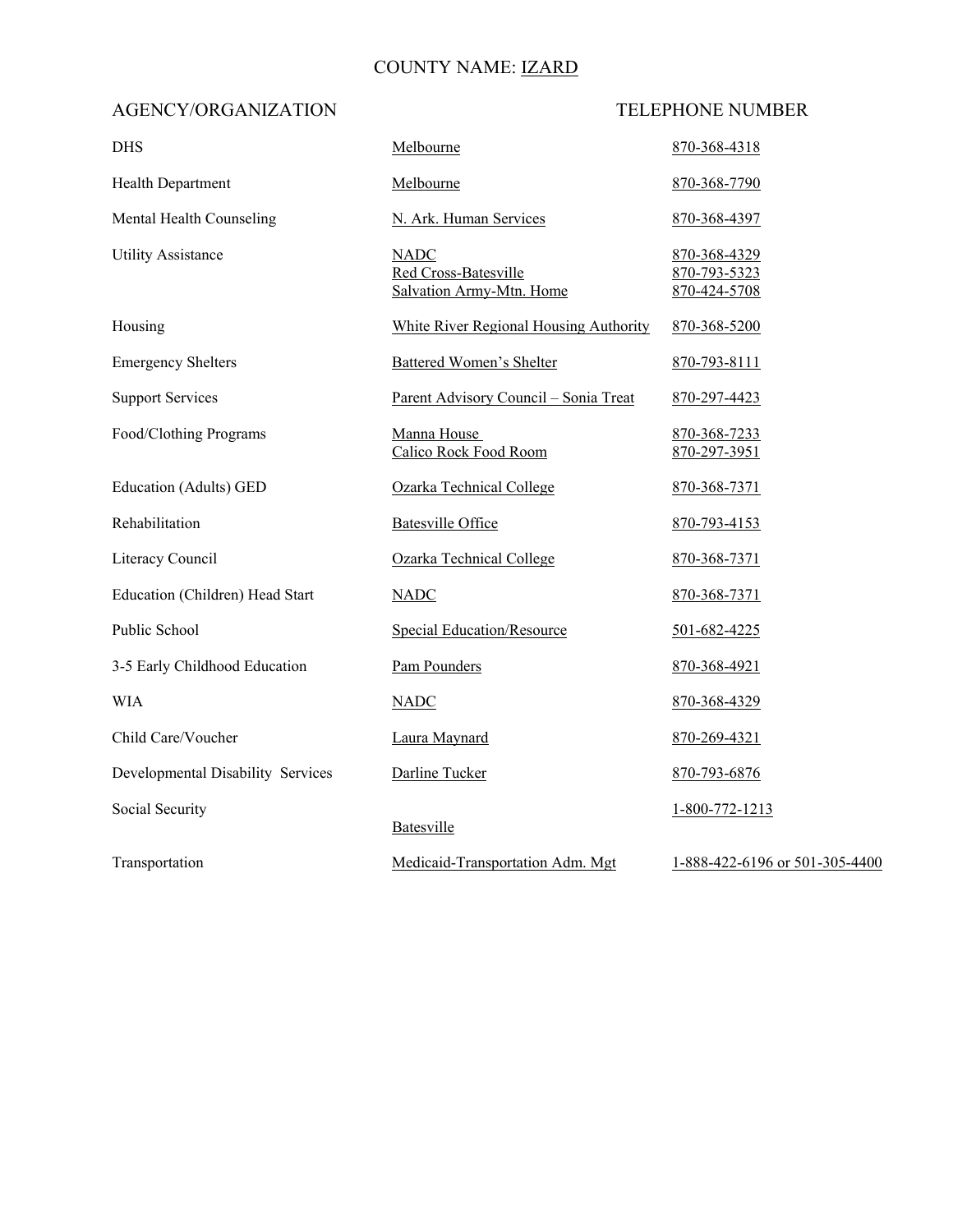### COUNTY NAME: JACKSON

<span id="page-34-0"></span>

| <b>DHS</b>                        | Newport                                                                                                        | 870-523-9828                                                 |
|-----------------------------------|----------------------------------------------------------------------------------------------------------------|--------------------------------------------------------------|
| Health Department                 | Newport                                                                                                        | 870-523-8968                                                 |
| Mental Health Counseling          | Batesville Behavioral Health<br>St. Bernard's Behavioral Health                                                | 870-793-8200<br>870-523-9500                                 |
| <b>Utility Assistance</b>         | Jackson Co. Crowley Ridge<br>Dev. Council<br>AT & T Link Up America                                            | 870-523-5474<br>1-800-990-9850                               |
| Housing                           | <b>White River Regional Housing Assistance</b><br><b>Newport Housing Authority</b><br><b>Rural Development</b> | 870-347-2930<br>870-523-8548<br>870-972-4720                 |
| <b>Emergency Shelters</b>         | United Way                                                                                                     | 870-523-2750                                                 |
| <b>Support Services</b>           | <b>Parent Advisory Council</b>                                                                                 | Vacant                                                       |
| Special Services Schools/Programs | Dev. Disability Community School<br>Kids First                                                                 | 870-698-1529<br>870-523-2124                                 |
| Food/Clothing Programs            | Ministerial Alliance<br>Food Bank of NEA<br>Jackson Co. United Way<br>Jackson Co. In Action                    | 870-523-3733<br>870-932-3663<br>870-523-2790<br>870-523-9907 |
| Education (Adults) GED            | Ark. State University                                                                                          | 870-512-7800                                                 |
| Literacy Council                  | <b>Arkansas State University</b><br>Literacy Council Of Jackson Co.                                            | 870-512-7800<br>870-523-2952                                 |
| Education (Children) Head Start   | <b>Crowley Ridge Development</b><br>Council Headstart - Cathy Camp                                             | 870-523-5438 (Newport)<br>870-886-3212                       |
| Public School                     | <b>Special Education/Resource</b>                                                                              | 501-682-4225                                                 |
| 3-5 Early Childhood Education     | Headstart                                                                                                      | 870-485-2344<br>870-523-5438                                 |
| Early Intervention                | Network of Community Options                                                                                   | 870-793-3942                                                 |
| <b>WIA</b>                        | North Central Ark. Development Council                                                                         | 870-793-2561                                                 |
| Child Care/Voucher                | Alana Walls                                                                                                    | 870-268-8696                                                 |
| Developmental Disability Services | Debbie Black                                                                                                   | 870-972-1732                                                 |
| Social Security                   | Newport                                                                                                        | 1-800-772-1213<br>870-523-8950                               |
| Other Local/Regional              | Jackson Co. Learning Center - Pat Fisher                                                                       | 870-523-8488                                                 |
| Transportation                    | T.A.M. Incorp.                                                                                                 | 1-888-422-6196 or 501-305-4400                               |
| Other                             | Rehabilitation<br>Office for the Deaf and Hearing Impaired<br><b>Spinal Cord Commission</b>                    | 870-793-4153<br>870-972-0025<br>870-698-1876                 |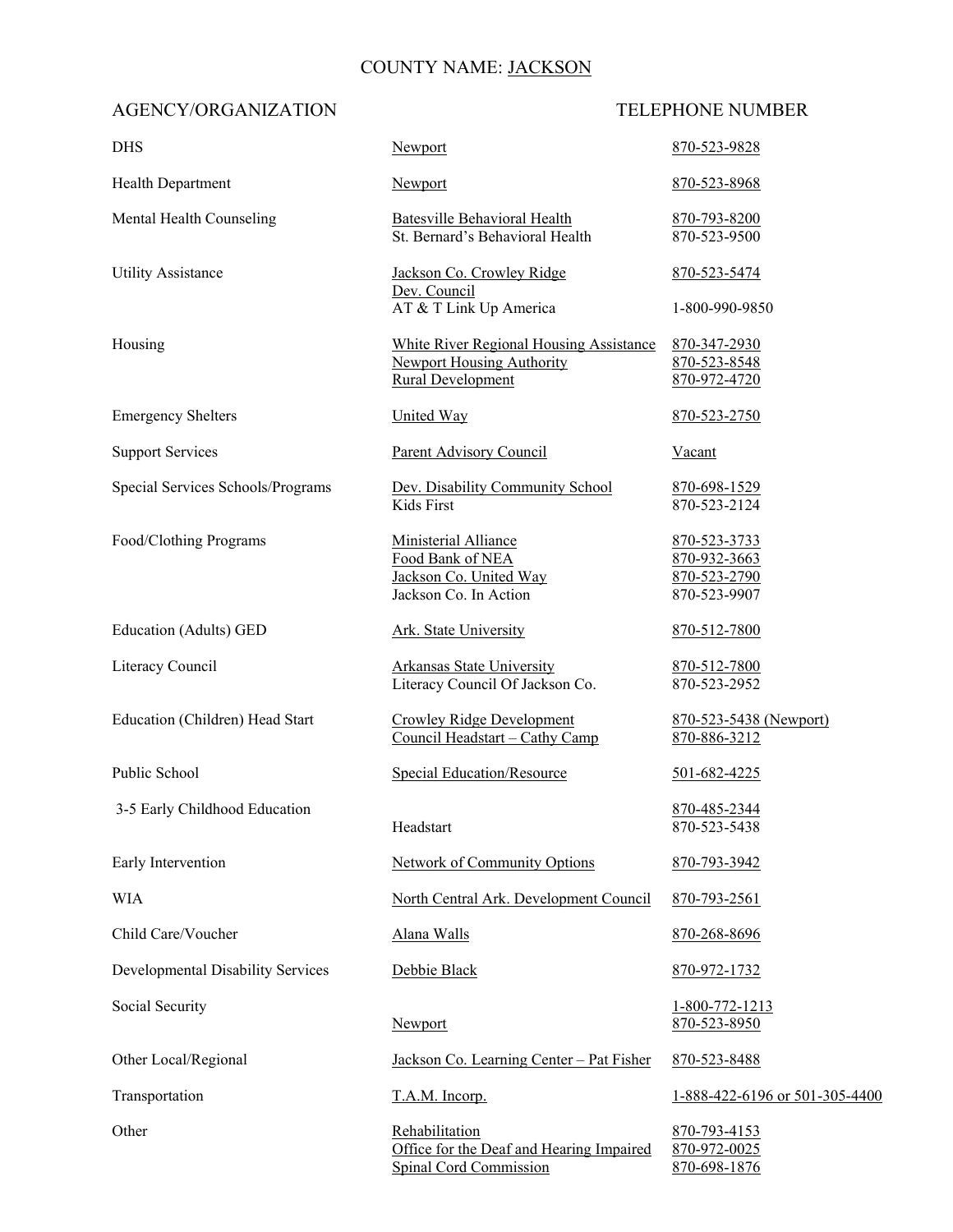### COUNTY NAME: JEFFERSON

<span id="page-35-0"></span>

| <b>DHS</b>                        | Pine Bluff                                                                                                                | 870-534-4200                                                 |
|-----------------------------------|---------------------------------------------------------------------------------------------------------------------------|--------------------------------------------------------------|
| Health Department                 | Pine Bluff                                                                                                                | 870-535-2142                                                 |
| Mental Health Counseling          | <b>Behavioral Health Care</b>                                                                                             | 870-534-1834                                                 |
| <b>Utility Assistance</b>         | Economic Opportunities Comm. (EOC)<br>Neighbor to Neighbor<br><b>Salvation Army Community Center</b><br>Jefferson Co DCFS | 870-536-0046<br>870-534-2883<br>870-534-0504<br>870-534-4200 |
| <b>Housing</b>                    | <b>Pine Bluff Housing Authority</b>                                                                                       | 870-536-2074                                                 |
|                                   |                                                                                                                           |                                                              |
| <b>Emergency Shelters</b>         | <b>CASA House</b><br>The Dream Center<br><b>Salvation Army Community Center</b>                                           | 870-535-0287<br>870-534-6164<br>870-534-0504                 |
| Special Services Schools/Programs | <b>Jenkins Memorial Center</b><br><b>Kids First</b>                                                                       | 870-534-2034<br>870-534-7392                                 |
| Food/Clothing Programs            | Goodwill Industries of Ark.<br>Neighbor to Neighbor<br>Salvation Army Community Ctr.<br>Jefferson Co.                     | 870-536-0128<br>870-534-2883<br>870-534-9704<br>870-534-4200 |
| Education (Adults) GED            | Jefferson Co. Adult Ed. Center                                                                                            | 870-534-0749                                                 |
| Rehabilitation                    | Ark. Rehab. Services                                                                                                      | 870-534-2404                                                 |
| Literacy Council                  | Literacy Council of Jefferson Co.                                                                                         | 870-536-7323                                                 |
| Education (Children) Headstart    | Jefferson Comprehensive Headstart                                                                                         | 870-534-5913                                                 |
| Public School                     | <b>Special Education/Resource</b>                                                                                         | 501-682-4225                                                 |
| 3-5 Early Childhood Education     | <b>Margaret Ford</b>                                                                                                      | 870-534-0135                                                 |
| One Step                          | Tea Coalition<br>Teresa Hodley                                                                                            | 870-534-4200<br>870-534-1920                                 |
| Child Care/Voucher                | Charles White                                                                                                             | 870-534-4200                                                 |
| Developmental Disability Services | Sallie McVay                                                                                                              | 870-534-4200                                                 |
| Social Security                   | Local                                                                                                                     | 1-800-772-1213<br>870-534-0183                               |
| Other Local/Regional              | United Way<br><u>Access</u><br>Jefferson Co. Single Parent Scholarship Fund 870-535-1302                                  | 870-534-2153<br>870-535-1302                                 |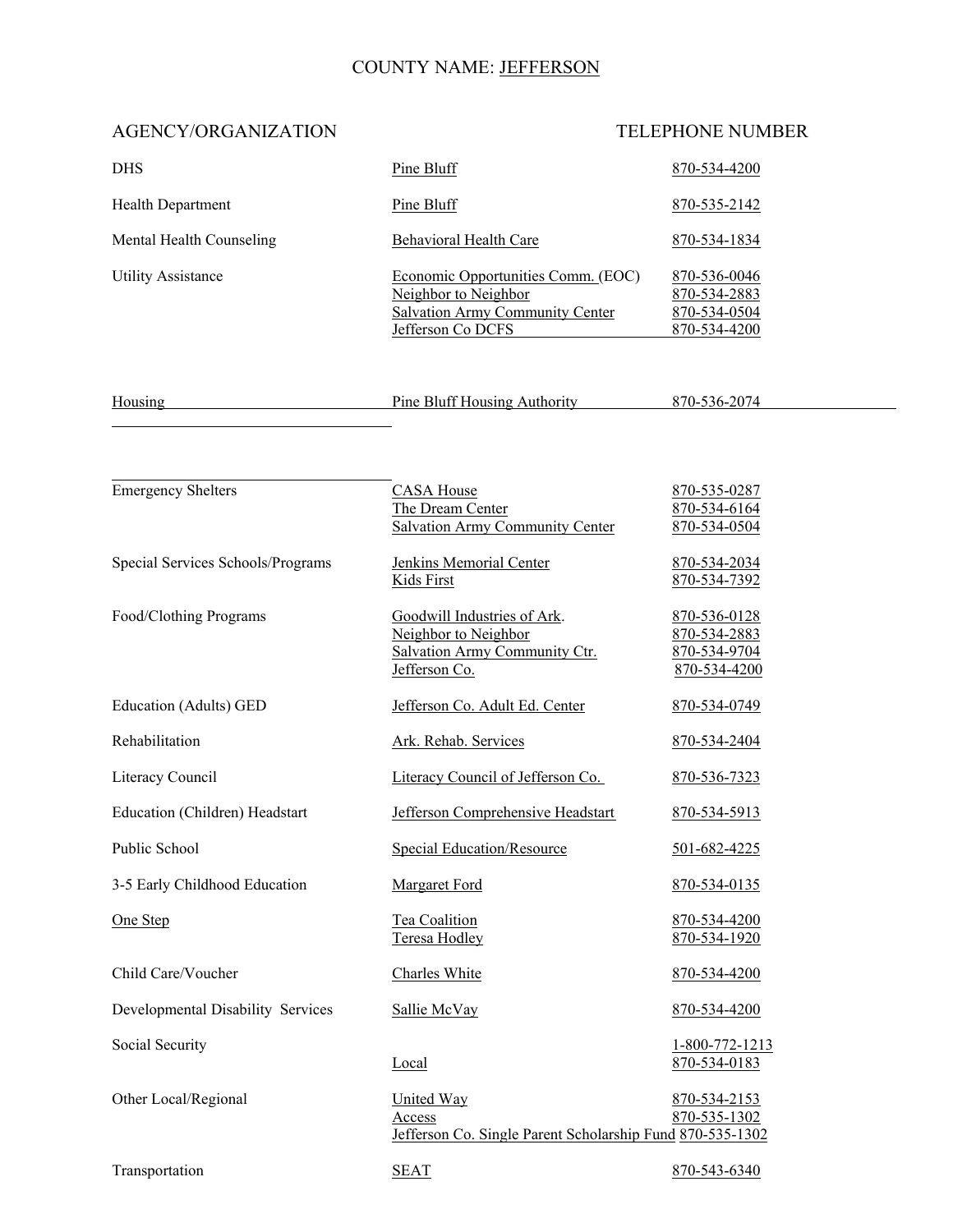## COUNTY NAME: JOHNSON

| <b>DHS</b>                        | Clarksville                                                                                                                                              | 501-754-2355                                                                 |
|-----------------------------------|----------------------------------------------------------------------------------------------------------------------------------------------------------|------------------------------------------------------------------------------|
| <b>Health Department</b>          | Clarksville                                                                                                                                              | 501-754-2949                                                                 |
| Mental Health Counseling          | Dr. Linda Bell<br><b>Community Services</b><br><b>Counseling Associates</b>                                                                              | 501-968-3323<br>501-754-7296<br>501-754-8610                                 |
| <b>Utility Assistance</b>         | <b>ARVAC</b>                                                                                                                                             | 501-754-3985 or 501-229-4861                                                 |
| Housing                           | <b>Housing Authority</b><br>Universal Housing                                                                                                            | 501-754-3564<br>501-754-7565                                                 |
| <b>Emergency Shelters</b>         | Battered Women's Shelter<br><b>Community Rescue Mission</b><br><b>Interfaith Services</b><br><b>Crisis Center for Women</b><br>Johnson Co. Helping Hands | 501-968-3110<br>501-782-1443<br>501-754-2428<br>501-782-4956<br>501-754-3985 |
| Special Services Schools/Programs | Forrester Davis Development Center<br><b>Friendship Services</b>                                                                                         | 501-754-6210<br>501-967-2322                                                 |
| Food/Clothing Programs            | Thrift Shop<br><b>Salvation Army</b><br>Coal Hill Church of Christ                                                                                       | 501-754-8675<br>501-754-3861<br>501-754-2904                                 |
| <b>Education (Adults) GED</b>     | <b>Adult Education</b>                                                                                                                                   | 501-754-2620                                                                 |
| Rehabilitation                    | <b>Jim Spragins</b>                                                                                                                                      | 501-754-2355                                                                 |
| Literacy Council                  | <b>Johnson County Library</b>                                                                                                                            | <u>501-754-3135</u>                                                          |
| Education (Children) Head Start   | CDI                                                                                                                                                      | 501-754-6259                                                                 |
| Public School                     | Special Education/Resource                                                                                                                               | 501-682-4225                                                                 |
| 3-5 Early Childhood Education     | Deann Denison                                                                                                                                            | 501-635-5201                                                                 |
| Child Care/Voucher                | Debbie Potter                                                                                                                                            | 501-495-2723                                                                 |
| Developmental Disability Services | Idela Davis<br><b>Teresa Bailey</b>                                                                                                                      | 501-754-2355<br>501-730-9917                                                 |
| Social Security                   |                                                                                                                                                          | 1-800-772-1213                                                               |
| Other Local/Regional              | Russellville<br>Western Ark. Legal Services                                                                                                              | 501-968-276<br>1-800-364-9516                                                |
| Transportation                    | Area Agency of Aging of Western Ark.                                                                                                                     | 1-888-783-6632 or 870-930-2202                                               |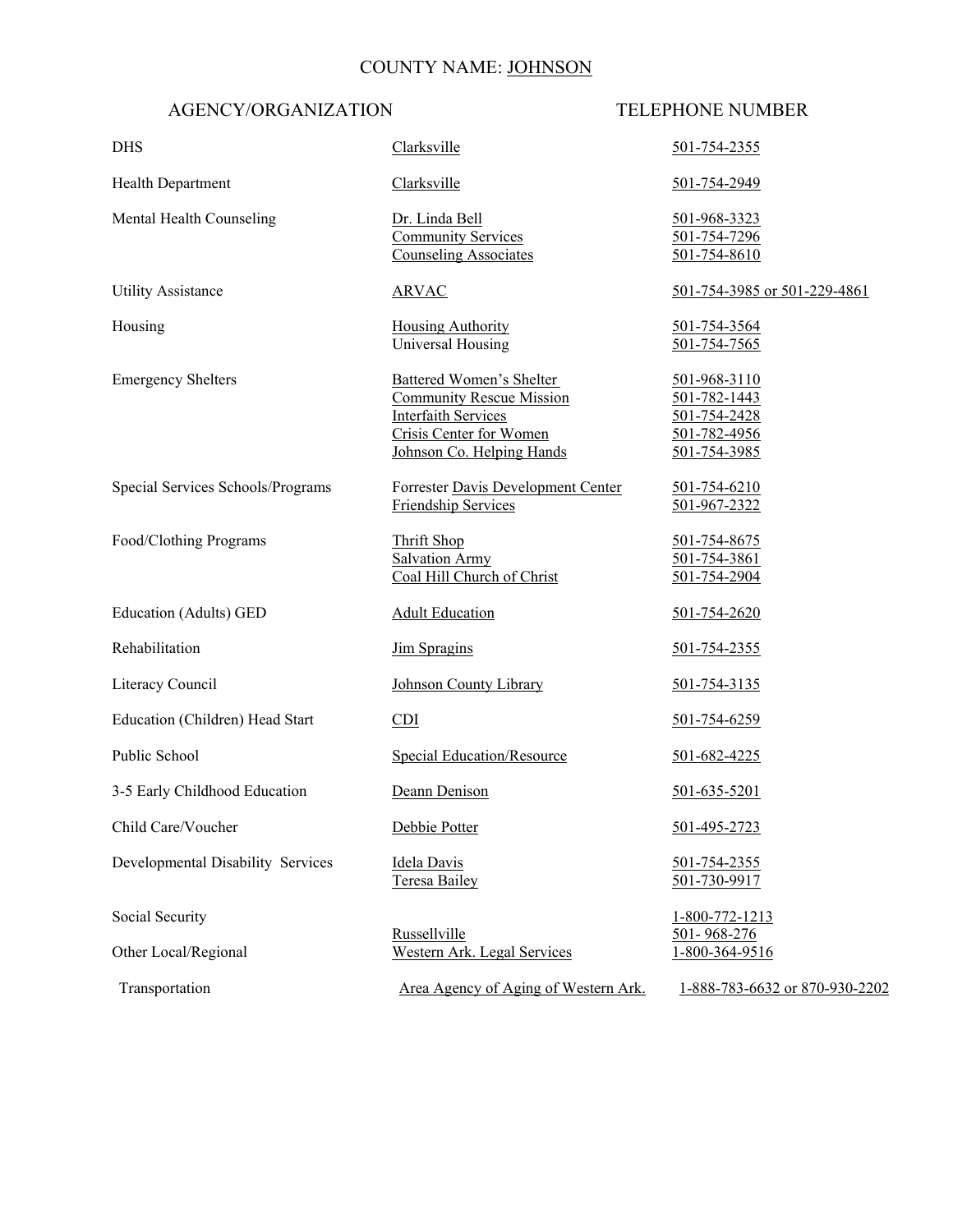## COUNTY NAME: LAFAYETTE

| <b>DHS</b>                        | Cheryl Stuart                                                                                                                                   | 870-921-4283                                                                   |
|-----------------------------------|-------------------------------------------------------------------------------------------------------------------------------------------------|--------------------------------------------------------------------------------|
| Health Department                 | Lewisville                                                                                                                                      | 870-921-5744                                                                   |
| Mental Health Counseling          | SW Ark. Counseling & Mental Health                                                                                                              | 870-921-5485                                                                   |
| <b>Utility Assistance</b>         | Area Agency on Aging                                                                                                                            | 870-533-2345                                                                   |
| Housing                           | <b>Rental Assistance</b>                                                                                                                        | 1-800-272-2127                                                                 |
| <b>Emergency Shelters</b>         | Samaritan Center<br><b>Battered Women's Shelter</b><br>Texarkana                                                                                | 870-921-5424 or 870-921-5425<br>870-794-4000                                   |
| <b>Support Services</b>           | Parent Advisory Council - Linda Adams<br>Margaret Crouch                                                                                        | 870-894-3584<br>870-773-1285                                                   |
| Special Services Schools/Programs | School of Hope/Rainbow of Challenges                                                                                                            | 870-777-4501/870-921-5933                                                      |
| Food/Clothing Programs            | Samarita Center/Cheryl Stuart                                                                                                                   | 870-921-5424                                                                   |
| Rehabilitation                    | <b>Richard Gay</b>                                                                                                                              | 870-773-2807                                                                   |
| Literacy Council                  | <b>Billy Upson</b>                                                                                                                              | 870-533-1400                                                                   |
| Education (Children) Head start   | <b>SWADC</b> - Marian Haynie                                                                                                                    | 870-772-0089 or 870-921-5401                                                   |
| Public School                     | <b>Special Education/Resource</b>                                                                                                               | 501-682-4225                                                                   |
| 3-5 Early Childhood Education     | <b>Karen Massey</b>                                                                                                                             | 870-777-3076                                                                   |
| <b>WIA</b>                        | SW Ark. Planning & Development                                                                                                                  | 870-921-4920                                                                   |
| Child Care/Voucher                | <b>Eligibility Specialist</b>                                                                                                                   | 870-779-1141/773-0563                                                          |
| Developmental Disability Services | <b>Karen Barentine</b>                                                                                                                          | 870-773-0563/1-800-772-1213                                                    |
| Social Security                   |                                                                                                                                                 | 903-794-3756                                                                   |
| Other Local/Regional              | <b>Cooperative Extension Service</b><br>Services of the Blind<br>Deaf & Hearing Impaired<br><b>Legal Services</b><br>Lewisville Family Practice | 870-921-4744<br>870-773-0563<br>870-773-2807<br>1-800-568-3857<br>870-921-5781 |
| Transportation                    | <b>SWADC</b>                                                                                                                                    | 1-888-772-5773 or 870-773-5505                                                 |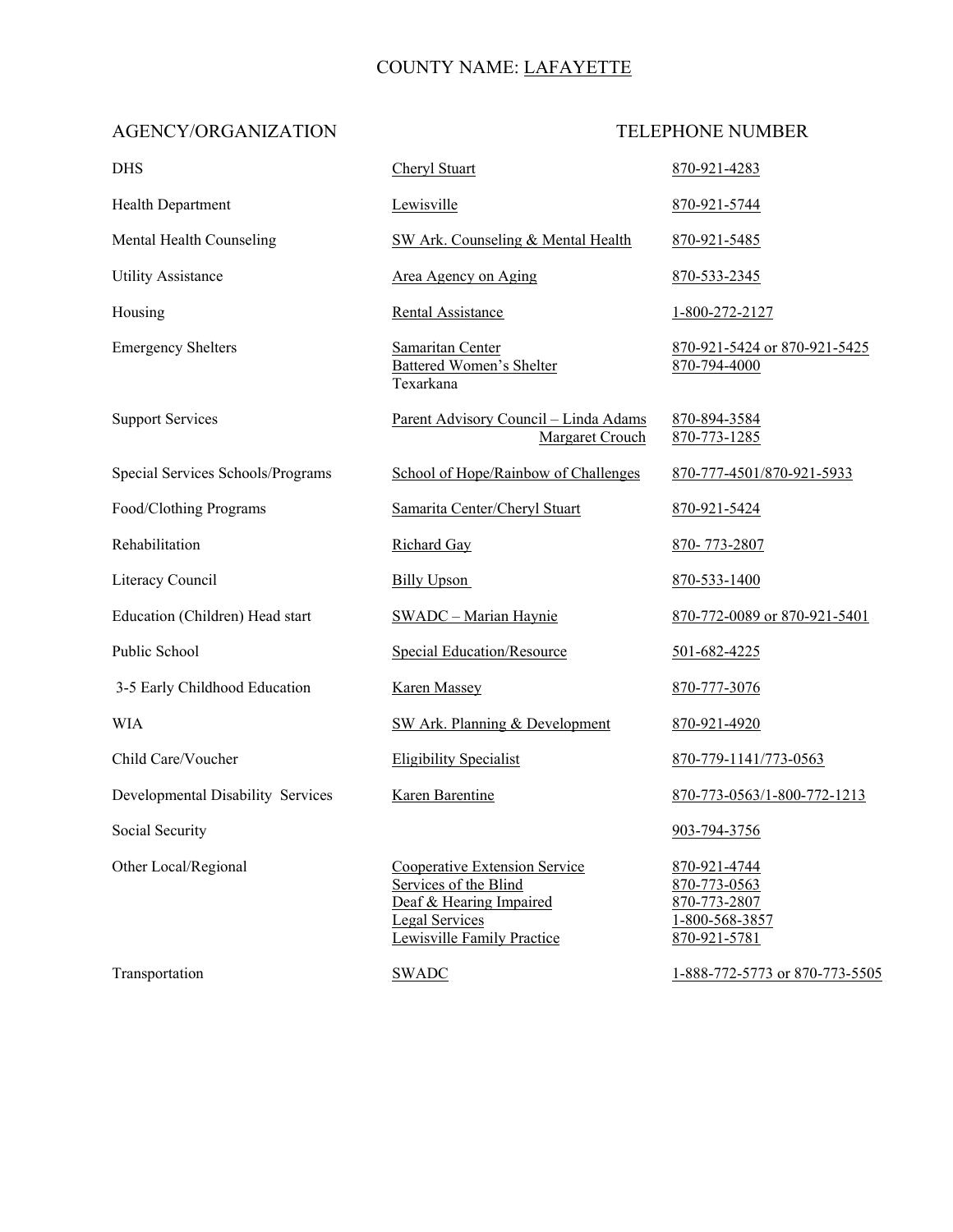## COUNTY NAME: LAWRENCE

| <b>DHS</b>                              | <b>Walnut Ridge</b>                                                                                                              | 870-862-2408                                    |
|-----------------------------------------|----------------------------------------------------------------------------------------------------------------------------------|-------------------------------------------------|
| Health Department                       | <b>Walnut Ridge</b>                                                                                                              | 870-886-3201                                    |
| Mental Health Counseling                | Mid-South Health Systems<br>Families Inc                                                                                         | 870-972-4000<br>870-933-6886/877-595-8869       |
| <b>Utility Assistance</b>               | <b>Energy Assistance (HEAP Program)</b>                                                                                          | 870-892-4547                                    |
| Housing                                 | <b>Rural Development</b><br><b>Walnut Ridge Housing Authority</b>                                                                | 870-972-4720<br>870-886-7816                    |
| <b>Emergency Shelters</b>               | United Way<br><b>Black River Area Development (BRAD)</b><br><b>Mission Outreach</b>                                              | 1-800-894-8821<br>870-886-5493<br>870-236-8080  |
| <b>Support Services</b>                 | <b>Parent Advisory Council</b>                                                                                                   | Vacant                                          |
| Special Services Schools/Programs       | Lawrence Co. Cooperative School<br><b>Black River Area Development</b><br>North East Ark. Comphrensive Learning Ctr 870-932-4245 | 870-886-7083<br>870-886-5493                    |
| Food/Clothing Programs                  | <b>Black River Area Development</b><br><b>First Presbyterian Church</b><br>Lawrence Co. Resource Council                         | 870-886-5461<br>870-886-2379<br>870-886-6196    |
| Education (Adults) GED                  | <b>Black River Technical College</b>                                                                                             | 870-892-4565                                    |
| Rehabilitation                          | Tonya Mross                                                                                                                      | 870-972-0025                                    |
| Literacy Council                        | <b>Literacy Council of Lawrence County</b>                                                                                       | 870-886-3222                                    |
| Education (Children) Head Start         | Walnut Ridge<br><b>Black Ridge Area Development</b>                                                                              | 870-886-9284<br>870-886-5493                    |
| Public School                           | <b>Special Education/Resource</b>                                                                                                | 501-682-4225                                    |
| 3-5 Early Childhood Education           | <b>NEA Education Co-op</b>                                                                                                       | 870-886-3212                                    |
| Employement & Training                  | Northeast Ark. Employment & Training<br>Work Force One Stop                                                                      | 1-800-310-5340<br>870-910-8129                  |
| Child Care/Voucher                      | Donnie Morrison                                                                                                                  | 870-236-8723                                    |
| Developmental Disability Services       | Debbie Page                                                                                                                      | 870-886-2408                                    |
| Early Intervention<br>Advocacy          | <b>Network of Community Options</b><br>Focus Inc                                                                                 | 870-793-3942<br>870-935-2750/888-247-3843       |
| Social Security                         | Jonesboro                                                                                                                        | 1-800-772-1213<br>870-972-4620                  |
| Other Local/Regional                    | <b>Black River Area Development</b>                                                                                              | 870-886-5820 Hoxie<br>870-886-5461 Walnut Ridge |
| Transportation                          | East Ark. Area Agency on Aging                                                                                                   | 1-888-290-5818 or 870-930-2022                  |
| Services for the Blind                  |                                                                                                                                  | 870-698-1876                                    |
| Office of the Deaf and Hearing Impaired |                                                                                                                                  | 870-972-0025                                    |
| Spinal Cord Commission                  |                                                                                                                                  | 870-268-0425                                    |
| UCP of N.E. Arkansas                    |                                                                                                                                  | 870-972-6711                                    |
|                                         |                                                                                                                                  |                                                 |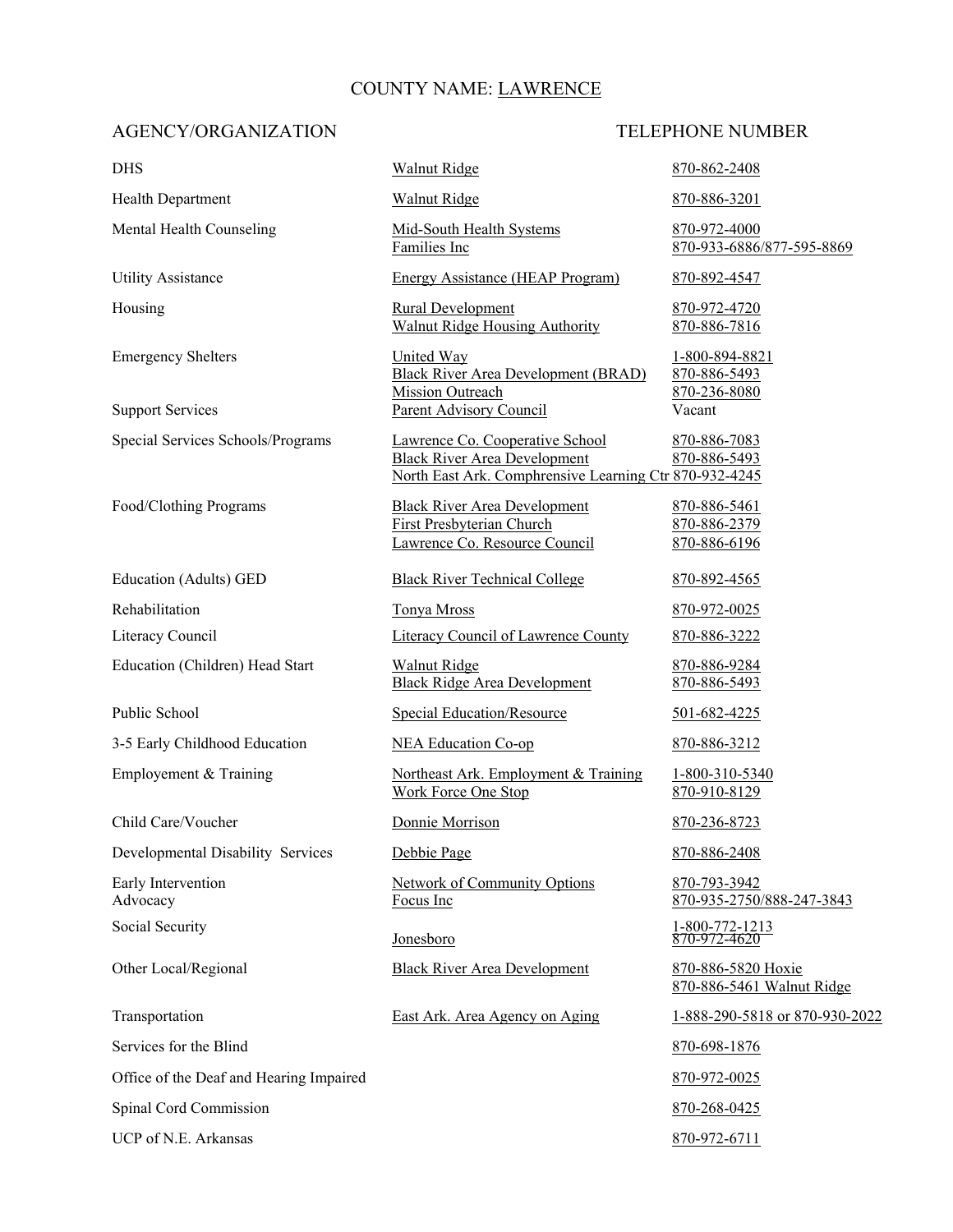## COUNTY NAME: LEE

| <b>DHS</b>                        | <b>Marianna</b><br><b>ARKids First</b>                                                                          | 870-295-2597<br>888-474-8275                               |
|-----------------------------------|-----------------------------------------------------------------------------------------------------------------|------------------------------------------------------------|
| Health Department                 | Marianna                                                                                                        | 870-295-2400                                               |
| Mental Health Counseling          | Counseling Services of Eastern Ark.                                                                             | 870-295-4050                                               |
| <b>Utility Assistance</b>         | Mid-Delta Community Services                                                                                    | 870-295-3697                                               |
| Housing                           | Marianna Housing Authority                                                                                      | 870-295-2691                                               |
| <b>Emergency Shelters</b>         | Delta Transitional Home                                                                                         | 870-295-4550                                               |
| <b>Support Services</b>           | Parent Advisory Council - Vacant                                                                                |                                                            |
| Special Services Schools/Programs | St. Francis Co. Area Dev. Center<br>Phillips Co. Dev. Center<br>Kids for the Future                             | 870-633-5270<br>870-572-9028<br>295-5280                   |
| Food/Clothing Programs            | Mid-Delta Community Services<br>Local United Volunteers (L.U.V.)<br>Ronnie Campbell Food Pantry                 | 870-295-3697<br>870-295-4746<br>295-2656                   |
| Education (Adults) GED            | Crowley Ridge Vo-Tech                                                                                           | 870-633-5411                                               |
| Rehabilitation                    | Don Wallace                                                                                                     | 870-295-2597                                               |
| Literacy Council                  |                                                                                                                 | 870-295-7700                                               |
| Education (Children) Head Start   | E.C.A.E.D.C.                                                                                                    | 870-295-6106                                               |
| Public School                     | <b>Special Education/Resource</b>                                                                               | 501-682-4225                                               |
| 3-5 Early Childhood Education     | Great River Ed. Co-op<br><b>ABC Pre-School</b>                                                                  | 870-295-7118<br>870-633-1807                               |
| <b>WIA</b>                        |                                                                                                                 | 870-295-9529                                               |
| Child Care/Voucher                | Connie Sugg<br>(School age) Lee County School District (after school)<br>(Preschool) Save Our Children Day-Care | 870-238-8553<br>295-7100<br>295-2100                       |
| Developmental Disability Services | Maceo Hawkins                                                                                                   | 870-633-1242                                               |
| Social Security                   | Local                                                                                                           | 1-800-772-1213<br>870-633-3018                             |
| Transportation                    | Lee County Co-op Clinic Transit<br><b>Family Resource Center</b><br>Mid-Delta Transit                           | 870-295-5225<br>870-295-5136<br>295-3697 or 1-800-569-3359 |
|                                   | Caring and Sharing Transportation                                                                               | 295-6000                                                   |
| Tea Coalition                     | Our Home Community Center                                                                                       | 295-5100                                                   |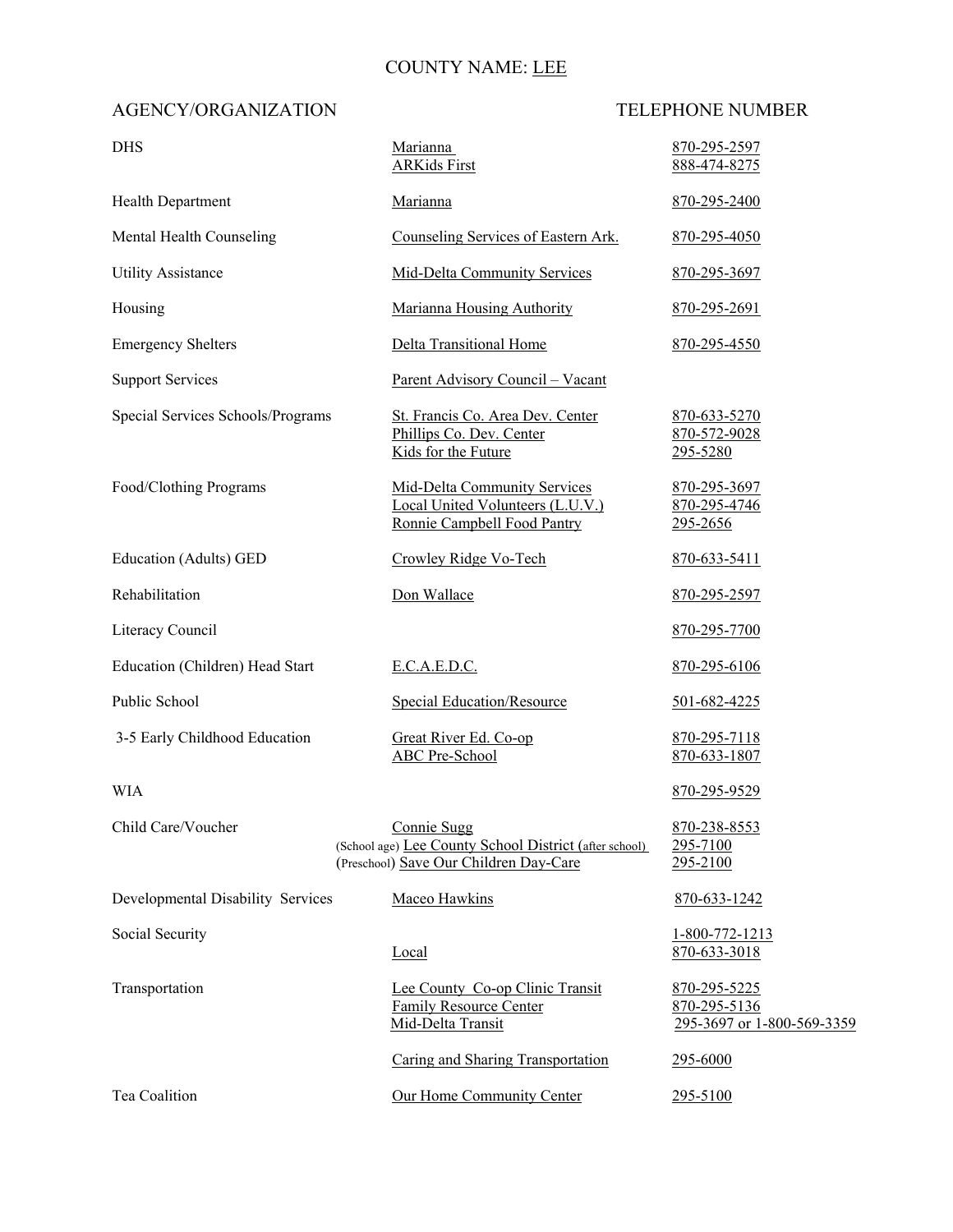## COUNTY NAME: LINCOLN

| <b>DHS</b>                        | <b>Star City</b>                                             | 870-628-4105                 |
|-----------------------------------|--------------------------------------------------------------|------------------------------|
| <b>Health Department</b>          | <b>Star City</b>                                             | 870-628-5121                 |
| Mental Health Counseling          | Behavioral Health Care                                       | 870-628-4181                 |
| <b>Utility Assistance</b>         | Economic Opportunity Comm.<br>Lincoln Co. DHS                | 870-628-3874<br>870-628-4105 |
| Housing                           | Housing Authority of Gould<br>Housing Authority of Star City | 870-263-4616<br>870-628-4500 |
| <b>Emergency Shelters</b>         | Oasis Resources, Inc.                                        | 870-226-7592                 |
| Food/Clothing Programs            | Oasis Resources Inc.<br><b>Lincoln County DHS</b>            | 870-226-7592<br>870-628-4105 |
| <b>Education (Adults) GED</b>     | Lincoln Co. Adult Ed. Center                                 | 870-628-5287                 |
| Rehabilitation                    | <b>DHS Rehabilitation Services</b>                           | 870-367-6835                 |
| Literacy Council                  | Lincoln Co. Learn to Read                                    | 870-628-5121                 |
| Education (Children) Head Start   | Child Development Inc.                                       | 870-628-4618                 |
| Public School                     | <b>Special Education/Resource</b>                            | 501-682-4225                 |
| 3-5 Early Childhood Education     | Renee Curz                                                   | 870-367-6848                 |
| WIA                               | Tea Coalition                                                | 870-628-4105                 |
| Child Care/Voucher                | Randie Scott                                                 | 870-853-9816                 |
| Developmental Disability Services | John Paul Greer                                              | 870-367-6835                 |
| Social Security                   |                                                              | 1-800-772-1213               |
| Transportation                    | <b>SEAT</b>                                                  | 1-800-264-3260               |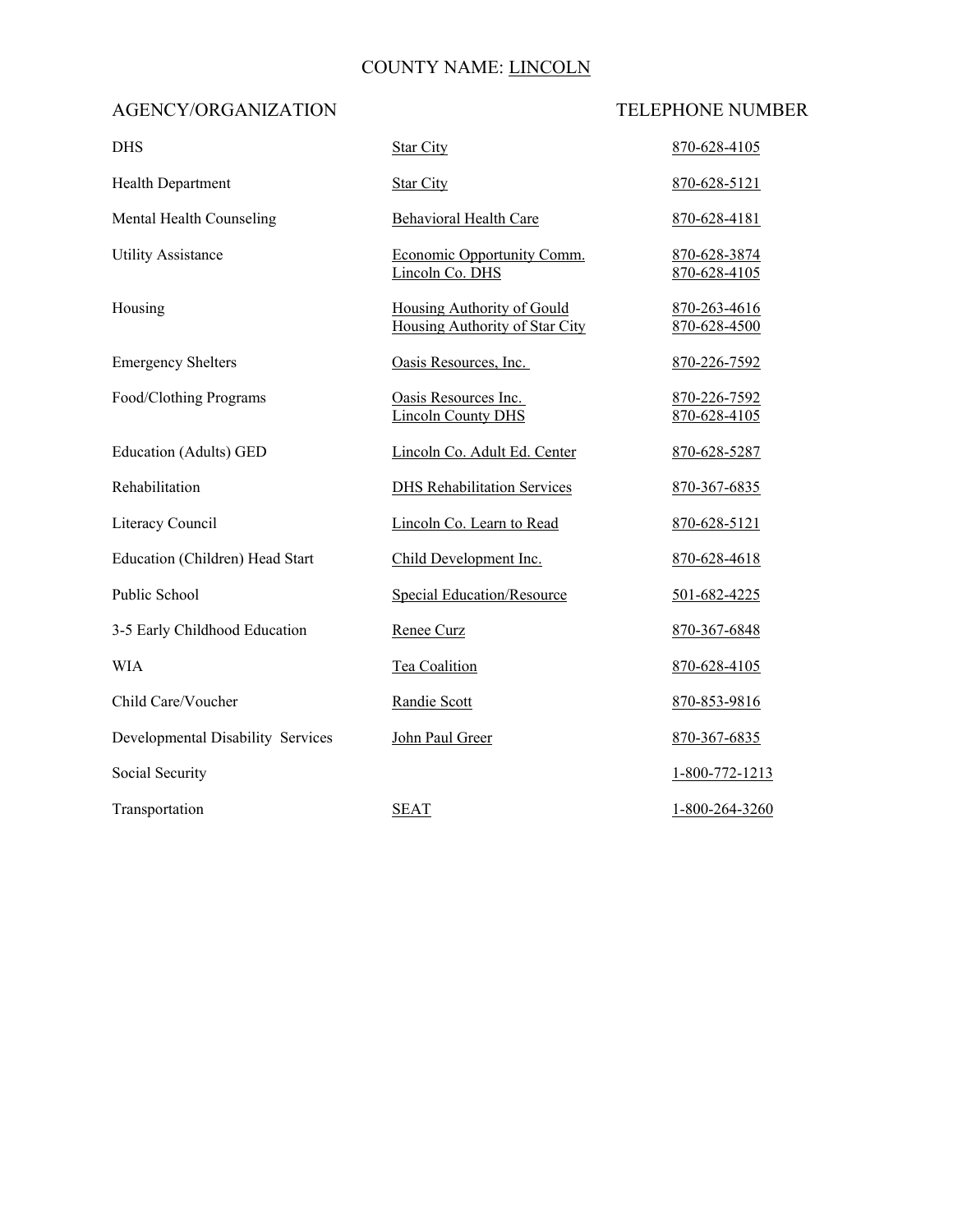## COUNTY NAME: LITTLE RIVER

| <b>DHS</b>                        | Ashdown                                                                              | 870-898-5155                                                 |
|-----------------------------------|--------------------------------------------------------------------------------------|--------------------------------------------------------------|
| <b>Health Department</b>          | Ashdown                                                                              | 870-898-3831                                                 |
| Mental Health Counseling          | SW Ark Counseling & Mental Health Ctr<br><b>Comprehensive Mental Health Services</b> | 870-772-3545<br>870-773-4655                                 |
| <b>Utility Assistance</b>         | <b>SWADC</b><br>Little River Services, Inc. Vivian Keeney<br>Ministerial Alliance    | 870-898-2808<br>870-542-7162/6360<br>870-898-5641            |
| Housing                           | <b>Housing Authority</b><br>Myrtle Terrance Apts.<br>Ashdown Apts.                   | 870-898-2107 or 870-542-6464<br>870-898-5534<br>870-898-2621 |
| <b>Emergency Shelters</b>         | Little River Services Inc. Vivian Keeney<br><b>Battered Women's Shelter</b>          | 870-542-7162/6360<br>903-794-4000                            |
| <b>Support Services</b>           | Parent Advisory Council – Robin Gunter                                               | 870-777-8116                                                 |
| Special Services Schools/Programs | <b>Opportunities Unlimited</b>                                                       | 903-793-3151                                                 |
| Food/Clothing Programs            | Little River Services Inc. Vivian Keeney<br>Ministerial Alliance                     | 870-542-7162/6360<br>870-898-5641                            |
| Education (Adults) GED            | <b>Cossatot Ashdown Campus</b>                                                       | 870-898-4473                                                 |
| Rehabilitation                    | <b>Dwight Pierce</b>                                                                 | 870-898-5155 or 870-773-2807                                 |
| Literacy Council                  | <b>Learning Center</b>                                                               | 870-898-2600                                                 |
| Education (Children) Head Start   | <b>SWADC</b>                                                                         | 870-898-5452                                                 |
| Public School                     | <b>Special Education/Resource</b>                                                    | 501-682-4225                                                 |
| 3-5 Early Childhood Education     | Diana Hicks                                                                          | 870-898-4471 or 870-386-2251                                 |
| WIA                               | Robert Morris                                                                        | 903-794-4163 ext 148                                         |
| Child Care/Voucher                | <b>DHS</b>                                                                           | 870-898-5155 or 870-773-0563                                 |
| Developmental Disability Services | <b>Karyn Barentine</b>                                                               | 870-898-5155 or 870-773-0563                                 |
| Social Security                   |                                                                                      | $1 - 800 - 772 - 1213$                                       |
| Other Local/Regional              | Services for Blind<br>Office for Deaf<br>Cooperative Extension Office                | 870-898-5155 or 870-779-1141<br>870-773-2807<br>870-898-7225 |
| Transportation                    | <b>SWADC</b>                                                                         | 1-888-772-5773 or 870-773-5505                               |
| Parenting (birth-3 yrs)           | Parent Center Peggy Tetirick                                                         | 870-898-4482                                                 |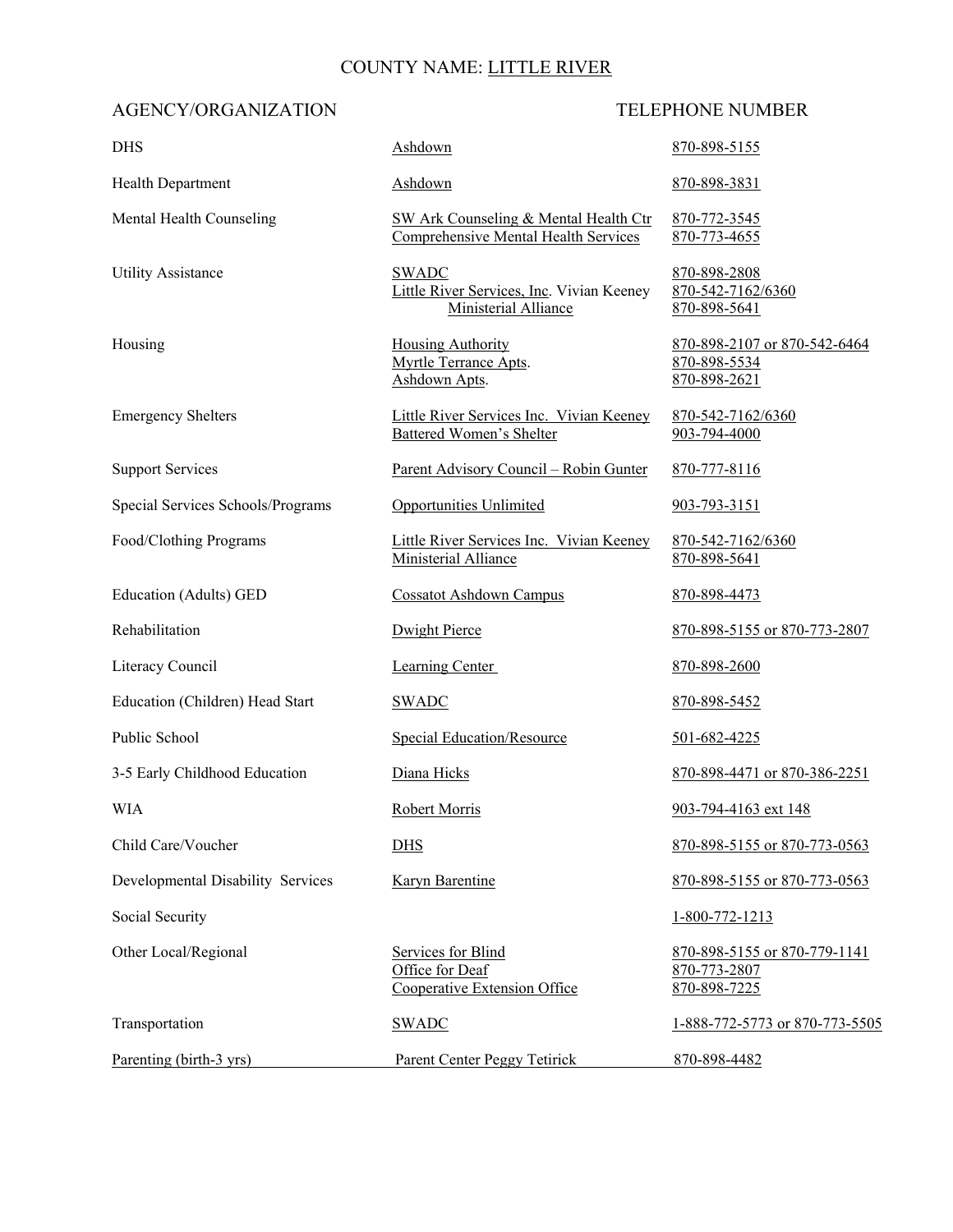## COUNTY NAME: LONOKE

| <b>DHS</b>                        | Lonoke                                                               | 501-676-5643                                   |
|-----------------------------------|----------------------------------------------------------------------|------------------------------------------------|
| Health Department                 | Lonoke<br>England<br>Cabot                                           | 501-676-2268<br>501-842-3436<br>501-843-7561   |
| Mental Health Counseling          | <b>Professional Counseling Associates</b>                            | 501-676-3151                                   |
| <b>Utility Assistance</b>         | Mid-Delta Community Services<br>Lonoke Co. DHS<br><b>First Cares</b> | 1-870-338-6406<br>501-676-5643<br>501-941-7893 |
| Housing                           | Lonoke Housing Authority                                             | 501-676-2629                                   |
| <b>Emergency Shelters</b>         | Open Arms                                                            | 870-552-3721                                   |
| Special Services Schools/Programs | Lonoke Exceptional School                                            | 501-676-2786                                   |
| Food/Clothing Programs            | Lonoke Co. Cares<br>Living Touch Ministry<br>Lonoke Co. DHS          | 501-676-7514<br>501-843-1223<br>501-676-3113   |
| <b>Education (Adults) GED</b>     | <b>Adult Education Center</b>                                        | 501-676-7073                                   |
| Rehabilitation                    | Ark. Rehabilitation Services                                         | 501-676-4490                                   |
| Literacy Council                  | <b>Adult Education</b>                                               | 501-676-7478                                   |
| Education (Children) Head Start   | <b>Economic Development</b>                                          | 501-882-3852                                   |
| Public School                     | <b>Special Education/Resource</b>                                    | 501-682-4225                                   |
| 3-5 Early Childhood Education     | Wilbur D. Mills Edu. Coop Lori Dunaway                               | 501-882-3852                                   |
| WIA                               | Tea Coalition                                                        | 501-676-5643                                   |
| Child Care/Voucher                | Sharon Johnson                                                       | 501-268-4803                                   |
| Developmental Disability Services | Maceo Hawkins                                                        | 870-633-1242                                   |
| Social Security                   |                                                                      | $1 - 800 - 772 - 1213$                         |
| Transportation                    | Net Help Line                                                        | 1-888-987-1200                                 |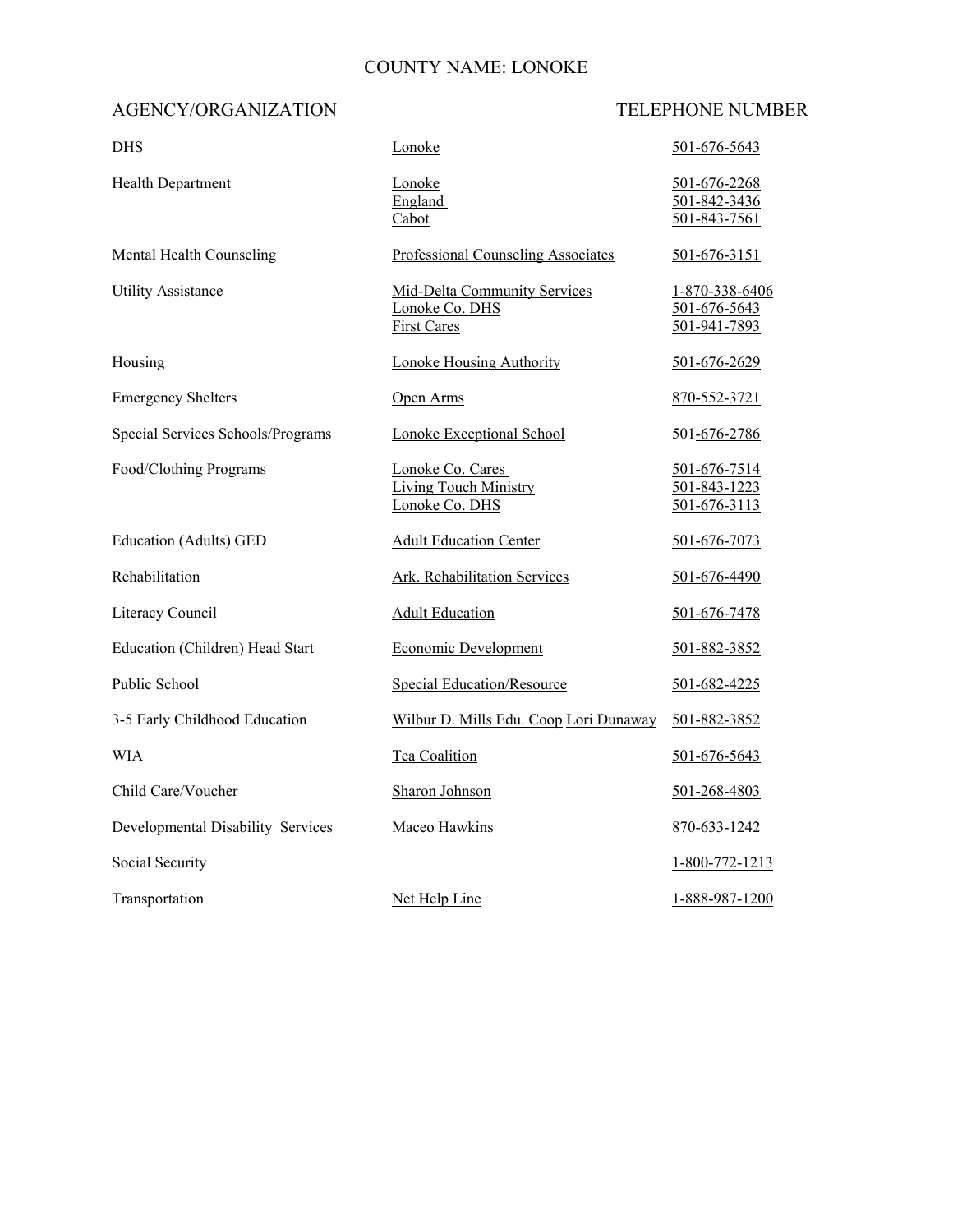### **Logan County Resource Guide**

# AGENCY/ORGANIZATION TELEPHONE NUMBER DHS Booneville 479-675-3091 Paris 479-963-2783 Health Department Booneville 479-675-2593 Paris 479-963-6126 Mental Health Counseling WAGC-Booneville 479-675-3909 WAGC-Paris 479-963-2140 Utility Assistance **ARVAC- Booneville** 479-675-3429 or 229-4861 ARVAC-Paris 479-963-6325 Housing HUD - Booneville 479-675-3744 HUD - Paris 479-963-3601 Emergency Shelters Crisis Center for Women-Ft. Smith 479-782-4956

 Salvation Army – Ft. Smith 479-783-6145 Community Rescue Mission 479-782-1443 Community Outreach – Paris 479-963-3300 Support Services Parent Advisory Council-Kenneth Hooper 479-394-4443 Special Services Schools/Programs Logan Co. Day Service Center 479-675-3770 Bost Human Dev. Center 479-452-9461 Food/Clothing Programs Community Outreach -Paris 479-963-3300 Education (Adults) GED Charlotte Davis 479-785-1232 Rehabilitation Dwight Campbell - Booneville 479-675-3835 Harry Wilson – Paris 479-675-3835 Literacy Council Paris Paris 479-963-6962 Booneville 479-675-2735 Education (Children) Head Start CDI 479-675-3968 or 479-963-2051 Public School Special Education/Resource 501-682-4225 3-5 Early Childhood Education Deann Denison 479-965-2191 or 479-635-5201 WIA 279-675-3704 Child Care/Voucher Donna Ramey 479-782-4555 Developmental Disability Services Kay Shern 479-637-4141 Social Security 1-800-772-1213 Russellville 479-968-2762 Other Local/Regional Western Ark. Legal Services 479-785-5211 Child Support Unit 479-646-4434 Transportation AAA of Western Ark. 1-888-783-6632 or

870-930-2202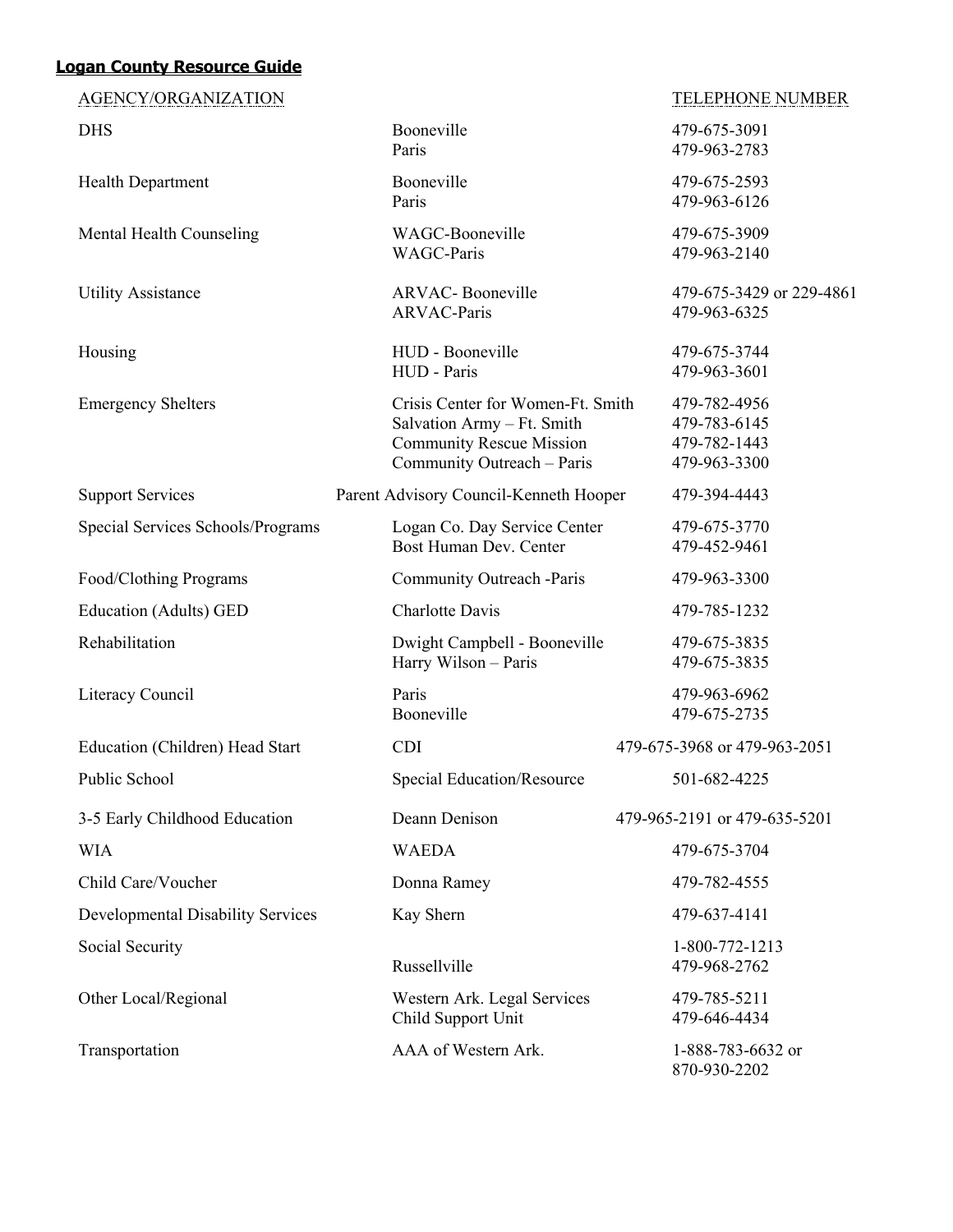## COUNTY NAME: MADISON

| <b>DHS</b>                               | Huntsville                                                                                     | 501-738-2161                                 |
|------------------------------------------|------------------------------------------------------------------------------------------------|----------------------------------------------|
| <b>Health Department</b>                 | Huntsville                                                                                     | 501-738-2612                                 |
| Mental Health Counseling                 | <b>Ozark Guidance Center</b>                                                                   | 501-738-2878                                 |
| <b>Utility Assistance</b>                | Office of Human Concern<br><b>First United Baptist Church</b>                                  | 501-636-7301<br>501-738-6812                 |
| Housing                                  | <b>NW Regional Housing Authority</b><br><b>Madison Estates</b><br>Ridgeway Apts.               | 870-741-5522<br>501-738-2564<br>501-738-6503 |
| <b>Emergency Shelters</b>                | Souls Harbor - Rogers<br><b>Fayetteville Salvation Army</b><br><b>Battered Women's Shelter</b> | 501-631-7878<br>501-521-2151<br>501-442-9811 |
| <b>Support Services</b>                  | <u> Parent Advisory Council – Betty Bartholomew</u>                                            | 501-267-4465                                 |
| Special Services Schools/Programs        | NW Ark. Education Coop.                                                                        | 501-756-2803                                 |
| Food/Clothing Programs                   | <b>First Baptist Church</b><br>Assembly of God                                                 | 501-738-6812<br>501-738-2068                 |
| <b>Education (Adults) GED</b>            | <b>NWACC Adult Ed. Center</b><br>$U$ of $A$                                                    | 501-273-7736<br>501-575-2000                 |
| Rehabilitation                           | Ark. Rehabilitation Services                                                                   | 501-582-1286                                 |
| Literacy Council                         | <b>Ozark Literacy Council</b>                                                                  | 501-521-8250                                 |
| <b>Education (Children) Head Start</b>   | Madison Co. Child Development Ctr.                                                             | 501-738-6390                                 |
| Public School                            | <b>Special Education/Resource</b>                                                              | 501-682-4225                                 |
| 3-5 Early Childhood Education            | <b>Mary Frances Edwards</b>                                                                    | <u>501-927-2269</u>                          |
| WIA                                      | NW Ark. Economic Dev. District                                                                 | 501-521-5730                                 |
| Child Care/Voucher                       | Lynn Heath                                                                                     | 870-741-6107                                 |
| <b>Developmental Disability Services</b> | Artie Herndon                                                                                  | 501-521-1270                                 |
| Social Security                          | Local                                                                                          | 1-800-772-1213<br>501-521-3435               |
| Other Local/Regional                     | <b>Arkansas Support Network</b><br>NW Ark. Crisis Intervention<br><b>Ozark Legal Services</b>  | 501-273-0338<br>501-756-2337<br>501-442-0600 |
| Transportation                           | <b>Community Resource Group</b>                                                                | 1-800-392-4120 Ext 244                       |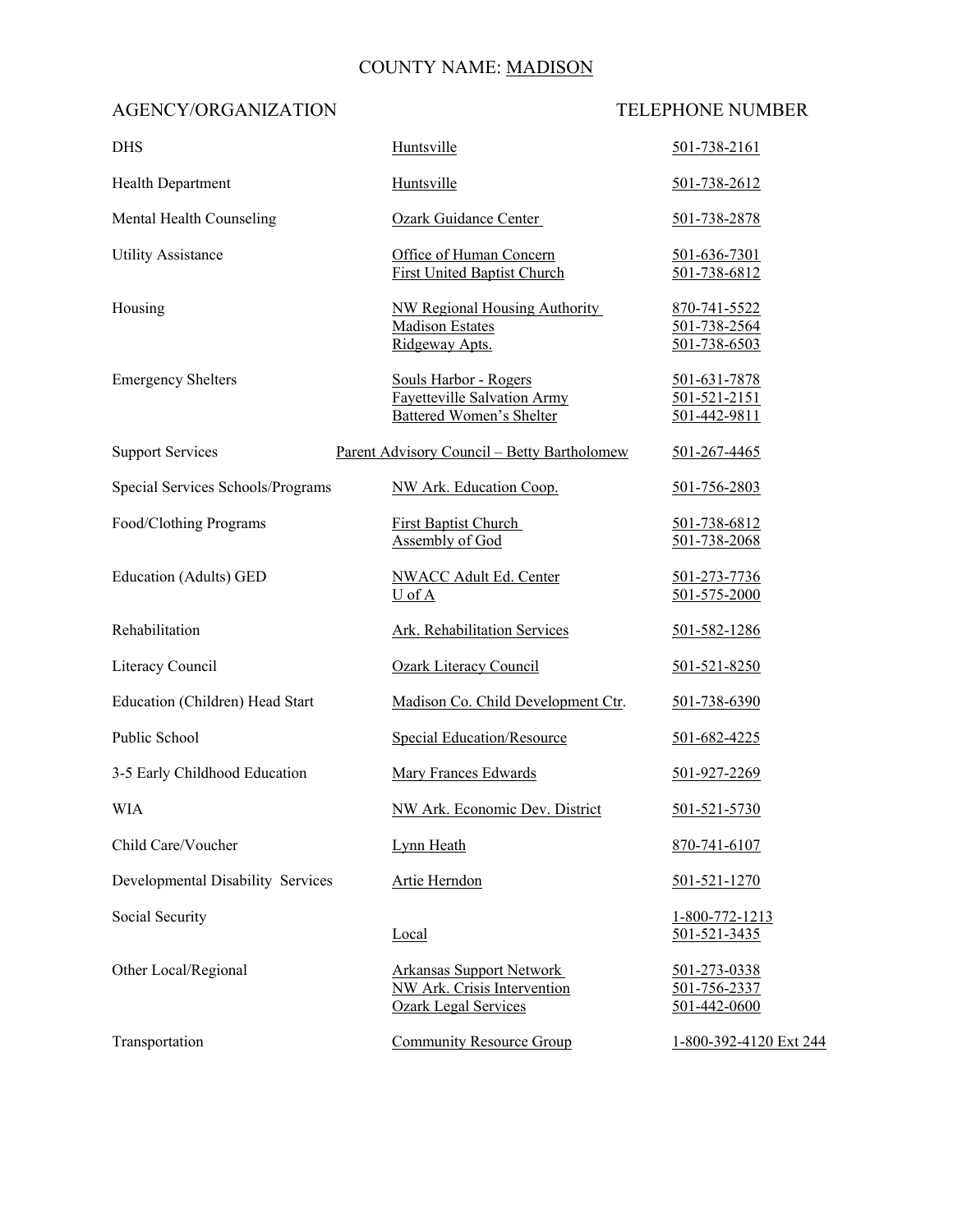## COUNTY NAME: MARION

| <b>DHS</b>                        | Yellville                                                                                                | 870-449-4058                                                 |
|-----------------------------------|----------------------------------------------------------------------------------------------------------|--------------------------------------------------------------|
| <b>Health Department</b>          | Yellville<br>In Home Services - Yellville                                                                | 870-449-4259<br>870-449-6363                                 |
| Mental Health Counseling          | <b>Ozark Counseling</b>                                                                                  | 870-449-5177                                                 |
| <b>Utility Assistance</b>         | <b>Ozark Opportunity</b><br>Red Cross (FEMA)<br>Red Cross (AP & L)                                       | 870-449-6250<br>870-741-2100<br>870-741-2100                 |
| Housing                           | Red Cross (FEMA)<br>Northwest Regional Housing Auth.                                                     | 870-741-2100<br>870-741-5522                                 |
| <b>Emergency Shelters</b>         | Sanctuary<br>Serenity, Inc.<br><b>S.P.A.R.K.S.</b>                                                       | 870-741-2121<br>870-424-7576<br>870-425-2512                 |
| <b>Support Services</b>           | Parent Advisory Council-Libby Enyeart                                                                    | 870-437-5398                                                 |
| Special Services Schools/Programs | <b>Boone County Special Services</b>                                                                     | 870-741-3709                                                 |
| Food/Clothing Programs            | Ozark Opportunity<br>Yellyille Area Food Closet<br><b>Flippin Community Pantry</b><br>Church on the Rock | 870-449-6250<br>870-449-4494<br>870-453-2685<br>870-449-4855 |
| Education (Adults) GED            | Cam Semelsberger                                                                                         | 870-449-4126                                                 |
| Rehabilitation                    | Jan Johnson                                                                                              | 870-741-7153                                                 |
| Literacy Council                  | Cam Semelsberger                                                                                         | 870-449-4126                                                 |
| Education (Children) Head Start   | <b>Ozark Opportunities</b>                                                                               | 870-427-5661                                                 |
| Public School                     | <b>Special Education/Resource</b>                                                                        | 501-682-4225                                                 |
| 3-5 Early Childhood Education     | Dianna Cunningham                                                                                        | 870-743-9100                                                 |
| <b>WIA</b>                        | <b>Employment Security Division</b>                                                                      | 870-741-8236                                                 |
| Child Care/Voucher                | Laura Maynard                                                                                            | 870-269-4231                                                 |
| Developmental Disability Services | Lisa Bush                                                                                                | 870-741-6107                                                 |
| Social Security                   | Harrison                                                                                                 | 1-800-772-1213<br>870-741-7677                               |
| Other Local/Regional              | <b>Salvation Army</b>                                                                                    | 870-424-5708                                                 |
| Transportation                    | Medicaid-Community Resource Group                                                                        | 1-800-392-4120 or 501-443-2700                               |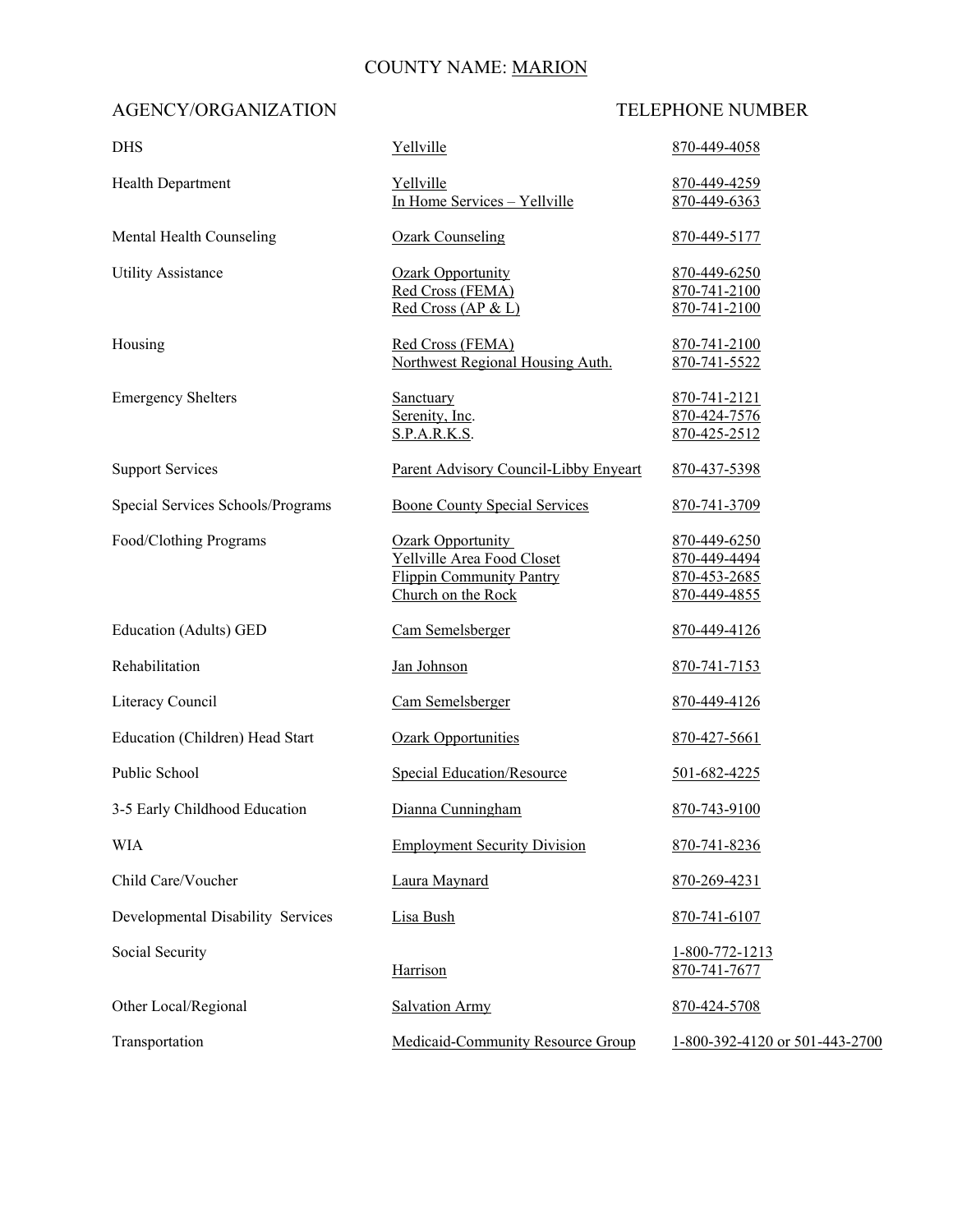### COUNTY NAME: MILLER

| <b>DHS</b>                        | <b>Steve Mason</b>                                                                                                                                                | 870-773-0563                                                                   |
|-----------------------------------|-------------------------------------------------------------------------------------------------------------------------------------------------------------------|--------------------------------------------------------------------------------|
| Health Department                 | Texarkana                                                                                                                                                         | 870-773-2108                                                                   |
| Mental Health Counseling          | SW Ark. Counseling & Mental Health                                                                                                                                | 870-773-4655                                                                   |
| <b>Utility Assistance</b>         | <b>SW Ark. Development Council</b><br>St. Edwards Outreach Center<br>Friendship Center                                                                            | 870-773-5504<br>870-772-8728<br>903-792-1301                                   |
| Housing                           | Housing Authority-Beth Rowland<br>Housing Authority-Kathy Steed                                                                                                   | 870-773-7691<br>870-772-2573                                                   |
| <b>Emergency Shelters</b>         | Randy Sams Outreach Shelter<br><b>SW Ark. Development Council</b><br><b>Salvation Army</b>                                                                        | 870-772-0988<br>870-773-5504<br>870-774-2701                                   |
| <b>Support Services</b>           | Parent Advisory Council - Margaret Crouch 870-773-1285                                                                                                            |                                                                                |
| Special Services Schools/Programs | Opportunities                                                                                                                                                     | 903-793-3151                                                                   |
| Food/Clothing Programs            | Harvest-Texarkana<br>Liberty Eylau Community Assist.<br><b>Sacred Heart Community Outreach</b><br>Friendship Center                                               | 903-794-1398<br>903-832-1535<br>903-794-4444<br>903-792-1301                   |
| Education (Adults) GED            | <b>Adult Education Center</b>                                                                                                                                     | 870-774-4414                                                                   |
| Rehabilitation                    | Jack Smurl                                                                                                                                                        | 870-773-2807                                                                   |
| Literacy Council                  | Robbie Magee                                                                                                                                                      | 870-772-0470                                                                   |
| Education (Children) Head Start   | <b>SWADC</b><br><b>HIPPY Program</b>                                                                                                                              | 870-772-0089<br>870-772-3055                                                   |
| Public School                     | <b>Special Education/Resource</b>                                                                                                                                 | 501-682-4225                                                                   |
| 3-5 Early Childhood Education     | <b>Karen Massey</b>                                                                                                                                               | 870-777-3076                                                                   |
| <b>WIA</b>                        | Peggy White                                                                                                                                                       | 903-832-8636                                                                   |
| Child Care/Voucher                | <b>Eligibility Specialist</b>                                                                                                                                     | 870-779-1141                                                                   |
| Developmental Disability Services | Mary Jo Brown                                                                                                                                                     | 870-773-0563 or 870-777-8656                                                   |
| Social Security                   | Local                                                                                                                                                             | $1 - 800 - 772 - 1213$<br>870-792-3622                                         |
| Other Local/Regional              | Texarkana Resources for Disabled<br><b>Extension Service</b><br><b>Consumer Credit Counseling</b><br>Our Children's First Coalition<br><b>Ark. Family Network</b> | 870-774-9675<br>870-779-3609<br>1-800-388-2227<br>870-773-2108<br>870-779-4914 |
| Transportation                    | <b>SWADC</b>                                                                                                                                                      | 1-888-772-5773 or 870-773-5505                                                 |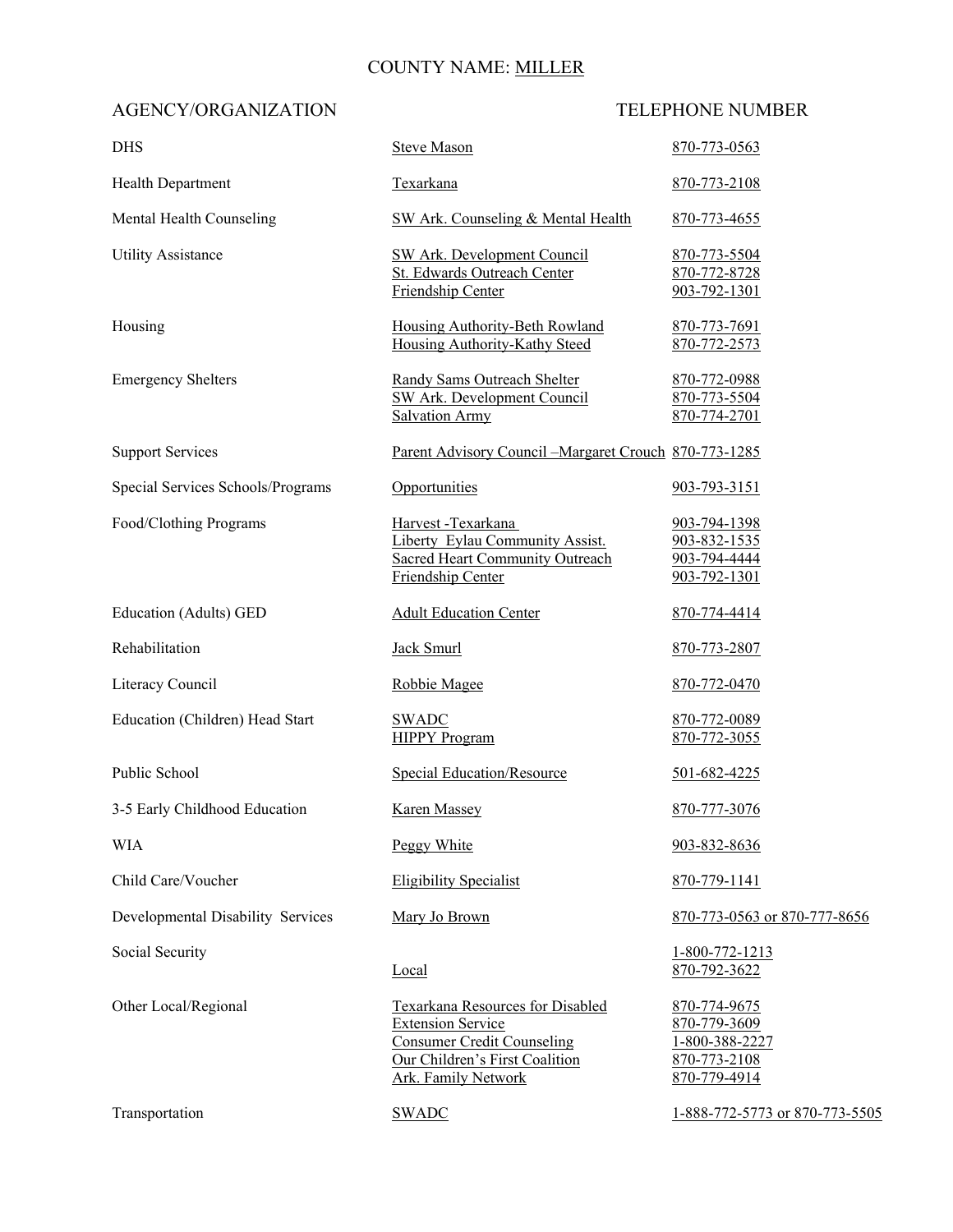### COUNTY NAME: MISSISSIPPI

| <b>DHS</b>                                  | Blytheville<br>Osceola                                                                       | 870-763-7093<br>870-563-5234                                   |
|---------------------------------------------|----------------------------------------------------------------------------------------------|----------------------------------------------------------------|
| <b>Health Department</b>                    | Blytheville<br>Osceola                                                                       | 870-763-7064<br>870-563-2521                                   |
| Mental Health Counseling                    | <b>Guidance Counseling Center</b><br>Greenleaf<br>Mid South Health Systems<br><b>Charter</b> | 870-763-2139<br>1-800-852-4321<br>870-763-2139<br>870-762-5416 |
| <b>Utility Assistance</b>                   | Home Energy Assistance (EOC)                                                                 | 870-763-0483                                                   |
| Housing                                     | <b>Blytheville Housing Authority</b><br>Osceola Housing Authority                            | 870-763-6781<br>870-563-6662                                   |
| <b>Emergency Shelters</b>                   | Miss. Co. Union Mission                                                                      | 870-763-8380                                                   |
| <b>Support Services</b>                     | Parent Advisory Council-Vicki Knych<br><b>Pediatric Specialty Care</b>                       | 870-739-4648                                                   |
| Special Services Schools/Programs           | Med-U-Care<br>Focus, Inc.                                                                    | 870-532-2600<br>870-763-2390                                   |
| Food/Clothing Programs                      | Economic Opp. Commission<br>Miss. Co. Union Mission<br><b>Area Food Pantry</b>               | 870-763-0483<br>870-763-8380<br>870-762-9999                   |
| Education (Adults) GED                      |                                                                                              | 870-763-1486                                                   |
| Rehabilitation                              | Christie Bartlett                                                                            | 972-0025/762-2035                                              |
| Literacy Council                            |                                                                                              | 870-763-0032                                                   |
| Education (Children) Head Start             | Blytheville<br>Osceola                                                                       | 870-763-7998<br>870-563-2977                                   |
| <b>Public School</b>                        | <b>Special Education/Resource</b>                                                            | 870-762-2053                                                   |
| 3-5 Early Childhood Education<br>Head Start | <b>ABC</b> Program                                                                           | 870-762-0922<br>532-2348                                       |
| <b>WIA</b>                                  | Employment & Training Services, Inc.                                                         | 870-762-5365                                                   |
| Child Care/Voucher                          | Donnie Morrison                                                                              | 870-972-1732                                                   |
| Developmental Disability Services           | Michael Howell                                                                               | 870-972-1732                                                   |
| Social Security                             |                                                                                              | 1-800-772-1213                                                 |
| Transportation                              | Area Agency on Aging                                                                         | 1-888-240-2264 or 870-930-2202                                 |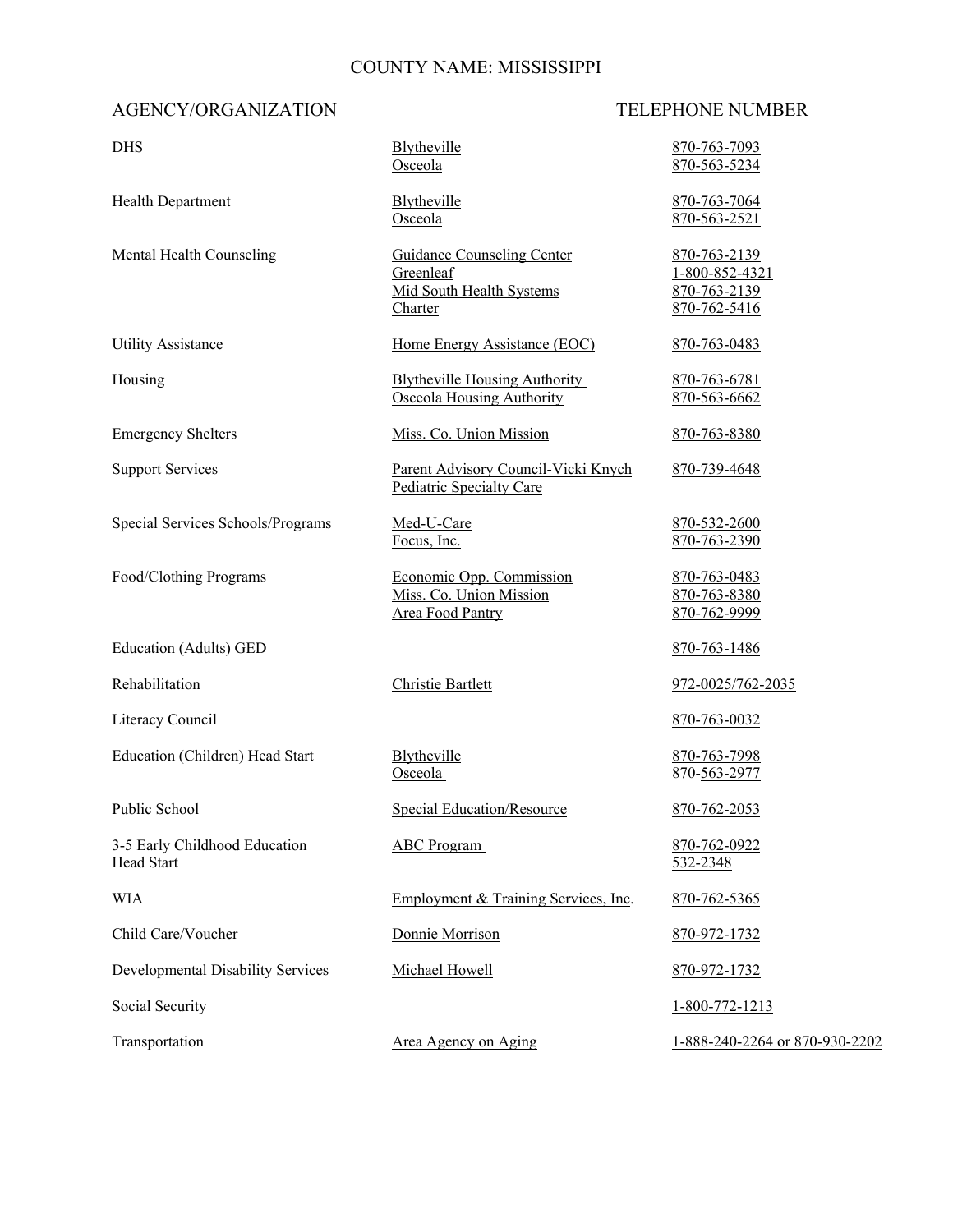## COUNTY NAME: MONROE

| <b>DHS</b>                        | Brinkley<br>Clarendon                                                                                                         | 870-734-1445<br>870-747-3329                                                 |
|-----------------------------------|-------------------------------------------------------------------------------------------------------------------------------|------------------------------------------------------------------------------|
| <b>Health Department</b>          | Brinkley                                                                                                                      | 870-734-1461                                                                 |
| Mental Health Counseling          | Behavioral Health Center                                                                                                      | 870-374-3202                                                                 |
| <b>Utility Assistance</b>         | DHS/Div. Of Economic Services<br><b>Ministerial Alliance</b><br>Civic Club<br>Ark. Rice Depot<br>Mid-Delta Community Services | 870-734-1445<br>870-734-1663<br>870-462-3331<br>870-376-2315<br>870-734-3526 |
| Housing                           | <b>Brinkley Housing Authority</b><br><b>Cedar View Apartments</b>                                                             | 870-734-3165<br>870-734-3605                                                 |
| <b>Emergency Shelters</b>         | <b>Ministerial Alliance</b>                                                                                                   | <u>870-734-1663</u>                                                          |
| Special Services Schools/Programs | <b>Learning Tree Center</b>                                                                                                   | 870-734-1155                                                                 |
| Food/Clothing Programs            | Ministerial Alliance<br>DHS/Div. Of Economic Services<br>Ark. Rice Depot<br>Civic Club<br>Mid Delta Community Services        | 870-734-1663<br>870-734-1445<br>870-376-2315<br>870-462-3331<br>870-734-3526 |
| Education (Adults) GED            | Crowley's Ridge Tech. Institute<br>Literacy Council                                                                           | 1-800-842-2317<br>870-734-3333                                               |
| Rehabilitation                    | Division of Rehabilitation                                                                                                    | 870-734-1445                                                                 |
| Literacy Council                  | Literacy Council                                                                                                              | 870-734-3333                                                                 |
| Education (Children) Head Start   | <b>Headstart Program</b>                                                                                                      | 870-338-6406                                                                 |
| Public School                     | <b>Special Education/Resource</b>                                                                                             | 501-682-4225                                                                 |
| 3-5 Early Childhood Education     | Linda Teeter                                                                                                                  | 870-338-6461                                                                 |
| <b>WIA</b>                        | Tea Coalition                                                                                                                 | 870-734-1445                                                                 |
| Child Care/Voucher                | Connie Suggs                                                                                                                  | 870-633-1242                                                                 |
| Developmental Disability Services | Maceo Hawkins                                                                                                                 | 870-633-1242                                                                 |
| Social Security                   | Local                                                                                                                         | 1-800-772-1213<br>870-633-2802                                               |
| Transportation                    | Mid-Delta Community Services, Inc.                                                                                            | 1-800-569-3359 or<br>870-338-6406                                            |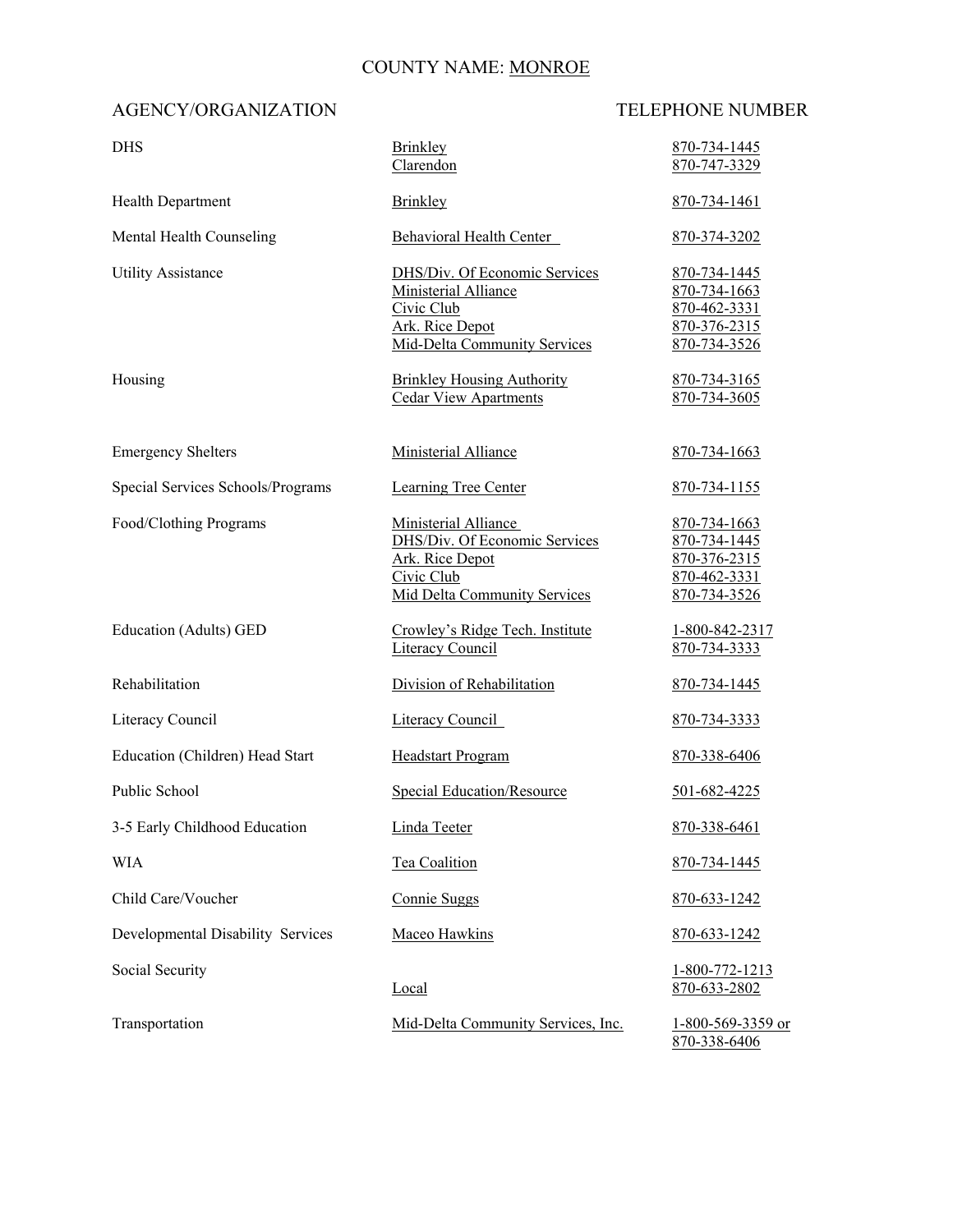## **Montgomery County Resource Guide**

| <b>DHS</b>                               | Mt. Ida                                                                                              | 870-867-3184                                                                     |
|------------------------------------------|------------------------------------------------------------------------------------------------------|----------------------------------------------------------------------------------|
| <b>Health Department</b>                 | Mt. Ida                                                                                              | 870-867-2331                                                                     |
| Mental Health Counseling                 | <b>Community Counseling Services</b>                                                                 | 1-800-264-2410 or                                                                |
|                                          | Levi Life Center                                                                                     | 870-867-4249<br>1-800-264-5384                                                   |
| <b>Utility Assistance</b>                | Central Ark. Development Center                                                                      | 870-867-2313                                                                     |
| Housing                                  | Mt. Ida Public Housing<br>The Village Apartments<br>Mt. Ida Gardens<br><b>Caddo Creek Apartments</b> | 870-867-2332<br>870-867-3128<br>870-867-3666<br>870-334-2398                     |
| <b>Emergency Shelters</b>                | <b>Garland County</b>                                                                                |                                                                                  |
| <b>Support Services</b>                  | Parent Advisory Council-Kenneth Hooper                                                               | 870-394-4443                                                                     |
| Special Services Schools/Programs        | First Step School                                                                                    | 501-624-6468                                                                     |
| Food/Clothing Programs                   | Sims Babtist Church<br>Montgomery County Food Pantry                                                 | 870-867-4437<br>870-867-2358                                                     |
| <b>Education (Adults) GED</b>            | Minnie Whitehouse                                                                                    | 870-867-2571                                                                     |
| Rehabilitation                           | Wayne Harper                                                                                         | 870-623-4479 or<br>870-867-3184                                                  |
| Literacy Council                         | Kathy Osborne                                                                                        | 501-837-3011                                                                     |
| Education (Child) Head Start             | Central Ark Developmental Center                                                                     | 479-867-3722                                                                     |
| Public School                            | <b>Special Education/Resource</b>                                                                    | 501-682-4225                                                                     |
| 3-5 Early Childhood Education            | Diana Hicks                                                                                          | 870-386-2251 or<br>870-867-0149                                                  |
| <b>WIA</b>                               | Kathy Osborne                                                                                        | 870-867-2718                                                                     |
| Child Care/Voucher                       | Mary Ellen DeLaughter                                                                                | 501-332-2718                                                                     |
| <b>Developmental Disability Services</b> | Mike Suttle                                                                                          | 870-867-3184 or<br>870-246-9886                                                  |
| Social Security                          |                                                                                                      | 1-800-772-1213                                                                   |
| Other Local/Regional                     | County Extension Office<br><b>Consumer Credit Counseling</b><br>Ark. Legal Services<br>Hope Network  | 870-867-3023<br>1-800-255-2227<br>1-800-999-3106<br>870-326-4955<br>888-296-8408 |
| Transportation                           | Central Ark. Development Council                                                                     | 1-800-385-9992 or<br>501-315-1121                                                |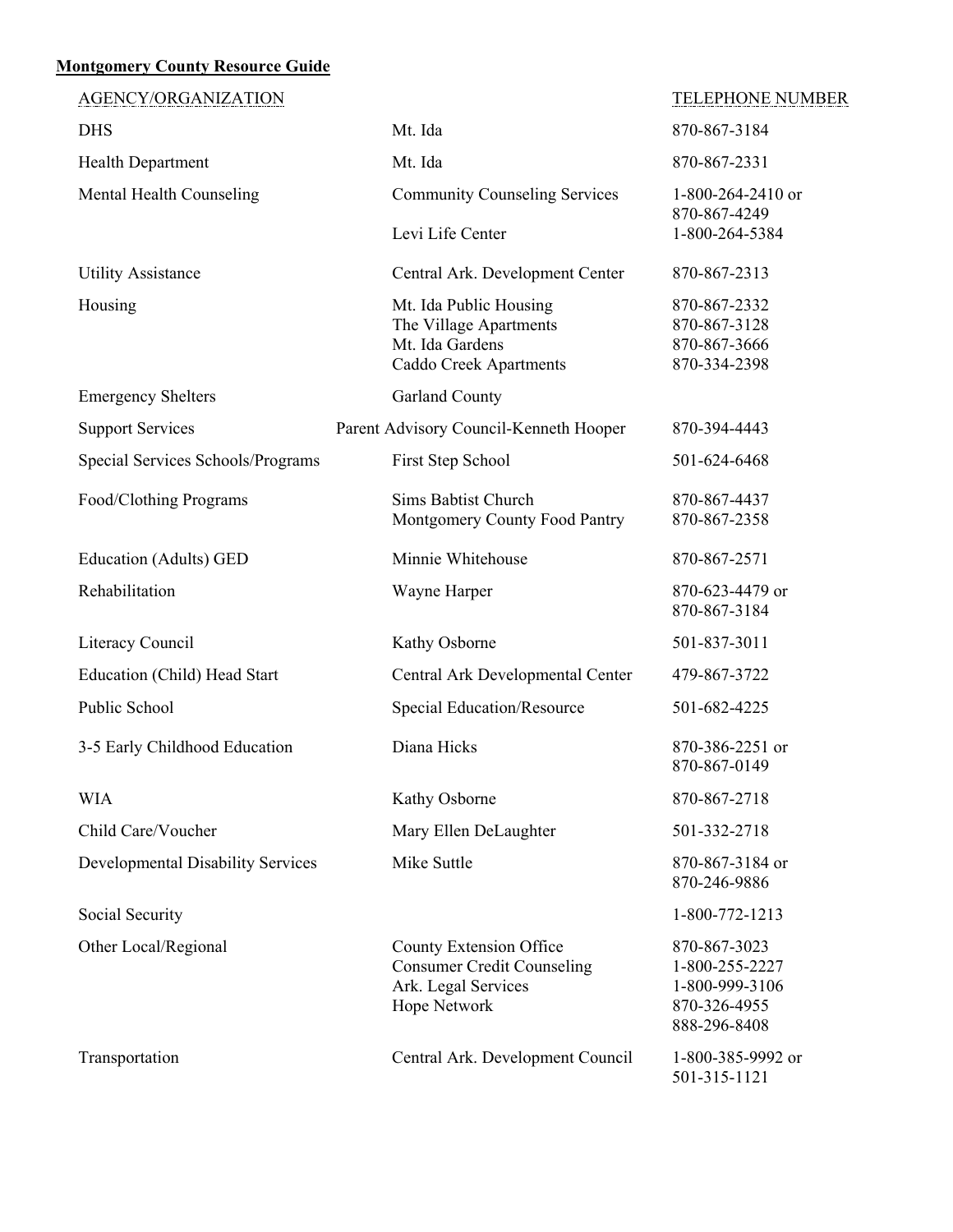## COUNTY NAME: NEVADA

| <b>DHS</b>                        | Prescott - Twyla Arnett                                                                                                                                                      | 870-887-6626                                                                                   |
|-----------------------------------|------------------------------------------------------------------------------------------------------------------------------------------------------------------------------|------------------------------------------------------------------------------------------------|
| Health Department                 | Prescott                                                                                                                                                                     | 870-887-2004                                                                                   |
| Mental Health Counseling          | <b>SW Ark. Counseling &amp; Mental Health</b><br>South Ark. Counseling & Mental Health                                                                                       | 870-777-9051<br>870-234-7500                                                                   |
| <b>Utility Assistance</b>         | <b>SWADC</b>                                                                                                                                                                 | 870-887-5171                                                                                   |
| Housing                           | <b>Housing Authority</b>                                                                                                                                                     | 870-887-3718 or 870-887-6374                                                                   |
|                                   | <b>Martin Place Apartment</b>                                                                                                                                                | 870-887-5335                                                                                   |
| <b>Emergency Shelters</b>         | <b>Battered Women's Shelter</b><br>Abused Women and Children<br><b>Operation Bread Basket</b>                                                                                | 870-246-2587<br>870-246-2587<br>870-887-2577                                                   |
| Special Services Schools/Programs | Nevada Co. Day Service Center                                                                                                                                                | 870-887-6675                                                                                   |
| Food/Clothing Programs            | Hope in Action                                                                                                                                                               | 870-777-8227                                                                                   |
| Rehabilitation                    | Robyn Hendrix                                                                                                                                                                | 870-887-6626                                                                                   |
| Literacy Council                  | SWADC - Dianna Wilson                                                                                                                                                        | 870-887-5536 or 870-887-5171                                                                   |
| Education (Children) Headstart    | <b>SWADC</b> - Marian Haynie                                                                                                                                                 | 870-887-3615                                                                                   |
| Public School                     | <b>Special Education/Resource</b>                                                                                                                                            | <u>501-682-4225</u>                                                                            |
| 3-5 Early Childhood Education     | <b>Karen Massey</b>                                                                                                                                                          | 870-777-3076                                                                                   |
| Child Care/Voucher                | <b>Wanda Taylor</b>                                                                                                                                                          | 870-887-6626 or 870-838-8166                                                                   |
| Developmental Disability Services | Mary Jo Brown                                                                                                                                                                | 870-887-6626 or 870-321-2583                                                                   |
| Social Security                   |                                                                                                                                                                              | 1-800-772-1213                                                                                 |
| Other Local/Regional              | <b>Legal Services</b><br>Migrant Health Center<br><b>Spinal Cord Commission</b><br>DHS - Visually Impaired<br>Services for Hearing Impaired<br>Cooperative Extension Service | 1-800-950-0368<br>870-777-8420<br>870-234-6219<br>870-779-4948<br>870-773-2807<br>870-887-2818 |
| Transportation                    | <b>SWADC</b>                                                                                                                                                                 | 1-888-772-5773 or 870-773-5505                                                                 |
| Migrant Farm Labor                | Hope                                                                                                                                                                         | 870-777-5630                                                                                   |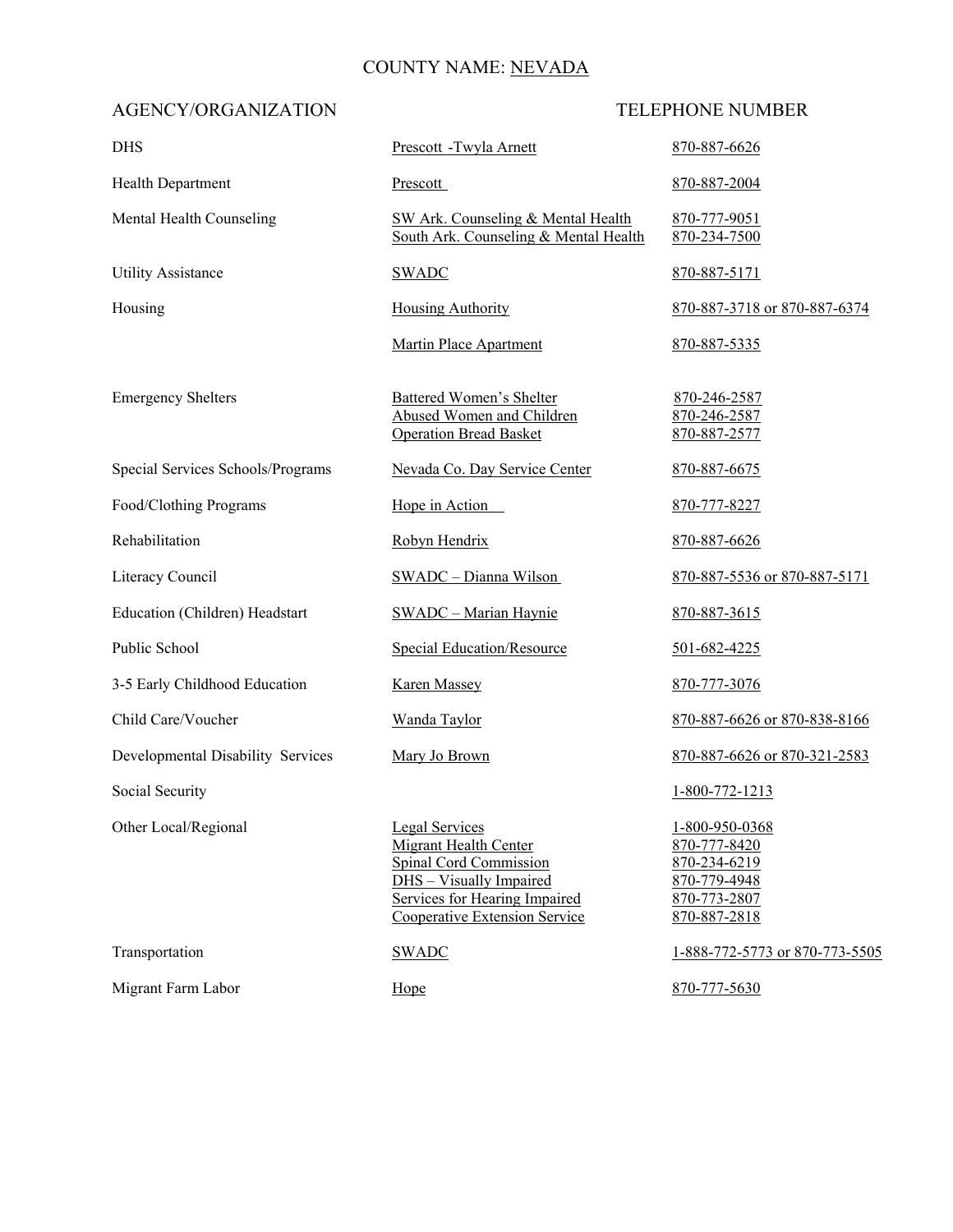## COUNTY NAME: NEWTON

| <b>DHS</b>                        | <b>Jasper</b>                                                           | 870-446-2237                   |
|-----------------------------------|-------------------------------------------------------------------------|--------------------------------|
| <b>Health Department</b>          | <b>Jasper</b>                                                           | 870-446-2216                   |
| Mental Health Counseling          | <b>Ozark Counseling Services</b>                                        | 870-741-8216                   |
| <b>Utility Assistance</b>         | <b>Ozark Opportunities</b><br>Newton Co. Resource Council               | 870-741-9406<br>870-446-5898   |
| Housing                           | <b>Newton Co. Housing Council</b><br>NW Ark. Regional Housing Authority | 870-446-5880<br>870-741-5405   |
| <b>Emergency Shelters</b>         | Harmony House Women's Shelter                                           | 870-446-5522                   |
| <b>Support Services</b>           | Parent Advisory Council - Annie Willson                                 | 501-471-8584                   |
| Special Services Schools/Programs | Newton Co. Special Services Center<br>OUR Educational Co-op.            | 870-446-2682<br>870-446-5442   |
| Food/Clothing Programs            | Christian Food Room<br>Newton Co. Resource Council                      | 870-446-5898<br>870-446-5898   |
| <b>Education (Adults) GED</b>     | NAC/Technical College                                                   | 870-743-3000                   |
| Rehabilitation                    | Ark. Rehab. Services - Jen Johnson                                      | 870-741-7153                   |
| Literacy Council                  | NAC Adult Ed. Program                                                   | 870-743-3000                   |
| Education (Children) Head Start   | <b>Ozark Opportunities Head Start Program</b>                           | 870-741-9406                   |
| Public School                     | <b>Special Education/Resource</b>                                       | 501-682-4225                   |
| 3-5 Early Childhood Education     | Cindy Lambe                                                             | 870-743-9100                   |
| <b>WIA</b>                        | NW Ark. Economic Dev. District                                          | 870-741-9434 or 1-800-364-1358 |
| Child Care/Voucher                | Lynn Heath                                                              | 870-741-6107                   |
| Developmental Disability Services | Lisa Busch<br>Artie Herndon                                             | 870-741-6107<br>501-521-1270   |
| Social Security                   | Harrison office                                                         | 1-800-772-1213<br>870-741-7677 |
| Other Local/Regional              | <b>Arkansas Support Network</b>                                         | 501-273-0338                   |
| Transportation                    | Ozark Transit                                                           | 1-800-508-7433 ext 231 or 244  |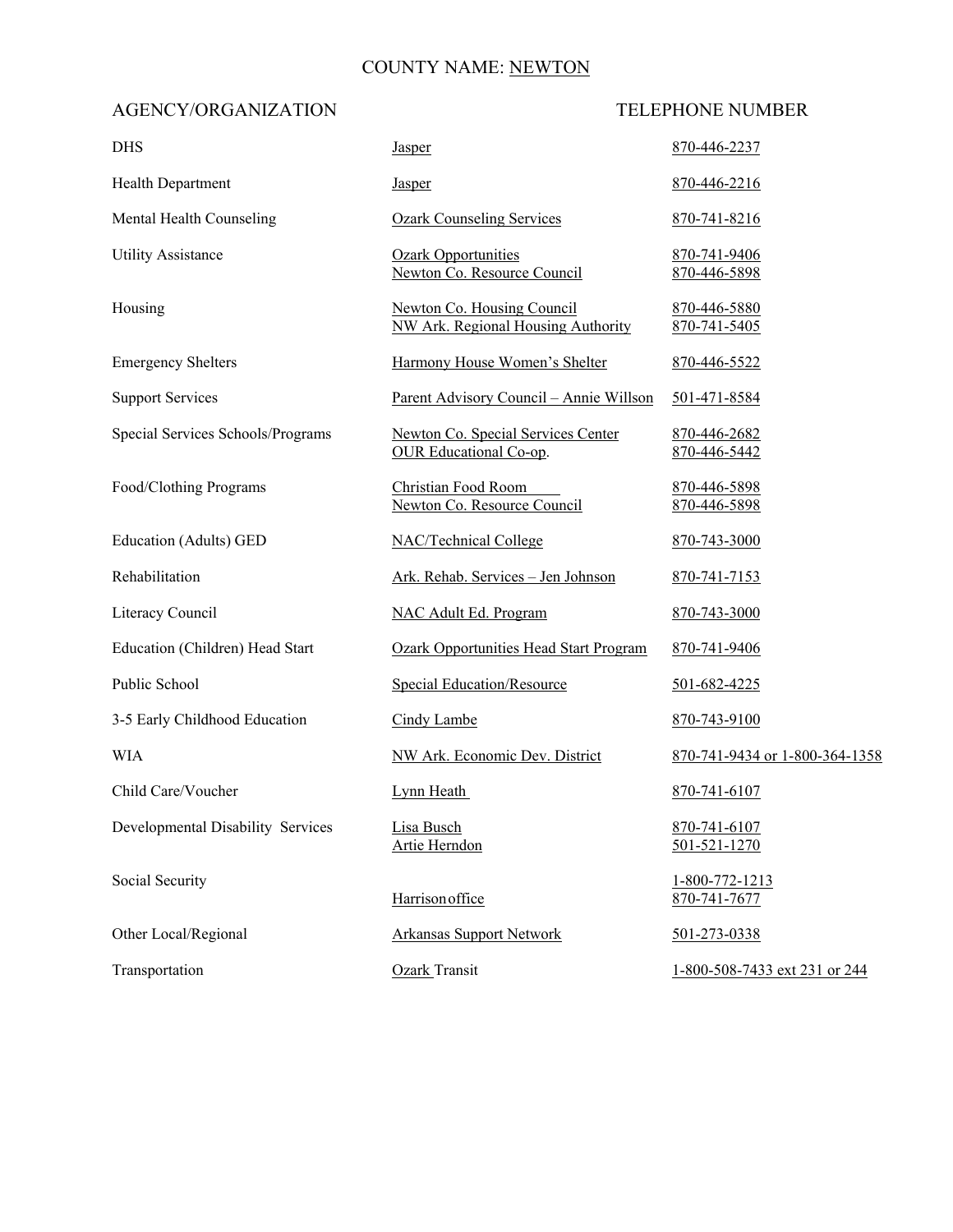### COUNTY NAME: OUACHITA

| <b>DHS</b>                        | Camden                             | 870-836-8166                   |
|-----------------------------------|------------------------------------|--------------------------------|
| <b>Health Department</b>          | Camden                             | 870-836-5033                   |
| Mental Health Counseling          | South Ark. Regional Health         | 870-836-5743                   |
| <b>Utility Assistance</b>         | <b>SCACAA</b>                      | 870-836-3200                   |
| Housing                           | <b>Camden Housing Authority</b>    | 870-836-9309                   |
| <b>Emergency Shelters</b>         | <b>Women Crisis Center</b>         | 870-836-0325                   |
| Food/Clothing Programs            | <b>Camden Ministerial Alliance</b> | 870-836-5087                   |
| <b>Education (Adults) GED</b>     | Camden Career Center               | 870-836-2644                   |
| Rehabilitation                    | Donna Armstrong                    | 870-862-5451                   |
| Literacy Council                  | <b>SAU Tech</b>                    | 870-836-0117                   |
| Public School                     | <b>Special Education/Resource</b>  | <u>501-682-4225</u>            |
| 3-5 Early Childhood Education     | Pat Reese<br><b>HIPPY</b>          | 870-836-2213<br>870-231-9035   |
| <b>WIA</b>                        | Linda Hardy                        |                                |
| Child Care/Voucher                | <b>Wanda Taylor</b>                | 870-836-8166                   |
| Developmental Disability Services | Mary Jo Brown                      | 870-887-6626                   |
| Social Security                   | Area Office                        | 1-800-772-1213<br>870-836-4366 |
| Transportation                    | Central Ark. Development Council   | 1-800-385-9992 or 501-315-6300 |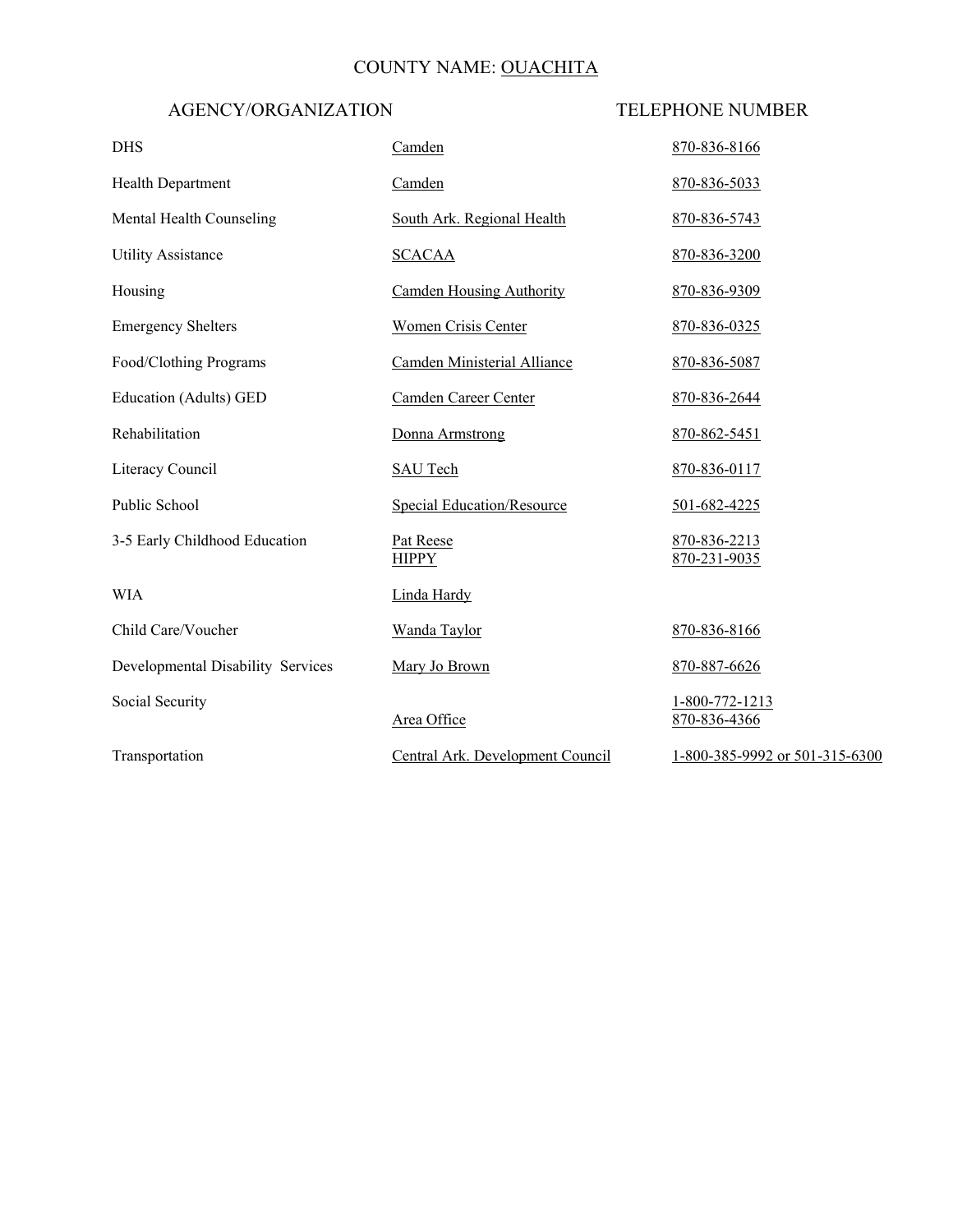## COUNTY NAME: PERRY

| <b>DHS</b>                        | Perryville                                                                                                                       | 501-889-5105                                                                              |
|-----------------------------------|----------------------------------------------------------------------------------------------------------------------------------|-------------------------------------------------------------------------------------------|
| <b>Health Department</b>          | Perryville                                                                                                                       | 501-889-5156                                                                              |
| Mental Health Counseling          | <b>Community Services</b><br><b>Counseling Associates</b>                                                                        | 501-354-4589<br>501-889-5189                                                              |
| <b>Utility Assistance</b>         | ARVAC<br><b>Partners for Progress</b>                                                                                            | 501-889-2407<br>501-889-2422                                                              |
| Housing                           | <b>Fourche Valley Apartment</b><br><b>Cedar Crest Apartments</b>                                                                 | 501-889-5200<br>501-889-2845                                                              |
| <b>Emergency Shelters</b>         | <b>New Beginnings</b>                                                                                                            | 501-759-2244                                                                              |
| <b>Support Services</b>           | Parent Advisory Council - Jeanne Allen                                                                                           | 870-326-4694                                                                              |
| Special Services Schools/Programs | <b>Step by Step</b>                                                                                                              | 501-889-3108                                                                              |
| Food/Clothing Programs            | Partners for Progress<br><b>ARVAC</b>                                                                                            | 501-889-2422<br>501-889-2407                                                              |
| Education (Adults) GED            | Perry County Adult Education                                                                                                     | 501-889-2346                                                                              |
| Rehabilitation                    | J.V. McLelland                                                                                                                   | 501-890-5751                                                                              |
| Literacy Council                  | Perry Co. Literacy Council                                                                                                       | 501-889-2346                                                                              |
| Education (Children) Head Start   | Child Development Inc                                                                                                            | 501-662-4869                                                                              |
| Public School                     | <b>Special Education/Resource</b>                                                                                                | 501-682-4225                                                                              |
| 3-5 Early Childhood Education     | Arch Ford - Judy Clay                                                                                                            | 501-354-2269                                                                              |
| Child Care/Voucher                | George Onochie                                                                                                                   | 501-968-5596                                                                              |
| Developmental Disability Services | Teresa Bailey<br>Idela Davis                                                                                                     | 501-730-9917<br>501-754-2355                                                              |
| Social Security                   | Russelville                                                                                                                      | 1-800-772-1213<br>501-968-2762                                                            |
| Local/Regional                    | <b>Family Advocate</b><br><b>Lions Club</b><br>Ministerial Alliance<br><b>Child Support Enforcement</b><br><b>Legal Services</b> | 501-889-5171<br>501-889-5288<br>501-759-2429<br>501-354-0072/800-264-2445<br>800-950-5817 |
| Transportation                    | Area Agency of Aging of Western Ark.                                                                                             | 1-888-783-6632 or 870-930-2202                                                            |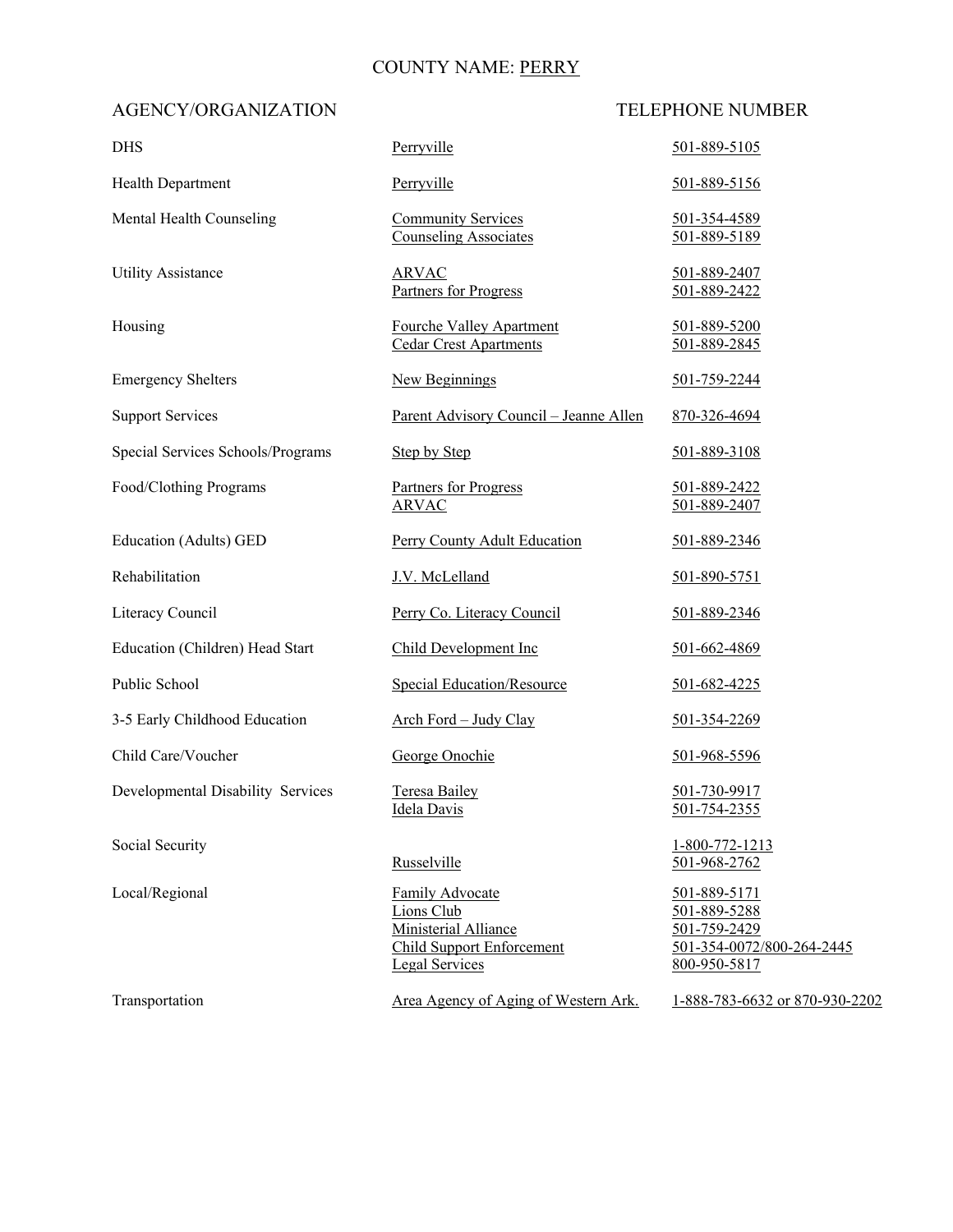## COUNTY NAME: PHILLIPS

| <b>DHS</b>                        | Helena<br><b>ARKids First</b>                                         | 870-338-8391<br>1-888-474-8275 |
|-----------------------------------|-----------------------------------------------------------------------|--------------------------------|
| <b>Health Department</b>          | W. Helena                                                             | 870-572-9028                   |
| Mental Health Counseling          | Counseling Services of Eastern Ark.                                   | 870-338-6280                   |
| <b>Utility Assistance</b>         | Mid-Delta Community Services                                          | 870-338-6406                   |
| Housing                           | <b>Helena Housing Authority</b>                                       | 870-338-3407                   |
| <b>Emergency Shelters</b>         | <b>Immanuel Rescue Mission</b>                                        | 870-572-3107                   |
| <b>Support Services</b>           | <u> Parent Advisory Council – Helen Dismuke 870-572-9223</u>          |                                |
| Special Services Schools/Programs | Phillips Co. Development Center                                       | 870-572-9028                   |
| <b>Food/Clothing Programs</b>     | <b>Mid-Delta Community Services</b><br><b>Emmanuel Rescue Mission</b> | 870-338-6406<br>870-572-3107   |
| <b>Education (Adults) GED</b>     | Counseling & Education Center                                         | 870-572-9530                   |
| Rehabilitation                    | Laurie McLandon                                                       | 870-338-2753                   |
| Literacy Council                  | P.C.C.C.                                                              | 870-338-6474, ext 292          |
| Education (Children) Head Start   | Mid-Delta Community Services                                          | 870-338-6406                   |
| Public School                     | <b>Special Education/Resource</b>                                     | 501-682-4225                   |
| 3-5 Early Childhood Education     | Great River Education Co-op.                                          | 870-338-6461                   |
| WIA                               | East AR Private Ind. Council                                          | 870-338-7955                   |
| Child Care/Voucher                | Connie Suggs                                                          | 870-633-1242                   |
| Developmental Disability Services | Maceo Hawkins                                                         | 870-633-1242                   |
| Social Security                   | Helena                                                                | 1-800-772-1213<br>870-338-6783 |
| Transportation                    | Mid Delta Transit                                                     | 1-870-338-9004                 |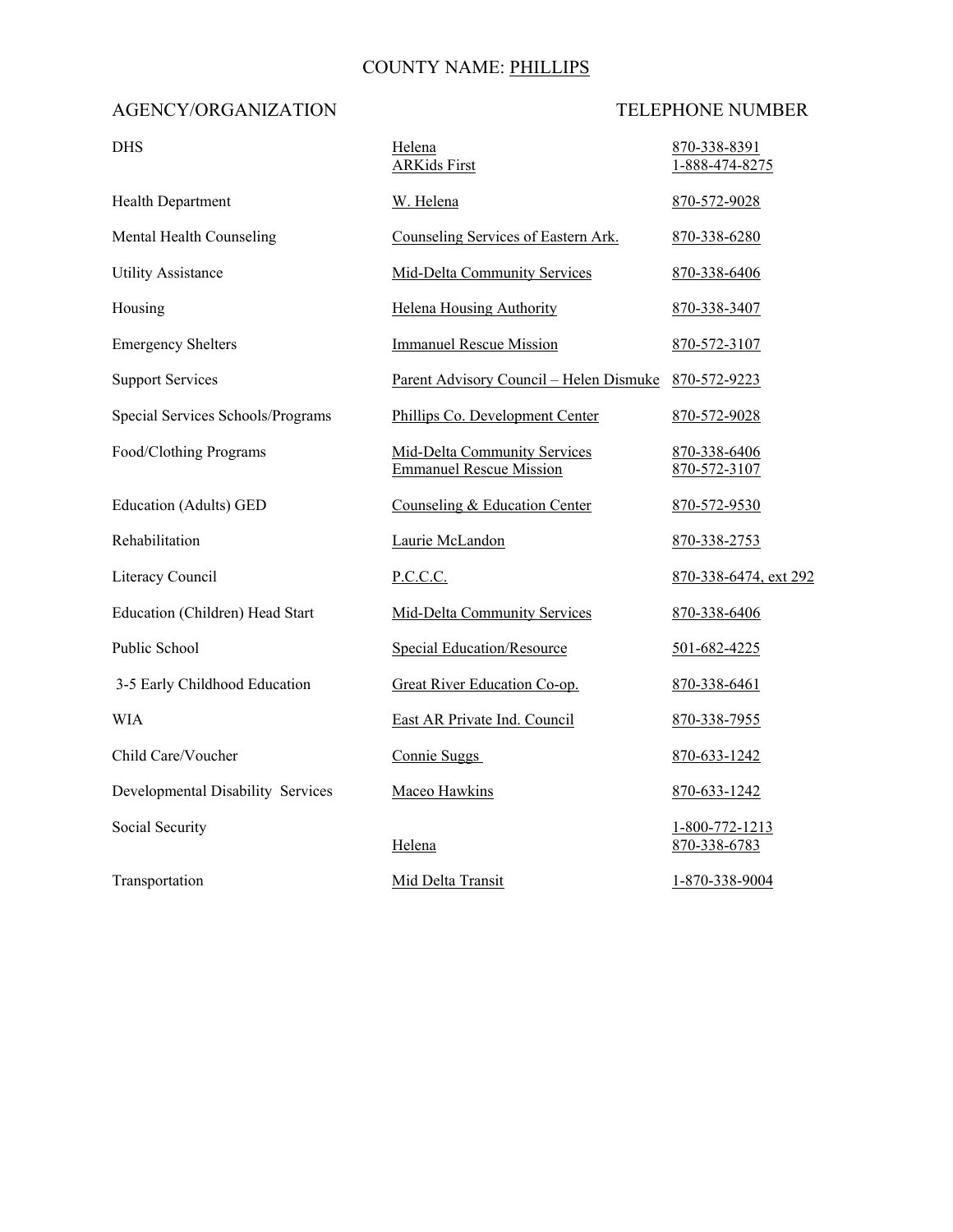## COUNTY NAME: PIKE

| <b>DHS</b>                        | Murfreesboro - Jane Kizzia                                               | 870-285-3111                                   |
|-----------------------------------|--------------------------------------------------------------------------|------------------------------------------------|
| <b>Health Department</b>          | Murfreesboro                                                             | 870-285-3154                                   |
| Mental Health Counseling          | <b>Community Counseling Services</b><br>SW AR Counseling & Mental Health | 1-800-264-2410<br>870-845-3110<br>501-624-7111 |
| <b>Utility Assistance</b>         | Central Arkansas Development Council                                     | 870-332-5426 or 870-285-3111                   |
| Housing                           | <b>Housing Authority</b>                                                 | 870-285-2412                                   |
| <b>Emergency Shelters</b>         | <b>CADC</b>                                                              | 870-332-5426                                   |
| <b>Support Services</b>           | Parent Advisory Council-Robin Gunter                                     | 870-777-8116                                   |
| Special Services Schools/Programs | <b>First Step School</b><br>Howard County Children's Center              | 870-624-6468<br>870-845-1211                   |
| Food/Clothing Programs            | <b>CADC</b>                                                              | 870-285-3111                                   |
| Education (Adults) GED            | Rich Mt. Community College                                               | 501-394-5012                                   |
| Rehabilitation                    | Wayne Harper                                                             | 870-285-3111                                   |
| Literacy Council                  | <b>Becky Rockenbach</b><br>& Pat Deal                                    | 870-845-4930<br>870-379-2197                   |
| Education (Children) Head Start   | CADC - Barbie Baxter                                                     | 870-285-3351 or 870-398-5462                   |
| Public School                     | <b>Special Education/Resource</b>                                        | 501-682-4225                                   |
| 3-5 Early Childhood Education     | Dawson Ed. Coop - Sandra Deaton                                          | 870-246-3077                                   |
| <b>WIA</b>                        | <b>WORKFORCE CENTER</b>                                                  | 870-285-2591                                   |
| Child Care/Voucher                | Marg King                                                                | 479-394-3100                                   |
| Developmental Disability Services | Michael Hart (birth $-3$ )<br>John Bland (5 yrs & above)                 | 501-321-2583<br>501-321-2583                   |
| Social Security                   |                                                                          | $1 - 800 - 772 - 1213$                         |
| Transportation                    | Central Ark. Development Council                                         | 1-800-385-9992 or 501-315-1121                 |
| Med. Transportation               | Hotline                                                                  | 1-888-987-1200                                 |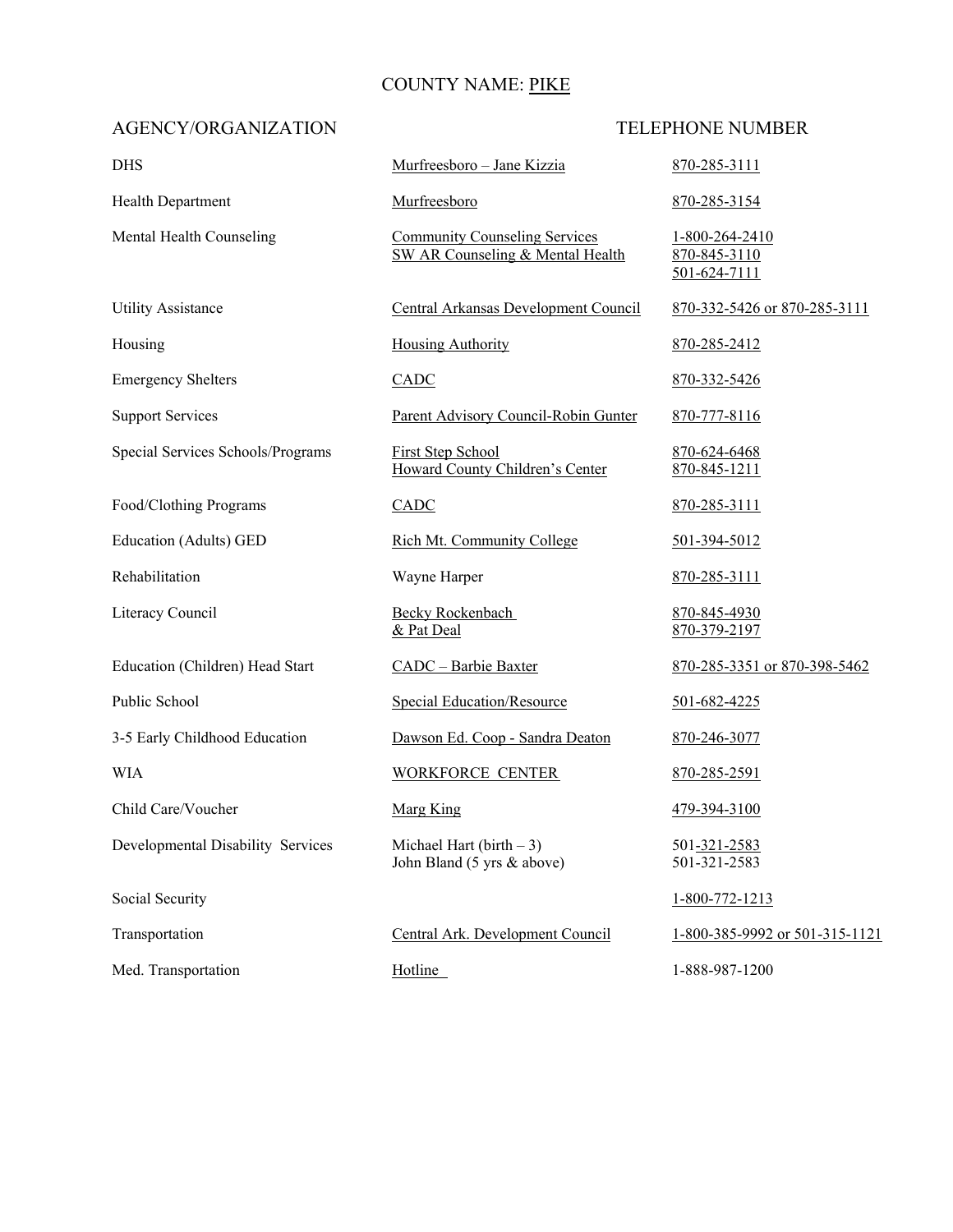## COUNTY NAME: POLK

| <b>DHS</b>                        | Mena                                            | 501-394-3100                                                  |
|-----------------------------------|-------------------------------------------------|---------------------------------------------------------------|
| <b>Health Department</b>          | Mena                                            | 501-394-2707                                                  |
| Mental Health Counseling          | Western AR Counseling & Guidance<br>Center      | 501-394-5277                                                  |
| <b>Utility Assistance</b>         | <b>ARVAC</b><br><b>Salvation Army</b>           | 501-394-4707or 501-229-4861<br>501-394-1368 or 501-394-4885   |
| Housing                           | <b>Housing Authority</b>                        | 501-394-1565                                                  |
| <b>Emergency Shelters</b>         | <b>Covenant House</b>                           | 501-394-7745 or 501-394-2999<br>$501-394-6522(24)$ hrs)       |
| <b>Support Services</b>           | Parent Advisory Council-Kennith Hooper          | 501-394-4443                                                  |
| Special Services Schools/Programs | Polk Co. Developmental Center                   | 501-394-2671/394-7572                                         |
| Food/Clothing Programs            | Polk Co. Food and Care<br><b>Salvation Army</b> | 501-394-6730<br>501-394-1368 or 501-394-4885                  |
|                                   | <b>PCDC</b> Resale Store                        | 501-394-6133                                                  |
| Education (Adults) GED            | Tom Bonkofsky - RMCC                            | 501-394-5012                                                  |
| Rehabilitation                    | <b>Dwight Campbell</b>                          | 501-675-3835-Booneville<br>501-394-3100-Messages              |
| Literacy Council                  | Dr. Randy King                                  | 501-394-7120                                                  |
| Education (Children) Headstart    | <b>CDI</b>                                      | 501-394-3984 or 501-385-7111                                  |
| Public School                     | <b>Special Education/Resource</b>               | 501-682-4225                                                  |
| 3-5 Early Childhood Education     | Diana Hicks                                     | 501-394-6007 or 501-386-2251                                  |
| <b>WIA</b>                        | <b>WAEDA</b>                                    | 501-675-3704-Booneville<br>501-394-2372-Mondays               |
| Child Care/Voucher                | <b>Marge King</b>                               | $501 - 321 - 2583$ – Hot Springs<br>$501-394-3100$ – Messages |
| Developmental Disability Services | Michael Hart (Birth $-3$ )<br>Kathleen Foy      | 501-321-2583<br>479-675394-3091                               |
| Social Security                   |                                                 | 1-800-772-1213                                                |
| Other Local/Regional              | <b>Legal Services</b>                           | 1-800-999-3106                                                |
| Transportation                    | Area Agency of Aging of Western Ark.            | 1-888-783-6632 or 870-930-2202                                |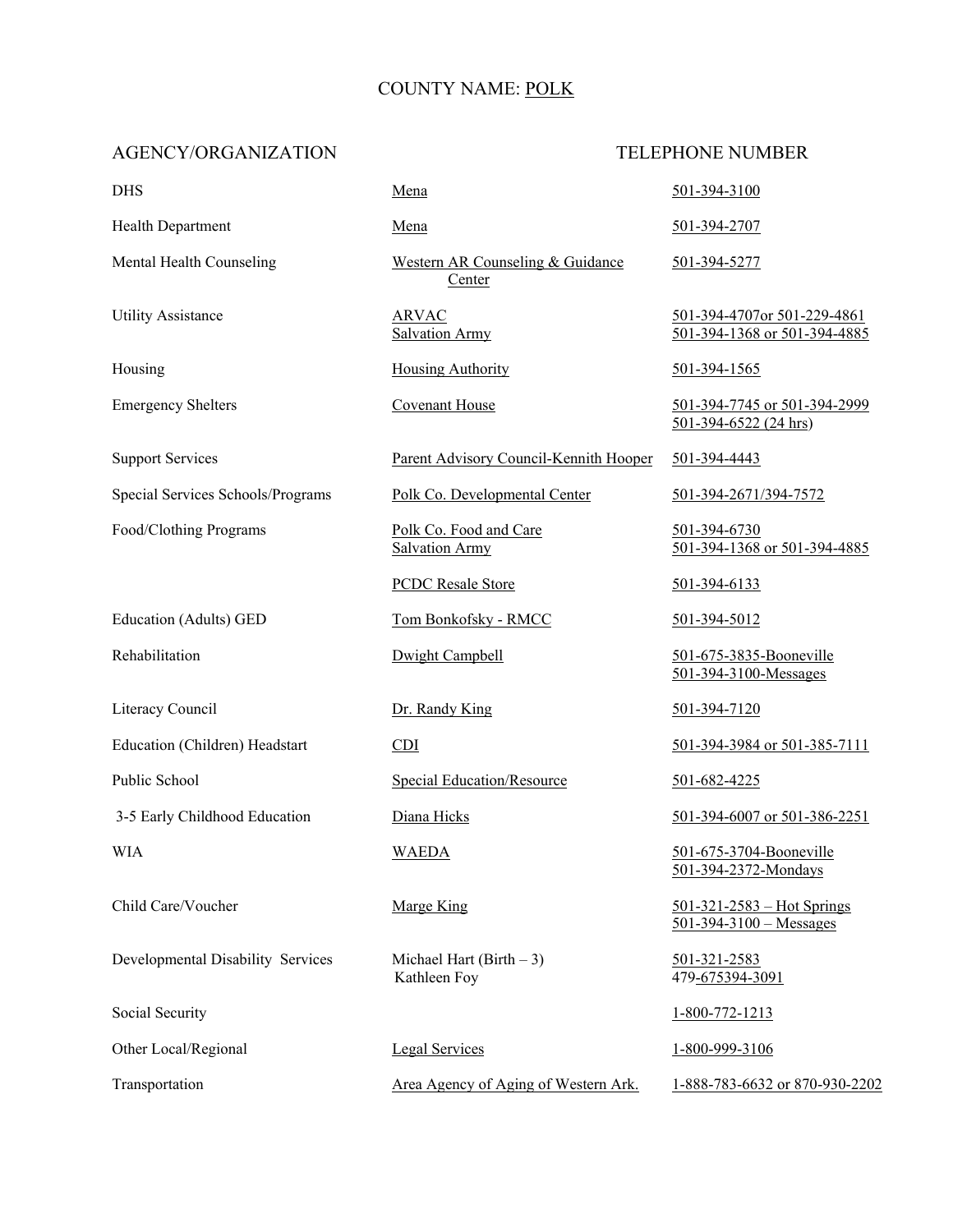## COUNTY NAME: POINSETT

| <b>DHS</b>                        | Harrisburg                                                                                      | 870-578-5491                                                 |
|-----------------------------------|-------------------------------------------------------------------------------------------------|--------------------------------------------------------------|
| <b>Health Department</b>          | Harrisburg<br>Marked Tree<br>Truman                                                             | 870-578-4480<br>870-358-3615<br>870-483-5761                 |
| Mental Health Counseling          | Mid-South Health Systems<br>St. Bernard's Behavioral Health Ctr                                 | 870-972-4000<br>870-932-2800                                 |
| <b>Utility Assistance</b>         | Crowley's Ridge Dev. Council                                                                    | 870-935-8610/358-3636                                        |
| Housing                           | Poinsett Co. Housing Authority<br><b>Truman Housing Authority</b><br>Lepanto<br>Tyronza         | 870-358-2990<br>870-483-5223<br>870-475-6150<br>870-487-2555 |
| <b>Emergency Shelters</b>         | Volunteer Unlimited (Judge's Office)                                                            | 870-578-5333                                                 |
| <b>Support Services</b>           | Parent Advisory Council-Vicki Knych                                                             | 870-739-4648                                                 |
| Special Services Schools/Programs | <b>NE AR Comprehensive Learning Center</b><br><b>Step Ahead Program</b>                         | 870-932-4345                                                 |
| Food/Clothing Programs            | Office of Emergency Services<br>Crowley's Ridge Dev. Council<br><b>Salvation Army</b>           | 870-374-1202<br>870-578-2871<br>870-932-3785                 |
| Education (Adults) GED            | <b>Truman Adult Education</b><br>Delta Technical Institute                                      | 870-483-7215<br>358-2117                                     |
| Rehabilitation                    | Jonesboro/Robert Rubenstein                                                                     | 870-972-4930/972-0025                                        |
| Literacy Council                  | Literacy League of Craighead County                                                             | 870-910-6511                                                 |
| Education (Children) Head Start   | Head Start Center - Truman<br>Head Start Center - Harrisburg<br>Head Start Center - Marked Tree | 870-483-7322<br>870-578-5723<br>870-358-3083                 |
| Public School                     | <b>Special Education/Resource</b>                                                               | 501-682-4225                                                 |
| 3-5 Early Childhood Education     | Crowley's Ridge ED Co-op                                                                        | 870-578-5426                                                 |
| Workforce One Stop                | Barbara Todd<br>Sharon Johnson                                                                  | 870-910-8129<br>501-268-8696                                 |
| Child Care/Voucher                | Connie Suggs                                                                                    | 870-633-1242                                                 |
| Developmental Disability Services | Michael Howell                                                                                  | 870-563-5234                                                 |
| Social Security                   | Jonesboro                                                                                       | 1-800-772-1213<br>870-972-4620                               |
| Transportation                    | Area Agency on Aging                                                                            | 1-888-240-2264                                               |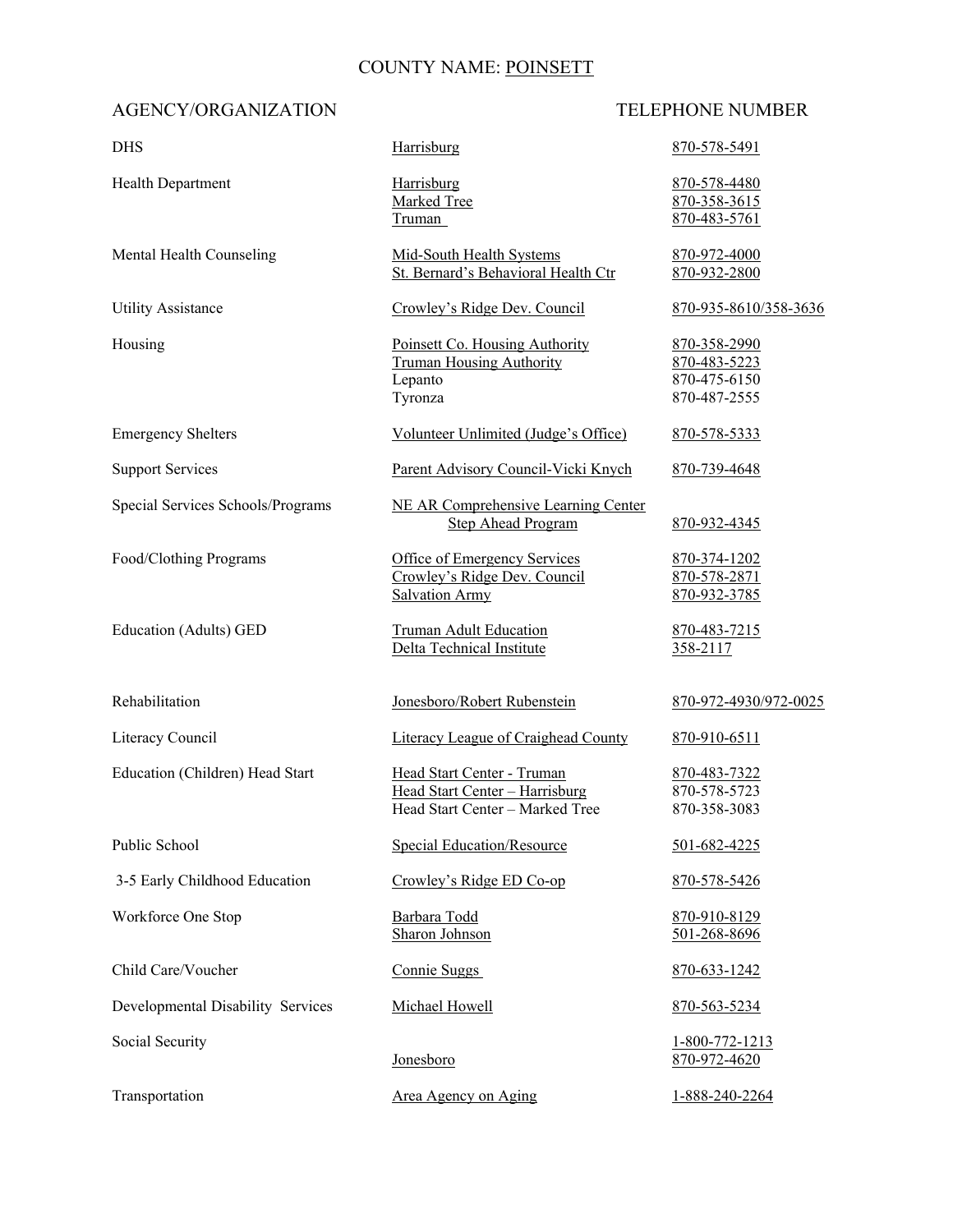## COUNTY NAME: POPE

| <b>DHS</b>                        | Russellville                                                                | 501-968-5596                                   |
|-----------------------------------|-----------------------------------------------------------------------------|------------------------------------------------|
| Health Department                 | Russellville                                                                | 501-968-6004                                   |
| Mental Health Counseling          | <b>Counseling Associates</b><br><b>Community Services</b><br>Dr. Linda Bell | 501-968-1298<br>501-967-3370<br>501-968-3323   |
| <b>Utility Assistance</b>         | <b>ARVAC</b>                                                                | 501-968-5756                                   |
| Housing                           | <b>Universal Housing</b><br><b>Russellville Housing</b>                     | 501-968-5001<br>501-968-5440                   |
| <b>Emergency Shelters</b>         | Shelter of Sunshine<br><b>Battered Women Shelter</b><br><b>Holly House</b>  | 501-967-9148<br>501-968-3110<br>501-967-2322   |
| <b>Support Services</b>           | Parent Advisory Council-Joanna Peters                                       | 501-967-6528                                   |
| Special Services Schools/Programs | Friendship Services                                                         | 501-967-2316                                   |
| Food/Clothing Programs            | <b>Salvation Army</b><br>Sharing and Caring<br><b>Main Street Mission</b>   | 501-968-5358<br>501-229-1220<br>501-968-8303   |
| Education (Adults) GED            |                                                                             | 501-968-5244                                   |
| Rehabilitation                    |                                                                             | 501-890-5751                                   |
| Literacy Council                  | Pope Co. Library                                                            | <u>501-968-4368</u>                            |
| Education (Children) Head Start   | CDI                                                                         | 501-968-6493                                   |
| Public School                     | <b>Special Education/Resource</b>                                           | 501-682-4225                                   |
| 3-5 Early Childhood Education     | Judy Clay                                                                   | 501-354-2269                                   |
| <b>WIA</b>                        | <b>Jane Pitts</b>                                                           | 501-968-4919                                   |
| Child Care/Voucher                | George Onochie                                                              | 501-968-5596                                   |
| Developmental Disability Services | <b>Idela Davis</b><br><b>Teresa Bailey</b>                                  | 501-754-3508<br>501-730-9917                   |
| Social Security                   | Russellville                                                                | 1-800-772-1213<br>501-968-2762                 |
| Other Local/Regional              | <b>Legal Aid</b><br><b>Help Network</b>                                     | 501-968-3993 or 1-800-364-9516<br>501-968-7890 |
| Transportation                    | Area Agency on Aging of Western Ark.                                        | 1-888-783-6632 or 870-930-2202                 |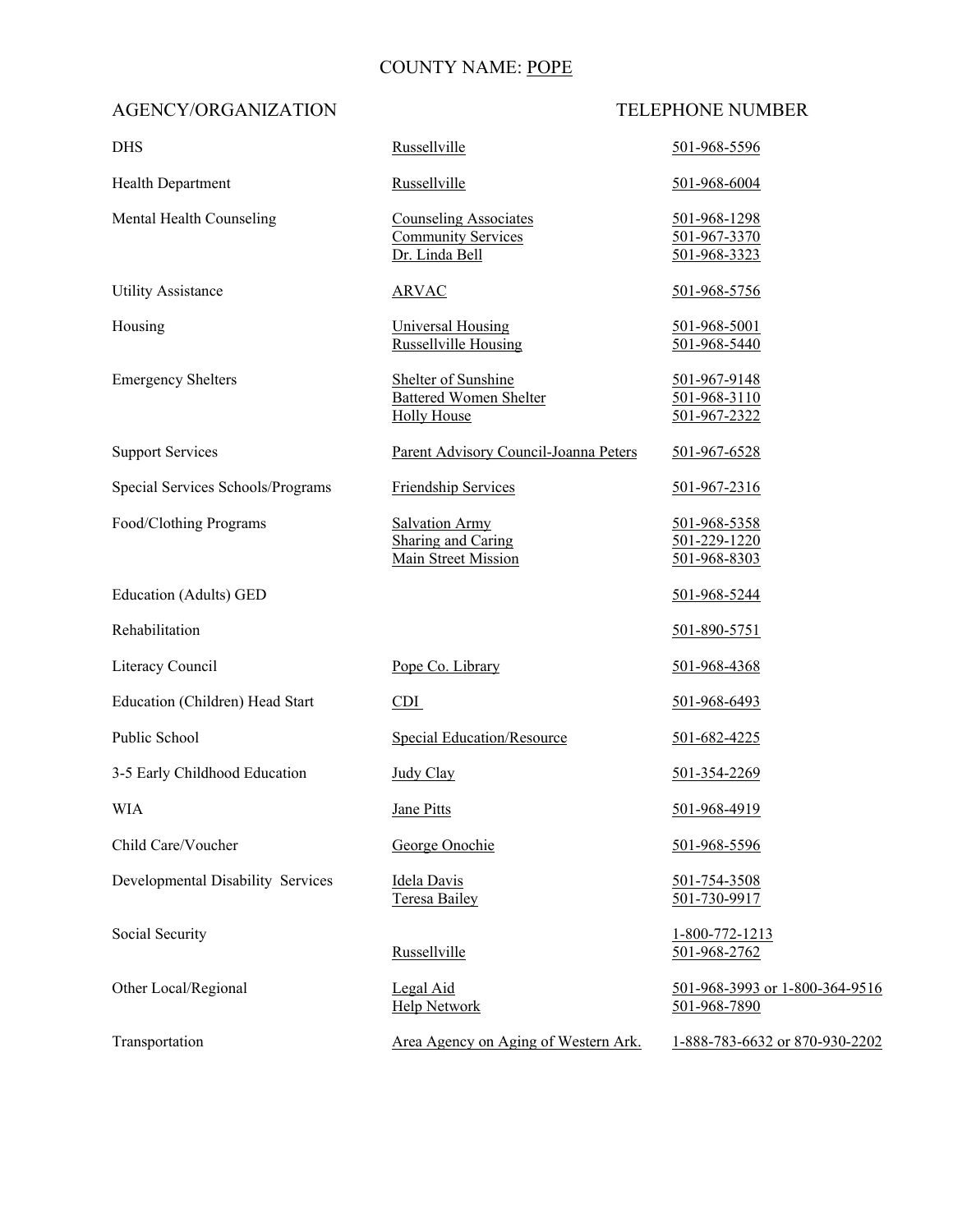## COUNTY NAME: PRAIRIE

| <b>DHS</b>                        | DeValls Bluff                                                                                        | 998-2581                             |
|-----------------------------------|------------------------------------------------------------------------------------------------------|--------------------------------------|
| Health Department                 | Des Arc                                                                                              | 256-4430                             |
| Mental Health Counseling          | <b>Mid Delta Community Services</b>                                                                  | 255-3527                             |
| <b>Utility Assistance</b>         | Weatherization                                                                                       | 256-4696                             |
| Housing                           | DeValls Bluff Housing Authority<br>Des Arc Housing Authority                                         | 998-2812<br>256-4577                 |
| <b>Emergency Shelters</b>         | Lonoke Comm. Shelter - Open Arms<br>Resurrection of Home - Stuttgart                                 | 870-552-3721<br>870-672-4341         |
| Food/Clothing Programs            | <b>Community Services</b><br>Prairie County Hope Chest/Ann Shinna<br><b>Prairie County Food Bank</b> | 256-4696<br>870-998-2954<br>998-2581 |
| <b>Education (Adults) GED</b>     | Steven Lilly                                                                                         | 676-7073                             |
| Rehabilitation                    | Janna Clemmens                                                                                       | 676-4490                             |
| Literacy Council                  | Des Arc High School                                                                                  | 256-4164                             |
| Education (Children) Head Start   | Des Arc<br>DeValls Bluff                                                                             | 256-4128<br>998-2412                 |
| Public School                     | <b>Special Education/Resource</b>                                                                    | 682-4225                             |
| 3-5 Early Childhood Education     | Wilburn Mills Co-op                                                                                  | 882-5467                             |
| <b>WIA</b>                        | <b>Betty Martin</b>                                                                                  | 734-3374                             |
| Child Care/Voucher                | <b>Beth Johnson</b>                                                                                  | 501-268-8696                         |
| Developmental Disability Services | Maceo Hawkins                                                                                        | 870-633-1242                         |
| Social Security                   |                                                                                                      | 1-800-772-1213                       |
| Transportation                    | Mid-Delta Transit (Helena)                                                                           | 338-9004                             |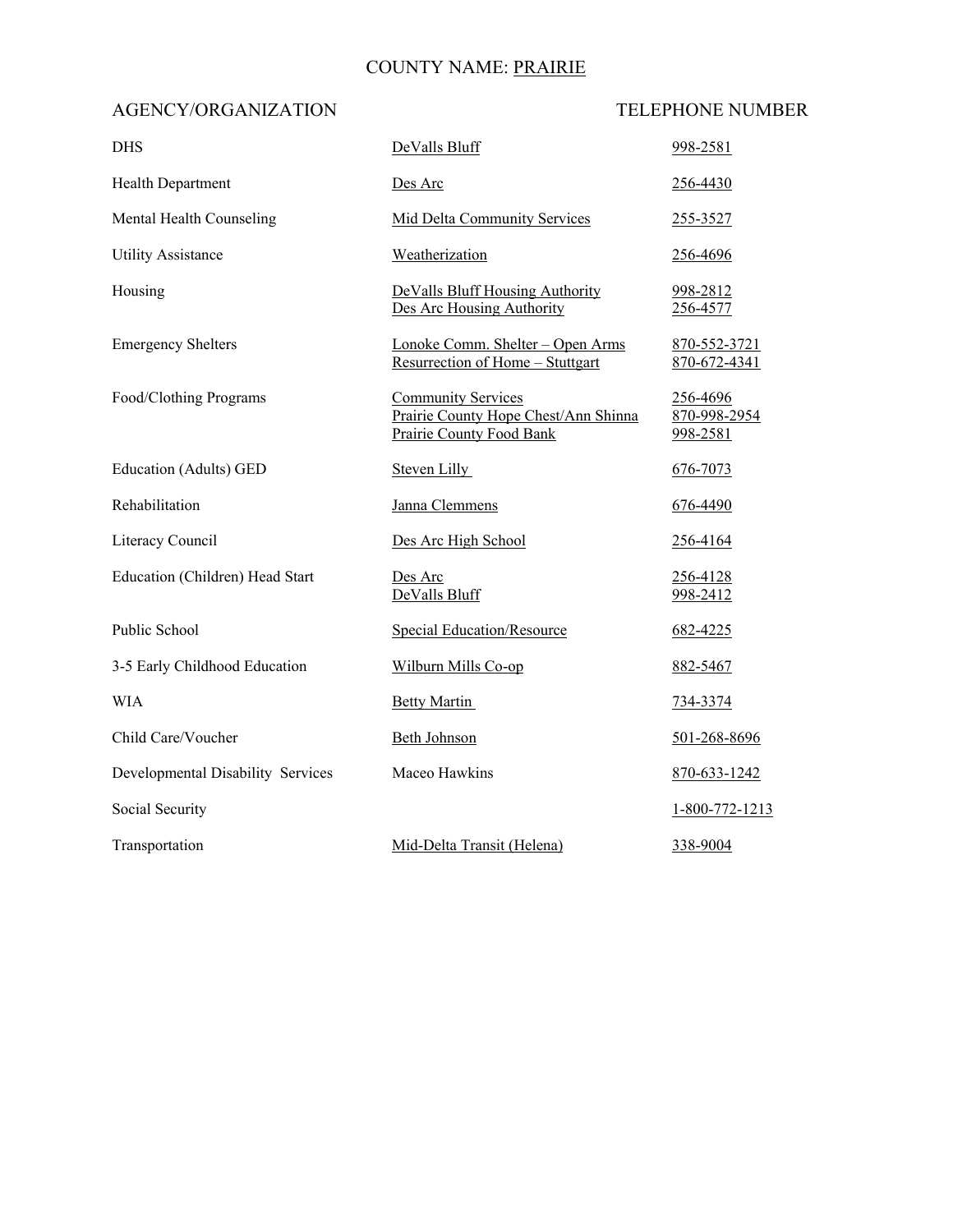## COUNTY NAME: PULASKI

| <b>DHS</b>                        | Pulaski North-NLR<br>Pulaski SW-LR<br>Pulaski South-LR                                                              | 501-682-0100<br>501-371-1100<br>501-682-9231                                 |
|-----------------------------------|---------------------------------------------------------------------------------------------------------------------|------------------------------------------------------------------------------|
| <b>Health Department</b>          | Little Rock - Pulaski Central<br>Little Rock - Southwest Health Unit<br>North Little Rock Unit<br>Jacksonville Unit | 501-280-3100<br>501-565-9311<br>501-791-8551<br>501-982-7477                 |
| Mental Health Counseling          | <b>Professional Counseling</b><br><b>Arkansas Family Counseling</b><br>LR Comm. Mental Health                       | 501-225-4312<br>501-758-4671<br>501-686-9306                                 |
| <b>Utility Assistance</b>         | <u>ARKLA</u><br>Watershed<br>COPE<br><b>Helping Hand</b>                                                            | 501-372-7552<br>501-378-0176<br>501-758-1400<br>501-372-4388 or 501-791-3331 |
| Housing                           | <b>Arkansas Low Income Housing</b><br><b>ACORN</b><br>Pulaski Co. Housing                                           | 501-374-6873<br>501-376-7151<br>501-340-8230                                 |
| <b>Emergency Shelters</b>         | <b>ABBA House-Women</b><br><b>Advocates for Battered Women</b><br>Dorcas House<br><b>Bethlehem House</b>            | 501-666-9718<br>501-376-3219<br>501-374-4022<br>501-329-4862                 |
| <b>Support Services</b>           | Parent Advisory Council - Paul Cavnor                                                                               | 501-771-4433                                                                 |
| Food/Clothing Programs            | Watershed<br><b>Helping Hand</b><br>Jacksonville Care Channel<br><b>Gloryland Care Closet</b>                       | 501-378-0176<br>501-372-4388<br>501-982-4647<br>501-791-0988                 |
| Education (Adults) GED            | Pulaski Co. Adult Education                                                                                         | 501-945-6055                                                                 |
| Rehabilitation                    | <b>Arkansas Rehabilitation Services</b><br>Timber Ridge                                                             | 501-324-9106<br>1-800-743-6802                                               |
| Literacy Council                  | <b>Literacy Action</b>                                                                                              | 501-371-0500                                                                 |
| Education (Children) Head Start   | North Little Rock School                                                                                            | 501-771-8037                                                                 |
| Public School                     | <b>Special Education/Resource</b>                                                                                   | 501-682-4225                                                                 |
| 3-5 Early Childhood Education     | Glenda Bean                                                                                                         | 501-682-4891                                                                 |
| WIA                               | Central Arkansas Planning Development                                                                               | 501-372-4119                                                                 |
| Child Care/Voucher                | <b>TEA WORKER</b>                                                                                                   | 501-682-0100 or 501-682-9200                                                 |
| Developmental Disability Services | <b>Sherry Cobb</b>                                                                                                  | 501-682-8676                                                                 |
| Social Security                   |                                                                                                                     | 1-800-772-1213                                                               |
| Transportation                    | <b>DynCorp Management Resources</b>                                                                                 | 1-888-690-8099                                                               |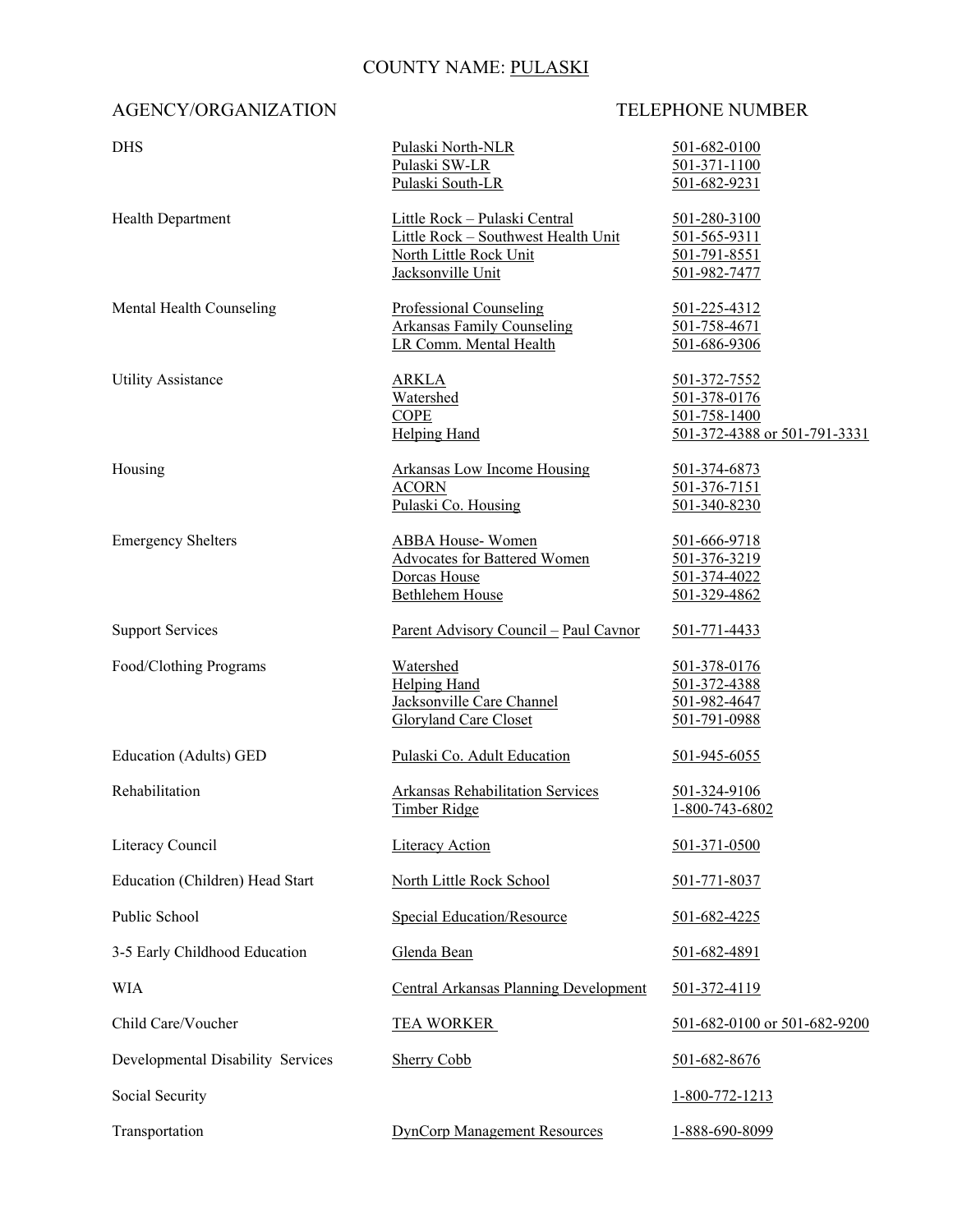## COUNTY NAME: RANDOLPH

| <b>DHS</b>                        | Pocahontas                                                                                                                   | 870-892-4475                                                           |
|-----------------------------------|------------------------------------------------------------------------------------------------------------------------------|------------------------------------------------------------------------|
| Health Department                 | Pocahontas                                                                                                                   | 870-892-5239                                                           |
| Mental Health Counseling          | Mid-South Health Systems<br>Families Inc                                                                                     | 870-892-7111<br>877-595-8869                                           |
| <b>Utility Assistance</b>         | (HEAP) Emergency Asst.<br>B.R.A.D.<br><b>Weatherization Program</b>                                                          | 870-698-1876<br>870-892-4547, ext. 225<br>870-892-4547, ext. 226       |
| Housing                           | <b>Section 8 Housing</b><br><b>Housing Authority</b>                                                                         | 870-892-4547<br>870-892-9278                                           |
| <b>Emergency Shelters</b>         | Family Shelters - BRAD                                                                                                       | 870-892-4547                                                           |
| <b>Support Services</b>           | <b>Parent Advisory Council</b><br>Focus, Inc.                                                                                | Vacant<br>1-888-247-3843                                               |
| Special Services Schools/Programs | <b>Kids First</b><br>Pocahontas ABC/ECE Preschool<br>Pocahontas Day Service Center<br>Tri River Special Co-op - Maynard      | 870-892-0027<br>870-892-4573, ext. 279<br>870-892-4061<br>870-647-2652 |
| Food/Clothing Programs            | B.R.A.D. / Food Bank<br><b>DDTC</b> - Store Peddler                                                                          | 870-892-4547, ext. 225<br>870-892-4061                                 |
| Education (Adults) GED            | <b>Black River Tech. College</b>                                                                                             | 870-892-4565                                                           |
| Rehabilitation                    | Tanya Mross                                                                                                                  | 870-972-0025                                                           |
| Literacy Council                  | Library                                                                                                                      | 870-892-5617                                                           |
| Education (Children) Head Start   | B.R.A.D.<br>Pocahontas Headstart                                                                                             | 870-892-1387<br>870-892-5112                                           |
| Public School                     | Special Education/Resource                                                                                                   | 501-682-4225                                                           |
| 3-5 Early Childhood Education     | N.E.A. Education Co-Op                                                                                                       | 870-886-3212                                                           |
| Employment & Training             | <b>Work Force One Stop</b>                                                                                                   | 870-910-8129                                                           |
| Child Care/Voucher                | Sharon Johnson (White Co.)                                                                                                   | 870-268-8696                                                           |
| Developmental Disability Services | Debbie Page                                                                                                                  | 870-886-2408                                                           |
| Social Security                   | Jonesboro                                                                                                                    | <u>1-800-772-1213</u><br>870-972-4620                                  |
| Other Local/Regional              | Pocahontas Day Care Service Center                                                                                           | 870-892-4061                                                           |
| Transportation                    | B.R.A.D. Transportation<br>East Ark. Area Agency on Aging                                                                    | 870-892-4547, ext. 244<br>1-888-290-5818 or 870-930-2202               |
| Other                             | <b>Salvation Army</b><br><b>Spinal Cord Commission</b><br>Office for the Deaf and Hearing Impaired<br>Services for the Blind | 870-892-0425<br>870-268-0425<br>870-927-0025<br>870-698-1876           |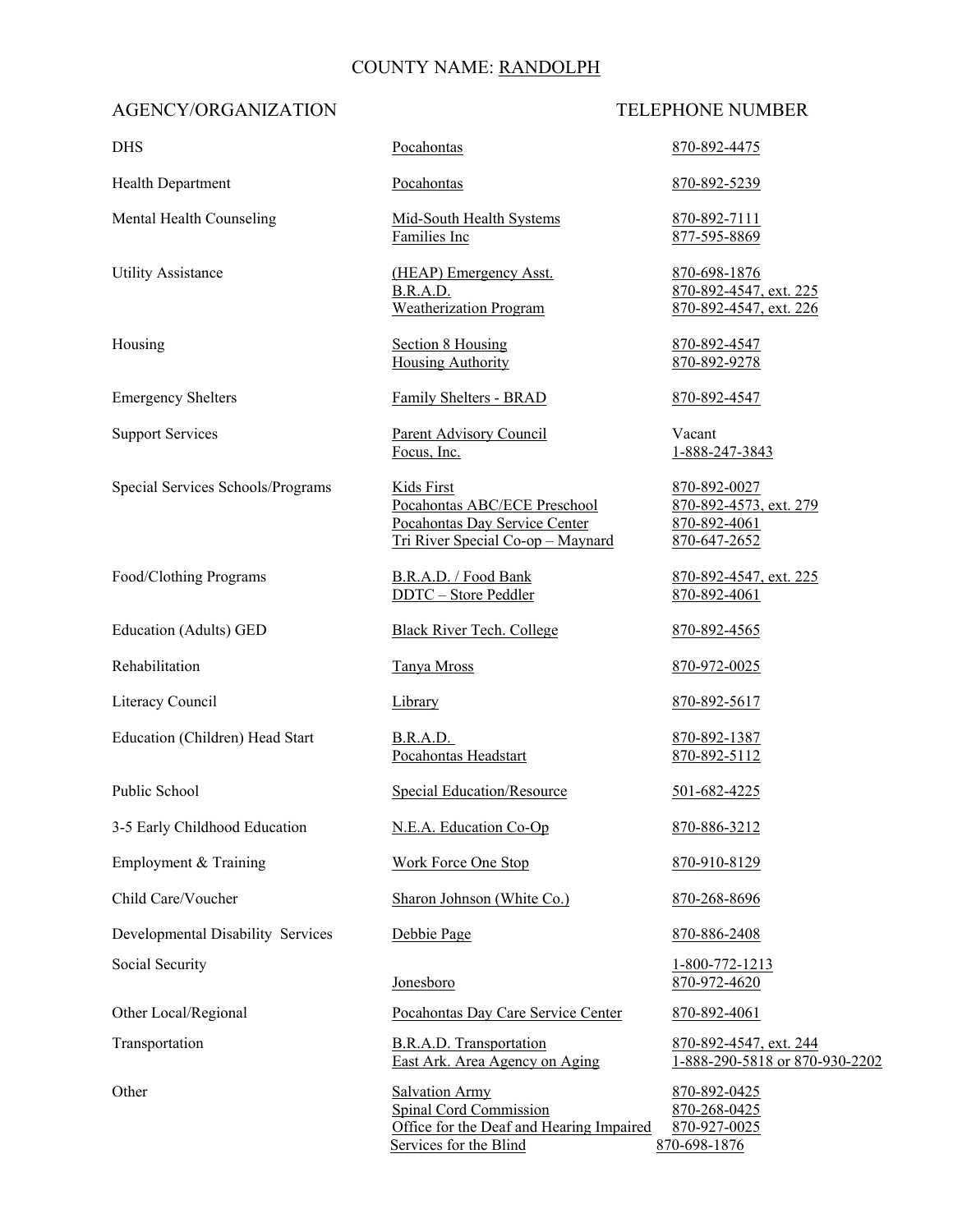## COUNTY NAME: SALINE

| <b>DHS</b>                        | Benton                                                                                                  | 501-315-1600                                                             |
|-----------------------------------|---------------------------------------------------------------------------------------------------------|--------------------------------------------------------------------------|
| <b>Health Department</b>          | <b>Benton</b>                                                                                           | 501-303-5650                                                             |
| Mental Health Counseling          | Professional Associates<br>Rivendell<br><b>Counseling Clinic</b>                                        | 501-568-4294<br>501-316-1255<br>501-315-4224                             |
| <b>Utility Assistance</b>         | <b>First Baptist Church</b><br>Churches Joint Council<br>COPE<br><b>ARKLA</b>                           | 501-315-2270<br>501-776-2912<br>501-758-1400<br>501-778-1106             |
| Housing                           | Central Arkansas Development Council<br><b>Housing Authority</b><br><b>Public Housing</b>               | 501-315-7702<br>501-340-4821<br>591-778-7302                             |
| <b>Emergency Shelters</b>         | Central Arkansas Development Council<br><b>CJCOHN</b><br><b>Emergency Services</b><br><b>ABBA House</b> | 501-315-7702<br>501-776-2912<br>501-374-1201 or 682-8932<br>501-666-9718 |
| Special Services Schools/Programs | <b>Benton School District</b>                                                                           | 501-778-3288                                                             |
| Food/Clothing Programs            | <b>County Extension</b><br><b>DHS</b><br><b>Helping Hand</b><br>Watershed                               | 501-303-5672<br>501-778-3663<br>501-372-4388<br>501-378-0176             |
| Education (Adults) GED            | <b>Literacy Council</b>                                                                                 | 501-776-0255                                                             |
| Rehabilitation                    | Civitan Center                                                                                          | 501-776-0691                                                             |
| Literacy Council                  | Senior Adult Center                                                                                     | 501-776-0255                                                             |
| Education (Children) Head Start   | CADC                                                                                                    | 501-315-6456                                                             |
| Public School                     | <b>Special Education/Resource</b>                                                                       | 501-682-4225                                                             |
| 3-5 Early Childhood Education     | John Bland                                                                                              | 501-321-2583                                                             |
| <b>WIA</b>                        | CADC                                                                                                    | 501-315-7702                                                             |
| Child Care/Voucher                |                                                                                                         | 1-800-322-8176                                                           |
| Developmental Disability Services | John Bland                                                                                              | 501-321-2583                                                             |
| Social Security                   |                                                                                                         | 1-800-772-1213                                                           |
| Other Local/Regional              | Child Support<br>Home Health<br><b>Family Services</b>                                                  | 501-860-6162<br>501-776-5650<br>501-315-1600                             |
| Transportation                    | Central Ark. Development Council                                                                        | 1-800-385-9992 or 501-315-0800                                           |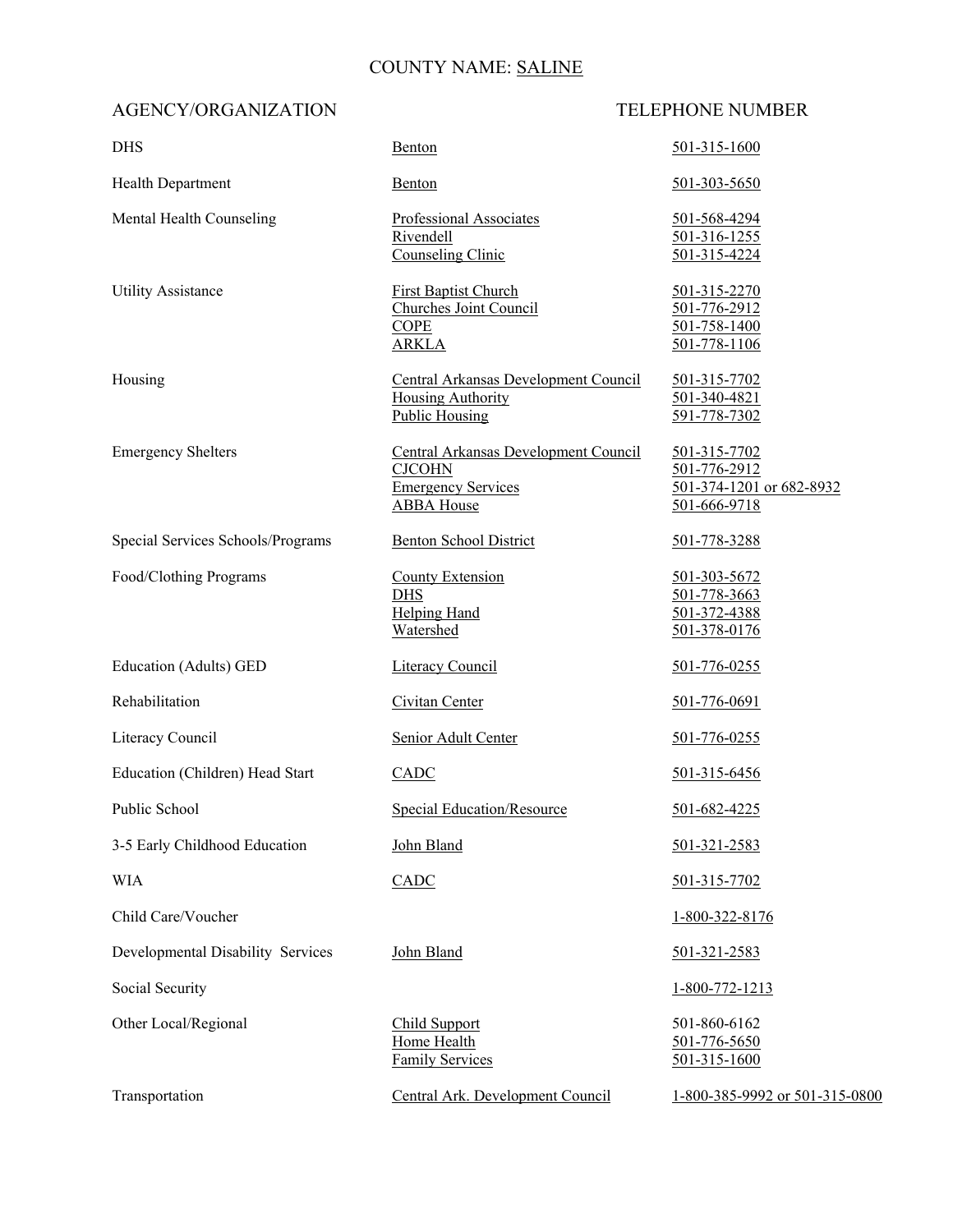### COUNTY NAME: SCOTT

| <b>DHS</b>                        | Waldron                                                               | 501-637-4141                                 |
|-----------------------------------|-----------------------------------------------------------------------|----------------------------------------------|
| <b>Health Department</b>          | Waldron                                                               | 501-637-2165                                 |
| Mental Health Counseling          | Western AR Guidance & Counseling Ctr                                  | 501-637-2468                                 |
| <b>Utility Assistance</b>         | <b>ARVAC</b>                                                          | 501-637-2871                                 |
| Housing                           | Dorothy Poynor<br><b>Waldron Housing Authority</b><br>Scott Co. Apts. | 501-637-2341<br>501-637-3864<br>501-637-4433 |
| <b>Emergency Shelters</b>         | Crisis Center for Women-Ft. Smith<br>Salvation Army - Ft. Smith       | 501-782-4956<br>501-783-6145                 |
| <b>Support Services</b>           | Parent Advisory Council-Kennith Hooper                                | 501-394-4443                                 |
| Special Services Schools/Programs | Logan Co. Service Center                                              | 501-675-3770                                 |
| Food/Clothing Programs            | Nazarene Church Food Pantry<br>Methodist Church Food Pantry           | 501-637-3669<br>501-637-3734                 |
| <b>Education (Adults) GED</b>     | Rich Mt. Community College-Waldron                                    | 501-637-5502                                 |
| Rehabilitation                    | <b>Dwight Campbell</b>                                                | 501-675-3835                                 |
| Literacy Council                  | Polk/Scott County Literacy Council                                    | 501-394-7120                                 |
| Education (Children) Head Start   | Child Development Inc.                                                | 501-637-3347                                 |
| <b>Public School</b>              | <b>Special Education/Resource</b>                                     | 501-682-4225                                 |
| 3-5 Early Childhood Education     | Deann Denison                                                         | 501-635-5201                                 |
| <b>WIA</b>                        | Donna Borum                                                           | 501-675-3704                                 |
| Child Care/Voucher                | Donna Reamy                                                           | 501-782-4555                                 |
| Developmental Disability          | <b>Kay Shern</b>                                                      | 501-637-4141                                 |
| Social Security                   | Local                                                                 | 1-800-772-1213<br>501-646-7457               |
| Transportation                    | Area Agency on Aging of Western Ark.                                  | 1-888-783-6632 or 870-930-2202               |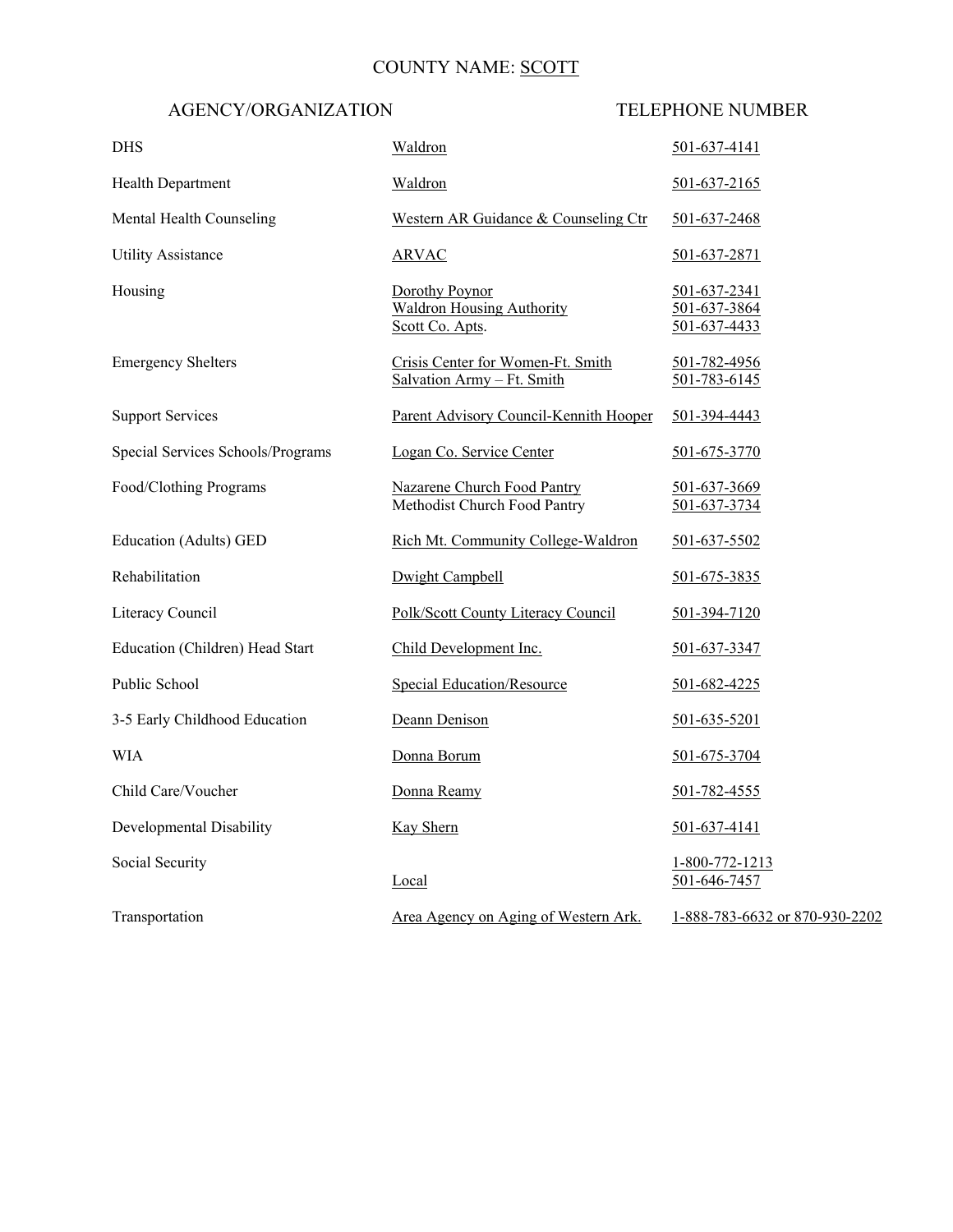## COUNTY NAME: SEARCY

| <b>DHS</b>                             | Marshall                                                                                                         | 870-448-3153                                 |
|----------------------------------------|------------------------------------------------------------------------------------------------------------------|----------------------------------------------|
| <b>Health Department</b>               | Marshall                                                                                                         | 870-448-3374                                 |
| Mental Health Counseling               | Ozark Counseling Inc.                                                                                            | 870-448-3724                                 |
| <b>Utility Assistance</b>              | Ozark Opportunities, Inc.<br>Red Cross (AP & L)<br>Searcy Co. Baptist Church                                     | 870-448-2414<br>870-741-2100<br>870-448-3412 |
| Housing                                | Northwest Regional Housing Auth.                                                                                 | 870-741-5405                                 |
| <b>Emergency Shelters</b>              | Sanctuary<br>Dove House<br><b>Harmony House</b>                                                                  | 870-741-2121<br>501-745-5657<br>870-446-5522 |
| <b>Support Services</b>                | <b>Parent Advisory Council</b>                                                                                   |                                              |
| Food/Clothing Programs                 | Searcy Co. Care Program<br>Ozark Opportunities, Inc.<br><b>Searcy County Baptist Church</b>                      | 870-448-2860<br>870-448-2414<br>870-448-3412 |
| <b>Education (Adults) GED</b>          | North Central Vocational Center                                                                                  | 870-447-6111                                 |
| Rehabilitation                         | <b>Warren Wright</b>                                                                                             | 870-741-7153                                 |
| Literacy Council                       | <b>North Central Vocational Center</b>                                                                           | 870-447-6111                                 |
| <b>Education (Children) Head Start</b> | <b>Ozark Opportunities</b>                                                                                       | 870-741-9486                                 |
| Public School                          | <b>Special Education/Resource</b>                                                                                | 501-682-4225                                 |
| 3-5 Early Childhood Education          | Cindy Lambe                                                                                                      | 870-743-9100                                 |
| WIA                                    | <b>Employment Security</b>                                                                                       | 870-741-8236                                 |
| Child Care/Voucher                     | Laura Maynard                                                                                                    | 870-269-4231                                 |
| Developmental Disability Services      | Lisa Bush<br><b>Idela Davis</b>                                                                                  | 870-741-6107<br>501-754-2355                 |
| <b>Social Security</b>                 | Harrison                                                                                                         | 1-800-772-1213<br>870-741-7677               |
| Area Local/Regional                    | <b>Searcy County Special Services</b><br><b>Boone County Special Services</b><br>Van Buren County Special School | 870-448-2046<br>870-741-3709<br>501-745-4580 |
| Transportation                         | Medicaid-Ozark Transit                                                                                           | 1-800-508-7433 ext 231 or 244                |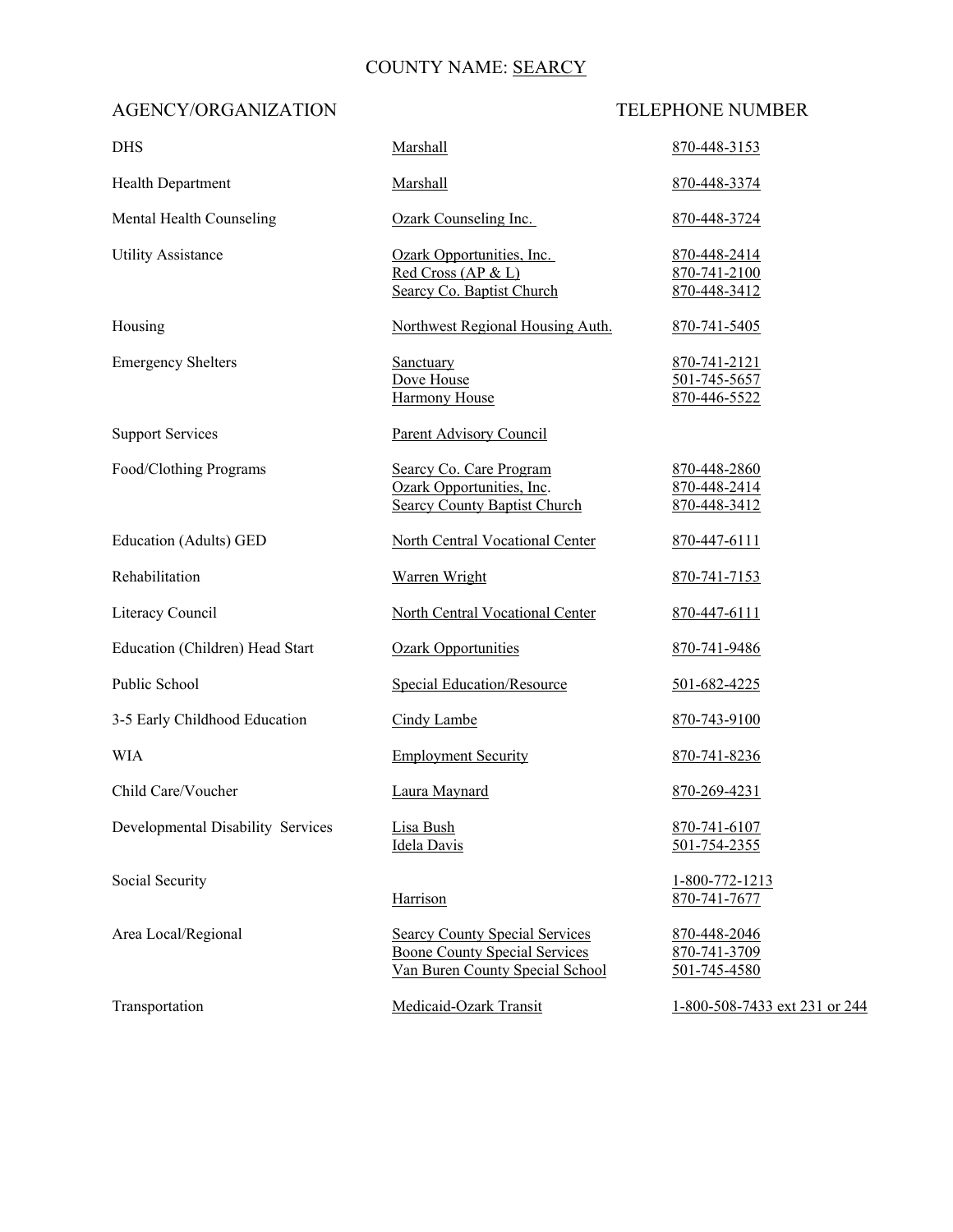## COUNTY NAME: SEBASTIAN

| <b>DHS</b>                        | Fort Smith                                                                                                                            | 501-782-4555                                                                 |
|-----------------------------------|---------------------------------------------------------------------------------------------------------------------------------------|------------------------------------------------------------------------------|
| <b>Health Department</b>          | Fort Smith                                                                                                                            | 501-452-8600                                                                 |
| Mental Health Counseling          | Western AR Counseling & Guidance Ctr                                                                                                  | 501-452-6650                                                                 |
| <b>Utility Assistance</b>         | Crawford/Sebastian Comm Dev. Council                                                                                                  | 501-785-2303                                                                 |
| Housing                           | <b>CSCDC</b><br><b>Sebastian County Public Housing</b><br>Ragon Homes                                                                 | 501-785-2303<br>501-785-4881<br>501-783-6785                                 |
| <b>Emergency Shelters</b>         | <b>Crisis Center for Women</b><br><b>Gospel Rescue Mission</b><br><b>Salvation Army</b>                                               | 501-782-4956<br>501-474-4163, Emg. 474-5221<br>501-783-6148                  |
| <b>Support Services</b>           | Parent Advisory Council-Randall Anderson 501-452-8213                                                                                 |                                                                              |
| Special Services Schools/Programs | <b>Bost Human Development Center</b><br><b>Kistler Treatment Center</b><br><b>Kids First</b>                                          | 501-452-9461<br>501-785-4677<br>501-785-9091                                 |
| Food/Clothing Programs            | Com. Rescue Mission<br>CSCDC<br><b>Compassion Ministries</b><br><b>First Baptist Church</b><br><b>Salvation Army</b><br>Clearinghouse | 501-782-1443<br>501-785-2303<br>501-474-7702<br>501-782-1088<br>501-783-6148 |
| Education (Adults) GED            | <b>Adult Education Center</b>                                                                                                         | 501-785-1232 or 785-4115                                                     |
| Rehabilitation                    | Montie Lumpkin                                                                                                                        | 501-452-7131                                                                 |
| Literacy Council                  | Fort Smith Literacy Council                                                                                                           | 501-783-2665                                                                 |
| Education (Children) Head Start   | Head Start Child & Family Service                                                                                                     | 501-474-9378                                                                 |
| Public School                     | <b>Special Education/Resource</b>                                                                                                     | 501-682-4225                                                                 |
| 3-5 Early Childhood Education     | Dr. Kellie Cohen                                                                                                                      | 501-785-2501                                                                 |
| <b>WIA</b>                        | Western AR Emp. Dev. Org.                                                                                                             | 501-474-7061                                                                 |
| Child Care/Voucher                | Donna Reamy                                                                                                                           | 501-782-4555                                                                 |
| Developmental Disability Services | Carolyn Aragon                                                                                                                        | 501-782-9873                                                                 |
| Social Security                   | Fort Smith                                                                                                                            | 1-800-772-1213<br>501-646-7154                                               |
| Other Local/Regional              | Western Arkansas Legal Service<br><b>Lincoln Daycare Center</b>                                                                       | 501-785-5211<br>501-782-4997                                                 |
| Transportation                    | Area Agency of Aging of Western Ark.                                                                                                  | 1-888-783-6632 or 870-930-2202                                               |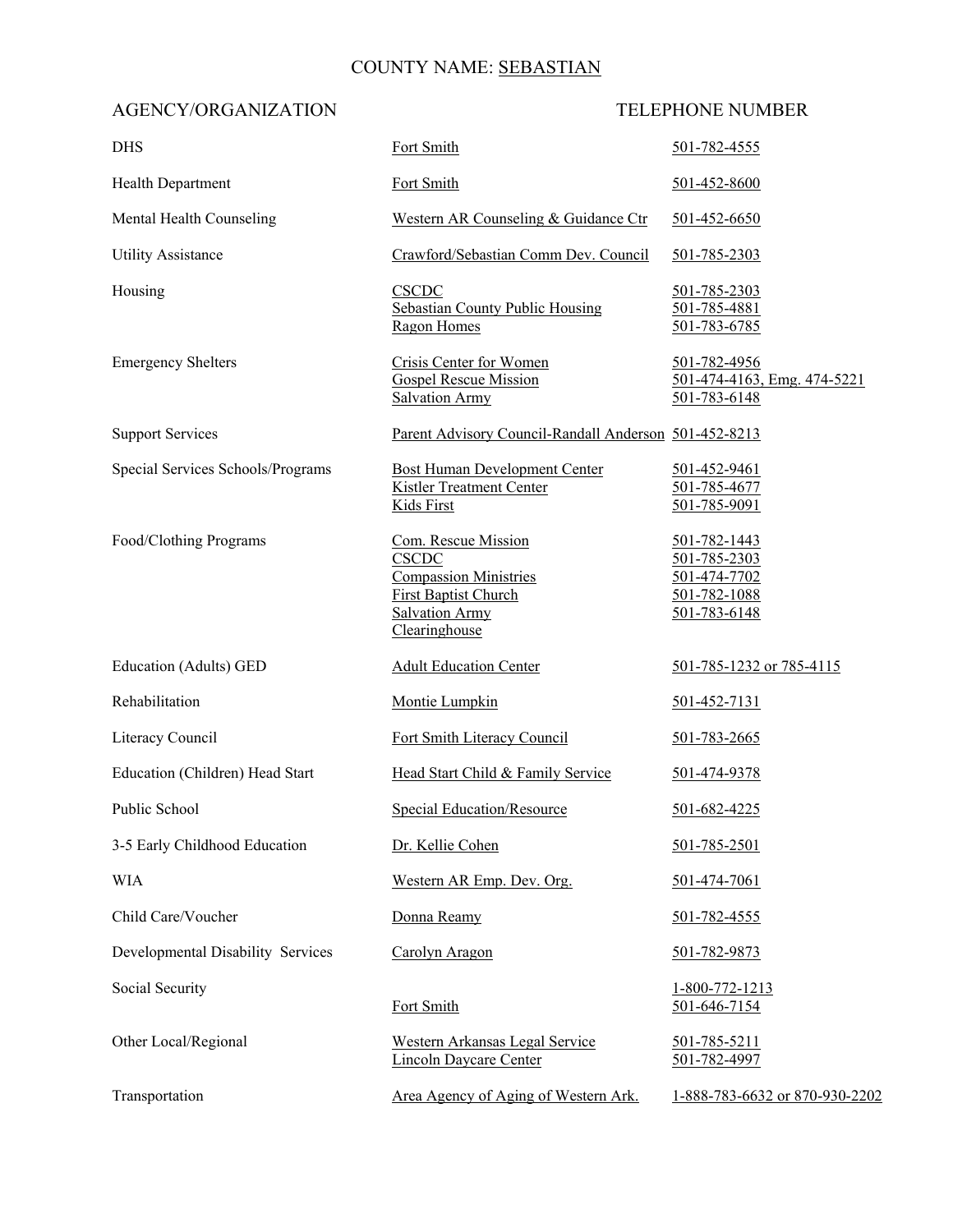## COUNTY NAME: SEVIER

| <b>DHS</b>                        | DeQueen                                                                                  | 870-642-2623                                 |
|-----------------------------------|------------------------------------------------------------------------------------------|----------------------------------------------|
| <b>Health Department</b>          | DeQueen                                                                                  | 870-642-2535                                 |
| Mental Health Counseling          | <b>SW AR Counseling &amp; Mental Health</b>                                              | 870-584-7115                                 |
| <b>Utility Assistance</b>         | <b>Salvation Army</b><br>Senior Citizen Center                                           | 870-642-3463<br>870-584-3416                 |
| Housing                           | <b>Housing Authority (HUD)</b><br>DeQueen Villas<br>SW AR Planning & Dev. Rental Assist. | 870-642-2960<br>870-642-2329<br>870-584-4743 |
| <b>Emergency Shelters</b>         | <b>Salvation Army</b><br>Church Programs- call DHS                                       | 870-642-3463<br>870-642-2623                 |
| <b>Support Services</b>           | Parent Advisory Council-Kennith Hooper                                                   | 501-394-4443                                 |
| Special Services Schools/Programs | Fun and Learn                                                                            | 870-642-5164                                 |
| Food/Clothing Programs            | <b>Salvation Army</b><br>Church Programs-call DHS                                        | 870-642-3463<br>870-642-2623                 |
| Education (Adults) GED            | <b>Cossatot Adult Education</b>                                                          | 870-584-4471                                 |
| Rehabilitation                    | Freddie Smith                                                                            | 870-642-2623 or 870-773-2807                 |
| Literacy Council                  | <b>Cossatot Adult Education</b>                                                          | 870-584-4471                                 |
| Education (Children) Head Start   | <b>Connie Vines</b>                                                                      | 870-642-7435                                 |
| Public School                     | Special Education/Resource                                                               | 501-682-4225                                 |
| 3-5 Early Childhood Education     | Diana Hicks                                                                              | 870-584-3032 or 870-386-2251                 |
| <b>WIA</b>                        | Jennifer Jones                                                                           | 870-584-4471                                 |
| Child Care/Voucher                | <b>Marg King</b>                                                                         | 870-642-2623 or 479-394-3100                 |
| Developmental Disability Services | Phyllis Powell                                                                           | 870-642-2623 or 870-246-9886                 |
| Social Security                   |                                                                                          | 1-800-772-1213                               |
| Other Local/Regional              | <b>Services for Visually Impaired</b>                                                    | 870-642-2623 or 870-779-1141                 |
| Transportation                    | <b>SWADC</b>                                                                             | 1-888-772-5773 or 870-773-5505               |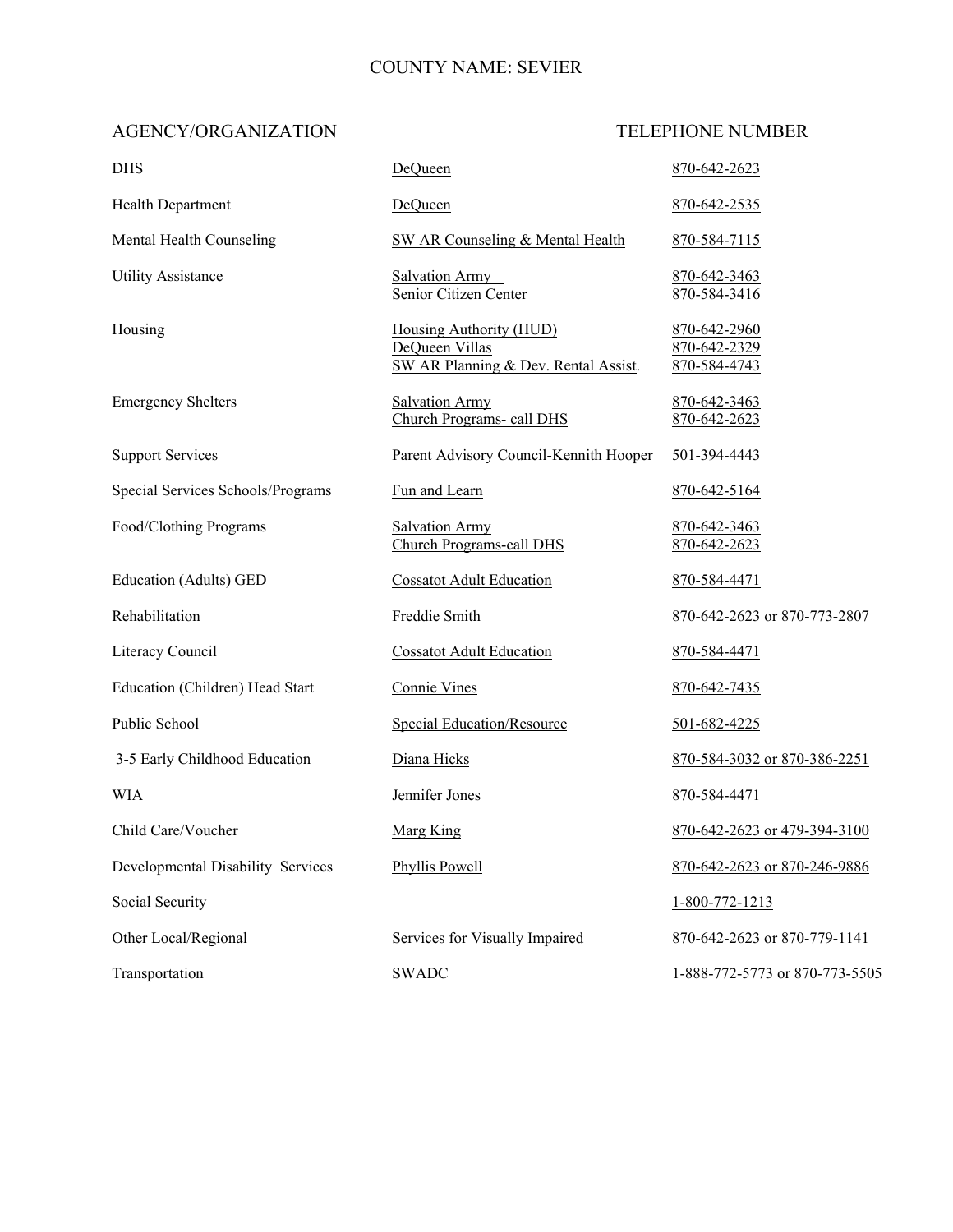## COUNTY NAME: SHARP

| <b>DHS</b>                        | Ash Flat                                                                                                                 | 870-994-7358                                 |
|-----------------------------------|--------------------------------------------------------------------------------------------------------------------------|----------------------------------------------|
| <b>Health Department</b>          | <b>Ash Flat</b>                                                                                                          | 870-994-7364                                 |
| Mental Health Counseling          | <b>North AR Human Services Systems</b><br>Families Inc                                                                   | 870-994-2106<br>877-595-8869                 |
| <b>Utility Assistance</b>         | North Sharp Co. Ministerial Alliance                                                                                     | 870-856-3797                                 |
| Housing                           | White River Regional Housing Authority<br><b>Rural Development</b>                                                       | 870-368-5200<br>870-472-4720                 |
| <b>Emergency Shelters</b>         | Northcentral AR Development Council                                                                                      | 870-793-5765                                 |
| <b>Support Services</b>           | <b>Parent Advisory Council</b>                                                                                           | Vacant                                       |
| Special Services Schools/Programs | <b>AR Early Intervention Services</b><br>Northcentral AR Education Service Center<br><b>Network of Community Options</b> | 870-424-2233<br>870-368-4921<br>870-994-2151 |
| Food/Clothing Programs            | Northcentral AR Development Council<br>Church of Christ in Ashflat                                                       | 870-793-5765<br>870-994-7433                 |
| Education (Adults) GED            | <b>Ozark Technical College</b>                                                                                           | 870-368-7371                                 |
| Rehabilitation                    | Batesville                                                                                                               | 870-793-4153                                 |
| Literacy Council                  | <b>Sharp County Literacy Council</b>                                                                                     | 870-257-2953                                 |
| Education (Children) Head Start   | North Central AR Develop. Council, Inc.                                                                                  | 870-994-7353                                 |
| Public School                     | <b>Special Education/Resource</b>                                                                                        | 501-682-4225                                 |
| 3-5 Early Childhood Education     | North Central AR Education Co-Op                                                                                         | 870-368-4921                                 |
| <b>WIA</b>                        | Northcentral AR Development Council                                                                                      | 870-793-5765                                 |
| Child Care/Voucher                | Laura Maynard                                                                                                            | 870-448-3153                                 |
| Developmental Disability Services | Debbie Page                                                                                                              | 870-886-2408                                 |
| Social Security                   | Batesville                                                                                                               | 1-800-772-1213<br>870-793-5732               |
| Transportation                    | <b>T.A.M.</b>                                                                                                            | 1-888-422-6196 or 501-305-4400               |
| Other                             | Office for the Deaf and Hearing Impaired<br>Services for the Blind                                                       | 870-793-4153<br>870-698-1876                 |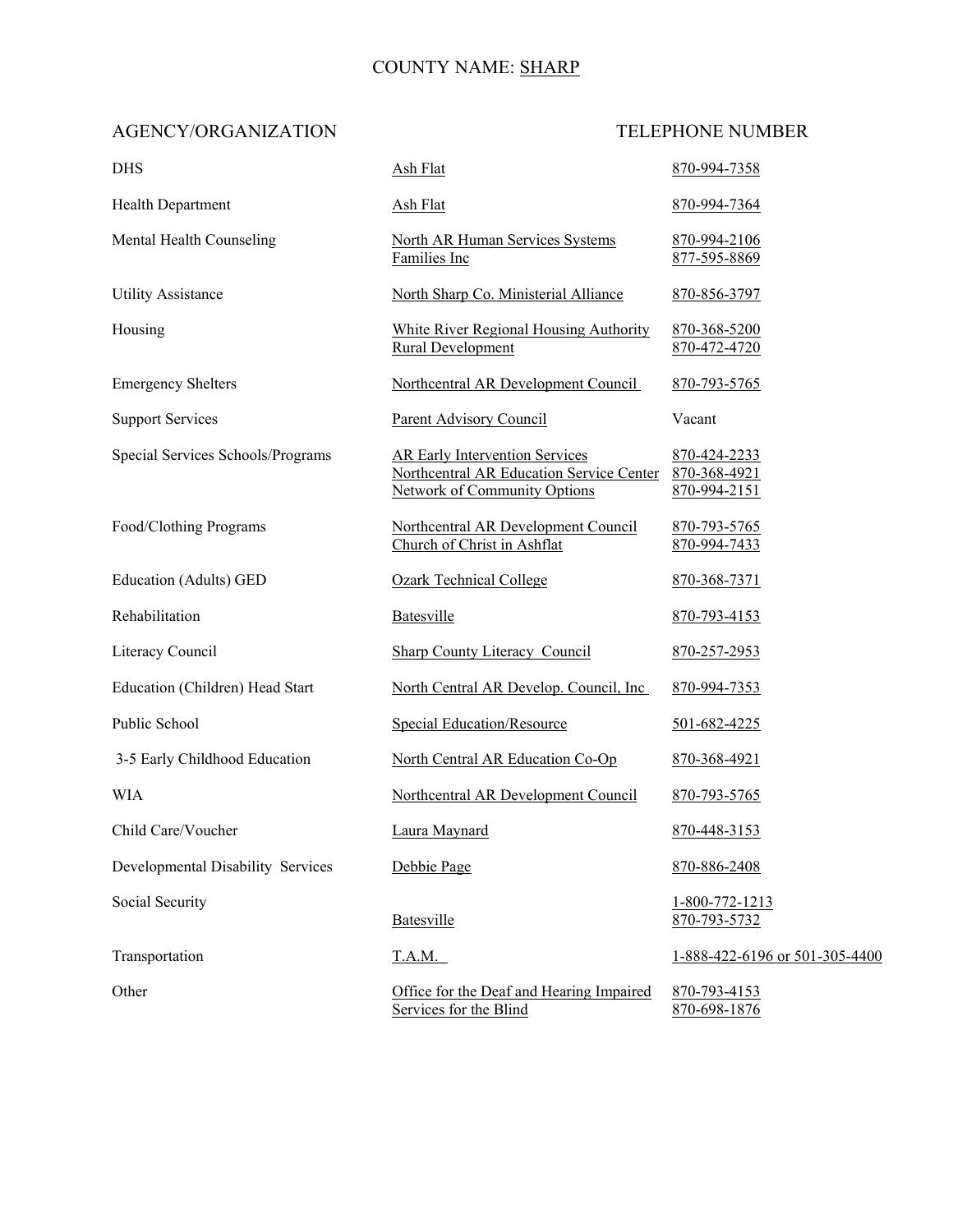## COUNTY NAME: ST. FRANCIS

| <b>DHS</b>                        | Forrest City                                                   | 870-633-1242                   |
|-----------------------------------|----------------------------------------------------------------|--------------------------------|
| Health Department                 | Forrest City                                                   | 870-633-1340                   |
| Mental Health Counseling          | Counseling Services of E. Ark<br><b>Counseling Consultants</b> | 870-633-0124<br>870-630-2328   |
| <b>Utility Assistance</b>         | Arkla Gas<br><b>Mid-Delta Community Services</b>               | 800-375-2305<br>800-569-3359   |
| Housing                           | <b>Forrest City Public Housing</b><br>H.U.D.                   | 870-633-7929<br>870-633-2781   |
| Special Services Schools/Programs | St. Francis Co. Area Development Center<br>Kids for the Future | 870-633-5270<br>633-2120       |
| Food/Clothing Programs            | The Attic<br>Food Pantry                                       | 870-630-1955<br>870-633-4148   |
| <b>Education (Adults) GED</b>     | Crowley Ridge Vo-Tech                                          | 870-633-5411                   |
| Rehabilitation                    | Vacant                                                         | 870-633-1242                   |
| Literacy Council                  | <b>East Arkansas Community College</b>                         | 870-338-2753                   |
| Education (Children) Head Start   | <b>Head Start</b>                                              | 870-633-6659                   |
| Public School                     | <b>Special Education/Resource</b>                              | 870-633-1795                   |
| 3-5 Early Childhood Education     | Great River Ed. Co-op<br><b>ABC Pre-School</b>                 | 870-630-1204<br>870-633-1807   |
| Child Care/Voucher                | Connie Sugg                                                    | 870-238-8553                   |
| Developmental Disability Services | Maceo Hawkins                                                  | 870-633-1242                   |
| Social Security                   | Forrest City                                                   | 1-800-772-1213<br>870-633-3018 |
| Other Local/Regional              | <b>Lifetime Therapies</b>                                      | 870-630-2007                   |
| Transportation                    | East Ark. Area Agency on Aging                                 | 1-888-290-5948 or 870-930-2202 |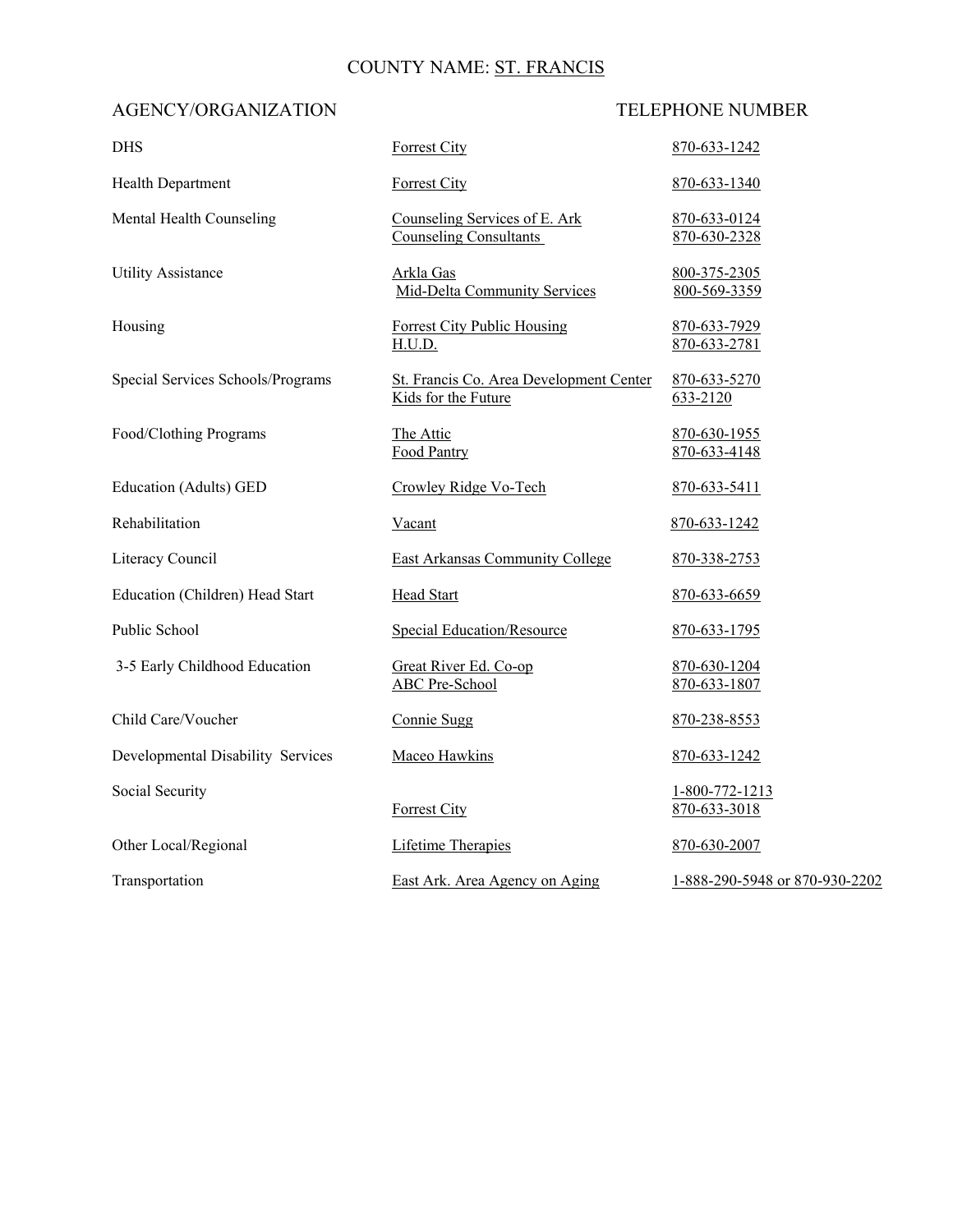## COUNTY NAME: STONE

| <b>DHS</b>                        | Mountain View                                                                       | 870-269-4321                                 |
|-----------------------------------|-------------------------------------------------------------------------------------|----------------------------------------------|
| Health Department                 | Mountain View                                                                       | 870-269-3308                                 |
| Mental Health Counseling          | North AR Human Service System                                                       | 870-269-8100                                 |
| <b>Utility Assistance</b>         | North AR Development Council<br>Salvation Army - Mt. Home<br>Red Cross - Batesville | 870-269-4381<br>870-425-5708<br>870-793-5323 |
| Housing                           | <b>White River Housing Authority</b>                                                | 501-723-8150                                 |
| <b>Emergency Shelters</b>         | Stone Co. Abuse Prevention                                                          | 870-269-9941                                 |
| <b>Support Services</b>           | Parent Advisory Council - Jan Townsley                                              | 870-269-3567                                 |
| Food/Clothing Programs            | Dorcas Clothes Closet<br><b>Community Food Ministry</b>                             | 870-269-4101<br>870-269-4101                 |
| Education (Adults) GED            | Ozarka Tech. College                                                                | 870-746-4303                                 |
| Rehabilitation                    | Carla Becker                                                                        | 870-793-6876                                 |
| Literacy Council                  | Stone & Searcy Co. Literacy Council                                                 | 870-447-3241                                 |
| Education (Children) Head Start   | <b>NADC-Sherry Gosser</b>                                                           | 870-269-4341                                 |
| Public School                     | Special Education/Resource                                                          | 501-682-4225                                 |
| 3-5 Early Childhood Education     | Pam Pounders                                                                        | 870-368-7955                                 |
| One Stop                          | NADC - Nora Kemp                                                                    | 870-269-4381                                 |
| Child Care/Voucher                | Laura Pierce                                                                        | 870-269-4321                                 |
| Developmental Disability Services | Melissa Ellis                                                                       | 501-354-2418                                 |
| Social Security                   | Batesville                                                                          | 1-800-772-1213<br>870-793-5732               |
| Other Local/Regional              | White River Area Agency on Aging                                                    | 1-800-382-3205                               |
| Transportation                    | Medicaid-Transportation Adm. Mgt.                                                   | 1-888-422-6196 or 501-305-4400               |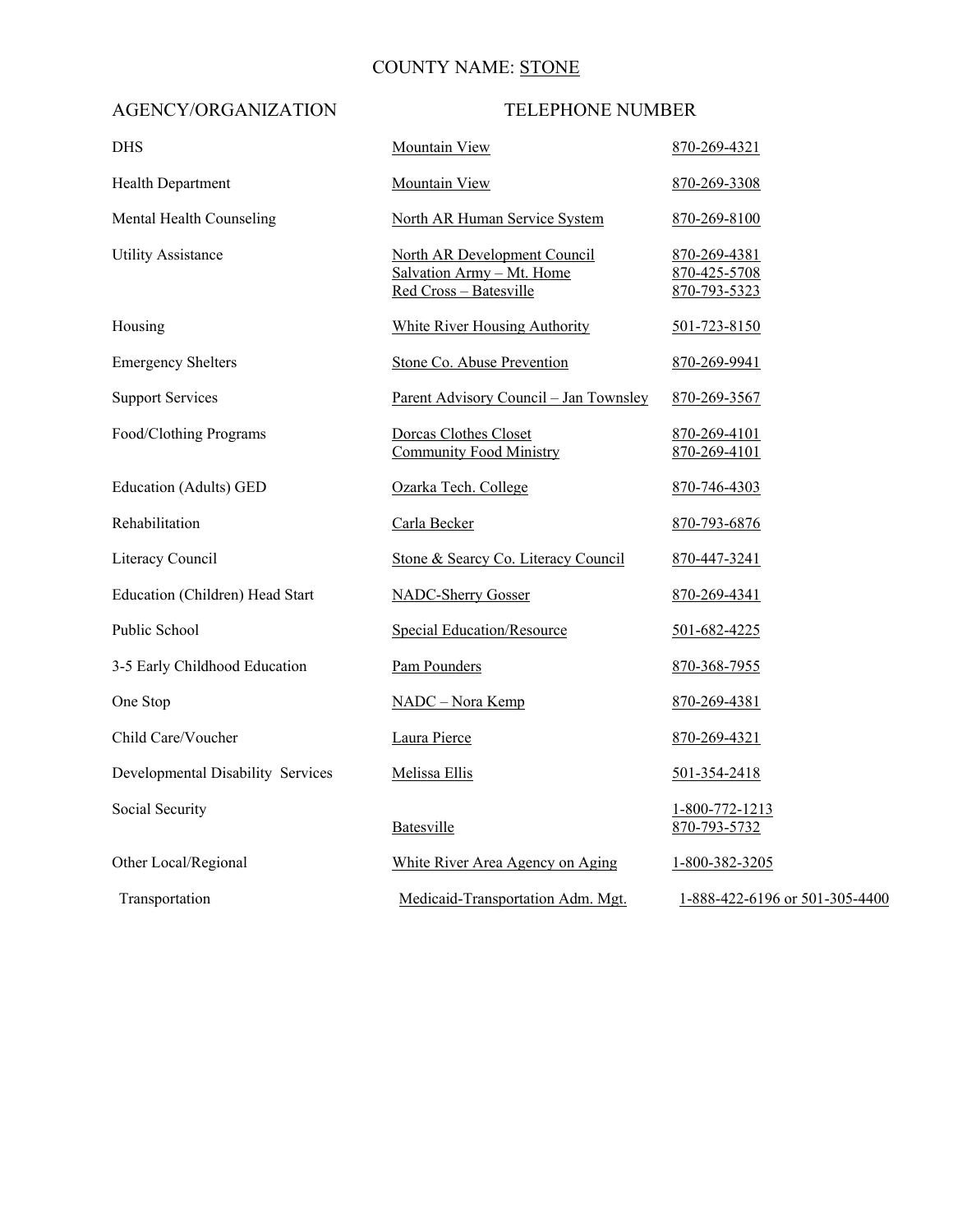## COUNTY NAME: UNION

| <b>DHS</b>                        | El Dorado                                                                                                                                                                      | 870-862-6631                                                                                 |
|-----------------------------------|--------------------------------------------------------------------------------------------------------------------------------------------------------------------------------|----------------------------------------------------------------------------------------------|
| <b>Health Department</b>          | El Dorado                                                                                                                                                                      | 870-863-5101                                                                                 |
| Mental Health Counseling          | South AR Regional Health Center                                                                                                                                                | 1-800-825-1554 or 862-7921                                                                   |
| <b>Utility Assistance</b>         | <b>American Red Cross</b><br>CADC<br><b>Interfaith Help Services</b>                                                                                                           | 870-863-8196<br>870-725-3993<br>870-862-2294                                                 |
| Housing                           | <b>Rental Assistance</b><br>Hillsboro Town House Apt.<br>East Manor Apts.                                                                                                      | 870-863-8562<br>870-862-5091<br>870-862-7051                                                 |
| <b>Emergency Shelters</b>         | <b>Salvation Army</b><br><b>Battered Women</b>                                                                                                                                 | 870-863-4830<br>870-862-0729                                                                 |
| Special Services Schools/Programs | South AR Dev. Center for Children                                                                                                                                              | 870-863-8194 or 870-863-0455                                                                 |
| Food/Clothing Programs            | <b>American Red Cross</b><br><b>Crisis Center</b><br><b>Salvation Army</b><br><b>Interfaith Help Services</b><br>Bread of Life Soup Kitchen<br><b>Union County Health Unit</b> | 870-863-2586<br>870-862-0773<br>870-863-4830<br>870-862-2294<br>870-863-4830<br>870-863-5101 |
| Rehabilitation                    | Donna Armstrong                                                                                                                                                                | 870-862-5451                                                                                 |
| Literacy Council                  | Julie Ingram                                                                                                                                                                   | 870-864-0101                                                                                 |
| Education (Children) Head Start   | Debbie Summerlin                                                                                                                                                               | 870-862-4545                                                                                 |
| Public School                     | <b>Special Education/Resource</b>                                                                                                                                              | 501-682-4225                                                                                 |
| 3-5 Early Childhood Education     | Pat Reese                                                                                                                                                                      | 870-836-2213                                                                                 |
| WIA                               | <b>Butch Barnes</b>                                                                                                                                                            | 870-863-0218                                                                                 |
| Child Care/Voucher                | <b>Wanda Taylor</b>                                                                                                                                                            | 870-836-8166                                                                                 |
| Developmental Disability Services | <b>Brenda Blevins</b>                                                                                                                                                          | 870-246-9886                                                                                 |
| Social Security                   | El Dorado                                                                                                                                                                      | 1-800-772-1213<br>870-862-5788                                                               |
| Transportation                    | Central Ark. Development Council                                                                                                                                               | 1-800-385-9992 or 501-315-1121                                                               |
| <b>Working Uninsured People</b>   | InterFaith Health Clinic                                                                                                                                                       | 870-864-8010                                                                                 |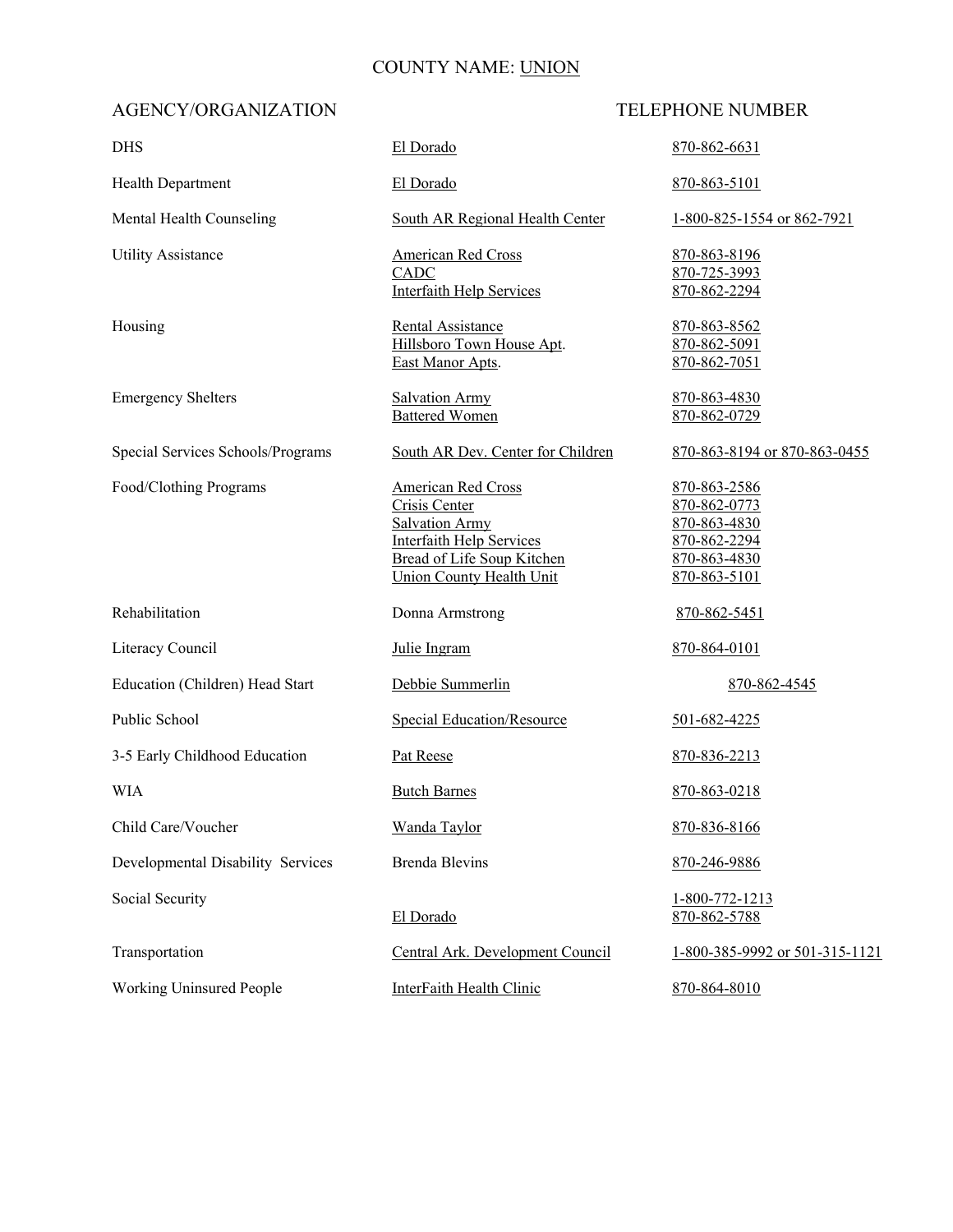### COUNTY NAME: VAN BUREN

| <b>DHS</b>                        | Clinton                                                                                                                                        | 501-745-4192                                                                 |
|-----------------------------------|------------------------------------------------------------------------------------------------------------------------------------------------|------------------------------------------------------------------------------|
| Health Department                 | Clinton                                                                                                                                        | 501-745-2485                                                                 |
| Mental Health Counseling          | North Ark. Human Services<br>Alcoholic Anonymous                                                                                               | 501-745-4584<br>501-884-6463                                                 |
| <b>Utility Assistance</b>         | Van Buren Co. DHS<br><b>Ozark Opportunities</b>                                                                                                | <u>501-745-4192</u><br>501-745-2437                                          |
| Housing                           | White River Regional Housing Auth.                                                                                                             | 870-368-5200/501-745-6755                                                    |
| <b>Emergency Shelters</b>         | Dove House, Inc.                                                                                                                               | 501-745-5657                                                                 |
| <b>Support Services</b>           | <b>Parent Advisory Council</b>                                                                                                                 |                                                                              |
| Special Services Schools/Programs | Van Buren Co. Special School                                                                                                                   | 501-745-4580                                                                 |
| Food/Clothing Programs            | Van Buren Co. Food for Life, Inc.<br>Helping Hand<br><b>Clinton First Baptist Church</b><br><b>Friends of Special People</b><br>Wear and Share | 501-745-2332<br>501-745-7475<br>501-745-6113<br>501-745-5180<br>501-884-3300 |
| Education (Adults) GED            | North Central Adult Ed.                                                                                                                        | 870-447-6140/501-745-6554                                                    |
| Rehabilitation                    | <b>Jim Bradley</b>                                                                                                                             | 870-793-4153                                                                 |
| Literacy Council                  | Van Buren Co. Literacy Council                                                                                                                 | 501-745-6440                                                                 |
| Education (Children) Head Start   | <b>Ozark Opportunities</b>                                                                                                                     | 870-741-9406                                                                 |
| Public School                     | Special Education/Resource                                                                                                                     | <u>501-682-4225</u>                                                          |
| 3-5 Early Childhood Education     | Judy Clay                                                                                                                                      | 501-354-2269                                                                 |
| WIA                               | North Central Ark. Develop. Council                                                                                                            | 870-269-4070                                                                 |
| Child Care/Voucher                | Teresa Gray                                                                                                                                    | 501-745-4192                                                                 |
| Developmental Disability Services | <b>Bettye Starkey</b><br>Darline Tucker                                                                                                        | 501-730-9978<br>870-698-1876                                                 |
| Social Security                   | Local                                                                                                                                          | 1-800-772-1213<br>501-268-5305                                               |
| Other Local/Regional              | Burn-Out Fund, Inc.<br><b>Cancer Society</b><br>Lion's Club                                                                                    | 501-745-4500<br>501-745-8132<br>501-745-2436                                 |
| Transportation                    | Medicaid-MedRide                                                                                                                               | 1-888-422-6196 or 501-305-4400                                               |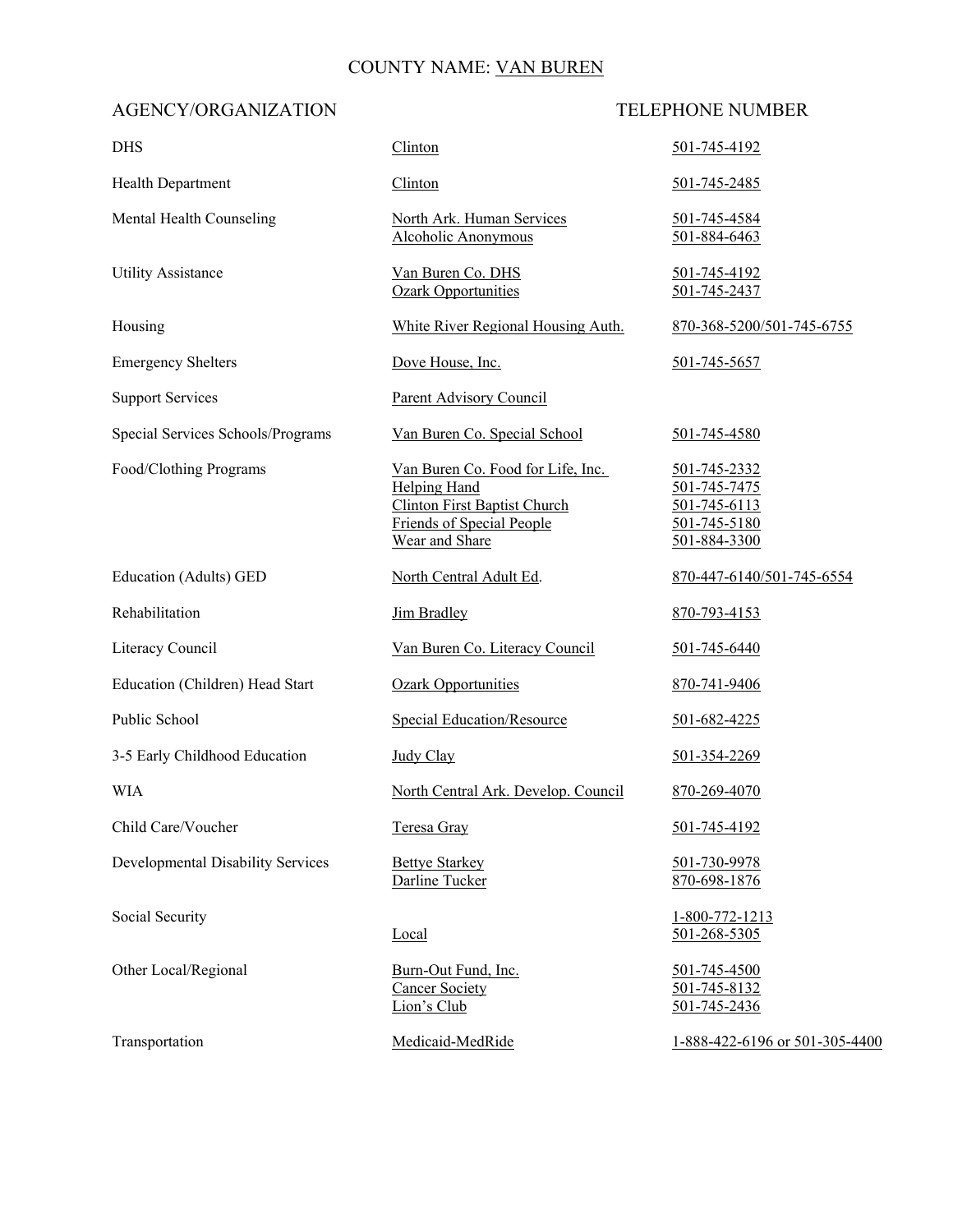# COUNTY NAME: WASHINGTON

| AGENCY/ORGANIZATION<br><b>DHS</b> | Fayetteville                                                                 | <b>TELEPHONE NUMBER</b><br>479-442-4029 |
|-----------------------------------|------------------------------------------------------------------------------|-----------------------------------------|
|                                   |                                                                              |                                         |
| Health Department                 | Fayetteville                                                                 | 479-521-8181                            |
|                                   | Springdale                                                                   | 479-872-1944                            |
| Mental Health Counseling          | Ozark Guidance Center                                                        | 479-751-7052                            |
|                                   | <b>Crisis Intervention Center</b>                                            | 479-756-2337                            |
|                                   | Psychological Clinic (U of A)<br>Youth Bridge                                | 479-575-4258<br>479-521-1532            |
|                                   |                                                                              |                                         |
| <b>Utility Assistance</b>         | Cooperative Emergency Outreach (CEO)                                         | 479-444-7500                            |
|                                   | <b>Second Mile Ministries (Springdale)</b><br>Mission NW AR of First Baptist | 479-521-4787<br>479-756-7151            |
|                                   |                                                                              |                                         |
|                                   | <b>American Red Cross</b>                                                    | 479-442-4291                            |
|                                   | M & N Augustine Foundation<br><b>Salvation Army Fayetteville</b>             | 479-442-5384<br>479-521-2151            |
|                                   | Life Ministries Prairie Grove                                                | 479-846-5433                            |
|                                   | <b>Salvation Army Springdale</b>                                             | 479-751-7352                            |
|                                   |                                                                              |                                         |
| Housing                           | Housing Authority - Fayetteville                                             | 479-521-3850                            |
|                                   | <b>Housing Authority - Springdale</b>                                        | 479-751-0560                            |
|                                   | Arkansas Supportive Housing Network HIV 888-372-3703                         |                                         |
| <b>Emergency Shelters</b>         | <b>Salvation Army Fayetteville</b>                                           | 479-521-2151                            |
|                                   | <b>Salvation Army Springdale</b>                                             | 479-751-7352                            |
|                                   | Project for Victims of Family Violence                                       | 479-442-9811                            |
|                                   | Homeless Liaison - Emily Williams<br>Youth Bridge                            | 479-973-8653<br>479-521-1930            |
|                                   |                                                                              |                                         |
| <b>Support Services</b>           | <b>Parent Advisory Council – Betty Shreve</b>                                | 479-267-4465                            |
| Special Services Schools/Programs | <b>NW AR Education Coop.</b>                                                 | 479-756-2803                            |
|                                   | Richardson Center                                                            | 479-443-4420                            |
|                                   | <b>Kids First</b>                                                            | 479-750-0130                            |
| Food/Clothing Programs            | Department of Human Services (Food)                                          | 479-521-1270                            |
|                                   | Cooperative Emergency Outreach (CEO)                                         | 479-444-7500                            |
|                                   | <b>Salvation Army Fayetteville</b><br><b>Salvation Army Springdale</b>       | 479-521-2151<br>479-751-7352            |
|                                   | Bread of Life (Food)                                                         | 479-750-5229                            |
|                                   | <b>Second Mile Ministries</b>                                                | 479-521-4787                            |
|                                   | Central United Methodist Church (Food)                                       | 479-442-4237                            |
|                                   | Christian Life Cathedral of NWA (Food)                                       | 479-521-5683                            |
|                                   | Joseph's Storehouse Food Pantry (Food)                                       | 479-521-5683                            |
|                                   | South Hill Church of Christ (Food)                                           | 479-521-6809                            |
|                                   | <b>Washington County Red Cross (Food)</b><br>Life Ministries Prairie Grove   | 479-442-4291<br>479-846-5433            |
|                                   | <b>Berry Street Baptist (Food)</b>                                           | 479-756-6697                            |
|                                   | Christian United Food Pantry (Food)                                          | 479-756-5687                            |
|                                   | Daily Bread (Food)                                                           | 479-751-4610                            |
|                                   | Mission NWA of First Baptist Church                                          | 479-756-7151                            |
|                                   | 1 <sup>st</sup> Presbyterian Church (Food)                                   | 479-751-2040                            |
|                                   | Project Compassion (Food)                                                    | 479-751-9359                            |
|                                   | Restoration House (Food)                                                     | 479-872-2273                            |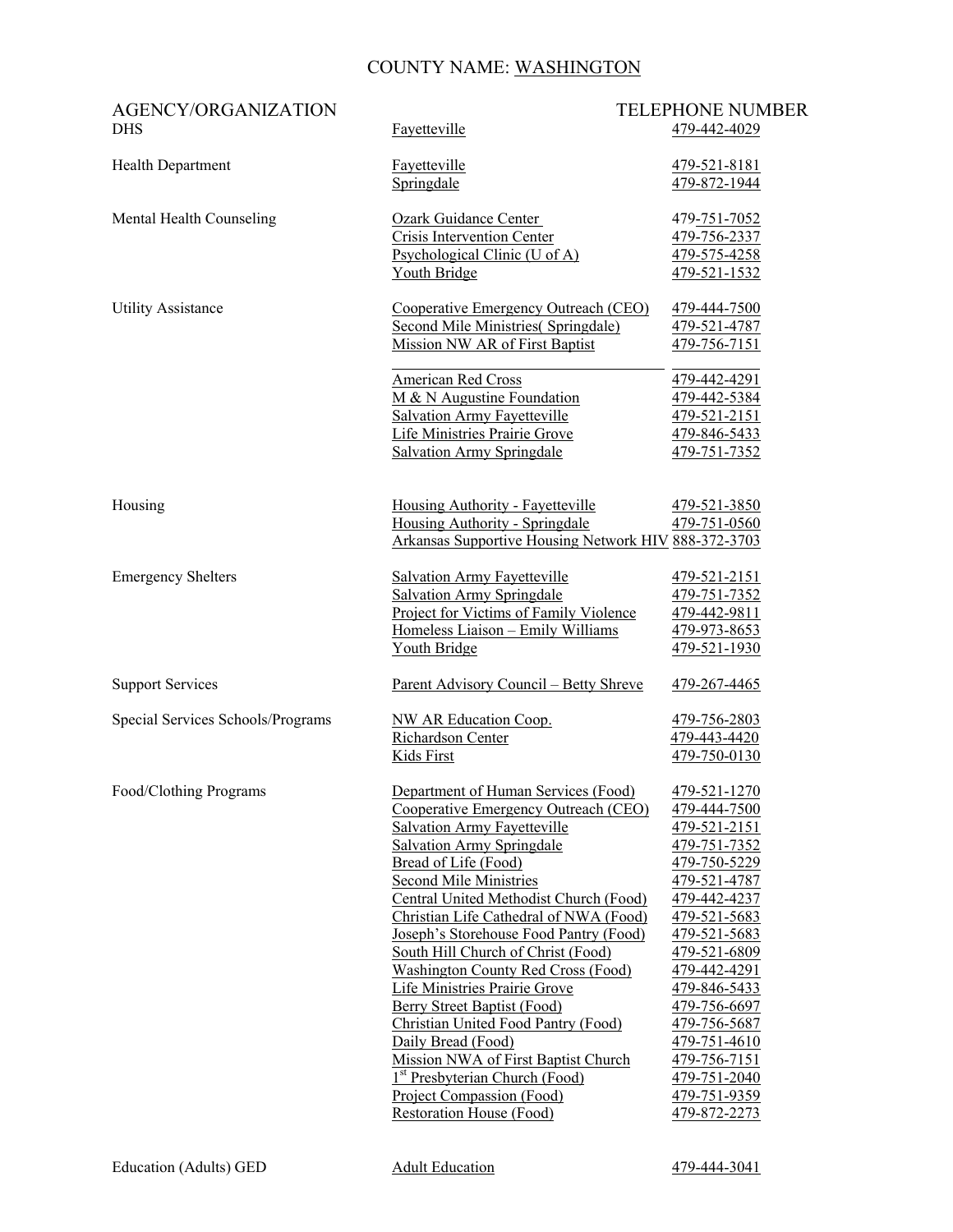| <b>Rehabilitation</b>          | <b>AR Rehab Services</b>                                         | 479-582-1286                                   |
|--------------------------------|------------------------------------------------------------------|------------------------------------------------|
| Literacy Council               | <b>Ozark Literacy Council</b>                                    | 479-521-8250                                   |
| Education (Children) Headstart | Head Start & ABC Adm.                                            | 479-521-5571                                   |
| Public School                  | <b>Special Education/Resource</b>                                | 479-682-4225                                   |
| 3-5 Early Childhood Education  | <b>Mary Francis Edwards</b>                                      | 479-756-2803                                   |
| <b>JTPA</b>                    | NW AR Economic Dev. District                                     | 479-756-2715                                   |
| Child Care/Voucher             | Kathy Rushing<br>NWA Child Care Resource                         | 479-273-9011<br>479-751-6166                   |
| Developmental Disability       | Artie Herndon                                                    | 479-521-1270                                   |
| Social Security                | Fayetteville                                                     | 1-800-772-1213<br>479-521-3435                 |
| Transportation                 | <b>Ozark Regional Transit</b><br><b>Community Resource Group</b> | 479-756-9109<br>1-800-392-4120 or 479-443-2700 |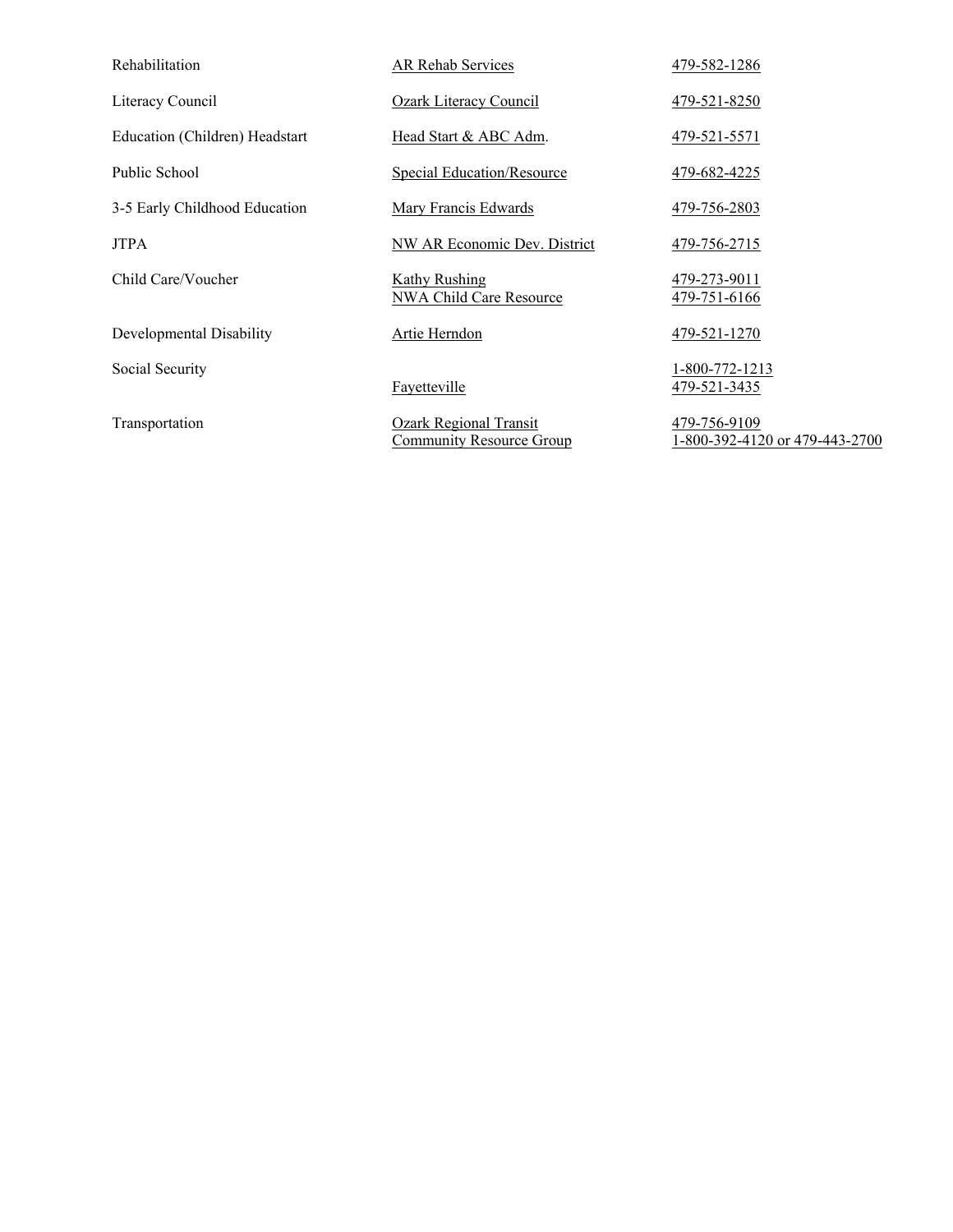# COUNTY NAME: WHITE

### AGENCY/ORGANIZATION TELEPHONE NUMBER

| <b>DHS</b>                        | <b>Searcy</b>                                                                                                                          | 501-268-8696                                                                 |
|-----------------------------------|----------------------------------------------------------------------------------------------------------------------------------------|------------------------------------------------------------------------------|
| <b>Health Department</b>          | <b>Searcy</b><br>Beebe                                                                                                                 | 501-268-6102<br>501-882-5128                                                 |
| Mental Health Counseling          | North Arkansas Human Services<br>Searcy Psychiatric Clinic                                                                             | 501-268-4181<br>1-800-592-9503                                               |
| <b>Utility Assistance</b>         | <b>American Red Cross</b><br><b>Community Action Program</b>                                                                           | 501-268-2691<br>501-742-3343                                                 |
| Housing                           | <b>Housing Authority - Searcy</b><br><b>Housing Authority - Kensett</b><br>Housing Authority - Bald Knob<br><b>White River Housing</b> | 501-268-9250<br>501-724-3842<br>501-724-5930<br>501-742-3827 or 870-328-5200 |
| <b>Emergency Shelters</b>         | Independence Inn<br><b>Wilbur Mills Center</b><br>White Co. Domestic Violence Shelter<br><b>Arkansas Baptist Shelter</b>               | 870-793-2311<br>501-268-7777<br>501-268-5130<br>1-800-836-2272               |
| <b>Support Services</b>           | Parent Advisory Council - Jan Townsley<br>Parent Advisory Council - Charlie Collins                                                    | 870-269-3567<br>870-698-9410                                                 |
| Public School                     | <b>Special Education/Resource</b>                                                                                                      | 501-682-4225                                                                 |
| Food/Clothing Programs            | <b>His House</b><br><b>Good Samaritan Center</b>                                                                                       | 501-268-1105<br>501-279-3642                                                 |
| Education (Adults) GED            | <b>Central Arkansas Adult Education</b>                                                                                                | 501-268-5506                                                                 |
| Rehabilitation                    | <b>Arkansas Rehabilitation Services</b>                                                                                                | 870-793-4153                                                                 |
| Literacy Council                  | <b>Literacy Council of White County</b>                                                                                                | 501-278-5500                                                                 |
| Education (Children) Head Start   | <b>CAPCA Head Start</b><br><b>CAPCA Migrant Headstart</b>                                                                              | 501-329-0977<br>501-268-1437                                                 |
| Public School                     | <b>Special Education/Resource</b>                                                                                                      | 501-682-4225                                                                 |
| 3-5 Early Childhood Education     | <b>Shelvie Cole</b>                                                                                                                    | 501-882-3852                                                                 |
| <b>WIA</b>                        | <b>Beth Ledbetter</b>                                                                                                                  | 501-268-8601                                                                 |
| Child Care/Voucher                | Loyal Crawford                                                                                                                         | 501-268-8696                                                                 |
| Developmental Disability Services | Ron Copeland                                                                                                                           | 501-268-8696                                                                 |
| Social Security                   | Searcy                                                                                                                                 | 1-800-772-1213<br>501-268-5305                                               |
| Other Local/Regional              | <b>Adult Protection Services</b><br><b>Hippy Program</b>                                                                               | 1-800-482-8049<br>501-882-3852                                               |
| Transportation                    | White River AAA<br>Transportation Administrators & Mgt                                                                                 | 1-800-382-3205<br>1-800-422-4196 or 501-305-4400                             |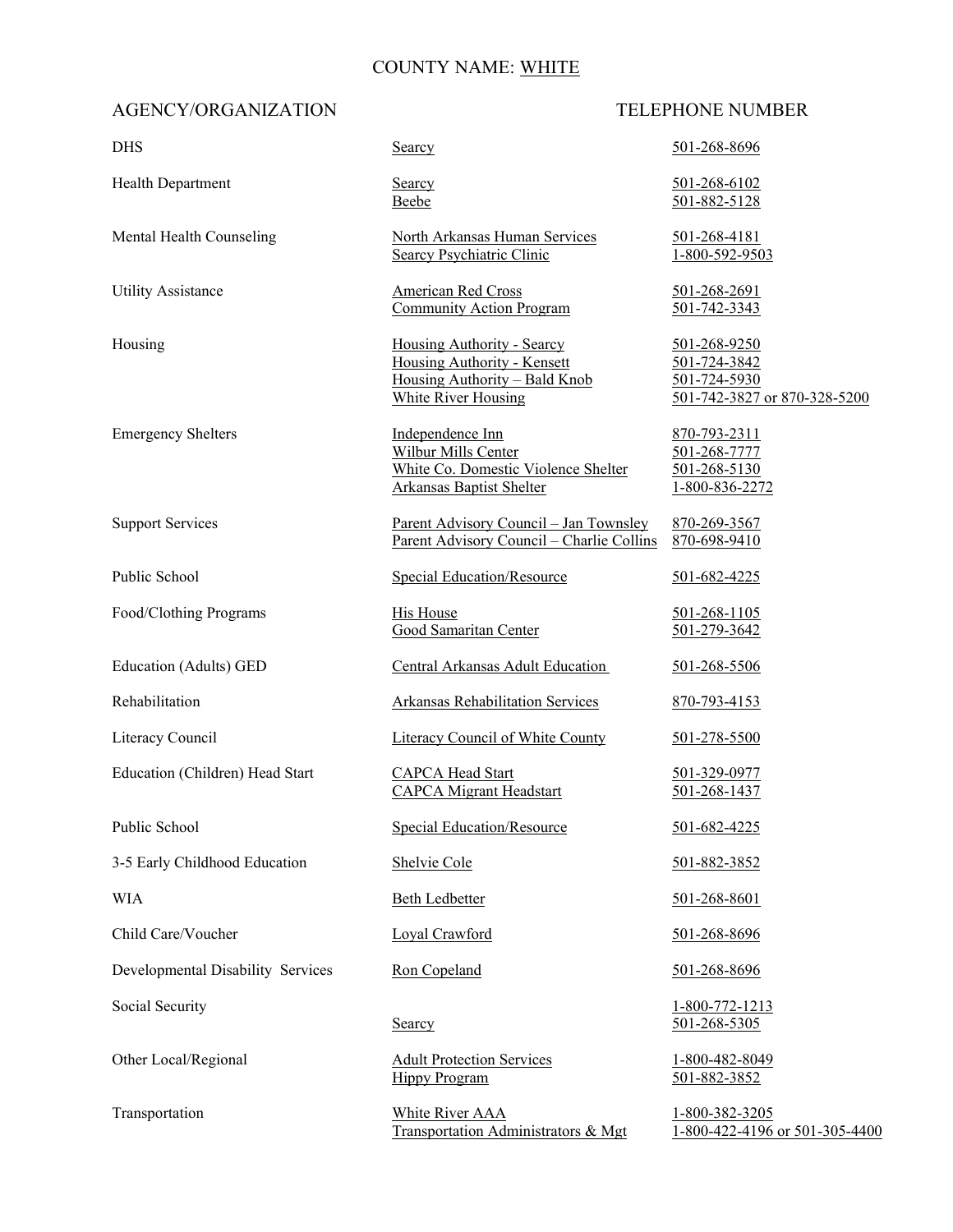# COUNTY NAME: WOODRUFF

### AGENCY/ORGANIZATION TELEPHONE NUMBER

| DHS                               | <b>Augusta</b>                                                                                                                                          | 870-347-2537                                                 |
|-----------------------------------|---------------------------------------------------------------------------------------------------------------------------------------------------------|--------------------------------------------------------------|
| Health Department                 | <b>Augusta</b>                                                                                                                                          | 870-347-5915                                                 |
| Mental Health Counseling          | Augusta Mental Health Clinic<br>Searcy Behavioral Health Care<br>St. Bernard's Behavioral Heath                                                         | 870-347-5311<br>1-800-592-9503<br>1-800-800-0496             |
| <b>Utility Assistance</b>         | Woodruff Co. E.O.C.<br>Forrest City E.O.C.<br>Crowley's Ridge Development Council                                                                       | 870-347-2151<br>870-633-7686<br>870-347-1458                 |
| Housing                           | <b>Augusta Housing Authority</b><br><b>Cotton Plant Housing Authority</b><br><b>McCrory Housing Authority</b><br>White River Regional Housing Authority | 870-347-5551<br>870-459-2531<br>870-731-2616<br>870-724-6396 |
| <b>Emergency Shelters</b>         | <b>Baptist Shelter for Battered Women</b>                                                                                                               | <u>870-729-3239</u>                                          |
| Special Services Schools/Programs | The Learning Tree                                                                                                                                       | 870-734-1155                                                 |
| Food/Clothing Programs            | <b>Family Resource Center</b><br>Ministerial Alliance                                                                                                   | 870-347-2159<br>870-347-5066 or 870-731-5316                 |
| Education (Adults) GED            | <b>ASU</b> at Beebe/Newport<br>Foothills Tech Institute                                                                                                 | 870-523-8966<br>501-268-6191                                 |
| Rehabilitation                    | Dole Black                                                                                                                                              | 870-324-9106                                                 |
| Literacy Council                  | <b>Woodruff County Library</b>                                                                                                                          | 870-459-3680                                                 |
| Education (Children) Head Start   | Doris Norman                                                                                                                                            | 870-347-5056                                                 |
| Public School                     | <b>Special Education/Resource</b>                                                                                                                       | 501-682-4225                                                 |
| 3-5 Early Childhood Education     | Wilburn Mills Co-op                                                                                                                                     | 870-882-3852                                                 |
| Child Care/Voucher                | alana Walls                                                                                                                                             | 870-268-8696                                                 |
| Developmental Disability Services | Ron Copeland                                                                                                                                            | 870-268-8696                                                 |
| Social Security                   | Forrest City                                                                                                                                            | 1-800-772-1213<br>870-633-3018                               |
| Transportation                    | Mid Delta Transit                                                                                                                                       | 338-9004                                                     |